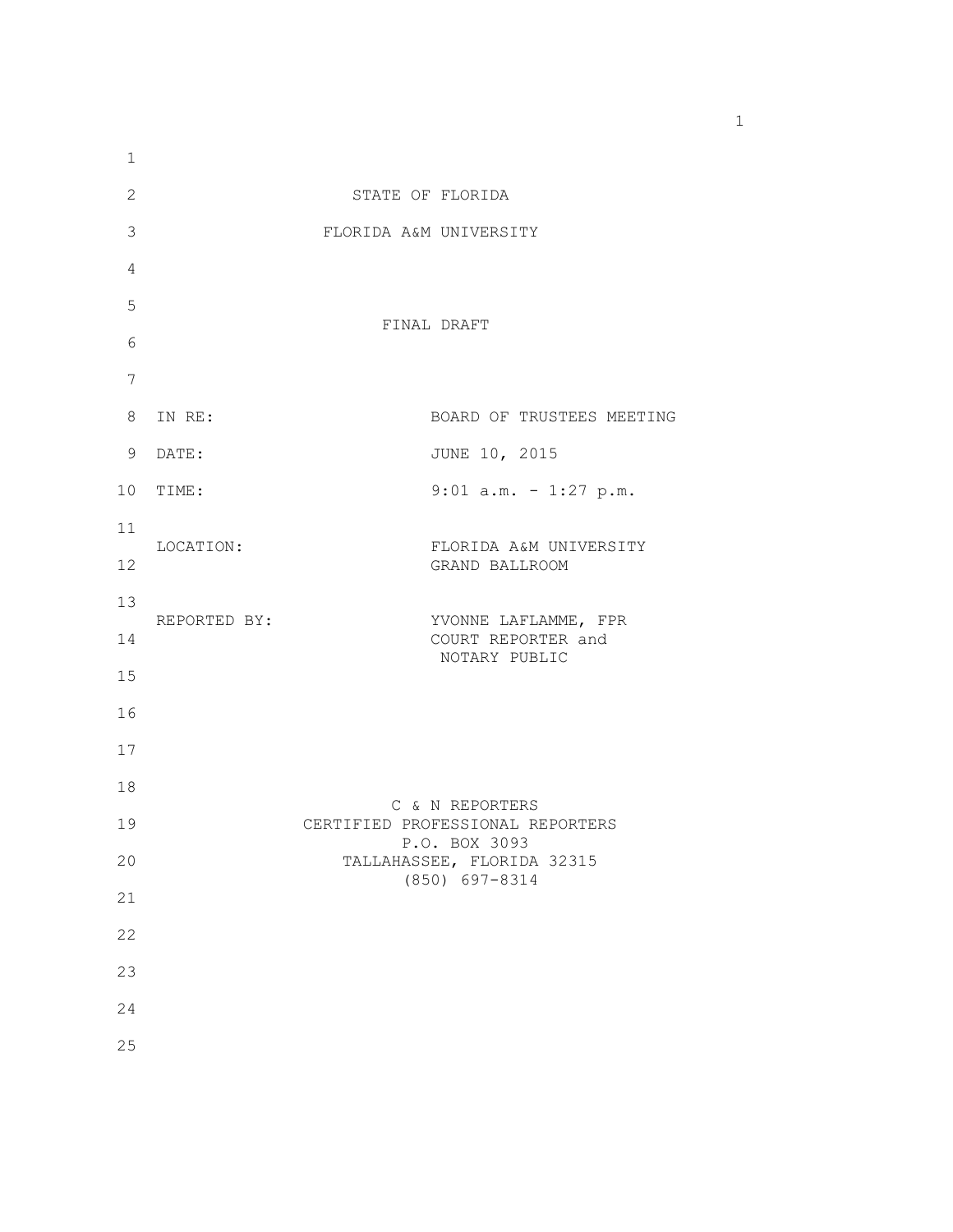| 1  |                                                |
|----|------------------------------------------------|
| 2  | CHAIRMAN MONTGOMERY: I call this Board of      |
| 3  | Trustees meeting to order.                     |
| 4  | Attorney Barge-Miles?                          |
| 5  | ATTORNEY BARGE-MILES: Trustee Alston?          |
| 6  | TRUSTEE ALSTON: Here.                          |
| 7  | ATTORNEY BARGE-MILES: Trustee Boyce?           |
| 8  | TRUSTEE BOYCE: Here.                           |
| 9  | (Telephonically.)                              |
| 10 | ATTORNEY BARGE-MILES: Trustee Grable?          |
| 11 | TRUSTEE GRABLE: Here.                          |
| 12 | ATTORNEY BARGE-MILES: Trustee Graham?          |
| 13 | TRUSTEE GRAHAM: Here.                          |
| 14 | ATTORNEY BARGE-MILES: Trustee McWilliams?      |
| 15 | TRUSTEE MCWILLIAMS: Here.                      |
| 16 | ATTORNEY BARGE-MILES: Trustee Moore?           |
| 17 | TRUSTEE MOORE: Here.                           |
| 18 | ATTORNEY BARGE-MILES: Trustee Shannon? Trustee |
| 19 | Shannon?                                       |
| 20 | Trustee Warren? Trustee Warren?                |
| 21 | Trustee White? Trustee White?                  |
| 22 | Trustee Woody?                                 |
| 23 | TRUSTEE WOODY:<br>Here.                        |
| 24 | ATTORNEY BARGE-MILES: Trustee Lawson?          |
| 25 | TRUSTEE LAWSON: Here.                          |

 $\sim$  2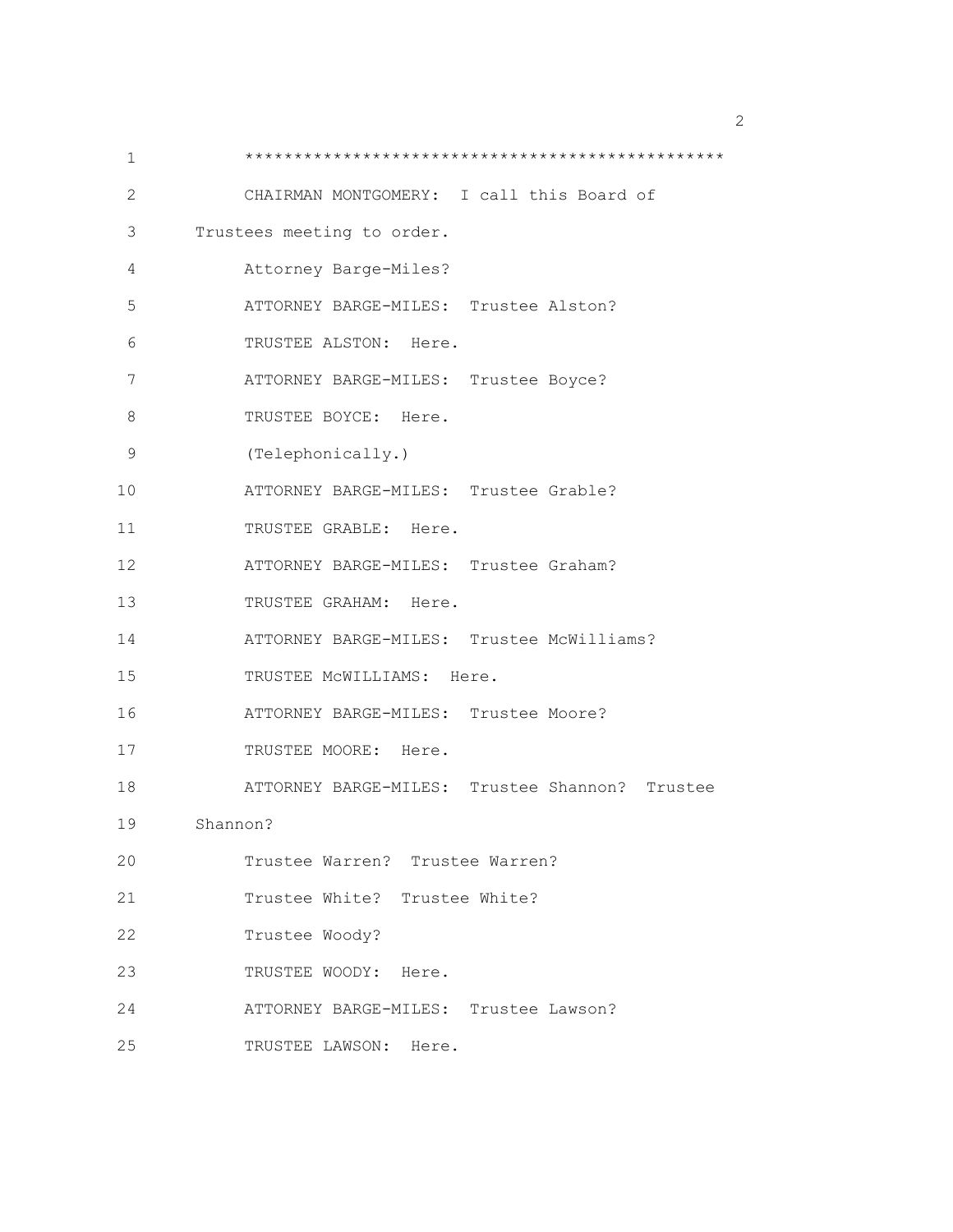1 ATTORNEY BARGE-MILES: Trustee Montgomery? 2 CHAIRMAN MONTGOMERY: Here. 3 ATTORNEY BARGE-MILES: Mr. Chair, you have a 4 quorum. 5 CHAIRMAN MONTGOMERY: Thank you. A slight 6 departure from the agenda, I would like to take a 7 moment and recognize two individuals. 8 First, as we evolve in how we move forward with 9 our agendas and board meetings, we'll deviate from 10 time to time. 11 We have a visitor today, a Ms. Essie Johnson, 12 Class of 1960. 13 Mrs. Johnson, where are you? If you'll stand, 14 please. She was Number 2 in her class here at 15 Florida A&M. On a related note, Trustee McWilliams 16 was Number 5 in that class, so... So I see where you 17 might have outdone your classmate there. 18 But another note, Ms. Johnson, we appreciate you 19 being here as we celebrate your goddaughter, who is 20 the newly-elected chairman of the Florida Students 21 Association; also serves as our SGA president, as a 22 University Trustee, and most recently -- I believe she 23 deserves a round of applause for this -- but she is 24 now the newest member of Florida Board of Governors so 25 we applaud Trustee Graham.

 $\sim$  3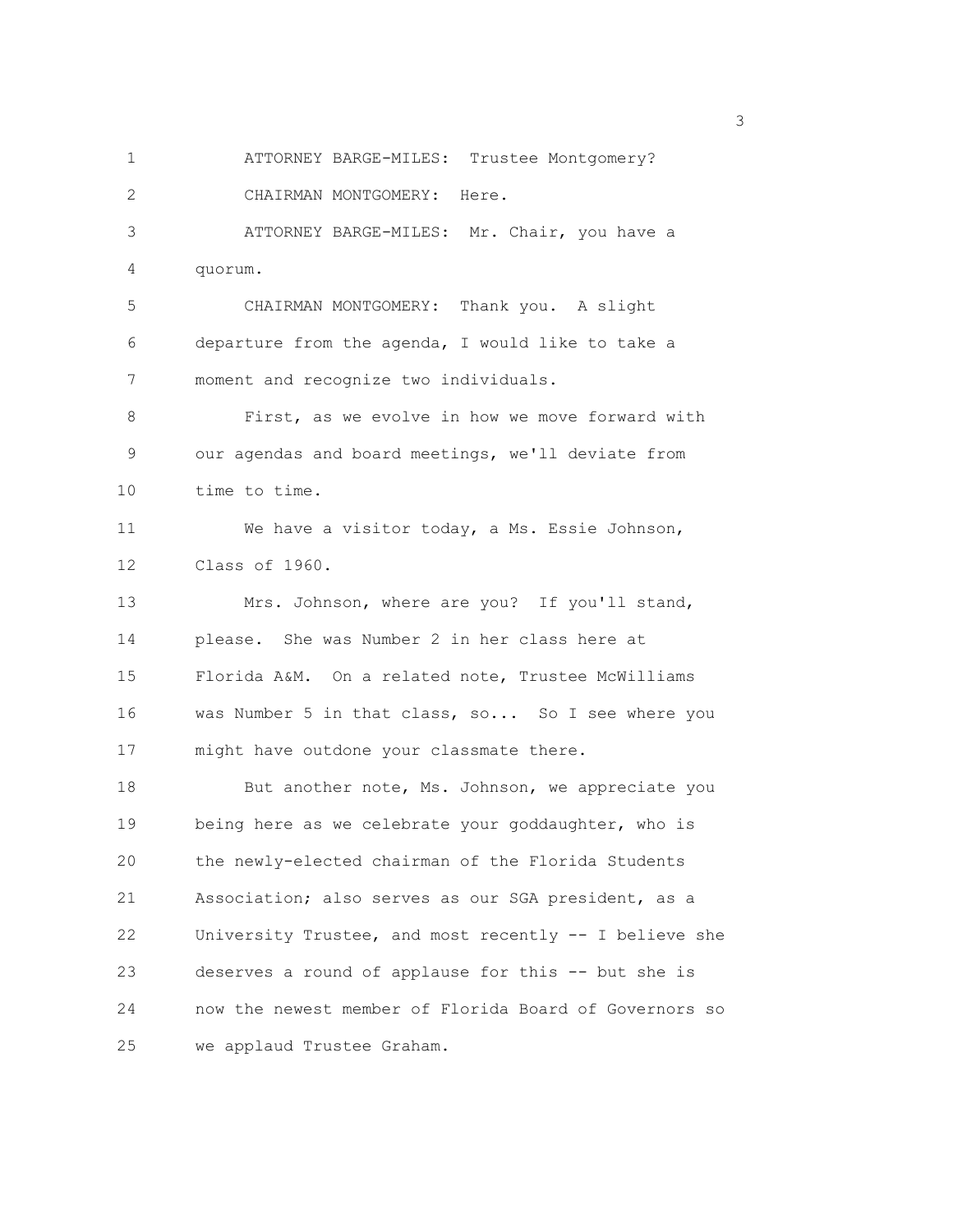1 Thank you for joining me in that. And one 2 additional note, with regard to all of the 3 responsibilities that -- well, I don't know if y'all 4 saw the paper today and got a chance to look at the 5 Democrat. This is great press for FAMU but we have a 6 picture of our trustee here.

7 Trustee Alston informed me this morning that he 8 was stepping away from his position as chairman of the 9 Student Affairs. And so effective immediately, I am 10 appointing Trustee Graham as the chairman of that 11 committee. So again, we applaud her in that effort.

12 Any comments, Trustee Graham?

13 TRUSTEE GRAHAM: Thank you so much, Chairman, 14 Madam President, Vice-Chair, and each of you make up 15 this board. To our FAMU community, I'm just thankful 16 for the opportunity and grateful for this opportunity 17 to serve, because if it wasn't for Florida A&M 18 University, I wouldn't be the woman I am today, and I 19 wouldn't with this opportunity to not only represent 20 10,000 students of my student body but to now serve 21 and represent over 330,000 students in the SUS.

22 So from my mouth to your ears, thank you all. I 23 love you all. I dearly look forward to the support 24 and look forward to continue to work hard for FAMU. 25 CHAIRMAN MONTGOMERY: Thank you. I would also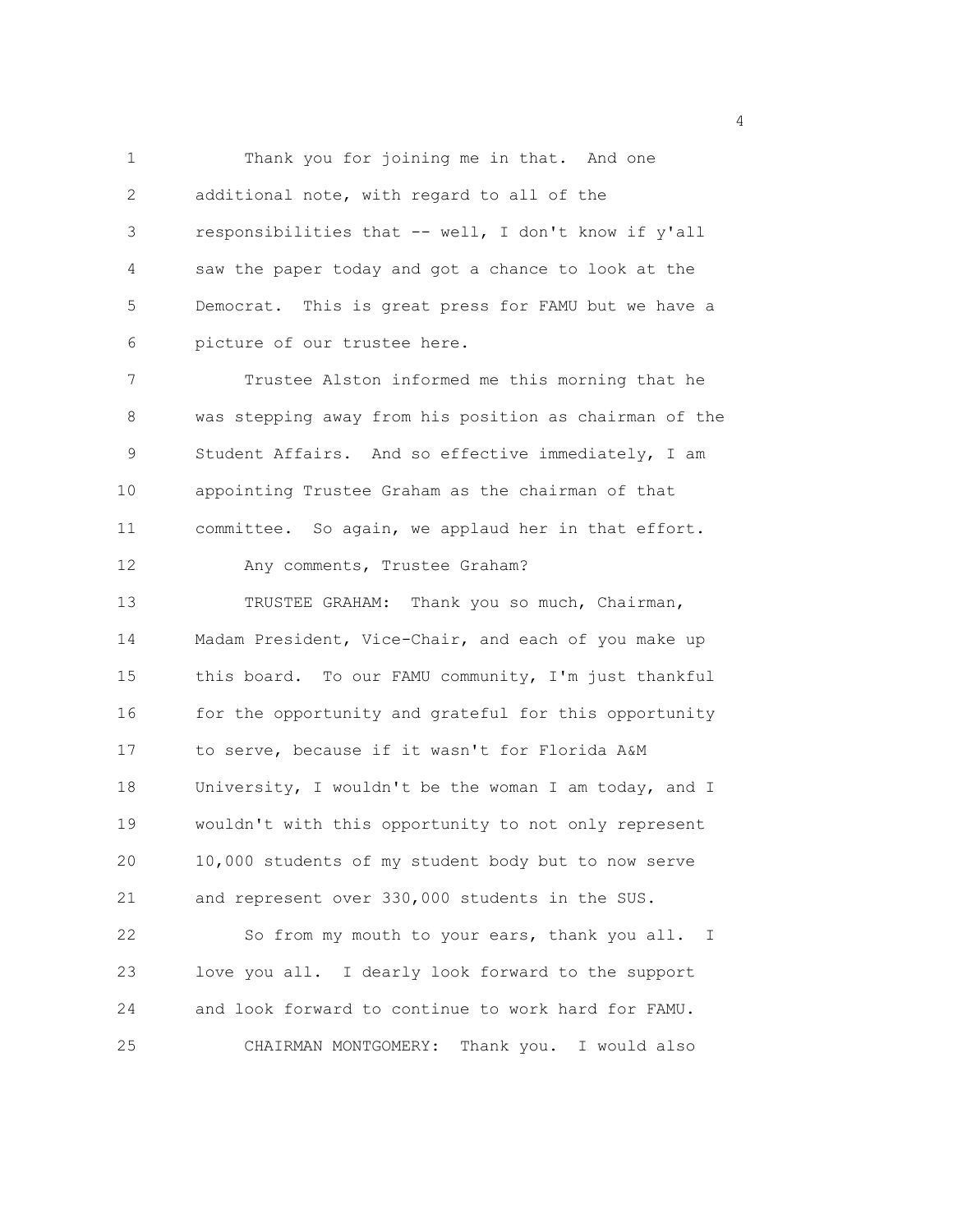- 
- 1 like to welcome Trustee Robert Woody from Alachua

2 County, our newest member of the Board.

3 Welcome, Trustee Woody. Would you like to have a 4 word, sir?

5 TRUSTEE WOODY: Thank you, Mr. Chairman, and 6 Madam President, and fellow trustees. I consider this 7 to be an honor, and I'm looking forward to learning as 8 much as I possibly can to contribute to FAMU.

9 As I said, I'm proud of -- my father's originally 10 from Tallahassee so I have roots here, deep roots, and 11 I know that since he's passed on, that he's smiling 12 that I come back and represent his name. He had a 1st 13 grade education, and now, all of a sudden, now his son 14 is a trustee of one of the most important institutions 15 or universities in the country. So I look forward to 16 that and I look forward to developing a relationship 17 with all of you.

18 Thank you.

19 CHAIRMAN MONTGOMERY: Thank you, Trustee. 20 Any additional comments?

21 All right, we'll move forward. The next item on 22 the agenda is closed session. At this time, we'll 23 move into our closed session to discuss pending 24 litigation. At the end of that closed session, we 25 will move directly into our collective bargaining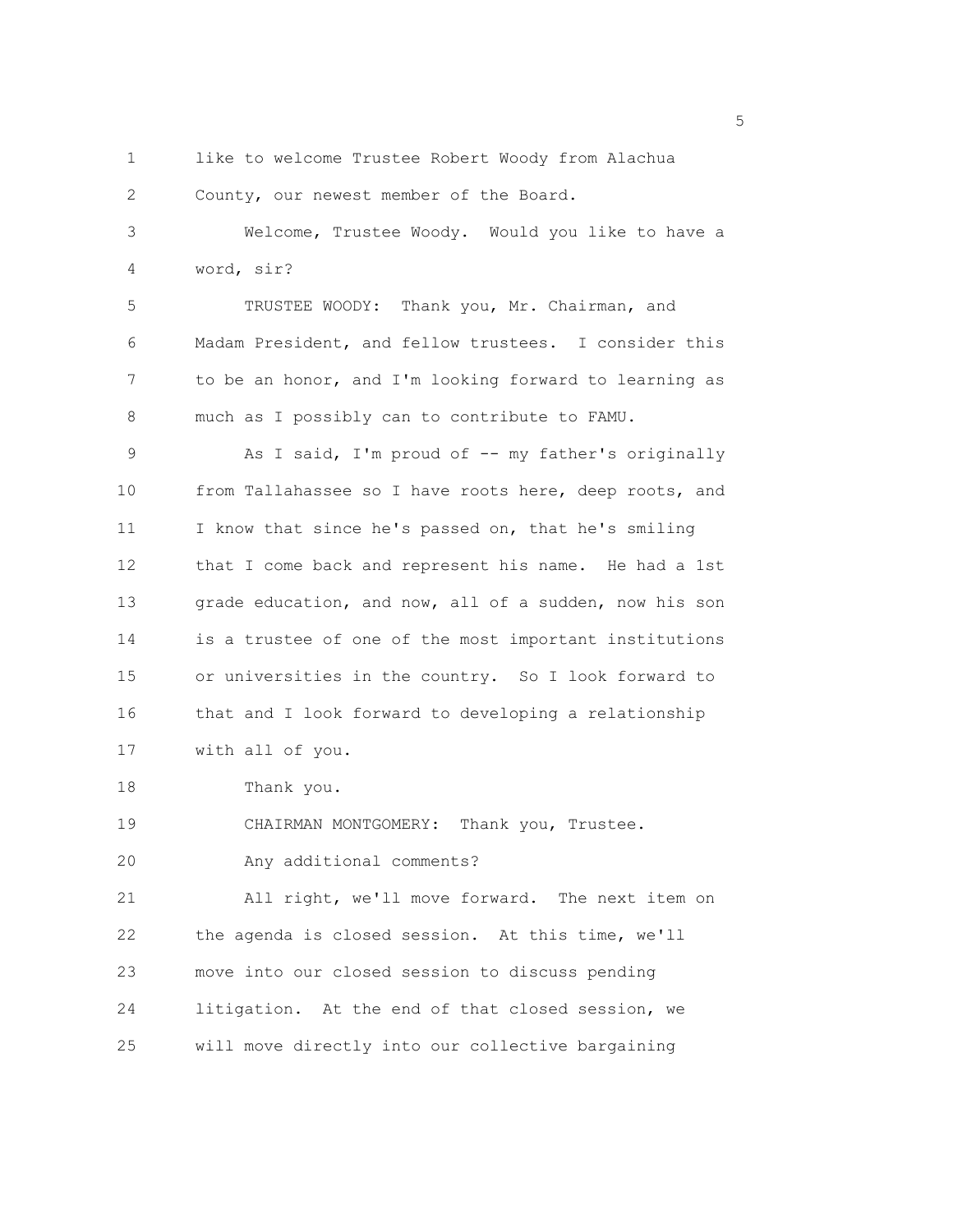1 session.

| 2           | Attorney McKnight, will you provide instructions       |
|-------------|--------------------------------------------------------|
| 3           | regarding the closed session?                          |
| 4           | ATTORNEY MCKNIGHT: Thank you, Chairman.                |
| 5           | Pursuant to Section 286.011 of the Florida Statutes,   |
| 6           | Articles 5.11 and 5.12 of the FAMU Board of Trustees   |
| 7           | Operating Procedures, the Board is authorized to meet  |
| 8           | with its attorneys in closed attorney-client closed    |
| $\mathsf 9$ | session to discuss pending litigation before a court   |
| 10          | or administrative agency upon a number of requirements |
| 11          | being met. Those have been met.                        |
| 12          | I ask, Chairman, that we go into these closed          |
| 13          | session, in which the subject matter we'll be limited  |
| 14          | to settlement negotiations and strategy sessions       |
| 15          | related to litigation expenditures.                    |
| 16          | No final action or final decision is to be taken       |
| 17          | or made at this closed attorney-client session.        |
| 18          | Final decisions, in that there are any, must be        |
| 19          | voted on in the Sunshine after the end of our multiple |
| 20          | attorney-client closed session.                        |
| 21          | We will also go into a closed session to discuss       |
| 22          | with the Chief Executive Officer of the public         |
| 23          | employer and our attorney, along with the public       |
| 24          | employer, which is the FAMU Board of Trustees, some    |
| 25          | matters related to current collective bargaining       |

<u>6</u> and the contract of the contract of the contract of the contract of the contract of the contract of the contract of the contract of the contract of the contract of the contract of the contract of the contract of the co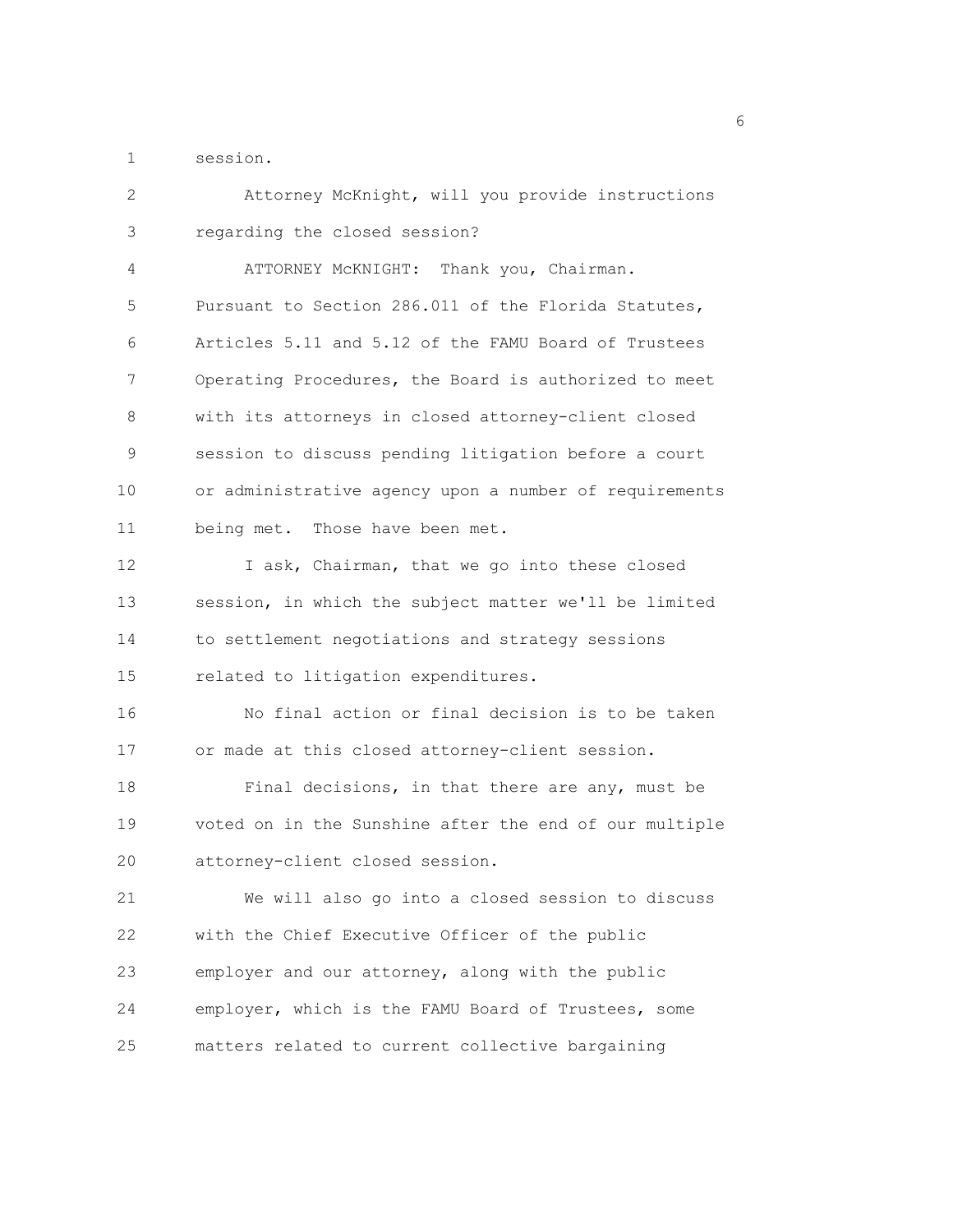1 issues.

| 2  | Those who are to be in attendance when we go into     |
|----|-------------------------------------------------------|
| 3  | that closed session involving collective bargaining   |
| 4  | matters include Marcella David, Mr. Dale Cassidy,     |
| 5  | Dr. William E. Hudson, Mr. Rich Givens, Dr. Timothy   |
| 6  | Moore, Ms. Angela Poole, Mr. Jimmy Miller, Dr. Green- |
| 7  | Powell, Dr. Thomas, Dr. Patricia Hodge, Ms. Carrie    |
| 8  | Gavin, Ms. Verian Thompson, Ms. Joyce Ingram,         |
| 9  | Dr. Donald Palm, Mr. Herbert Bailey, Ms. Ronica       |
| 10 | Mathis, and Ms. Shira Thomas.                         |
| 11 | With that being said, Mr. Chairman, I move that       |
| 12 | we move into our closed session.                      |
| 13 | CHAIRMAN MONTGOMERY: Thank you. Is there a            |
| 14 | motion?                                               |
| 15 | TRUSTEE MOORE: So moved.                              |
| 16 | CHAIRMAN MONTGOMERY: Motion is made and properly      |
| 17 | seconded. All those in favor, indicate by saying      |
| 18 | "aye."                                                |
| 19 | (All answer affirmatively.)                           |
| 20 | CHAIRMAN MONTGOMERY: Any opposed; "nay"?              |
| 21 | All right. We'll move into closed session.            |
| 22 | ATTORNEY McKNIGHT: We're going to go into a room      |
| 23 | up the hall, and I'm sure that Jenny will make        |
| 24 | appropriate arrangements to make that every trustee   |
| 25 | that is online will be joining us in a few moments.   |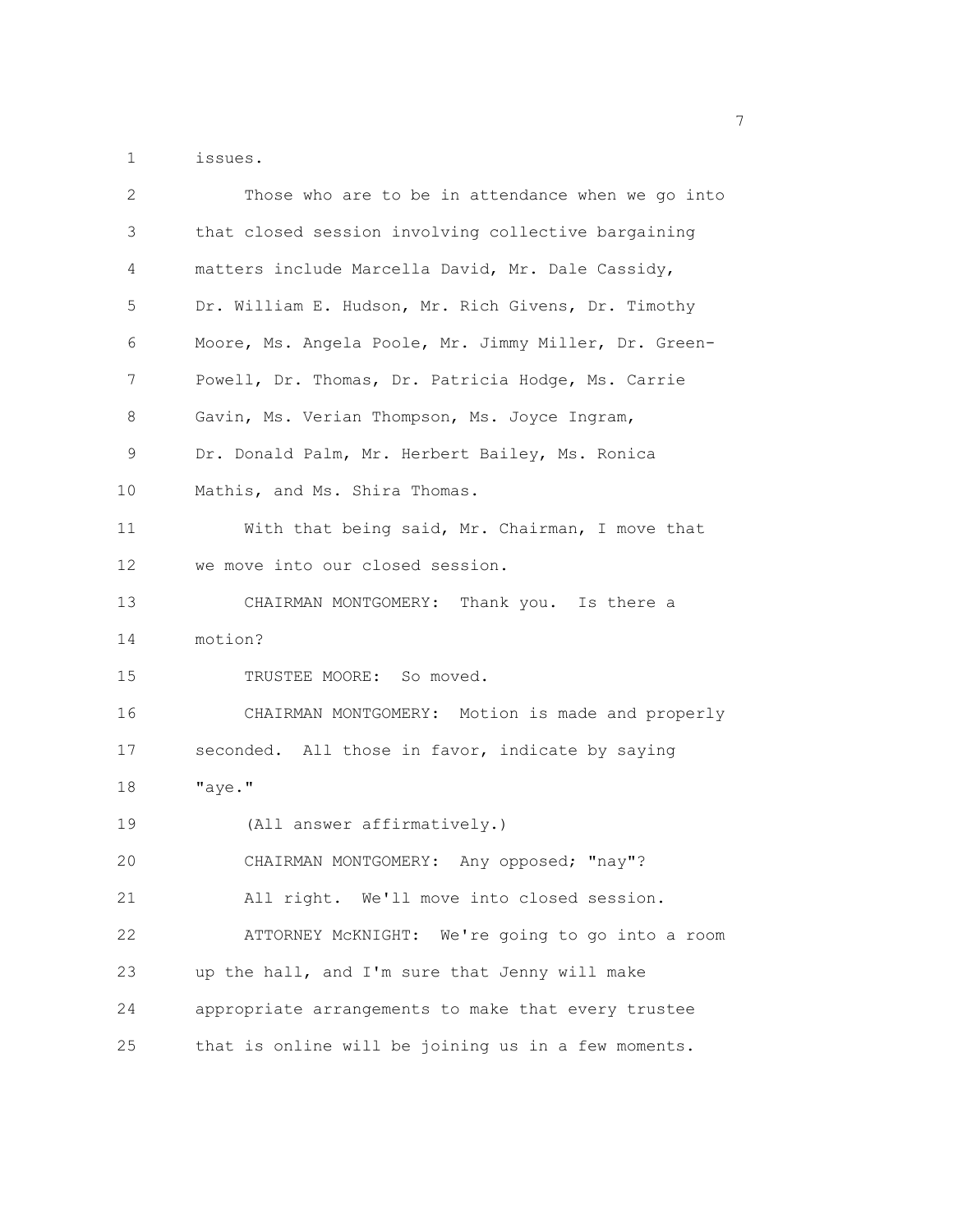1 (Closed session begins at 9:12 a.m.) 2 (Closed session ends at 11:00 a.m.) 3 CHAIRMAN MONTGOMERY: All right. We're going to 4 move along. We are now in open session. We have 5 other trustees joining us on the line? 6 TRUSTEE SHANNON: Yes. 7 CHAIRMAN MONTGOMERY: Was that Trustee Shannon? 8 TRUSTEE SHANNON: Yes, I'm here. 9 TRUSTEE BOYCE: And Trustee Boyce. 10 CHAIRMAN MONTGOMERY: Okay, we have Trustee 11 Shannon and Trustee Boyce joining us on the line. 12 Going into next item on the agenda. 13 Public comments? Attorney Barge-Miles, did 14 anybody sign up -- 15 ATTORNEY McKNIGHT: Chairman? 16 CHAIRMAN MONTGOMERY: Sorry? 17 ATTORNEY McKNIGHT: Now that we're back in open 18 session, I would ask that the Board take up a motion 19 with regards to AFLCIO and I have shared the language 20 with Trustee Alston. 21 TRUSTEE ALSTON: Mr. Chair? 22 CHAIRMAN MONTGOMERY: Trustee Alston? 23 TRUSTEE ALSTON: Thank you, Mr. Chair. I move 24 ratification of memorandum of understanding, effecting 25 a 2 percent across-the-board wage increase for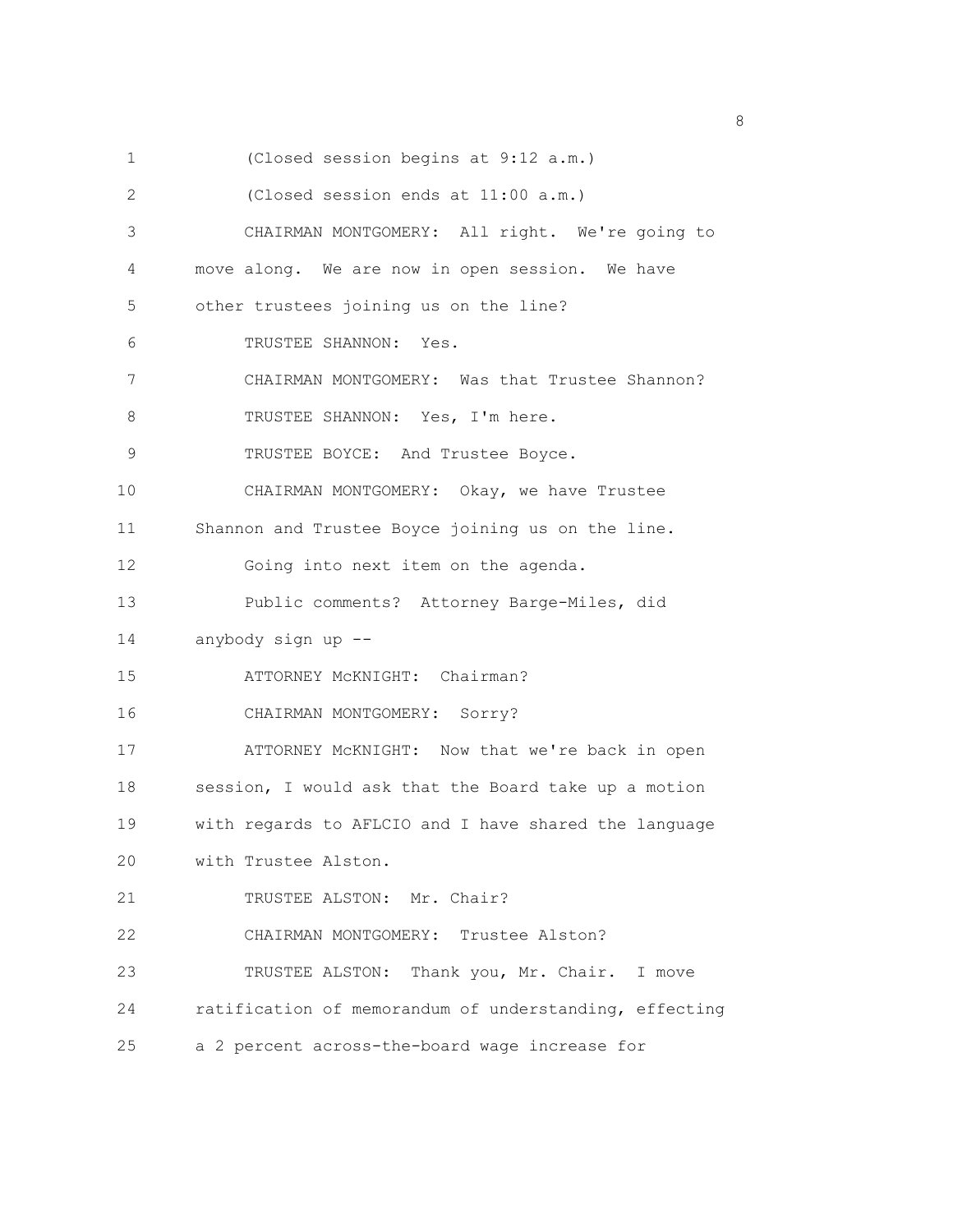1 eligible employees, retroactive to the beginning of 2 the 2014-2015 fiscal year, between the FAMU Board of 3 Trustees as the public employer and the Florida Public 4 Employees Council 79 of the American Federation of 5 State, County and Municipal Employees, AFLCIO, and 6 that the President sign the agreement on behalf of the 7 Board of the public employer. 8 CHAIRMAN MONTGOMERY: Motion has been made; is 9 there a second? 10 TRUSTEE WOODY: Second. 11 CHAIRMAN MONTGOMERY: Motion's been made and 12 properly seconded. Any discussion? Hearing no, all 13 of those in favor, please indicate by saying "aye." 14 (All answer affirmatively.) 15 CHAIRMAN MONTGOMERY: Any opposed, nay? 16 Motion carries unanimously. 17 Thank you. And any additional motions resulting 18 from closed session? Hearing none, we will move into 19 the next section, public comments. 20 Attorney Barge-Miles, did anybody sign up? 21 ATTORNEY BARGE-MILES: Yes. Dr. William Tucker. 22 DR. TUCKER: Mr. Chairman, President, and members 23 of the Board. My name is Bill Tucker and I'm retired 24 faculty member at FAMU Professor Emeritus, and I want 25 to make a couple of comments.

en de la provincia de la provincia de la provincia de la provincia de la provincia de la provincia de la provi<br>1900 : la provincia de la provincia de la provincia de la provincia de la provincia de la provincia de la prov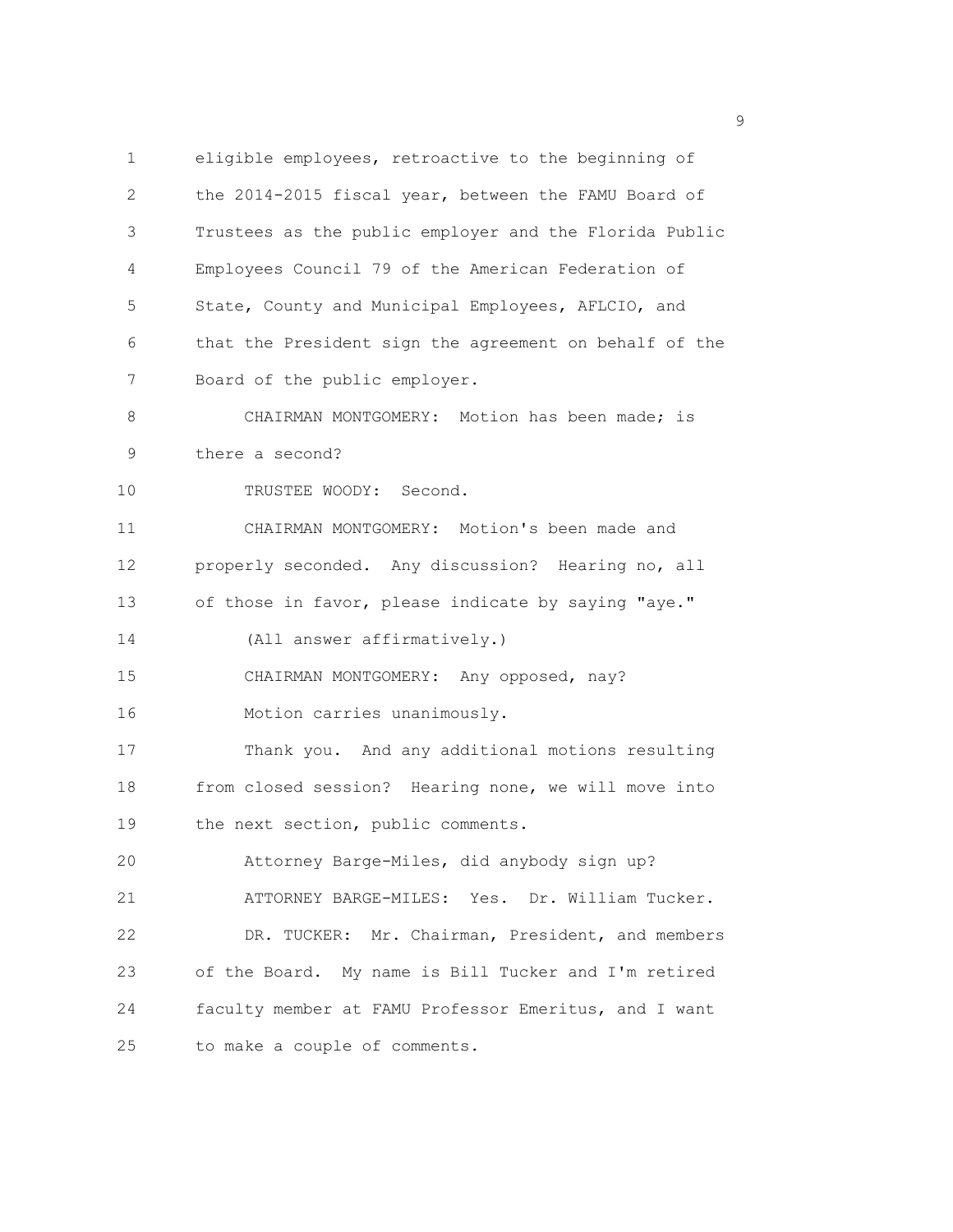1 I listened to what happened yesterday and I was 2 frankly shocked. I've been here since the very first 3 board, and I've come to many of the Board meetings, 4 and I've never seen anything quite like that 5 yesterday. It was just unreal. 6 I think in many ways the attack was personal and 7 just mean-spirited. I hope that we can go on from 8 here, because it wasn't very pretty. It was extremely 9 ugly. I wonder if you have a parliamentarian? Do any 10 of you act as parliamentarian? Probably not. 11 Anyways, there were procedural issues that I had 12 issue with, but nevertheless, it was unfortunate, and 13 I hope we can go forward and hoping that the reset 14 button really does work. 15 Thank you very much. 16 CHAIRMAN MONTGOMERY: Thank you. 17 ATTORNEY BARGE-MILES: Dr. Lela Walker. 18 DR. WALKER: Good morning. Chair Montgomery, 19 Trustee Lawson, and other Board of Trustees members. 20 In May, I think it was the 13th, we had a 13-day FAMU 21 National Alumni Association had a three-day 22 convention, annual national convention in Houston, and 23 Chair Montgomery and Board of Trustee Lawson 24 participated in our convention, and I would like to 25 thank them for respecting us and participating with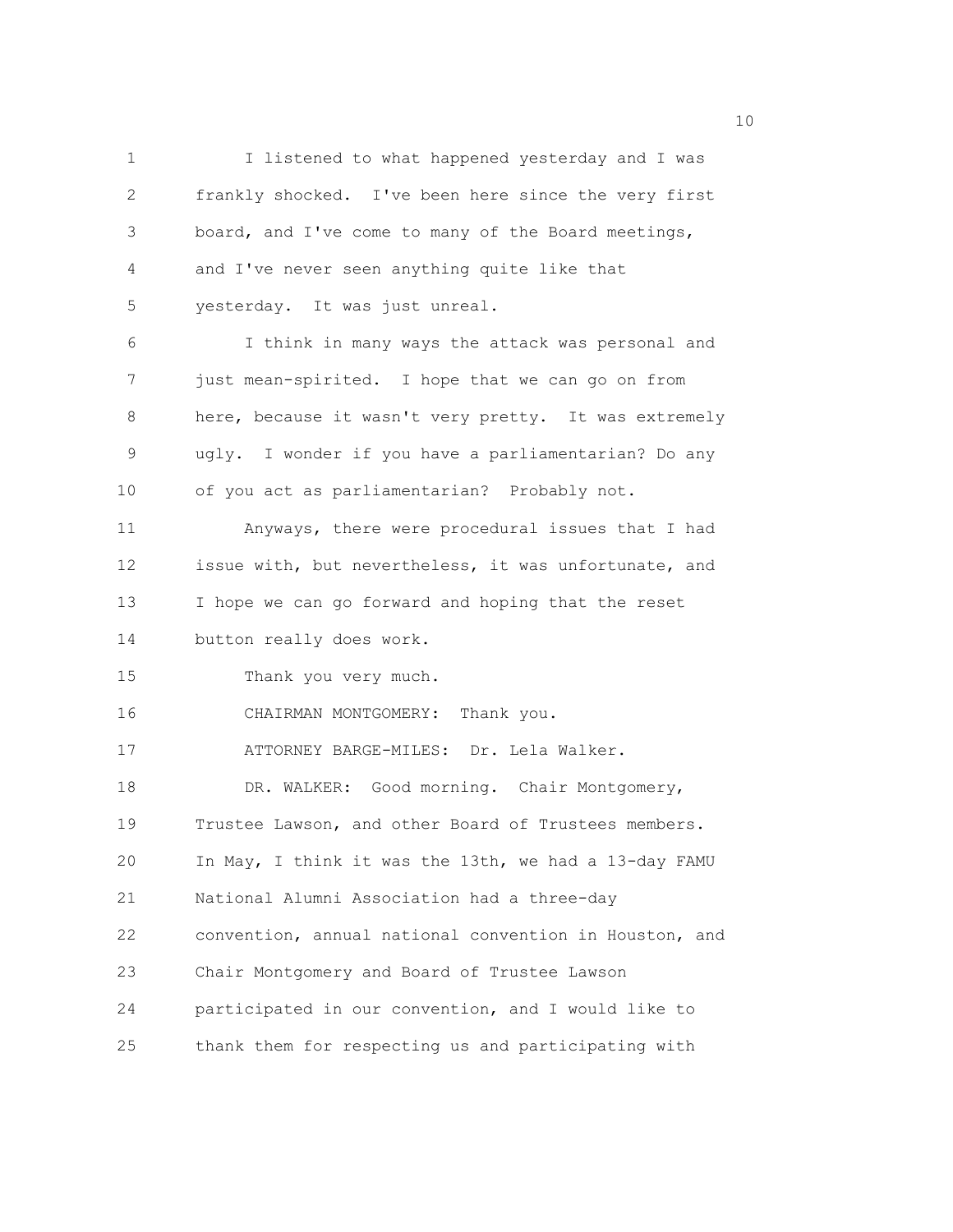1 us.

2 Once we came back, our Alumni Association via the 3 informal notice from the University to our two local 4 chapters and the newly-elected president of Capital 5 City Alumni Chapter. We also have a oldest chapter in 6 our association, the Leon County Alumni Chapter here. 7 We were informally informed after these many, 8 many, years that we would no longer be able to have 9 our monthly meetings on campus because we will be 10 required to use -- if we use university facilities, we 11 will be required to purchase liability insurance. 12 And as I said, we had just returned from our 13 national convention, and we had exhausted our budget, 14 in which we participated in raising over \$200,000 in 15 support of our university. And so, last night was our 16 scheduled meeting. Actually, last Tuesday was our 17 Capital City Alumni Chapter scheduled monthly meeting. 18 We had to postpone it until this past Tuesday, which 19 was last night, because we do not have not had time to 20 discuss with the University -- well, we did have an 21 informal meeting with the President's special 22 assistant, Attorney Ojotayo (phonetic), and he 23 informed us that we would not be able to use the 24 clubhouse without liability insurance, and that is a 25 rule of the Board of Trustees.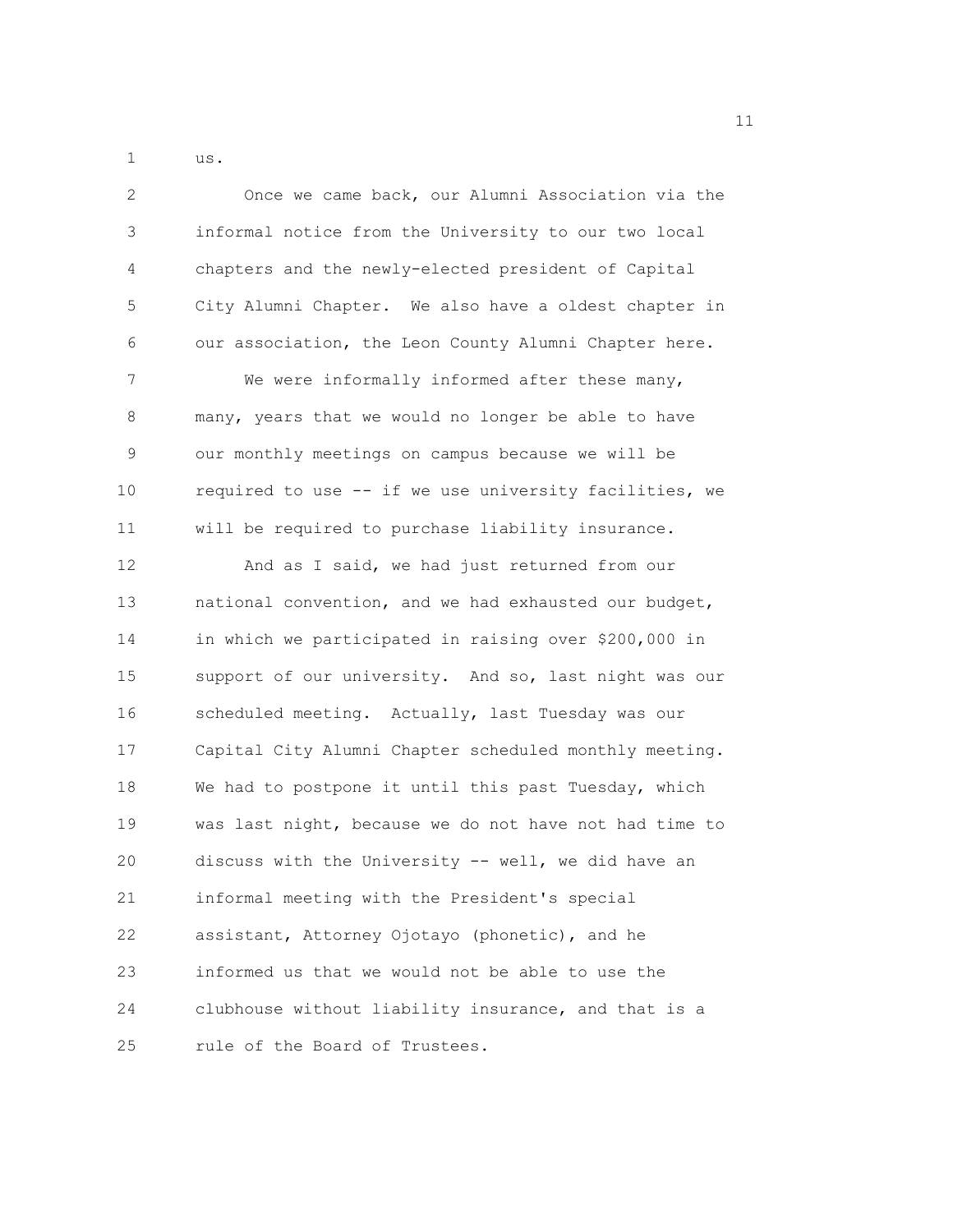1 So I'm here to inform the Board of Trustees to 2 expect a petition from the National Alumni Association 3 asking that you waive that requirement for the 4 National Alumni Association chapters to use the 5 facilities. And as I said, at this time, we do not 6 have a thousand dollars or more to purchase liability 7 insurance, so we were forced last night to meet at 8 Benjamin L. Perry library, in a small room, in which 9 we had to kind of whisper in order to have our 10 meeting. 11 So again, please expect a petition for a waiver

12 for the National Alumni Association and the local 13 chapters to be able to use the facilities on campus, 14 in that we are largest supporters, direct support 15 organization, and as I said, we were able to 16 contribute to the University over \$200,000 and our 17 convention.

18 Thank you very much.

19 CHAIRMAN MONTGOMERY: Thank you. Before you 20 depart, public comment is handled differently under 21 different leadership, and there are some things that 22 are pretty simple in terms of address. We will 23 address the concern. The concern will be addressed 24 and duly noted with Dr. Mangum. I can't guarantee the 25 outcome, but we can guarantee things that are brought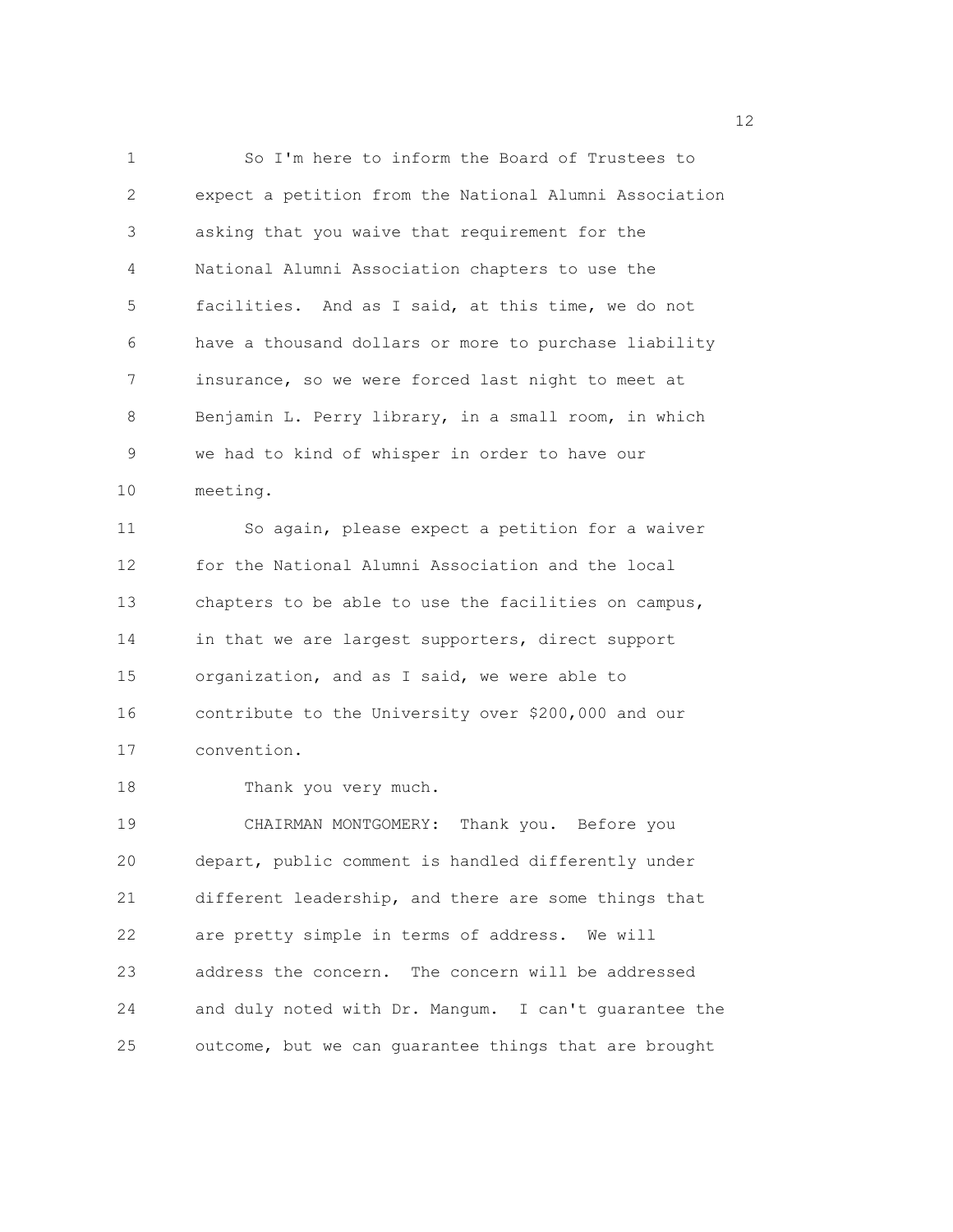1 to us will be addressed. So I appreciate your 2 comments and I look forward to there being some sort 3 of resolution and in a way that's respectful of you as 4 a member of the alumni association. 5 So thank you Dr. Walker. 6 DR. WALKER: And thank you. 7 TRUSTEE LAWSON: Dr. Walker, I love your outfit, 8 and based on our conversation at the Houston meeting, 9 I'm sure you will not let this issue rest, so we look 10 forward to addressing it. 11 DR. WALKER: Thank you, and I expect to see more 12 orange and green around this table. 13 ATTORNEY BARGE-MILES: Dr. Elizabeth Davenport. 14 CHAIRMAN MONTGOMERY: You have 20 minutes today, 15 Dr. Davenport. 16 DR. DAVENPORT: I do? Thank you, because I'll 17 take every bit of it. 18 CHAIRMAN MONTGOMERY: I'm sorry. Three. 19 DR. DAVENPORT: Welcome, Trustee Woody, I am 20 Elizabeth Davenport, President of the United Faculty 21 of Florida, FAMU, and the president-elect of the state 22 chapter. 23 Yesterday, I heard a lot about respect or lack of 24 it. Well, welcome to my world. I can tell you in the 25 words of Rodney Dangerfield, that my faculty gets

13 and 13 and 13 and 13 and 13 and 13 and 13 and 13 and 13 and 13 and 13 and 13 and 13 and 13 and 13 and 13 and 13 and 13 and 13 and 13 and 13 and 13 and 13 and 13 and 13 and 13 and 13 and 13 and 13 and 13 and 13 and 13 an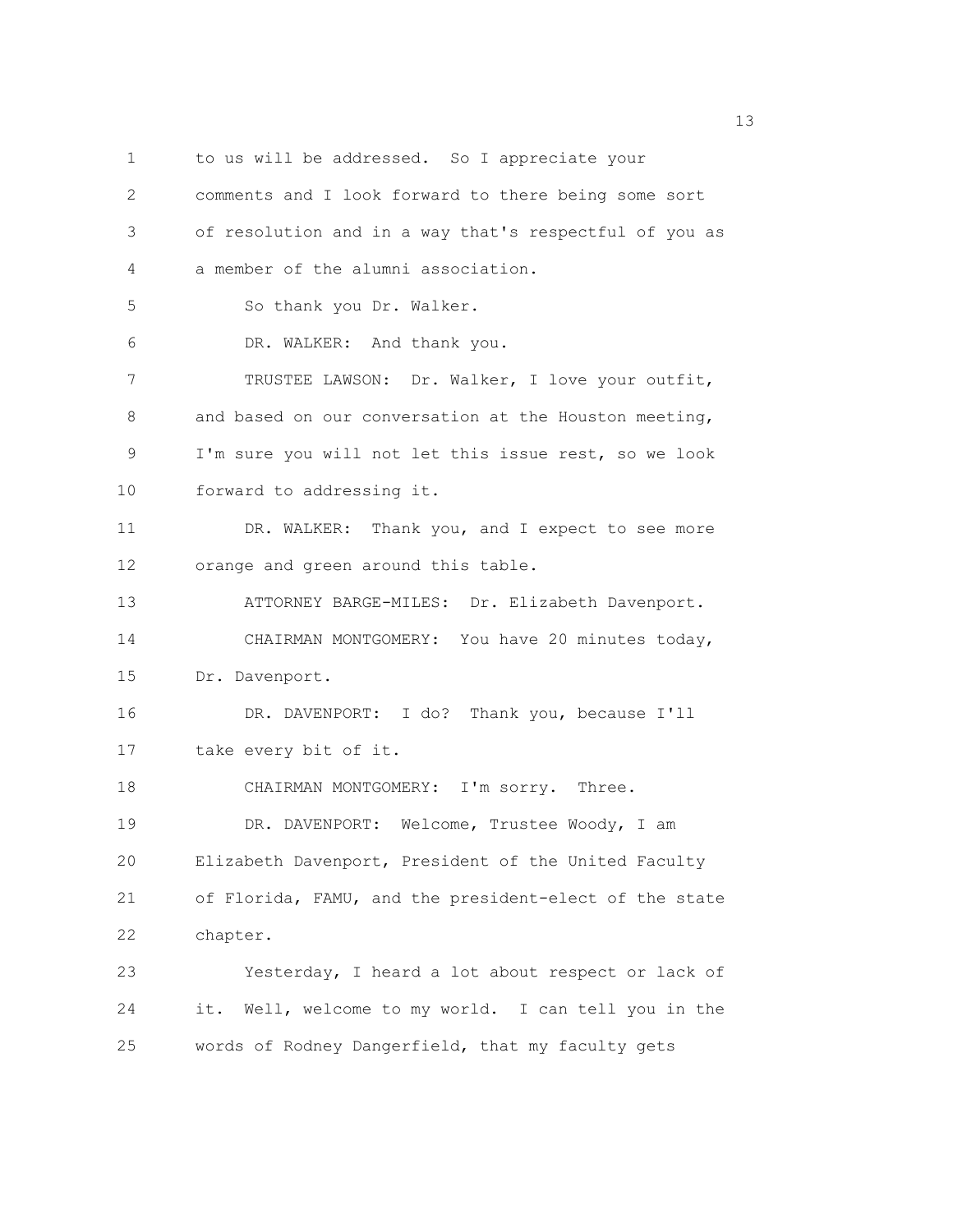1 "absolutely no respect." In fact, when people ask me 2 how long I've been at FAMU, I say, "13 years a slave 3 at FAMU," and that is totally correct.

4 Now, yesterday, people said they didn't want to 5 get personal. Let me get personal. I am a graduate 6 of the New York University School of Law; the 7 University of Michigan School of Law. I have a PhD 8 from Michigan State University and two masters from 9 Michigan State.

10 And Dr. Mangum, I don't care if you hire an 11 orangutan, but if that orangutan makes more than 12 faculty, that is my business. It's not about whether 13 your felonious orangutan and I don't really care, but 14 if he makes more than faculty, it's my business.

15 So what I'm going to tell you, when you talk 16 about respect, I have had recent conversations with 17 Dr. Mangum, I said the following: If I put 100 18 faculty members into a room, 15 of those from pharmacy 19 would love it -- love what Dr. Mangum is doing -- 20 because they're riding around in Cadillacs; then, 10 21 from the College of Engineering would love it because 22 they've got Lexuses; there will be 15 people who don't 23 give a damn and put their heads in the sand or make 24 their own separate deals, but 60 percent of my faculty 25 are totally disappointed in the administration.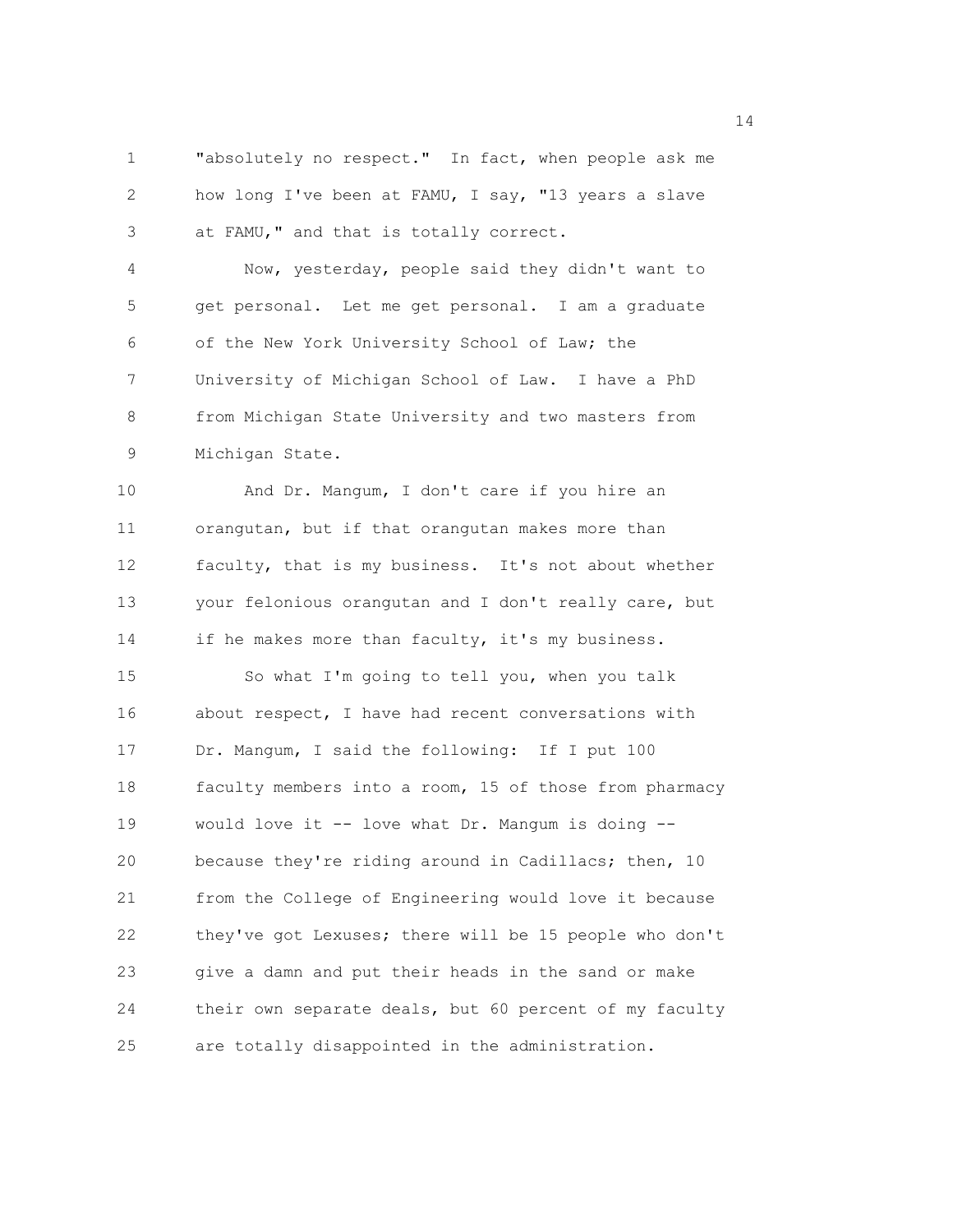1 And it's not just her problem; it's your problem 2 because my collective bargaining agreement is with the 3 Board of Trustees.

4 Last night, I went across the state and saw what 5 other Board of Trustees are doing for their faculty, 6 so when I think about disrespect and what's happening 7 on this board, I want you to honor your faculty, 8 because I've heard all of this stuff about, "We're 9 poor, we're broke," but you've had presidents who will 10 dig deeply into your reserves to pay fines for 11 administrative malfeasance and not think about adding 12 to the faculty's wages.

13 Finally, when I went into the collective 14 bargaining agreement or impasse, I asked for two 15 percent for this faculty. I am ashamed that now as 16 ASME[] gets two percent and we get nothing.

17 So have a very nice day. And when you think 18 about disrespect, think about what you're doing to 19 your faculty.

20 CHAIRMAN MONTGOMERY: Thank you, Dr. Davenport. 21 DR. DAVENPORT: You're welcome.

22 CHAIRMAN MONTGOMERY: All-rightie.

23 Next item on the agenda, President's report by 24 President Mangum; you're recognized to present your 25 report.

n 15 ann an 15 an t-Òire ann an 15 an t-Òire an t-Òire an t-Òire an t-Òire ann an 15 an t-Òire an t-Òire an t-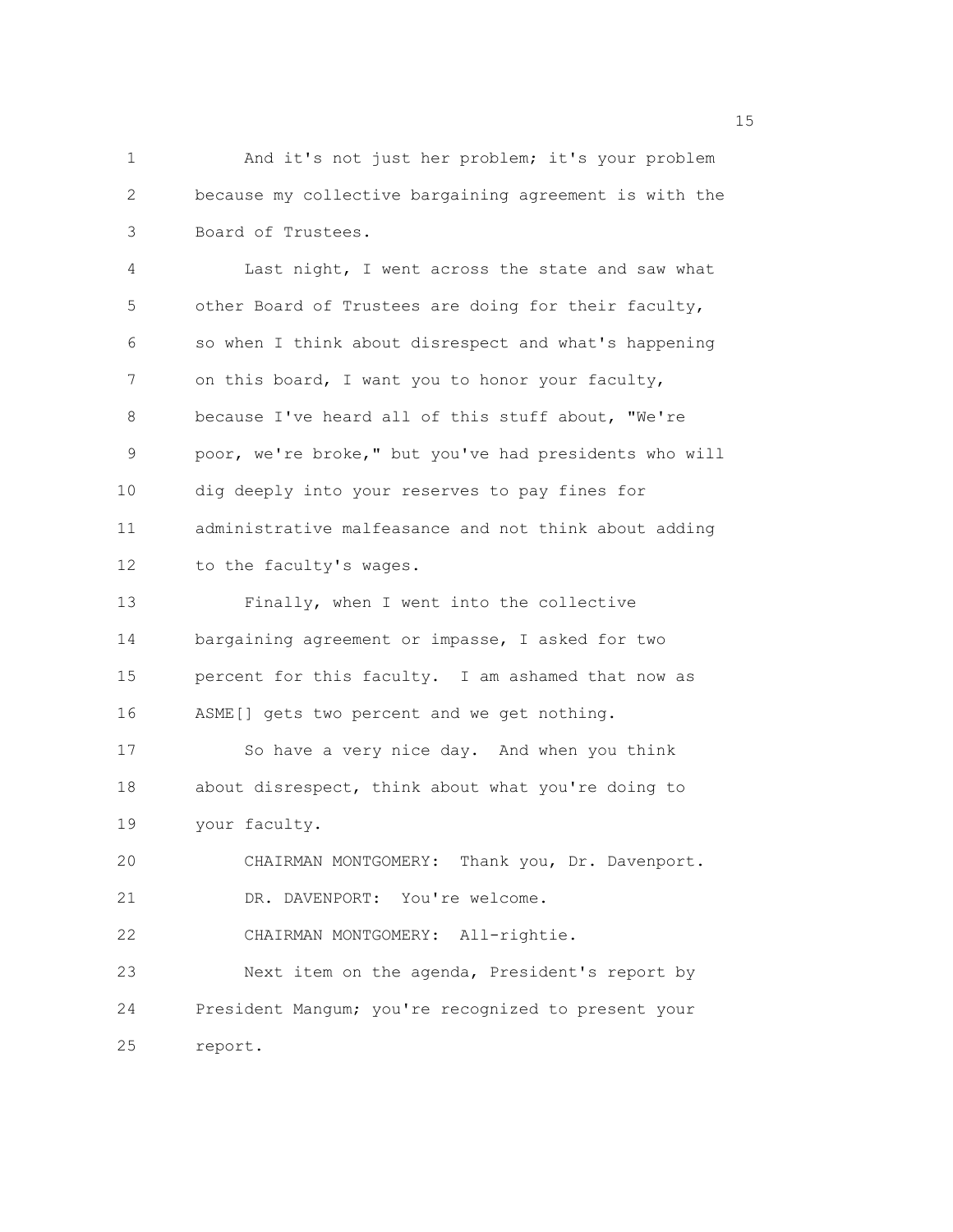1 PRESIDENT MANGUM: Good morning, everyone. 2 First, I would like to begin by thanking Chairman 3 Montgomery, members of the Board, and members of the 4 Florida Agricultural and Mechanical University for 5 your presence here today.

6 As we bring this fiscal year to a close and 7 embark on the 2015-16 fiscal year, we continue to 8 focus on making FAMU a best-in-class land grant 9 doctoral research university. One of the goals I set 10 when I took office more than 14 months ago was to 11 begin to bring stability to the organization by hiring 12 a qualified permanent leadership team.

13 A critical aspect of transforming of leadership 14 is stability. When leadership is unstable, it is 15 difficult to develop the long strategic initiatives 16 that are vital to FAMU's success. All of the senior 17 leadership positions are filled on a permanent basis, 18 except for the athletic director, and a national 19 search is under way to fill that position and we 20 expect to conclude it before the end of the month. 21 In addition to stabilizing the leadership 22 structure, I have re-organized the organizational 23 structure to eliminate duplication of efforts and to 24 streamline delivery of services. For example, the 25 Division of Research has aggressively addressed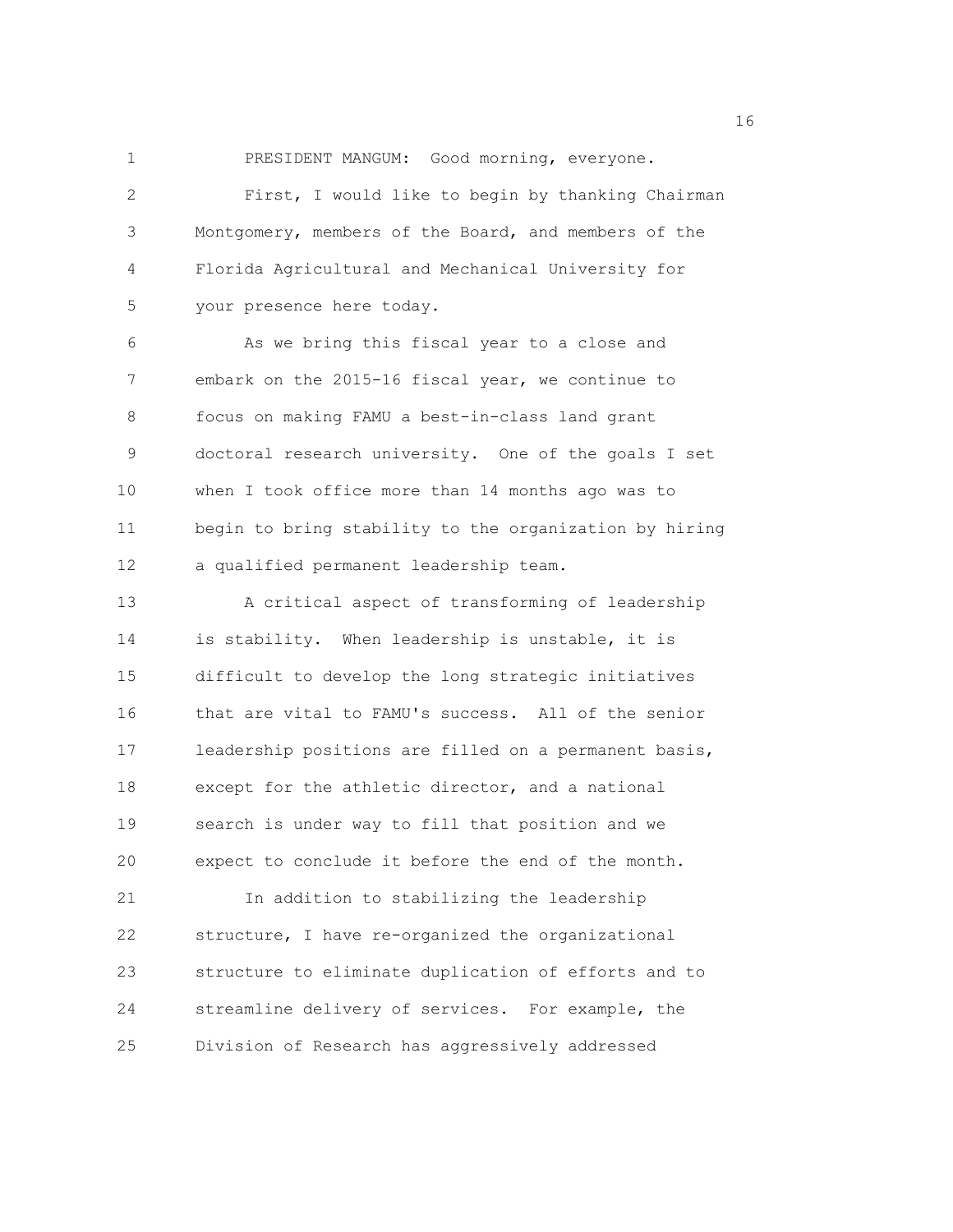1 internal staffing and procedures with the intent of 2 improving support to project investigators, or PIs, 3 and also improve our proposal submission and award 4 starts.

5 Payroll has been reduced by 10 percent for the 6 new fiscal year, versus fiscal year '15, and the 7 operational budget has been reduced by 12 percent, 8 year over year.

9 We talked a little yesterday about the 10 performance funding, and I just want to add to the 11 information that was shared to you that you will note 12 that improving our score on graduation and a 13 relatively large number of students requiring academic 14 intervention will impede our retention metrics in the 15 short-run, but in the fall of 2013, almost 19 percent 16 of our undergraduate students required academic 17 intervention. The number of students requiring 18 academic support services will decline as the number 19 of access and opportunity scholars admitted decline.

20 And also as you learned yesterday, in 2009, 79 21 percent of the enrollees were access and opportunities 22 scholars, compared to 29 percent last fall. With this 23 plan, we will admit fewer students in the coming fall 24 of 2015, and our plan is to admit 200 students into 25 that particular category of students.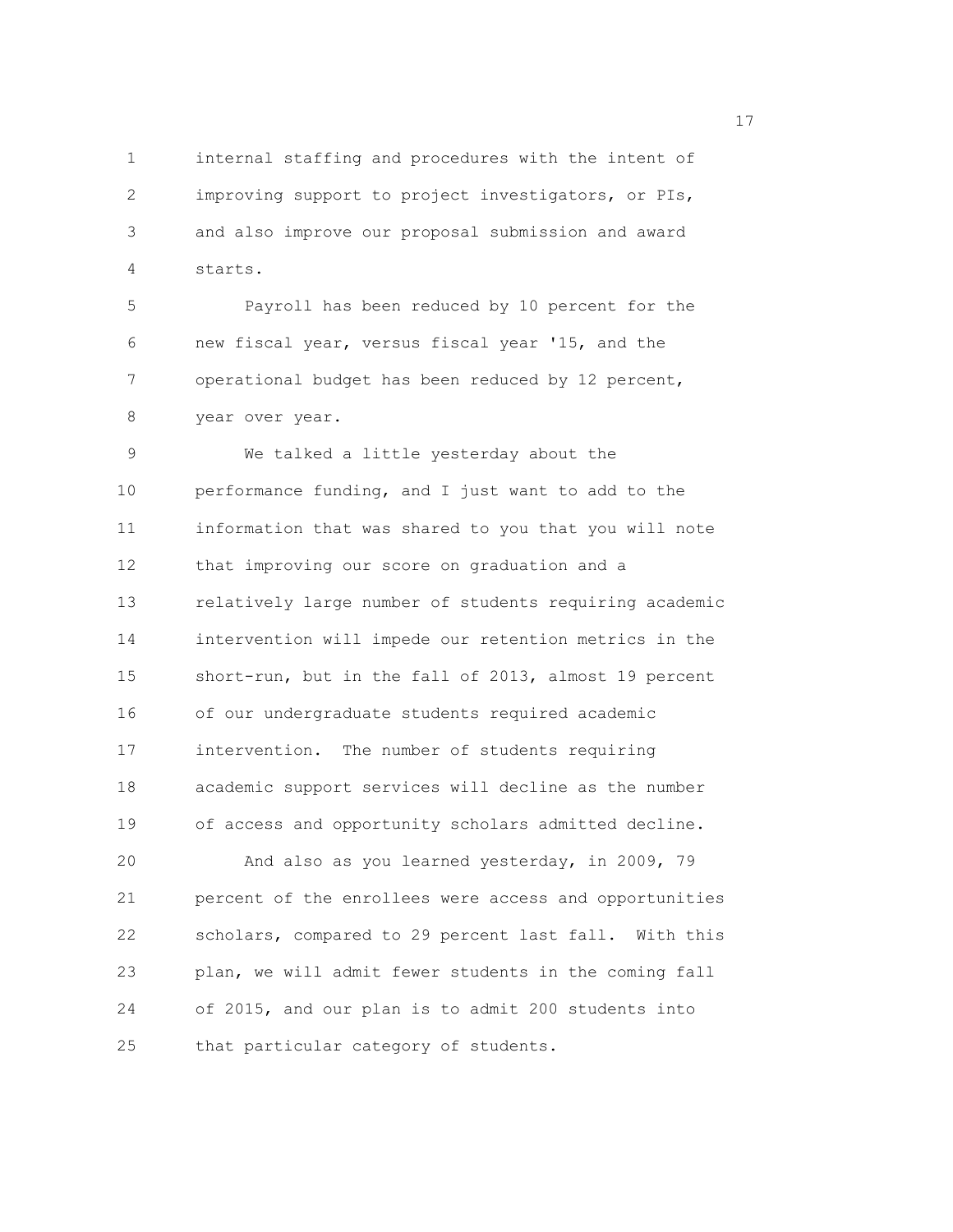1 Steps are also under way to improve the academic 2 progress rate of our athletic teams. As we strive to 3 improve our score on the performance funding metrics, 4 we are continuing to improve services to students by 5 providing professional development opportunities to 6 staff that work on these activities, such as 7 enrollment, management, along with instituting high 8 achiever retention efforts and debt reduction 9 strategies for our students. 10 Our key initiatives in this area include offering 11 new scholarship programs to high achieving, rising

12 sophomores and rising juniors from low-wealth 13 families. And also, with higher achieve awards to 14 seniors, all rising seniors, and to seniors with 15 strong finish awards; that's the debt reduction piece. 16 To date, we have awarded over \$700,000 to students 17 with these initiatives.

18 However, I also would also like to emphasize that 19 we have many student athletes that are excelling in 20 their particular field, on the field, as well as in 21 the classroom. Recently, our athletic teams have had 22 an incredible run of success our men's baseball team 23 won the MEAC championship and advanced to the NCAA 24 regional tournament for the first time in FAMU's 25 history. The team was also honored to play a game at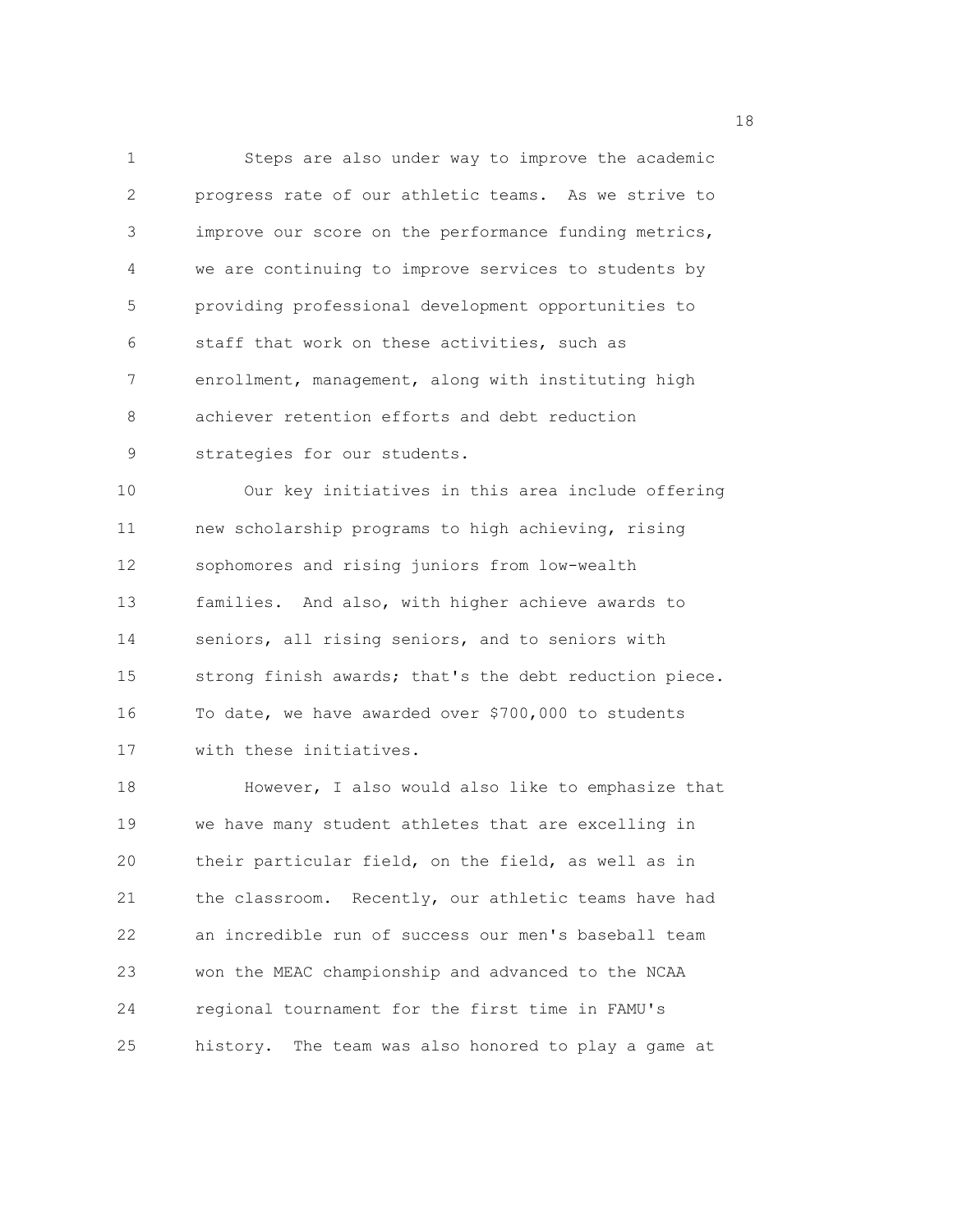1 Boston's Finway Park in April during the first ever 2 HBCU Legacy weekend.

3 The women's softball team, under the direction of 4 Veronica Wiggins, won the MEAC championship. The 5 women's outdoor track and field team won the MEAC 6 championship and the women's cross-country team has 7 won the MEAC championship an incredible three years in 8 a row.

9 So understandably, this has been an accomplished 10 effort and feat under the direction of head coach 11 Darlene Moore, who was named the MEAC Outstanding 12 Coach of the Year.

13 Also, our cheerleaders captured first place in 14 the co-ed division of the MEAC championship and 15 certainly, not to be outdone, our Baby Rattlers 16 FAMU-DRS girls basketball team won the 2015 two-way 17 state championship, and Coach Erica Cromartie was 18 named the Florida Two-Way Coach of the Year. 19 As I just stated, several of our student athletes 20 are performing very well in the classroom. The GPA 21 average for our teams combined is 2.87, and the 22 following teams have GPAs in excess of 3.0: 23 The men's tennis team at 3.5; the women's track 24 and field team at 3.1; the women's bowling team at 25 3.03; and the women's softball team at 3.01.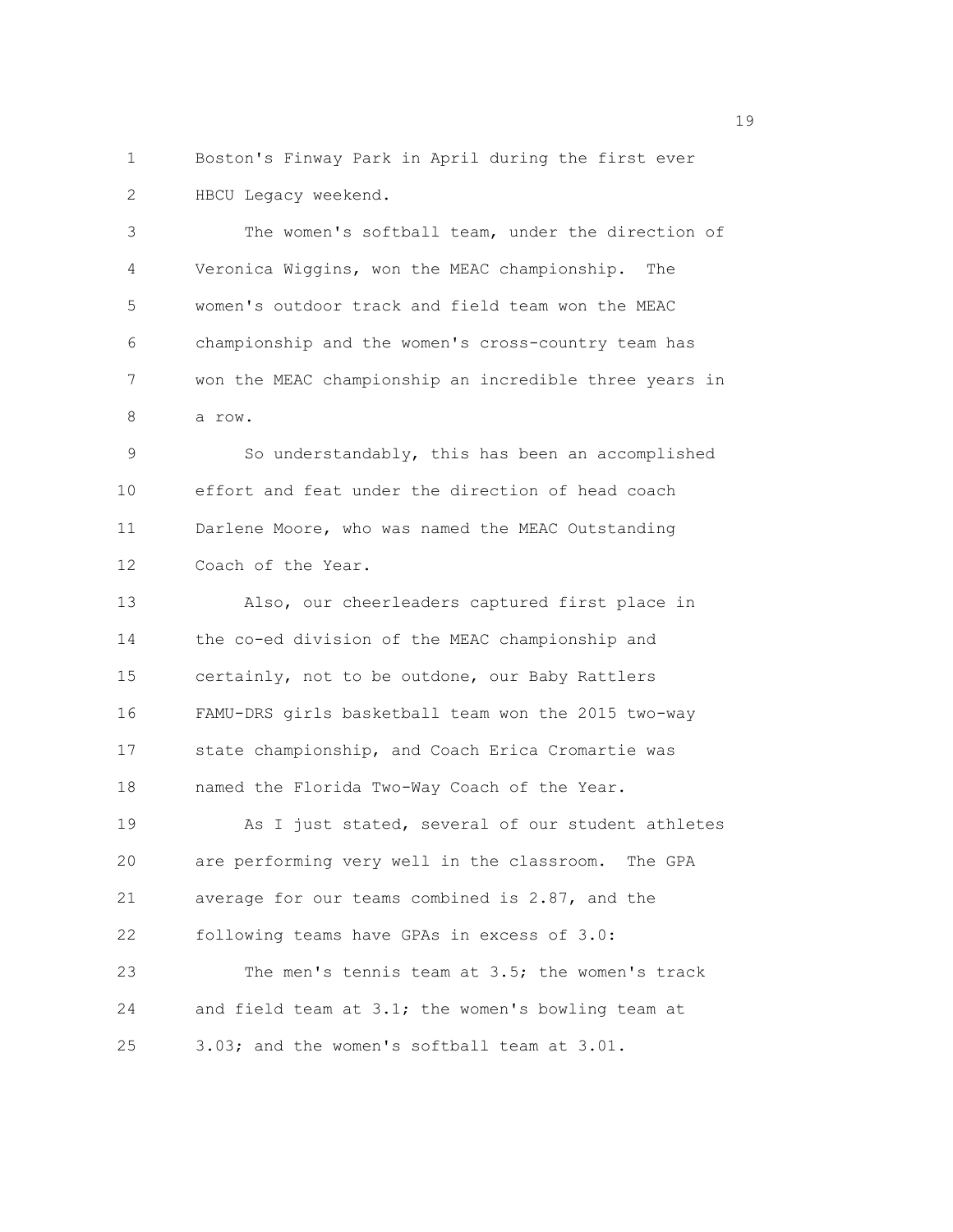1 Now, I would like to ask the following coaches to 2 please stand and be recognized as I call your names: 3 Coach Darlene Moore, women's cross-country and outdoor 4 track and field; Coach Randy Tatum, co-ed division 5 cheerleading; Coach Veronica Wiggins, softball; Coach 6 Jamie Shoop, baseball; Coach Erica Cromartie, FAMU-DRS 7 girl's basketball team.

8 Mr. Chairman, Board, and community, we are very 9 produced of the excellence that we are showing in our 10 athletics, and our coaches have been certainly 11 committed and we're going to assume similar conditions 12 as our faculty and staff with regard to compensation, 13 and that's another target for us to work on as well. 14 Since our last board meeting, many other great 15 things have happened at FAMU. FAMU alumna and 16 doctoral electoral, Kendra Mitchell, was awarded a 17 grant from the prestigious and highly competitive Full 18 Bright US Scholar program. She is a graduate of 19 FAMU's Department of English and Modern Languages; 20 Mimi Cole, currently a doctoral student at the 21 FAMU-FSU College of Engineering, recently concluded a 22 stent as a Florida Gubernatorial Fellow and was 23 selected as the Florida Gubernatorial Fellow Program 24 Washington DC Outstanding Leadership Fellow. 25 As a DC Fellow, Ms. Cole will represent the State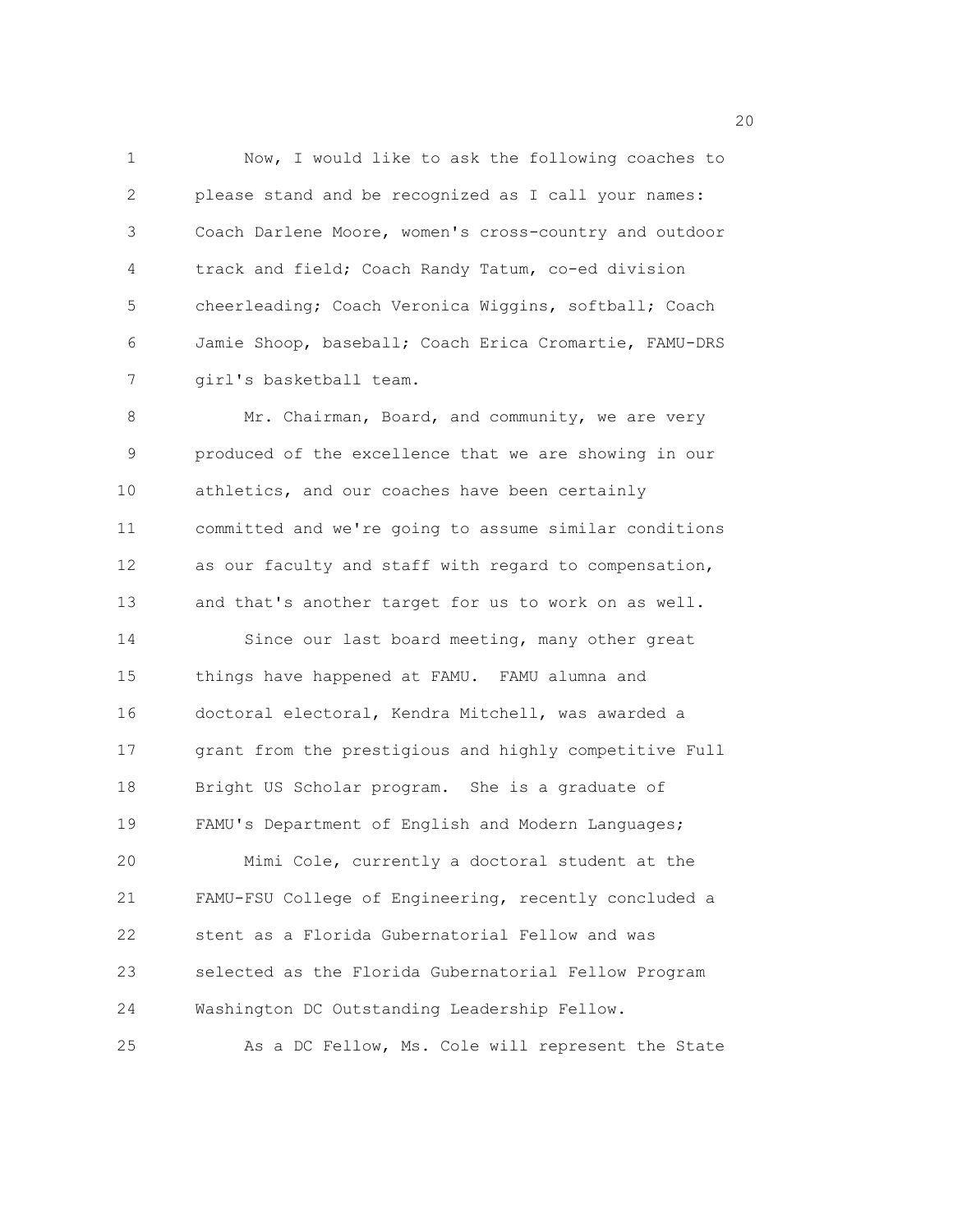1 of Florida and the Governor's office while working 2 with federal agencies to develop and propose ideas 3 from policy development and changes, and monitor and 4 evaluate federal legislation, as impacts the citizens 5 of the state of Florida.

6 FAMU researchers won first place at the NSF-1 7 CORE competition. FAMU outpaced 21 eastern US teams, 8 including Harvard in the competition for their multi-9 element scanning thermal analysis technology. Messed 10 up.

11 The team of researchers was led by Yay Ping-Shi 12 (phonetic,) PhD Principal Investigator, and professor 13 of the College of Agriculture and Food Sciences, 14 Center for Water and Air Quality; along with Shao-Ling 15 Pin (phonetic) who served as the entrepreneurial lead 16 and Lawrence Pinkard who served as the team mentor. 17 The Department of Research has engaged FSU, 18 University of Florida and UCF and Auburn University to 19 facilitate the development of teams and pursue 20 specific federal procurements. UF and FAMU launched 21 the NSFP 20 grant entitled, My Cart, for improved 22 training and research in prostate cancer in 23 minorities. Dr. Rhemes (phonetic) is the PI on that 24 grant.

25 Two patents have been issued thus far in this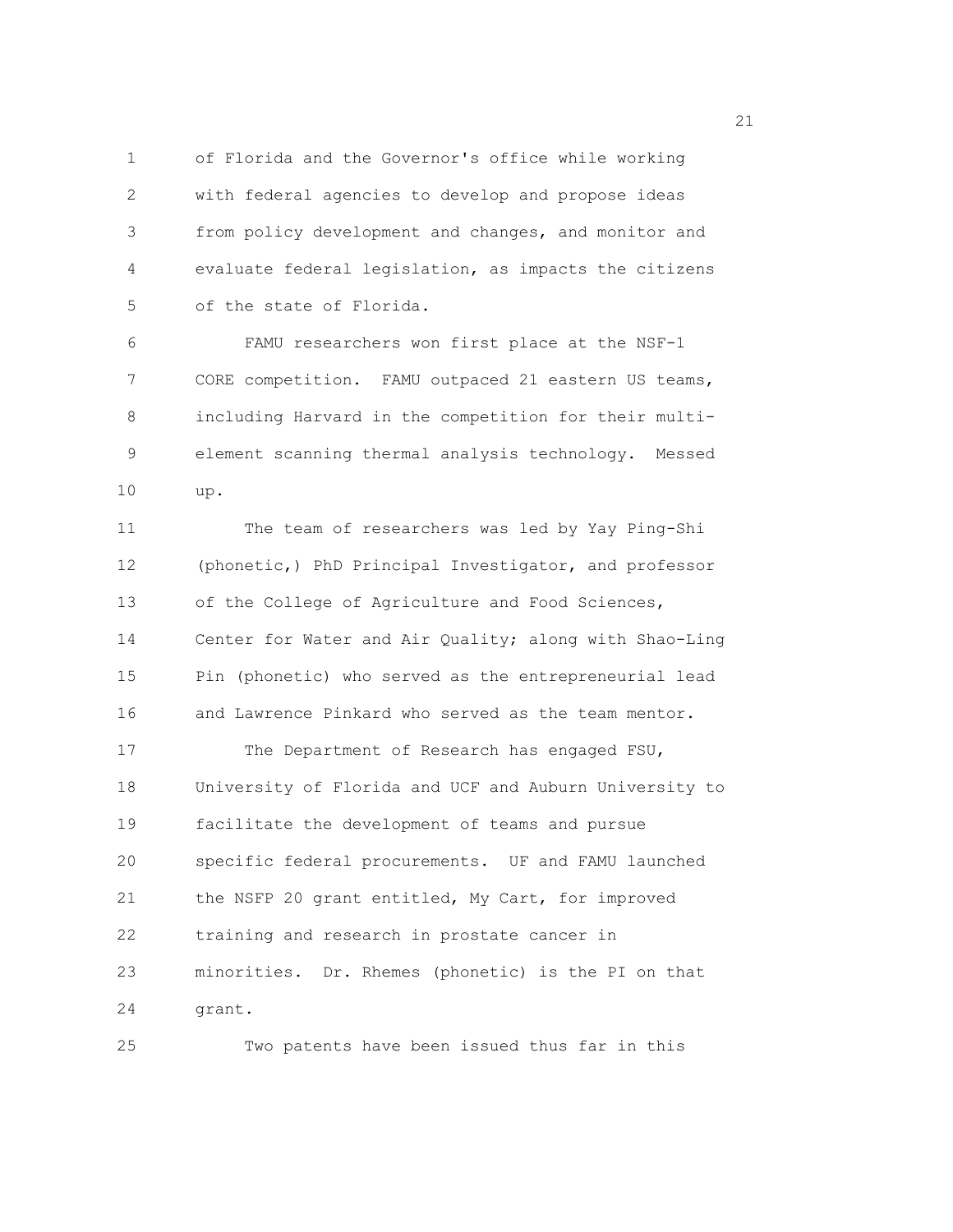1 fiscal year. FAMU is a subcontractor on the UCF-led 2 prism proposal. Prism is a US Airforce Industry in 3 Academia, Center of Excellence of the future involving 4 photo optics and laser technologists.

5 We also have some updates that we provided later 6 on the legislative priorities. As you know, the 7 Legislature is still in Session, and much of our 8 agenda for this year is still being advanced, and so 9 we're very encouraged by that, but the government 10 relations staff will provide more information later.

11 We are also working around the clock to continue 12 to make sure that our needs are being met. This 13 morning, I have updated you on key initiatives and 14 priorities for the University, and I look forward to 15 providing you with additional information, but I would 16 like to share with you a little about the trip that I 17 took to China on behalf of Florida A&M University.

18 I traveled with the HBCU leadership team to visit 19 China with a collator, Dr. David Wilson, from Morgan 20 State University, where we were hosted by the China-US 21 Exchange Foundation. The foundation was established 22 four years ago with a mission to strengthen engagement 23 and friendship between two peoples and to improve 24 trust between our two countries.

25 Florida A&M joins this delegation. Now, there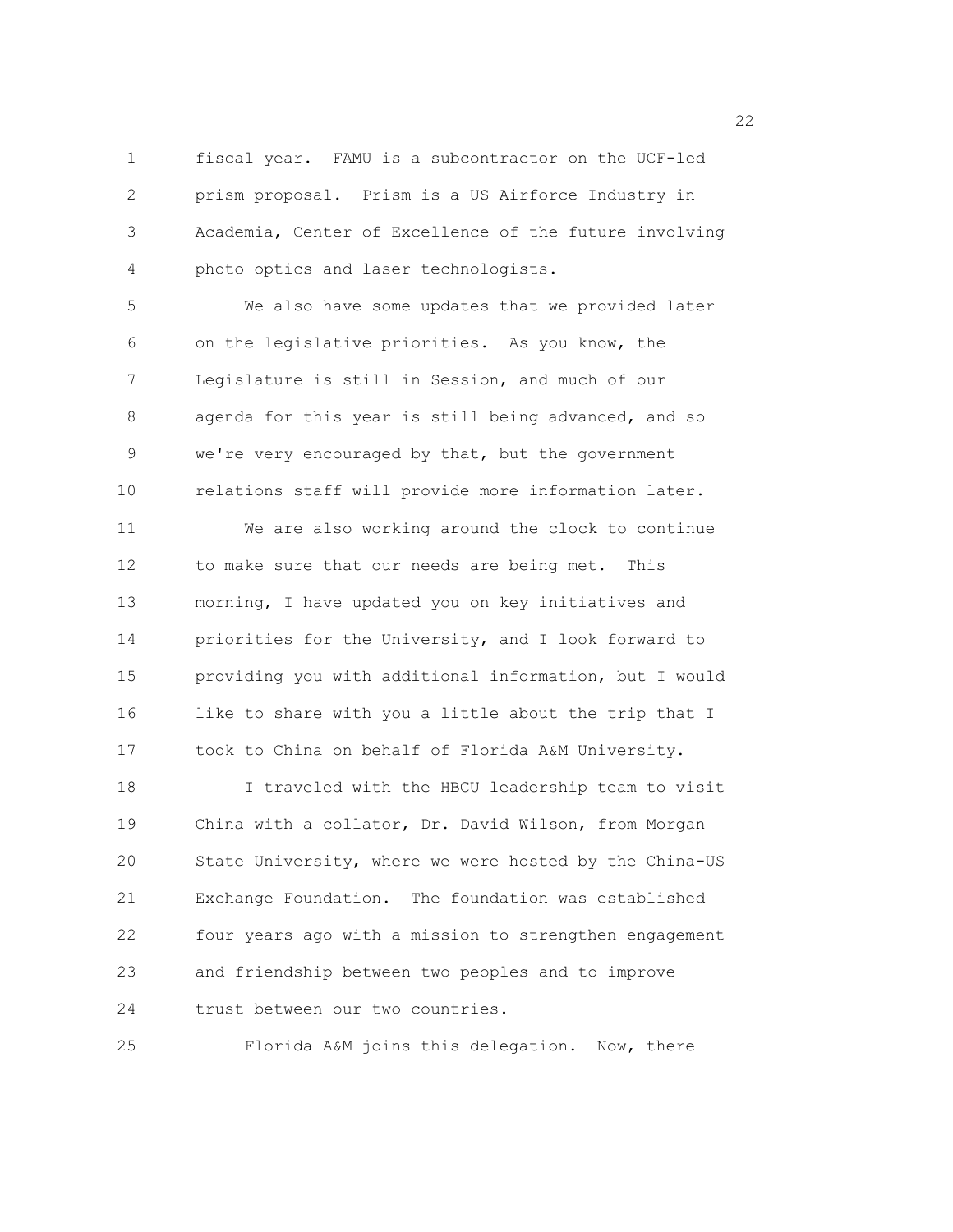1 are several delegations that have been to China, many 2 HBCUs, but the goal is to improve the relationship, to 3 promote research and build relationships that would 4 enable our students to understand the culture, the 5 history and the opportunities that are available to 6 them in China. We visited four universities, talked 7 with their faculty and their presidents about 8 exchanging students, but more importantly about 9 opportunities for our students to take on study-abroad 10 opportunities at the expense of the ministry of 11 education in China. Our students will be able to -- 12 those who are interested -- travel to China to study 13 at four different universities, free of charge to us 14 and to them.

15 Many of the HBCUs of the 105 are already 16 participating in this program. We met students while 17 we were there from other HBCUs, that were on the 18 ground studying, so it's an exciting opportunity for 19 FAMU to be able to participate. I traveled with the 20 university, the other universities that were on this 21 particular trip was Florida Memorial, Harris-Stowe, 22 Jarvis Christian, Morehouse and Lincoln.

23 At this time, Harris-Stowe students were 24 preparing to go for the summer, as well as students 25 from Lincoln University. We also conducted a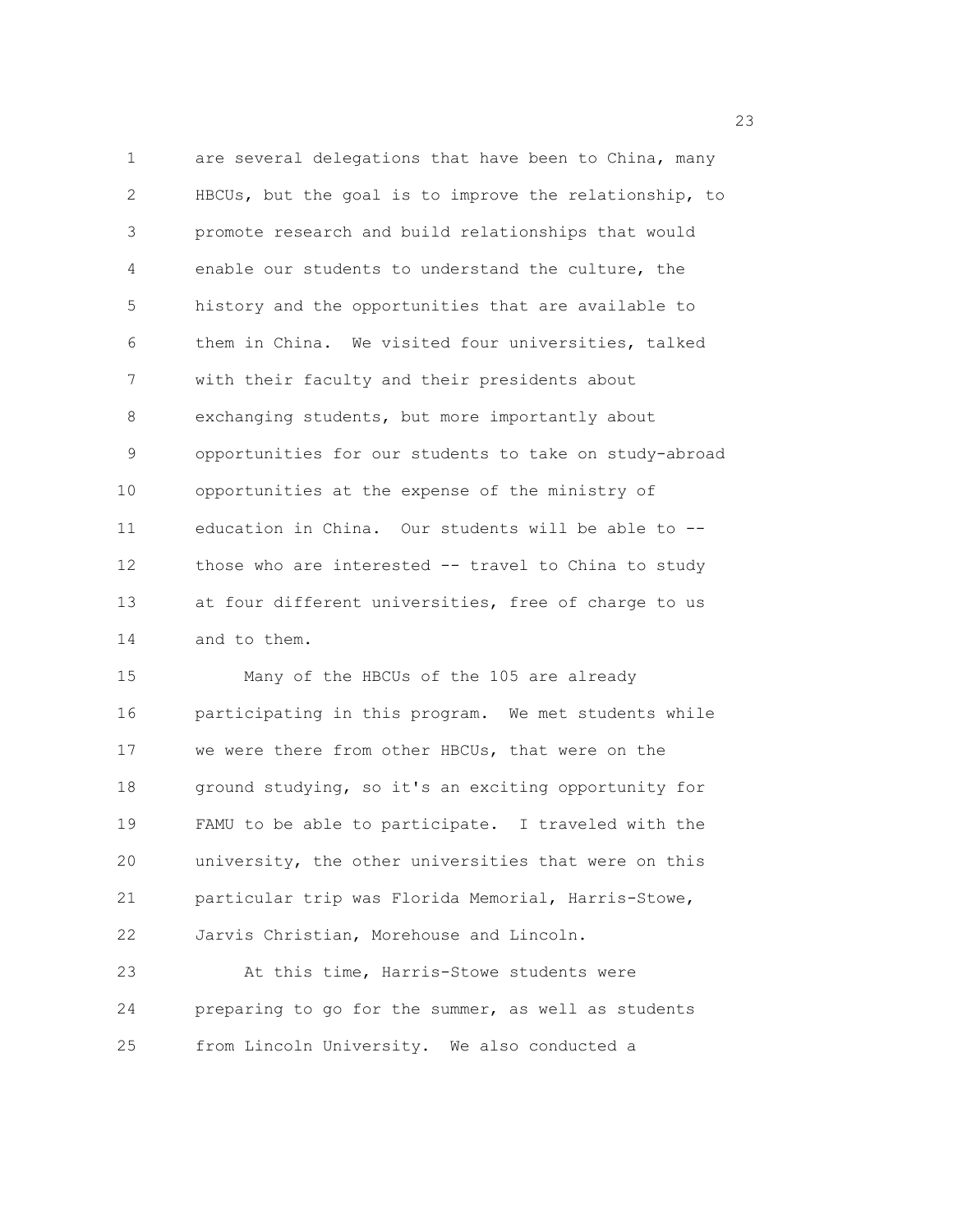1 recruitment on seminar in the embassy for students 2 that were interested in -- for Chinese students who 3 are interested in coming to the US to study.

4 And I would say that I am very proud of the 5 presentation that Florida A&M University prepared, 6 that we made in that presentation. We had one of our 7 staff members translate our promotional material in 8 Mandarin, and it was received very well by the 9 students, and we left all of our paraphernalia there 10 so you should see orange and green rings all over 11 China, especially in Beijing, with the FAMU logo.

12 I also met students that had traveled, and in 13 fact, relocated businesses in China from FAMU from 14 studies abroad in the past. We were hosted by one of 15 our students, John Bodray (phonetic,) who has a 16 business in Shanghai, who flew in to participate with 17 the delegation. He's been in China since his studies 18 and graduation in 2008.

19 Also, I received e-mails from other FAMU 20 graduates that have businesses located in China, so I 21 was thinking we should probably establish a Chinese 22 alumni association for our students. We have enough 23 over there, I think, to get a chapter started, and 24 then it would be good for our students because they 25 could guide our students if they want to go to China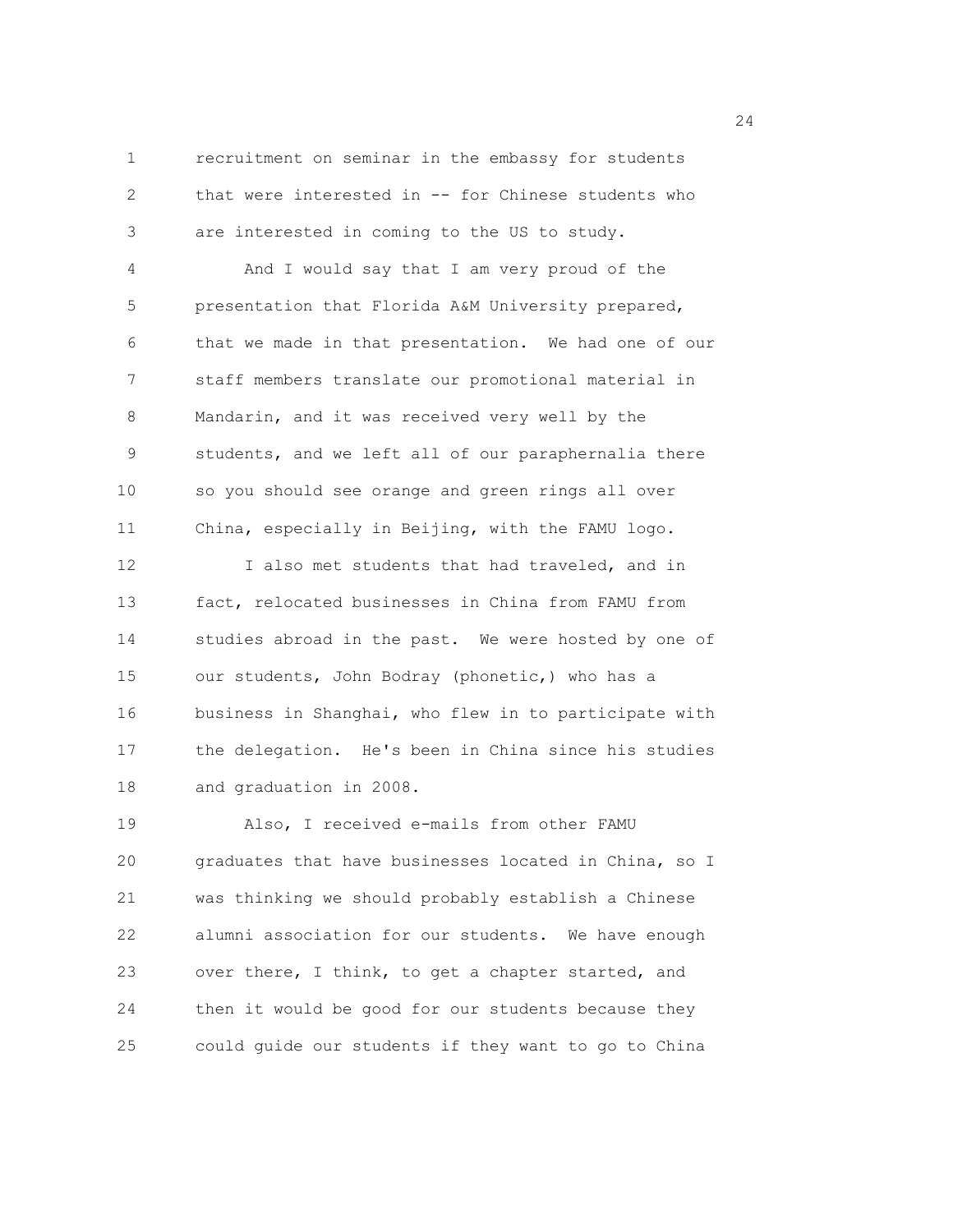1 and help them assimilate into the culture during their 2 study period. 3 Mr. Chairman, that concludes my presentation. 4 And I would be delighted to answer any questions, if 5 anyone has any? 6 TRUSTEE McWILLIAMS: I have a question, 7 Mr. Chairman. 8 CHAIRMAN MONTGOMERY: Thank you. Trustee 9 McWilliams. 10 TRUSTEE McWILLIAMS: Yes, President Mangum, this 11 will not be an action item with the Facilities 12 Committee, but there was some concerns surrounding an 13 RFP and a dormitory situation that was raised at our 14 committee meeting, and we asked the University perhaps 15 to take another look at that and give us an update at 16 these meetings, so if you briefly tell us where we're 17 going with that, I would appreciate it. 18 PRESIDENT MANGUM: Okay, thank you. The meeting, 19 with regard to the dormitory or the student success 20 center, is that what we're talking about? We 21 presented a capital budget request for a student 22 affairs building to be funded as part of our 23 legislative priorities, and it is still on the table 24 with the rest of the PECO funds. It is being advanced 25 by the Board of Governors with the Capitol package.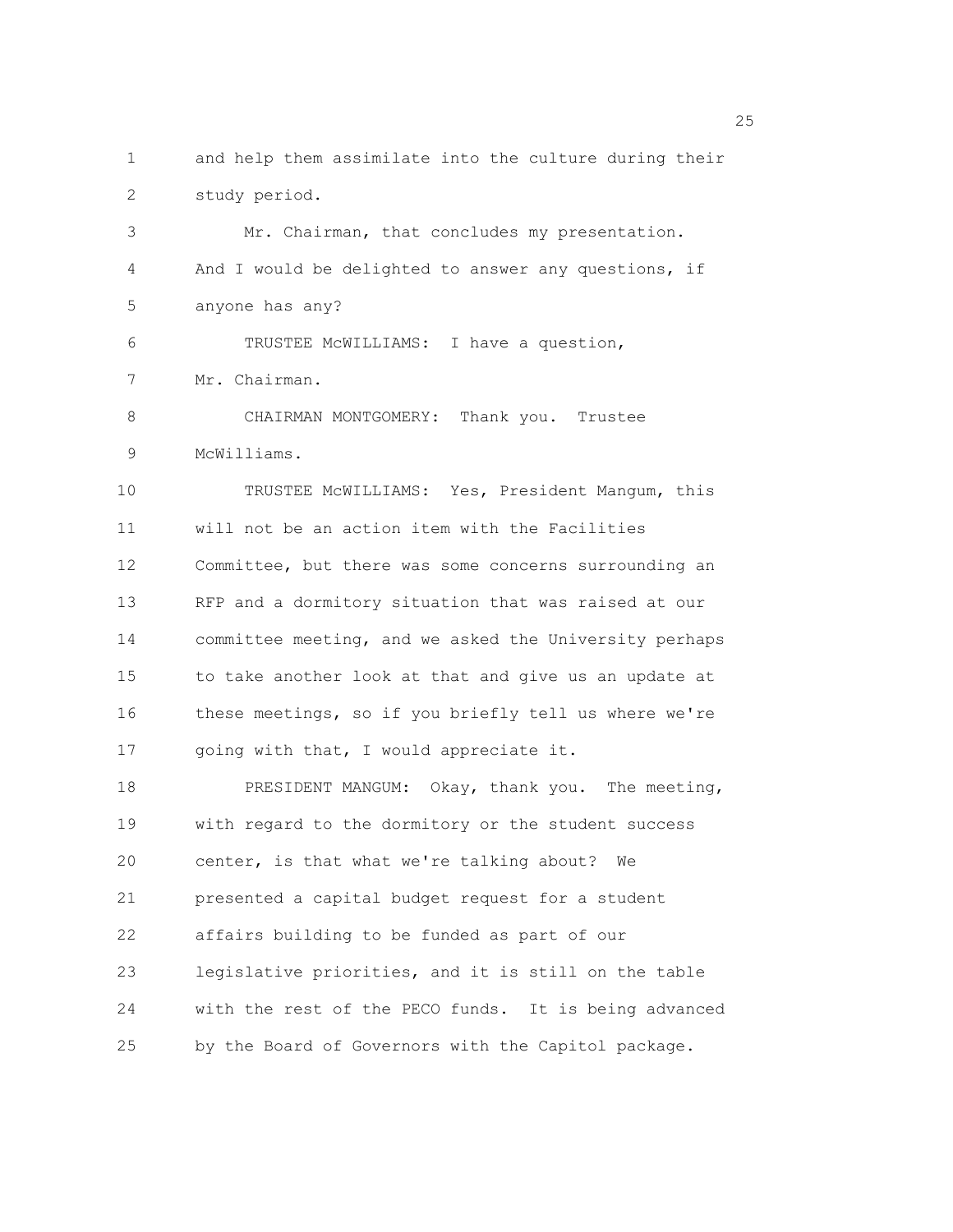1 We talked a little and so it's still on the table to 2 get funded. If there's bonding funding going forward. 3 Some of the discussion that we had was about the 4 location of the facility and how to combine it and how 5 to leverage it with P-3 -- public private 6 partnership -- funds. Those drawings are still on the 7 Board, so we still have opportunities to talk with 8 members of the Board of Governors about how we locate 9 and how we proceed. 10 One of the things that occurred during the

11 meeting was our team, because we had been -- I would 12 say cautioned about the process and delays in getting 13 our resources -- put in action after we received funds 14 from the State, they decide to put out an RFP ahead of 15 actually getting the funding award to just get an 16 advance on it, contingent upon receiving the award to 17 try and see who would be interested in it and trying 18 to leverage it with partnerships.

19 So that is all still contingent right now on what 20 happens in the Legislature, and the Committee should 21 get back with the Facilities Committee to talk about 22 how to move forward, because I know there are concerns 23 about location and how we actually leverage the 24 partnerships that we have been introduced to around 25 that particular facility for options.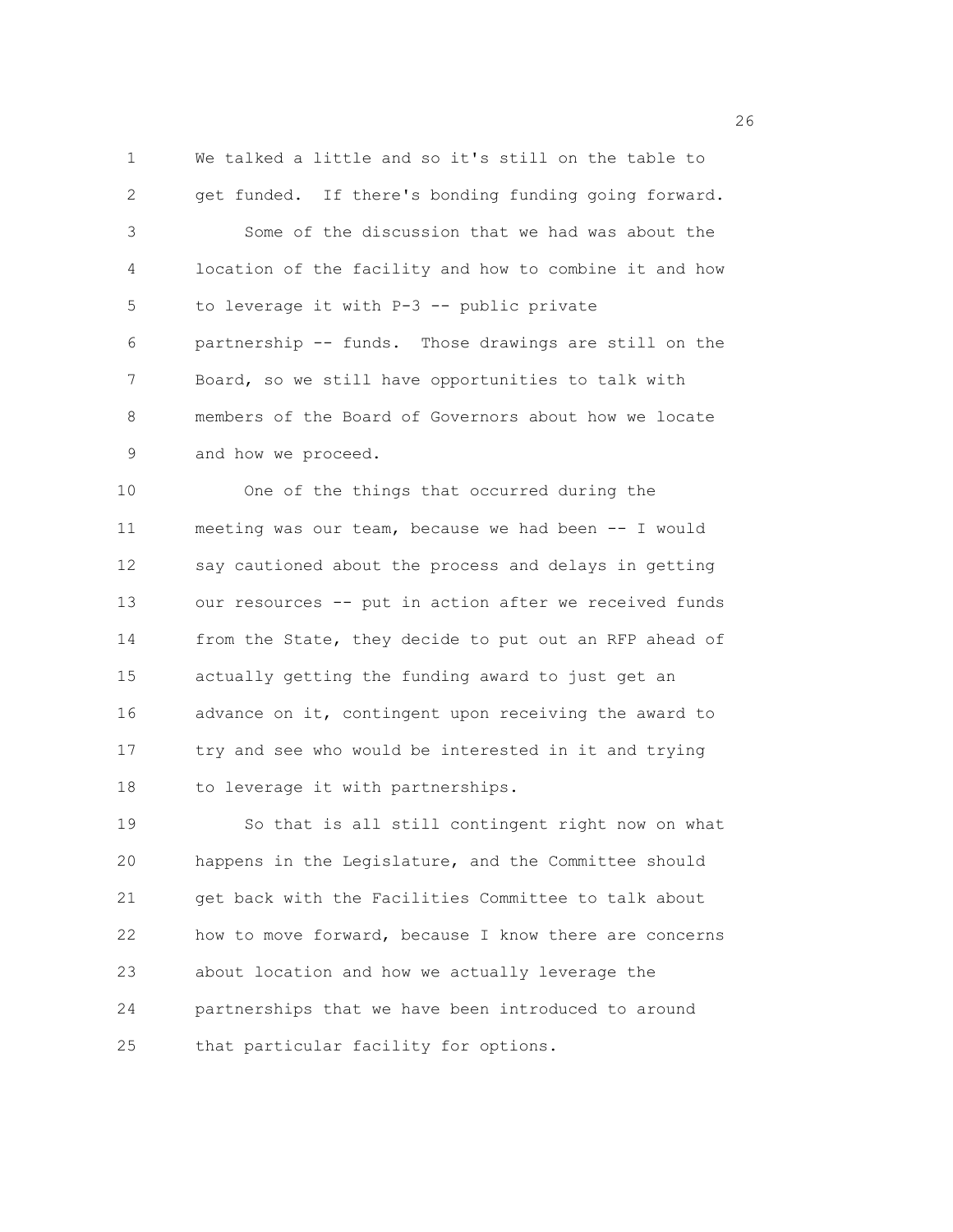1 TRUSTEE McWILLIAMS: Okay, thank you.

2 CHAIRMAN MONTGOMERY: Any additional questions or 3 comments with regards to President's report? 4 Well, thank you, Dr. Mangum. I appreciate the 5 part about winning. Winning can be contagious, and so 6 we applaud wherever we win, whether it's athletics or 7 academia, as we move forward. 8 Trustee Kimberly Moore is the chair of the 9 Presidential Evaluation Committee, and she will lead 10 the discussion regarding the President's performance 11 goals and objectives for 2015-2016. 12 Next item on the agenda. Trustee Moore, you're 13 recognized. 14 TRUSTEE MOORE: Thank you, Mr. Chair. Just a 15 brief summary in terms of where we are. I think we 16 can say at this point, whether it be the committee as 17 well as the full board, has been engaged. 18 Where we are now is that draft goals have been 19 received from President Mangum for the 2015-2016 20 performance year. We are at the point now of insuring 21 that we have metrics in place that capture the 22 performance that we believe as being of importance. 23 Additionally, we are at the phase of gathering 24 supplemental additional information that the committee 25 requested. It's my understanding that President

<u>27</u>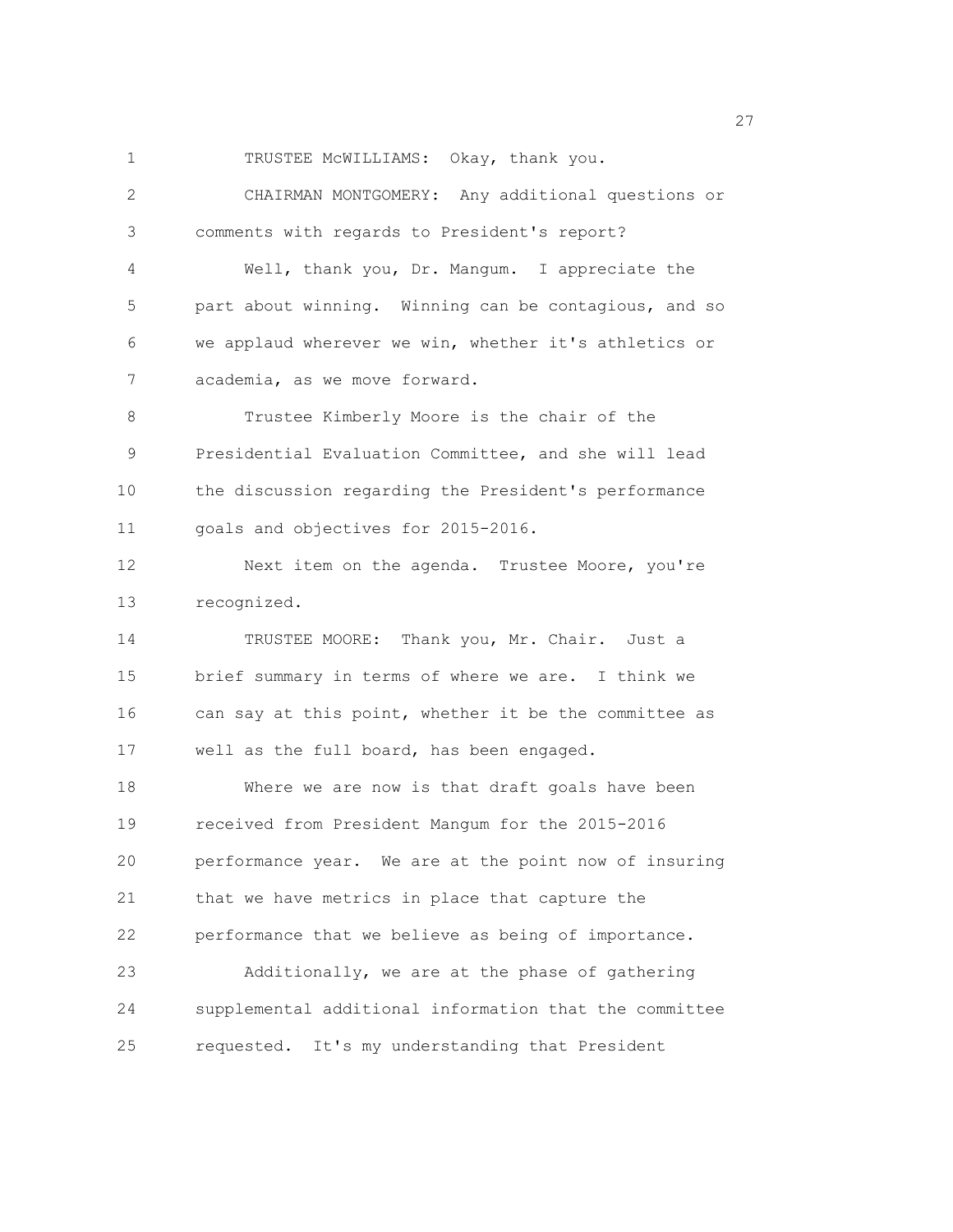1 Mangum, along with VP Cassidy and Attorney McKnight, 2 will provide that information by the close of this 3 week. 4 Upon receipt of that information, this body can 5 expect that we will move forward in terms of having 6 the meeting and will insure that approval and 7 implementation of the 2015-2016 are in place by July, 8 2015. 9 That's the report, sir. 10 CHAIRMAN MONTGOMERY: Thank you, Trustee Moore. 11 Any questions for Trustee Moore? 12 Now, we'll move to committee reports. As we've 13 noted, we have made some adjustments in the area of 14 operational efficiency and how we conduct our board 15 meetings, changes to the agenda. As we move to the 16 committee reports, we're adding five-minute time 17 limits as a guide. There's no reason to necessarily 18 read them verbatim. If you can take us to the 19 highlighted points, we'll go ahead and start with -- 20 we would like to conclude this in 45 minutes or less, 21 but we would like to go ahead and start with the 22 Academic Affairs Committee. 23 Chairman Grable, you're recognized. 24 TRUSTEE GRABLE: Thank you, Mr. Chair. 25 Yesterday, the Provost provided a report to our

28 and 28 and 28 and 28 and 28 and 28 and 28 and 28 and 28 and 28 and 28 and 28 and 28 and 28 and 28 and 28 and 28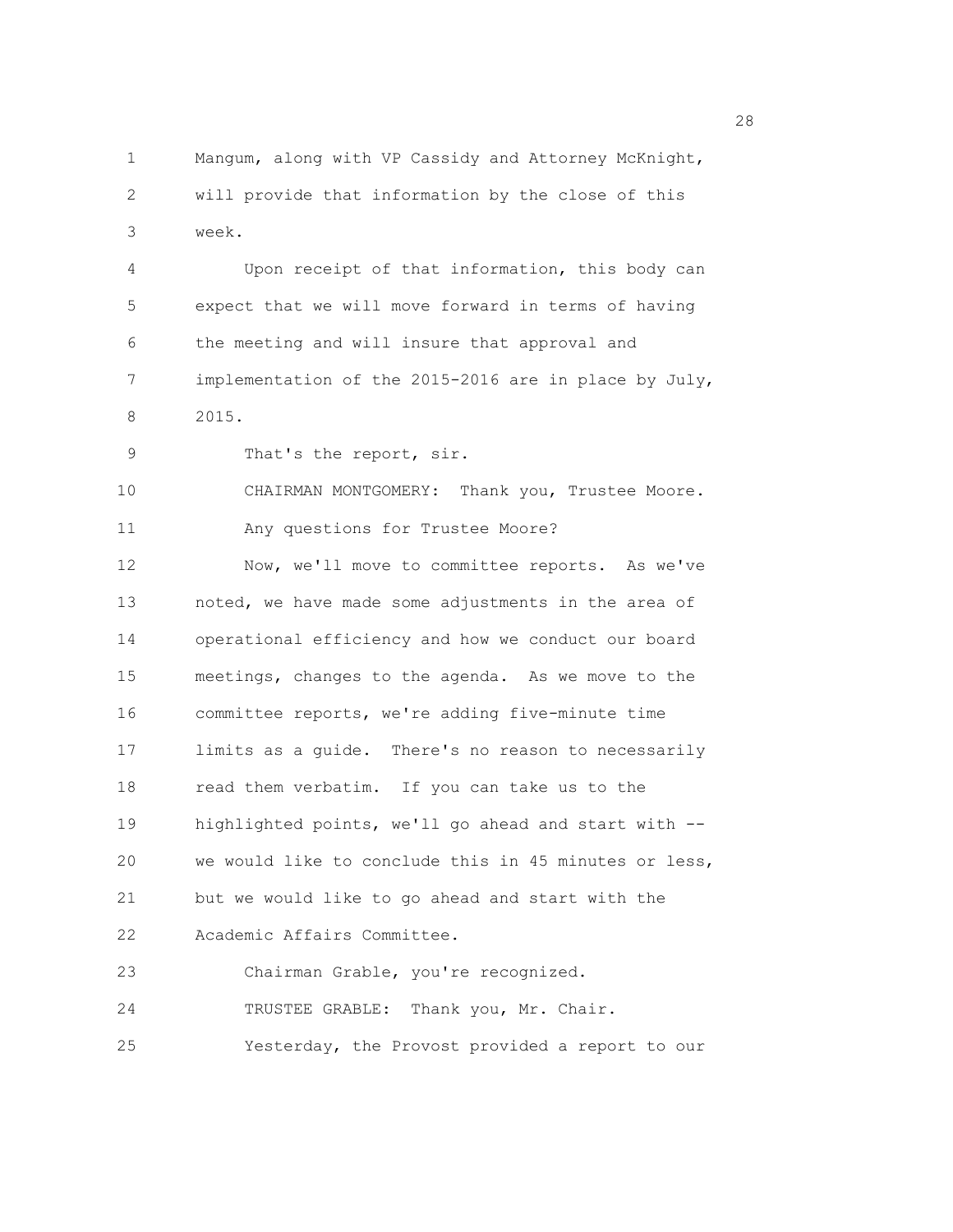1 committee, and the one action item that we had was 2 that we recommended tenure -- that she's recommending 3 the tenure for 10 faculty members. And based upon the 4 mutual agreement of the respected tenure candidate 5 reviews, the Academic Affairs Committee, Mr. Chairman, 6 is recommending approval of tenure for the 10 faculty 7 members on the item that you have from our committee. 8 The only informational item we had was the 9 recognition of scholarly accomplishments of two 10 students, as well as their faculty supporters. 11 And Mr. Chairman, this concludes my report. 12 CHAIRMAN MONTGOMERY: Thank you, Trustee Grable. 13 Audit and Compliance Committee. 14 Trustee Alston, you're recognized. 15 TRUSTEE ALSTON: Thank you, Mr. Chair. I'm 16 presenting this committee report on behalf of Chair 17 Karl White, as vice-chair of the committee. 18 The Audit Committee met on June 1st. The 19 proposed changes to the Audit Committee and division 20 were presented and discussed. The Committee added a 21 provision to require the evaluation be done within 60 22 days. 23 There were also updates on several projects. The 24 audit of grade change process is complete. The audit 25 of informational technology functions was suspended.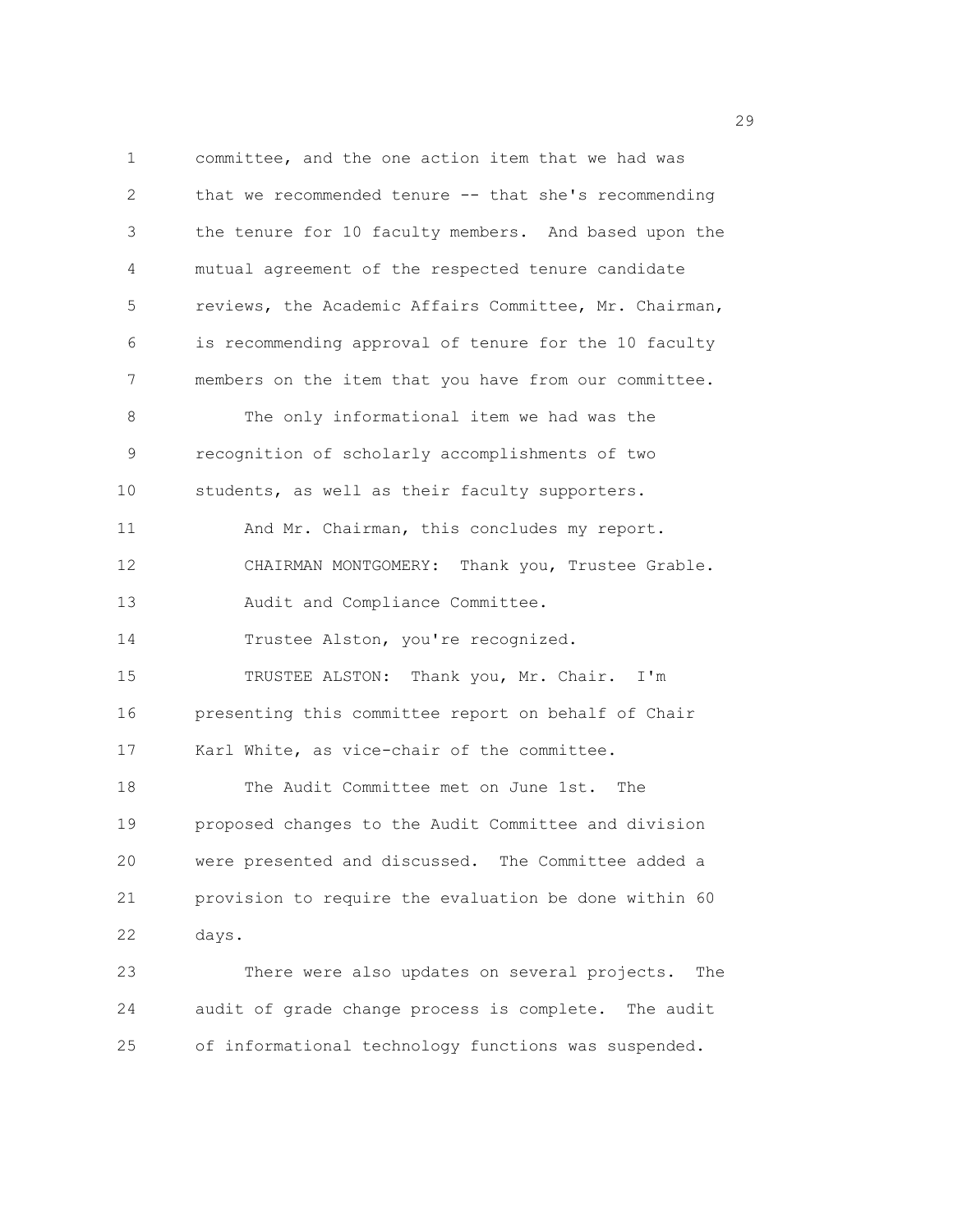1 Field work for the athletics department investigation, 2 Non-NCAA related has been completed.

3 The financial aid process review is approximately 4 50 percent complete.

5 The pharmacy phase two was contracted out at the 6 request of the Board of Governors. The review of 7 eligibility of band members to participate and travel 8 is in process.

9 The following audits have been completed by the 10 Auditor General: Audits of the University's financial 11 statements for the year ending June 30, 2014; audit of 12 the University's federal program award, ending 13 June 30, 2014.

14 The Board of Governors is also following up on 15 the University's progress on several corrective action 16 items: Prior audit reports, SACS reviews and matters 17 responding directly to the BOG; athletic program 18 deficits; establishment of permanent and stable 19 leadership team; allegations concerning pharmacy, 20 phase 2, construction; allegations concerning the DRS 21 sports complex construction.

22 There were also four proposed Board of Governors 23 regulations that were reviewed. The Office of 24 Inspector General and Director of compliance in 25 university system compliance handling; SUS compliance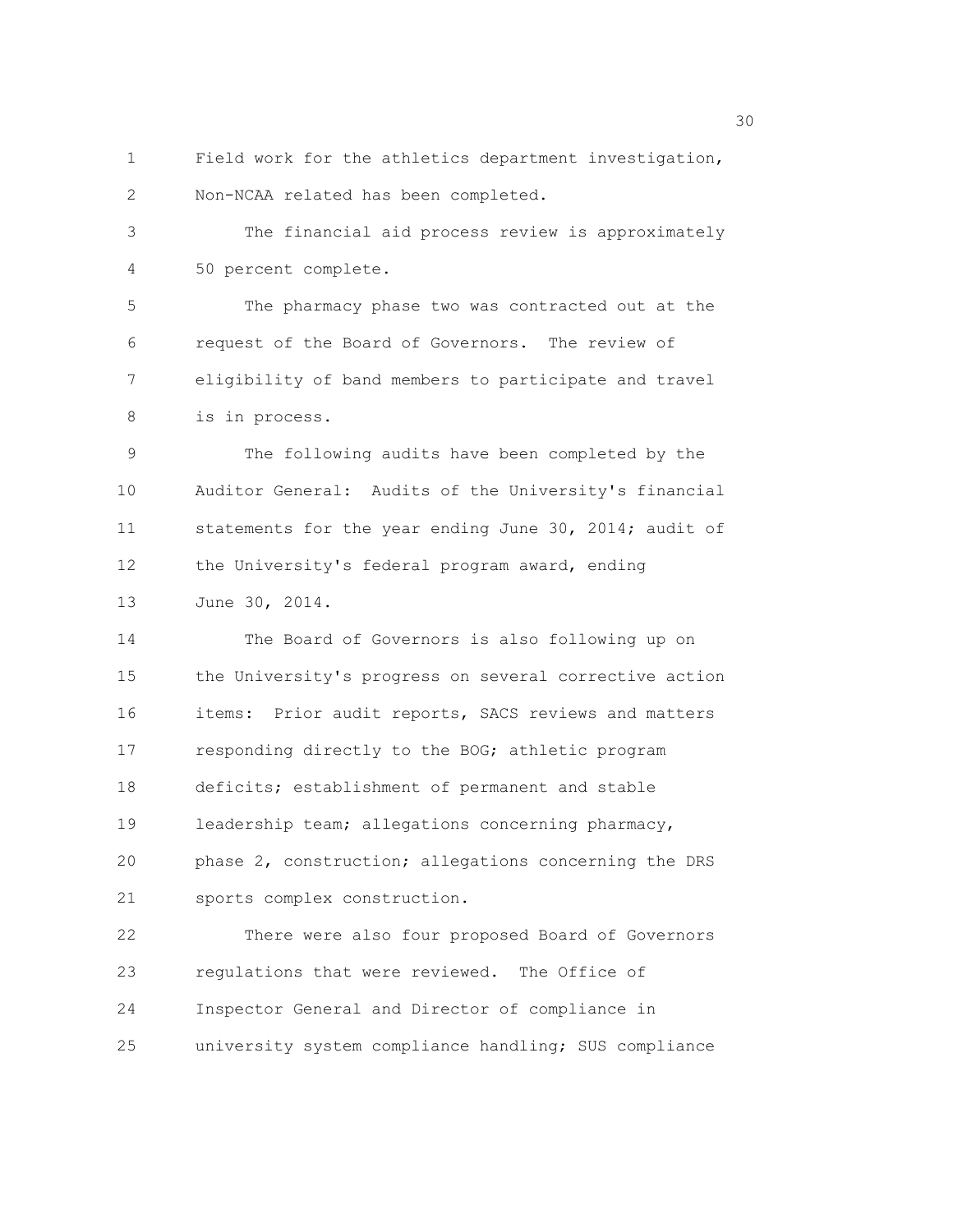1 and ethics programs, Board of Governors oversight 2 enforcement authority, and the state University system 3 chief audit executives as well. 4 And board members, you have the detailed report 5 in front of you, and that concludes his report. 6 CHAIRMAN MONTGOMERY: Thank you, Trustee Alston. 7 Trustee Lawson, Budget and Finance Committee 8 report. 9 TRUSTEE LAWSON: Thank you, Mr. Chair. The 10 Budget and Finance Committee has six action items and 11 four information items. 12 The Committee approved the minutes from March 4, 13 2015. The Committee heard a request for approval of 14 the full year 2015-16 University budgets continuing 15 budget for the University as well as the athletics 16 budget as included in the overall budget. Final 17 budget will be presented to the Board of Trustees for 18 approval in August of 2015. 19 The Committee recommends that the Board approve 20 the full year 15-16 University budget. The rationale 21 for approving the continuing budget is, obviously, we 22 don't have state appropriations as of yet, so as all 23 of the other state institutions are doing, we're 24 literally rolling the previous year's budget into this 25 year for continuation of service. So that is a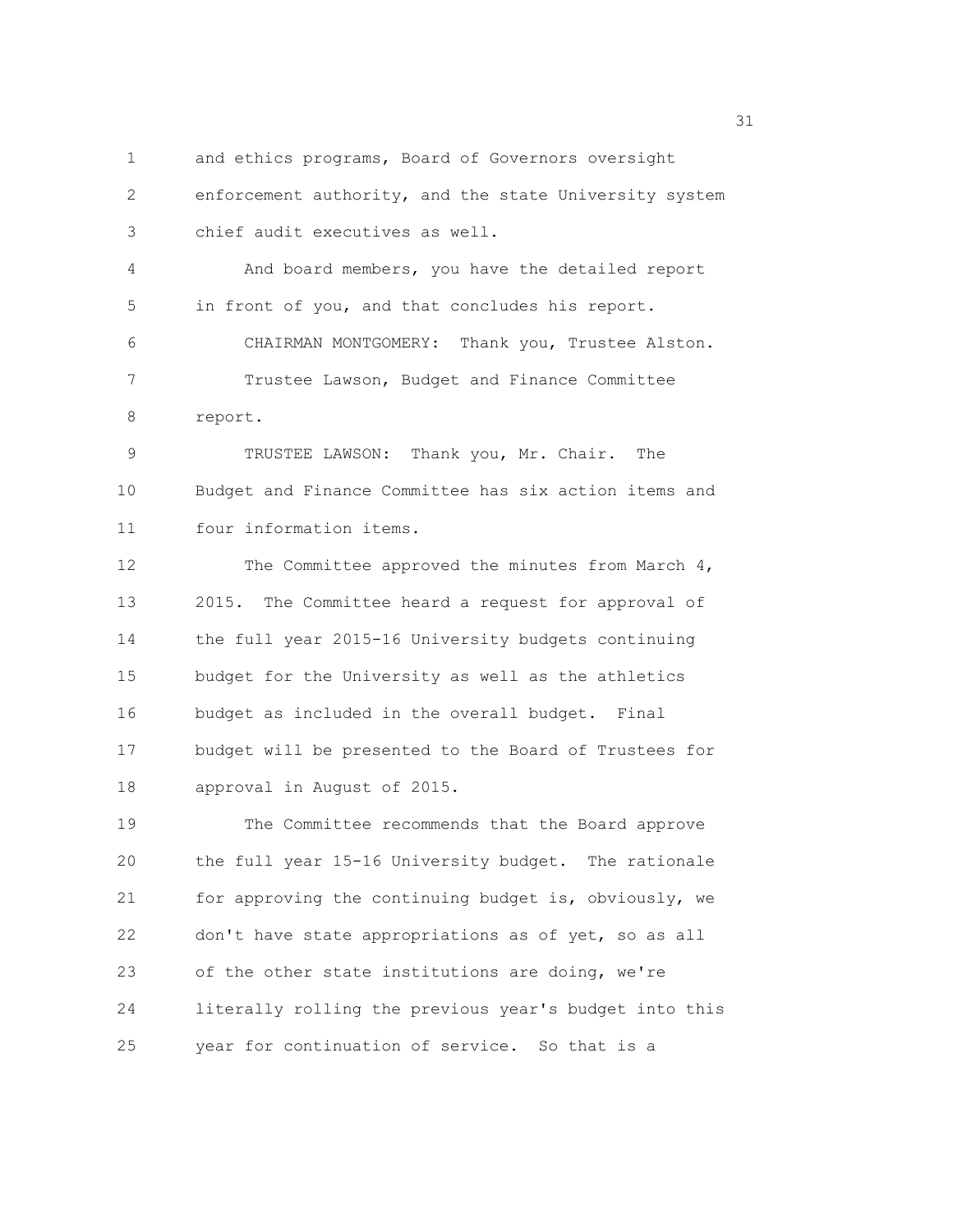1 rationale for not having a firm budget to review with 2 the Board at this time.

3 The Committee heard a request for approval of the 4 amendments to regulations 3.017; schedule of tuition 5 and fees. This action item was split in two parts: 6 Approval of the increase and repeat course fee rate; 7 and the second portion of this is approval to 8 amendment to language on the transportation access 9 fees, removing the years to prevent the necessity to 10 change the regulation each year. The motion to 11 approve the repeat course fee rate increase was not 12 seconded, and subsequently failed as it was uncertain 13 that the fee was mandated by the Board of Governors or 14 if it was a strong recommendation. 15 The Committee recommend that the Board approve 16 the second recommendation, removing the years under 17 the transportation and access fee section. 18 I would like to just take a second and explain 19 those two bulletpoints for clarity. I'll start with 20 Bulletpoint 2 as it is the easier one. Bulletpoint 2 21 is eliminating the date certain; that fee has always

22 been in place. We're literally eliminating the date 23 certain so we don't have to vote on it each year so it 24 is indeed not a fee increase.

25 Bulletpoint 2, approval of the increase in repeat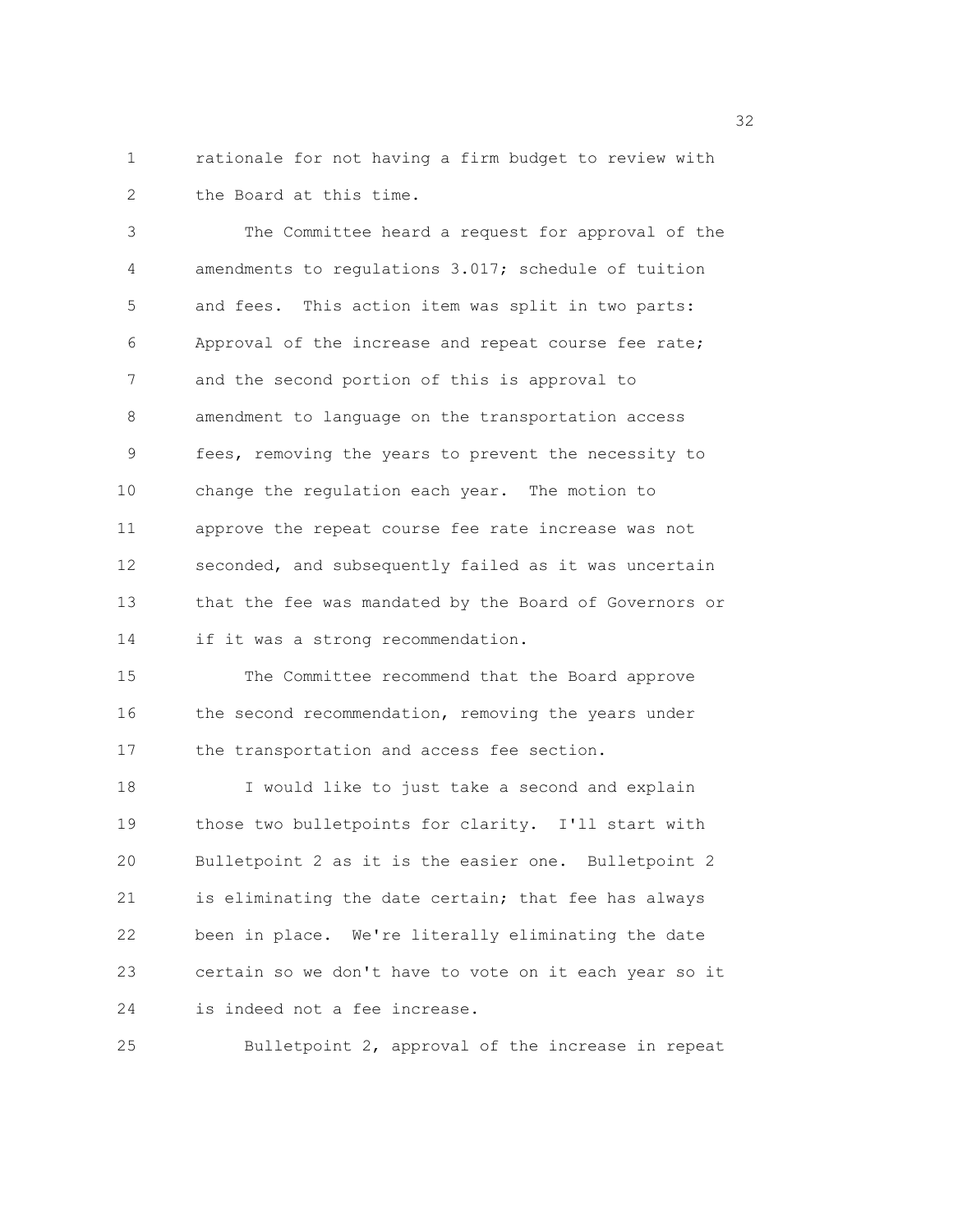1 course fees. That is a mandate by the Board of 2 Governors that we found and that we don't really have 3 an option around, because we've taken a stance as a 4 board of doing our best to hold the line on any 5 tuition or fee increases; however, this was mandated 6 that we increase for any student taking a course for 7 the third time will receive a fee increase over the 8 standard rate, and again, that is something we did not 9 have a choice in after we researched the issue 10 further. 11 The Committee heard request for approval for the 12 five-year capital improvement plan budget. The 13 Committee recommended that the Board approve the 14 capital improvement plan budget. 15 The Committee heard a request for approval of new 16 regulations 5.003, electronic connectivity. This 17 specifically has to do with all of the e-mail 18 communications between administration, faculty and 19 students assuring that all are on the same technology 20 platform. The Committee recommended that the Board 21 approve the new regulation 5.003, electronic 22 connectivity. 23 The Committee heard a request for review and 24 approval on the multi-year contract for Alex Wood.

25 The Committee did not approve the contract. They

<u>333</u> and the state of the state of the state of the state of the state of the state of the state of the state of the state of the state of the state of the state of the state of the state of the state of the state of the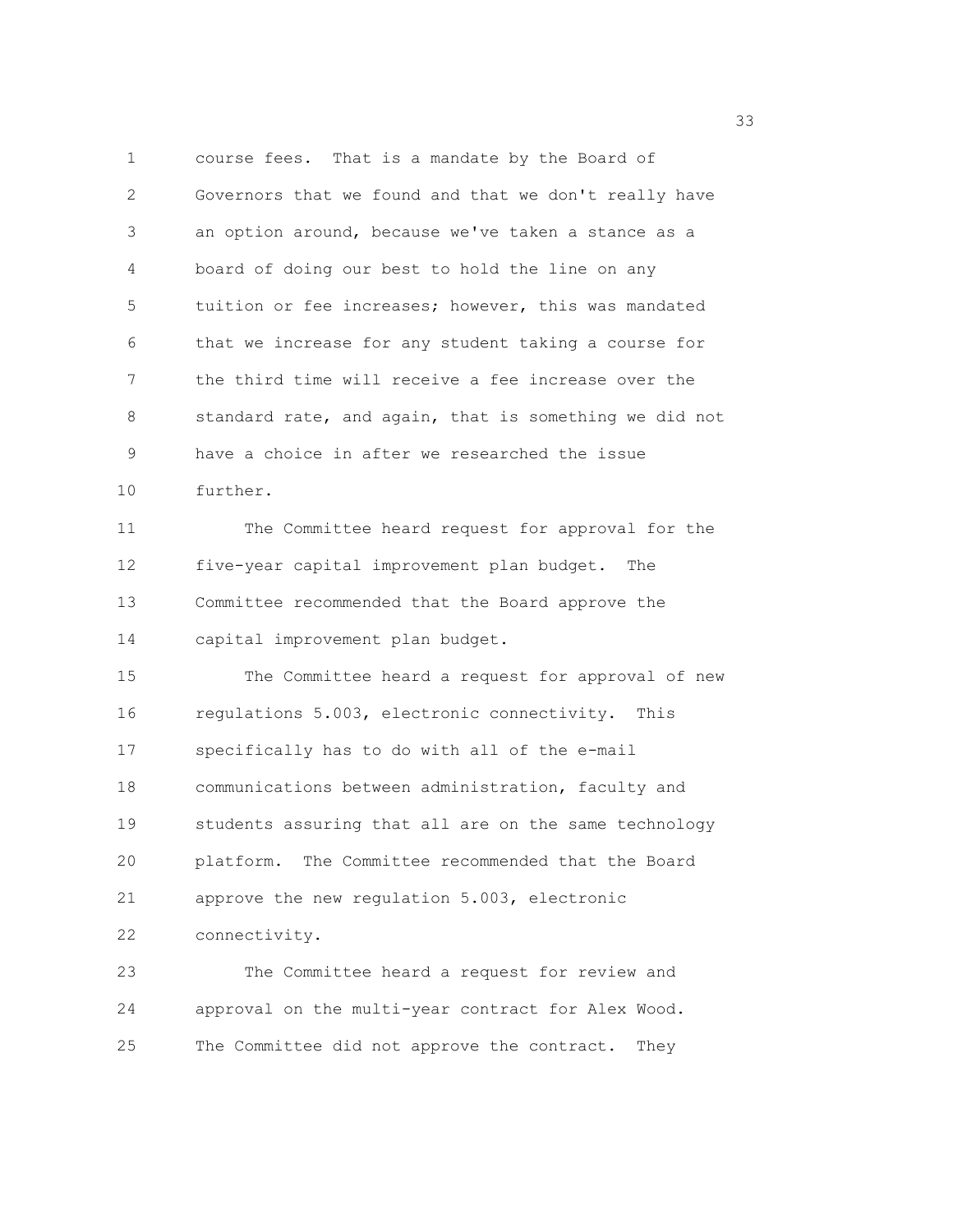1 requested the revisions related to termination and 2 other matters be made to the contract and that the 3 revised contract be reviewed by the general counsel. 4 Just a little editorial comment on that. We had 5 dinner with Coach last night and we are still working 6 through some fine points, and I believe at this point 7 they're all minor. So we do anticipate having the 8 discussion meeting, probably in the next couple of 9 weeks or sooner, to approve the Coach's contract. He 10 was a very positive posture last night, so our goal is 11 to continue along that path.

12 The Committee heard reports on the following four 13 information items. The Committee heard a report on 14 the quarterly financial status of the University, the 15 University expenditures for fiscal year 14-15 are well 16 within budget, and the Universities cash and 17 investment balances remain healthy. No budgetary 18 financial issues are anticipated in fiscal year 19 2014-15.

20 The Committee heard a report on contracts over 21 \$100,000. They included maximus higher education for 22 \$288,400; Private Jet Services Corp. limited for 23 \$106,418, and for information purposes that is the 24 charter service that we use for the football team for 25 away games. The Committee heard a report on full year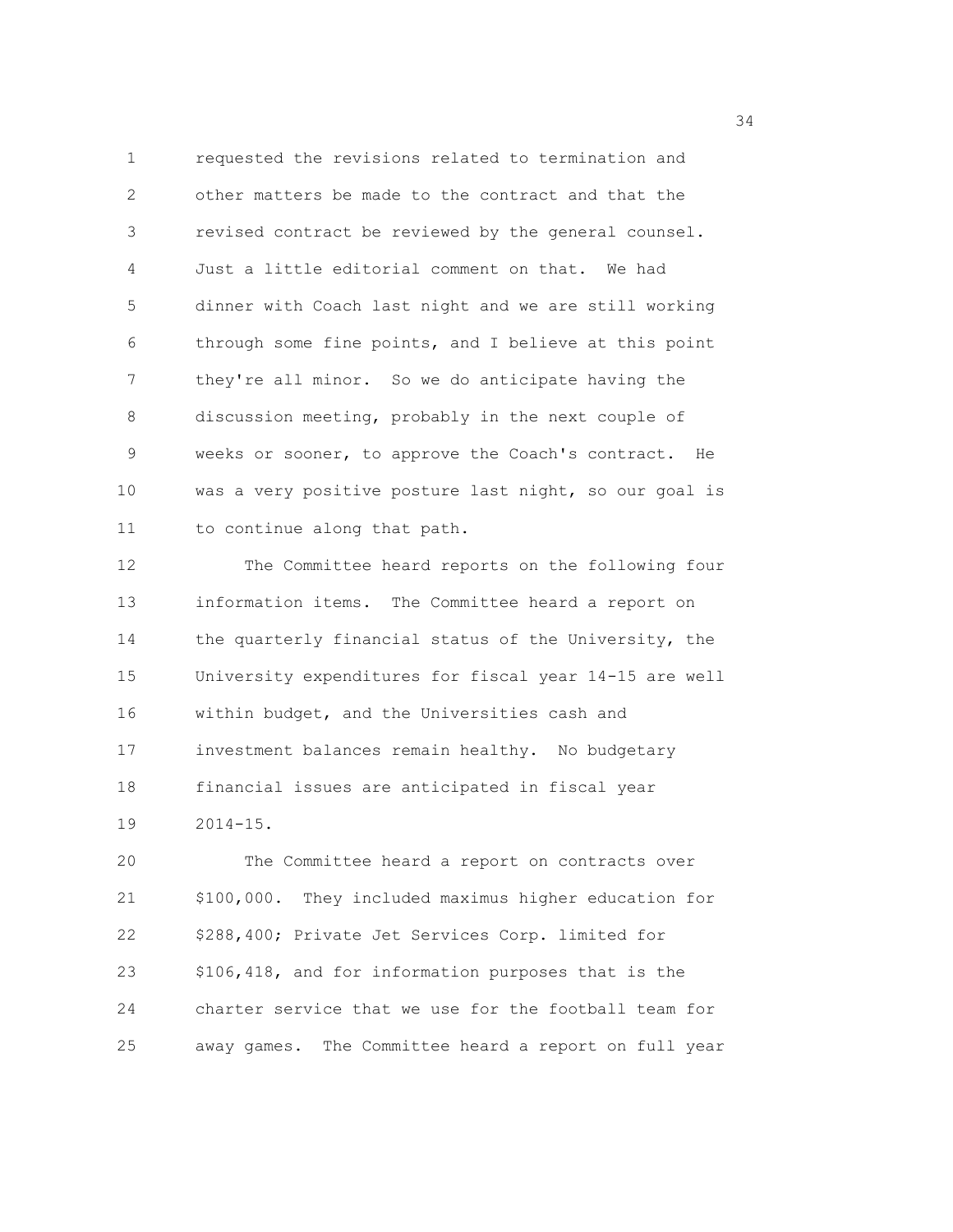1 2015-16 DSO budgets. It is anticipated that the final 2 budgets for each DSO will be presented at the BOT 3 meeting for approval in August. 4 The Committee heard an update on the full year 5 2014-15 athletics operating budget. 6 Mr. Chair, this concludes my report. 7 CHAIRMAN MONTGOMERY: Thank you, Vice-Chair 8 Lawson. We'll entertain a motion later in the agenda 9 to add the mandated action for the Board of Governors 10 to the consent agenda, most likely without objection. 11 Thank you, Vice-Chair Lawson. 12 Trustee McWilliams, would you please present the 13 report for the facilities? 14 TRUSTEE McWILLIAMS: Thank you, Mr. Chair. The 15 Committee met on May 19, and the first action item was 16 approval of the minutes of March 4, 2015. 17 We had two action items. The first was after the 18 presentation, regarding the five-year capital 19 improvement plan, and an 2015-20 Educational Plant 20 Survey, EPS. 21 Each year the Board of Governors provides 22 Legislature with the recommended budget for additional 23 academic and academic support facilities that are 24 needed for the state universities in the upcoming 25 five-year period. In support of this effort, the BOG

<u>35 September 2005 September 2005 September 2005 September 2005 September 2005 September 2005 September 2005 S</u>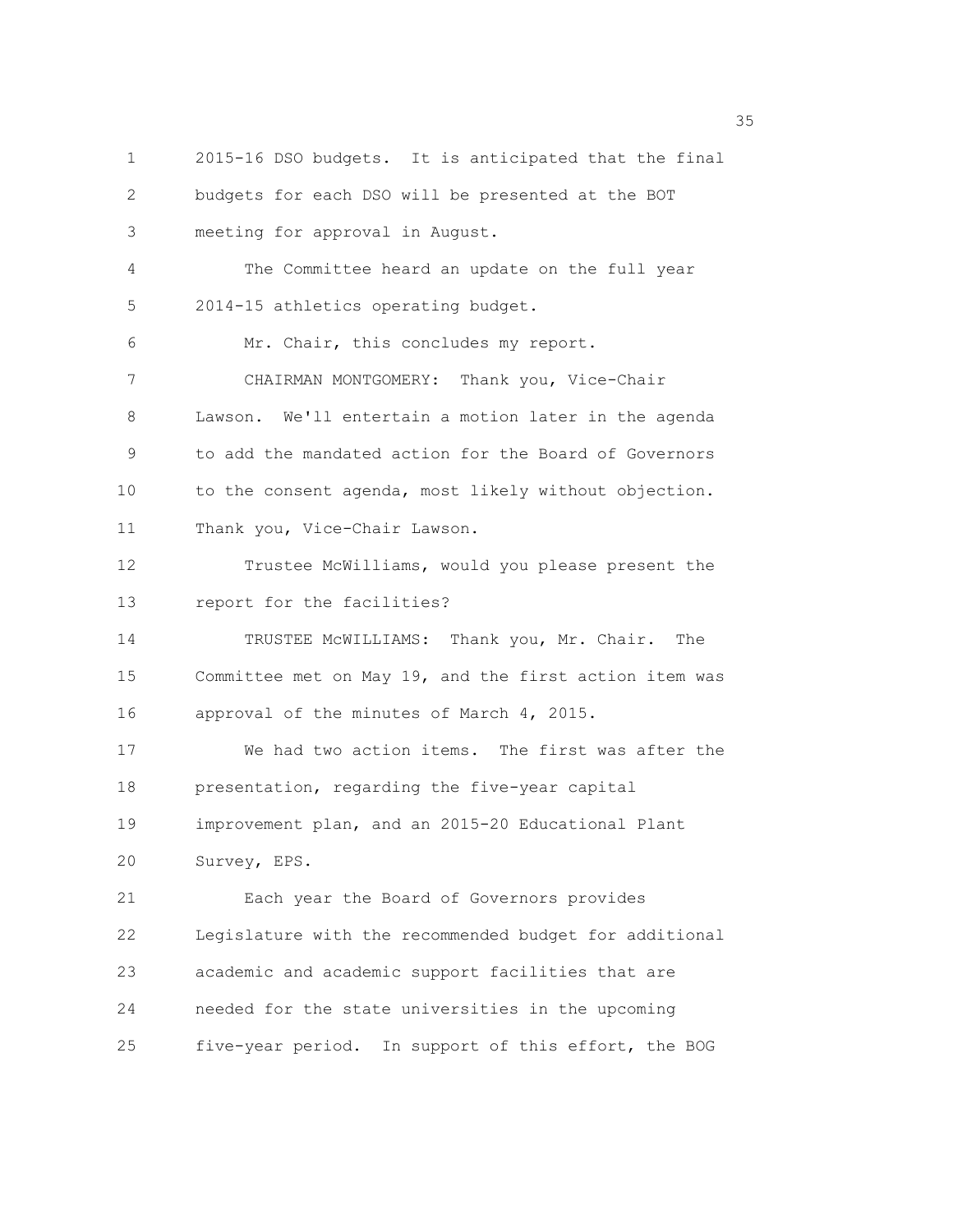1 requires each university to submit a fixed capital 2 outlay legislative budget request and an updated 3 five-year capital improvement plan.

4 This year, BOG's request has been modified to 5 include non-academic facilities. An educational plant 6 survey which evaluated existing academic facilities 7 and recommended future capital projects for the 8 University was completed in March, 2015. The 9 University has prepared its FCO legislative budget 10 request for academic facilities and the corresponding 11 CIP section consistent with the findings of the 2015 12 educational plant survey and University's master plan. 13 The non-academic facilities in the CIP are consistent 14 with the master plan.

15 As action items it was recommended that the Board 16 approve the five-year capital improvement plan, 17 2016-17 legislative budget request, and the 2015 18 through 20 educational plant survey and authorize the 19 President to move forward with them to the Board of 20 Governors.

21 The final action item was, had to do with 22 FAMU-FSU College of Engineering, phase three 23 construction management to number 3.

24 The initial funding for the FAMU-FSU College of 25 Engineering, phase two, was approved in 2012 in the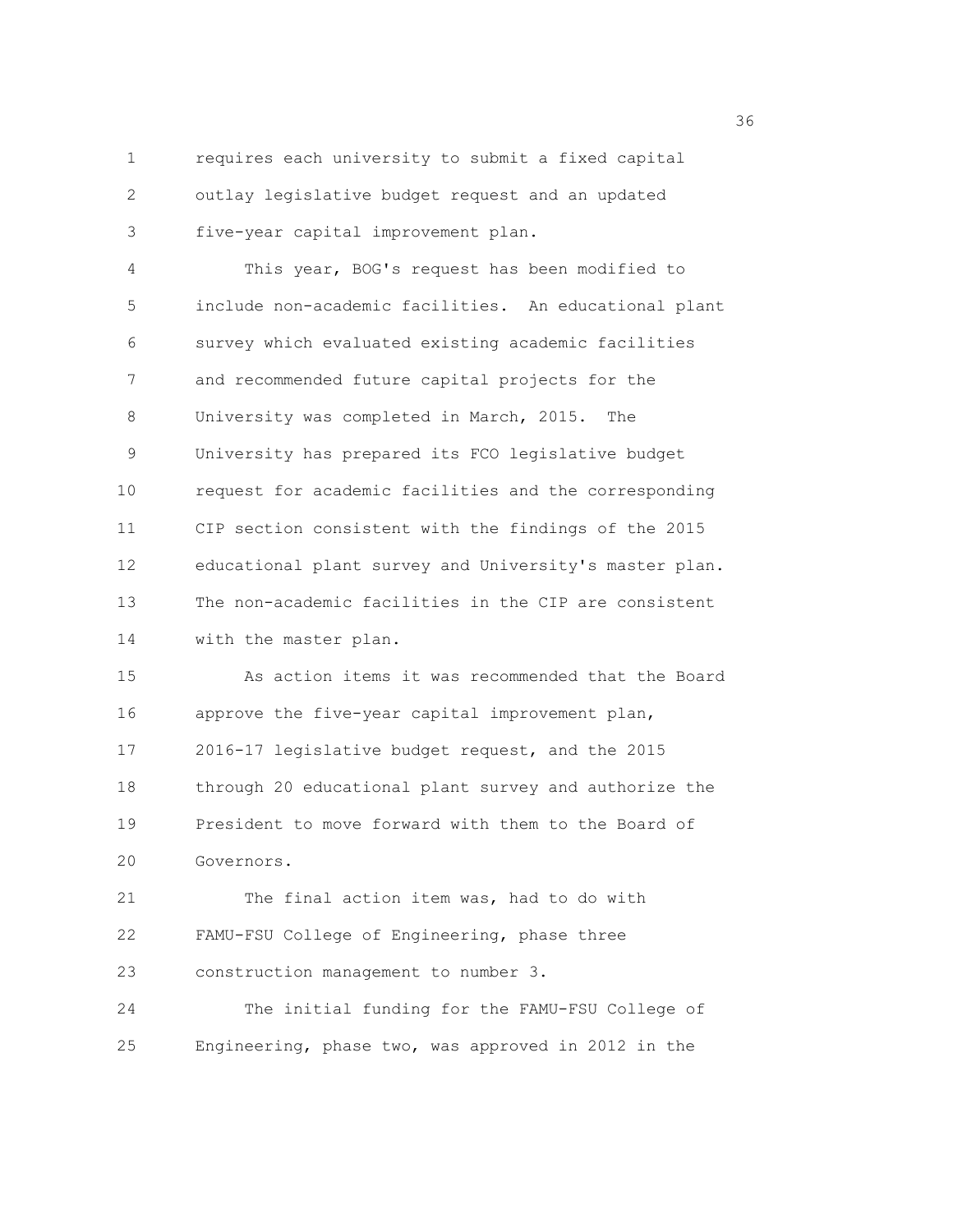1 amount of \$3,565,000. The college received additional 2 funding in the amount of \$10 million that was received 3 from the Legislature in the 2014-15 for the 4 renovations. The construction manager is Culpepper 5 Construction -- work that is associated with phase two 6 has been completed. Amendment three provides for the 7 additional renovations, not to exceed \$8.2 million, to 8 perform accessibility and energy plant improvements at 9 Buildings A and B: Envelope renovations, fire alarm 10 upgrades, first and third floor north renovations, and 11 south wing HVAC replacements at Building A. 12 It was recommended at the Board ratify, pursuant 13 to its policy 2005-7A contract amendment number three, 14 for the FAMU-FSU College of Engineering, phase three, 15 project to the amount not to exceed \$8.2 million. 16 Next, the other items were just informational 17 updates so that this concludes the report of the 18 facilities planning committee, Mr. Chairman. 19 CHAIRMAN MONTGOMERY: Thank you, Trustee 20 McWilliams. 21 Trustee Alston, you're recognized with the 22 Student Affairs report. 23 TRUSTEE ALSTON: Thank you, Mr. Chair. And this 24 will be my last report in the Student Affairs 25 Committee, as mentioned. The future reports will be

<u>37</u>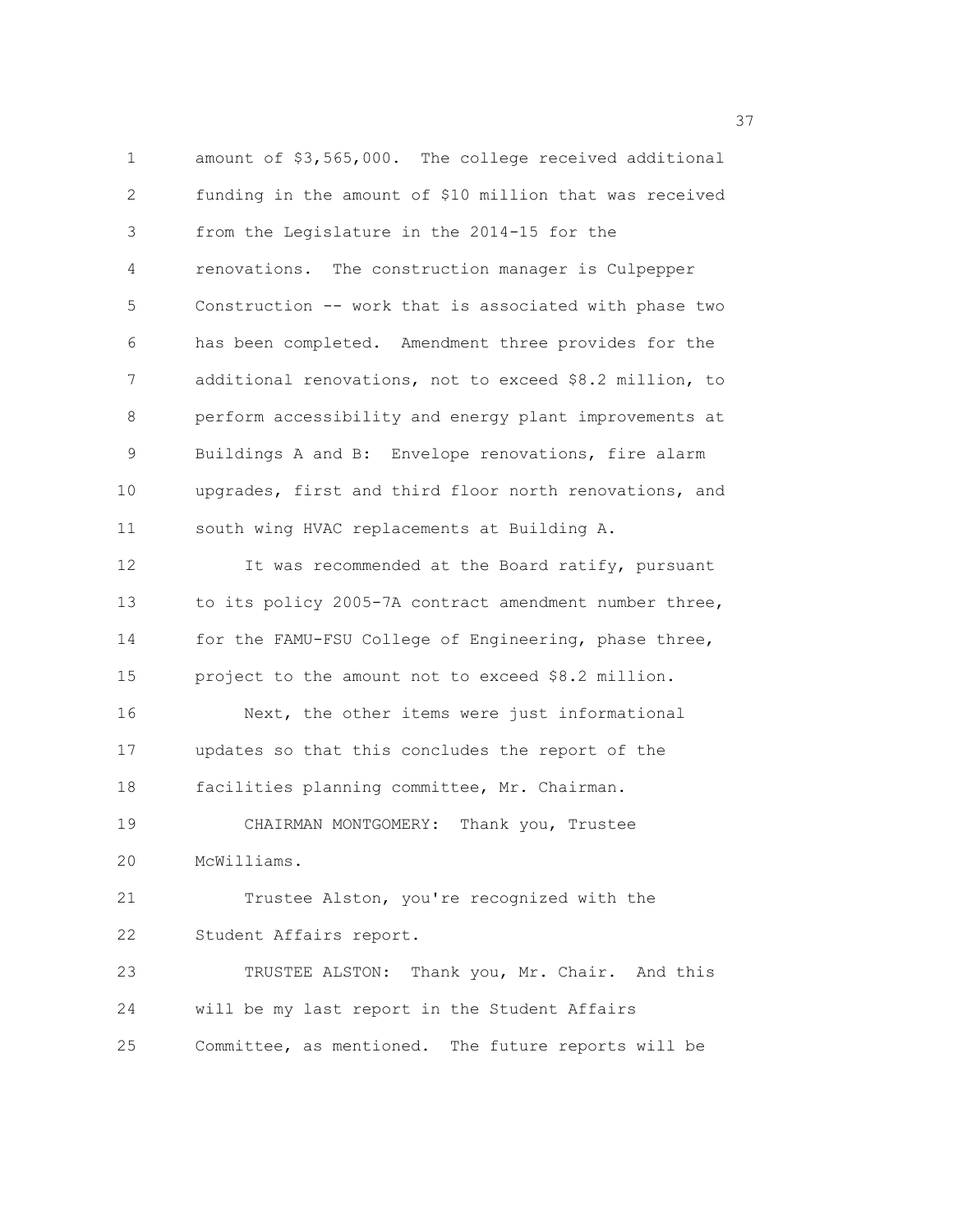1 given by our incoming chair and new chair, Trustee 2 Graham.

3 The committee report -- I'm sorry -- the 4 Committee met on May 20, 2015. An action item on the 5 approval of amendments to regulation 2.015, applicants 6 for undergraduate admission to the University, was 7 considered. This is for those who failed to give 8 complete and accurate responses, or otherwise provided 9 false, fraudulent, or misleading information on their 10 admissions application. Later, I will add this to the 11 consent agenda, since this was accidentally omitted. 12 Dr. Hudson gave several updates on the enrollment 13 management. As of May, 2015, the University received 14 4,558 applications, compared to 3,517 and admitted 15 2,269 students, compared to 1,840 at this point last 16 year. 17 Financial aid update. The total disbursements

19 There was also an update by LBGTQA Committee. 20 Anti-hazing/Ombuds report, Brian Smith, assistant to 21 the President For Student Affairs, provided updates 22 for anti-hazing and activities of that office. 23 Mr. Smith committed to provide quarterly reporting to 24 identify types of reports to this office and timelines 25 were reported of hazing incidents and investigations.

18 for 2014-15, \$132 million.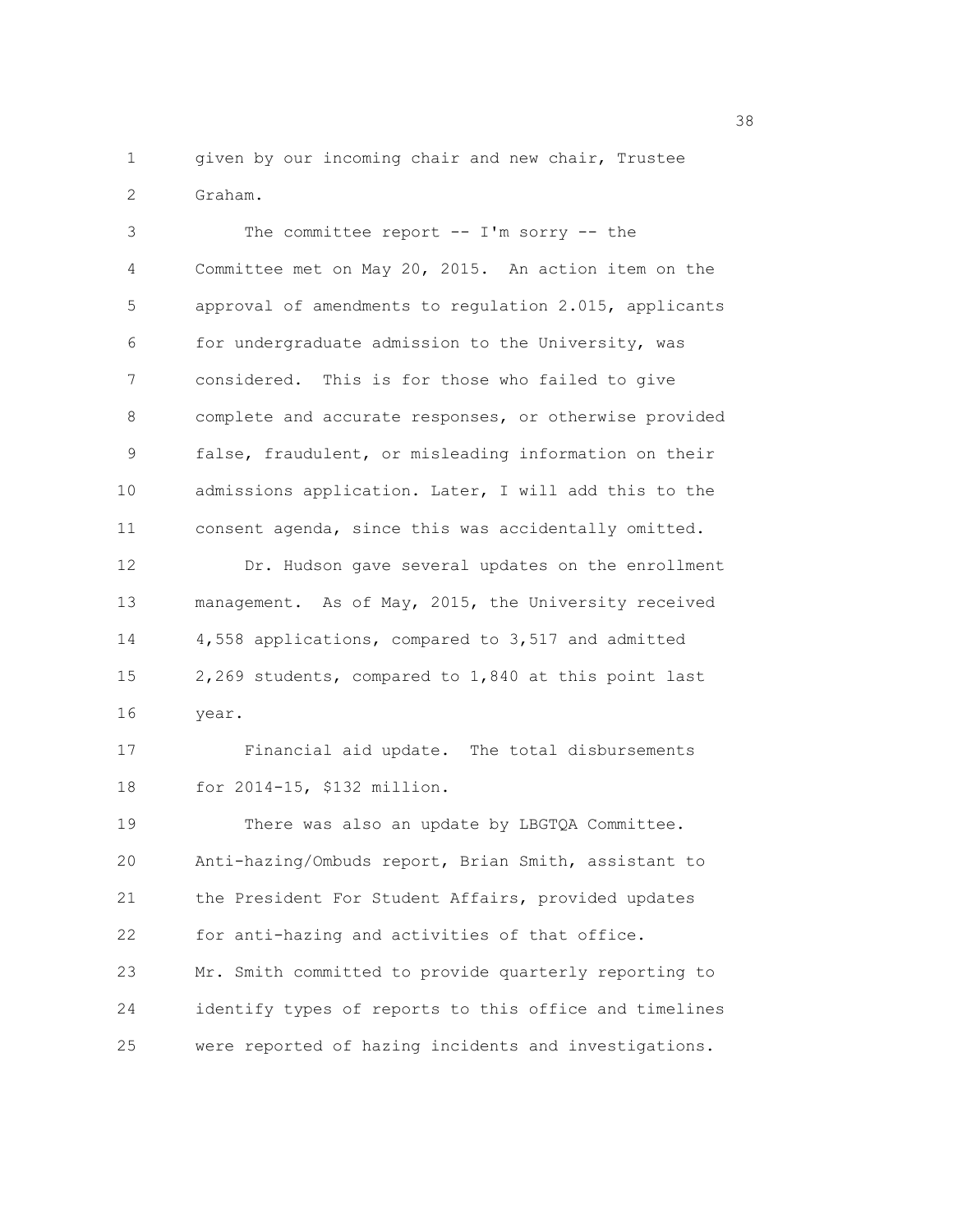1 Dress standards. There were no violations that 2 have been reported by faculty and staff to the Dean's 3 office as of our committee meeting. 4 Athletics. Interim athletic director, Dwayne 5 Robinson, provided updates and good news, success 6 stories, from athletics that were also mentioned in 7 the President's report, so I won't repeat them. 8 Mr. Chairman, this concludes my report. 9 CHAIRMAN MONTGOMERY: Thank you, Trustee Alston. 10 Trustee Moore, will you please update us on the 11 Presidential Evaluation Committee. 12 TRUSTEE MOORE: Did you want to move forward with 13 athletics? 14 CHAIRMAN MONTGOMERY: I'm sorry? 15 TRUSTEE MOORE: Athletics? It's listed next. 16 CHAIRMAN MONTGOMERY: Oh, this script has it 17 reversed. Well, if you'll go ahead. 18 TRUSTEE MOORE: Absolutely. 19 Thank you. The special committee on presidential 20 evaluation that April 30th, as well as May 13th, and 21 we are moving forward without delay in addressing the 22 objectives outlined for this special committee. In 23 regards to the presidential evaluation process, a 24 timeline and action steps were created and have been 25 adhered to by this committee, which has led to the

39 and 2012 and 2013 and 2013 and 2013 and 2013 and 2013 and 2013 and 2013 and 2013 and 2013 and 2013 and 2013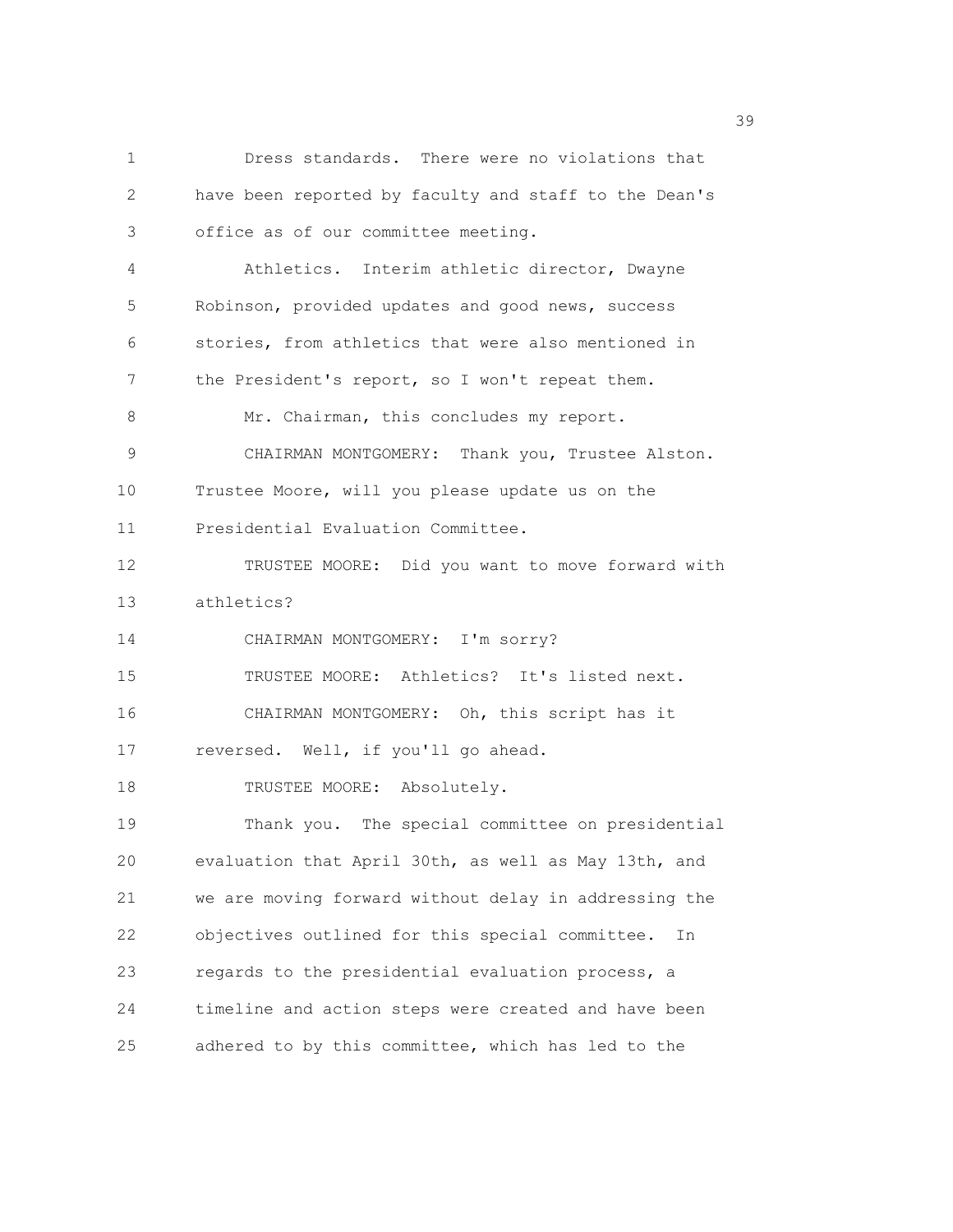1 development of a process, creation of an evaluation 2 tool and assessment that were approved by the Board, 3 and have been implemented at the President level, and 4 is currently in progress right now with the Board of 5 Trustees.

6 There is an established deadline of July 8th for 7 submission of the individual president evaluations, 8 after which the Committee will follow its process for 9 developing a draft summary report, meeting with the 10 President for review, gaining approval of the report 11 via the committee, and ultimately bringing 12 recommendation to this board for approval.

13 And that concludes my report, Mr. Chair. 14 CHAIRMAN MONTGOMERY: Thank you, Trustee Moore. 15 Trustee McWilliams, you're recognized on the special 16 committee for athletics report.

17 TRUSTEE MCWILLIAMS: Thank you, Mr. Chair. 18 The Special Committee on Athletics met yesterday 19 and had no action items. The Committee discussed the 20 charge of the chair and oversight and responsibility 21 of the athletics; at the end of that discussion, the 22 chair of the committee stated that he would begin 23 consultation with the President and athletic director 24 regarding the development of implementation of general 25 and strategic plans of athletics and report on the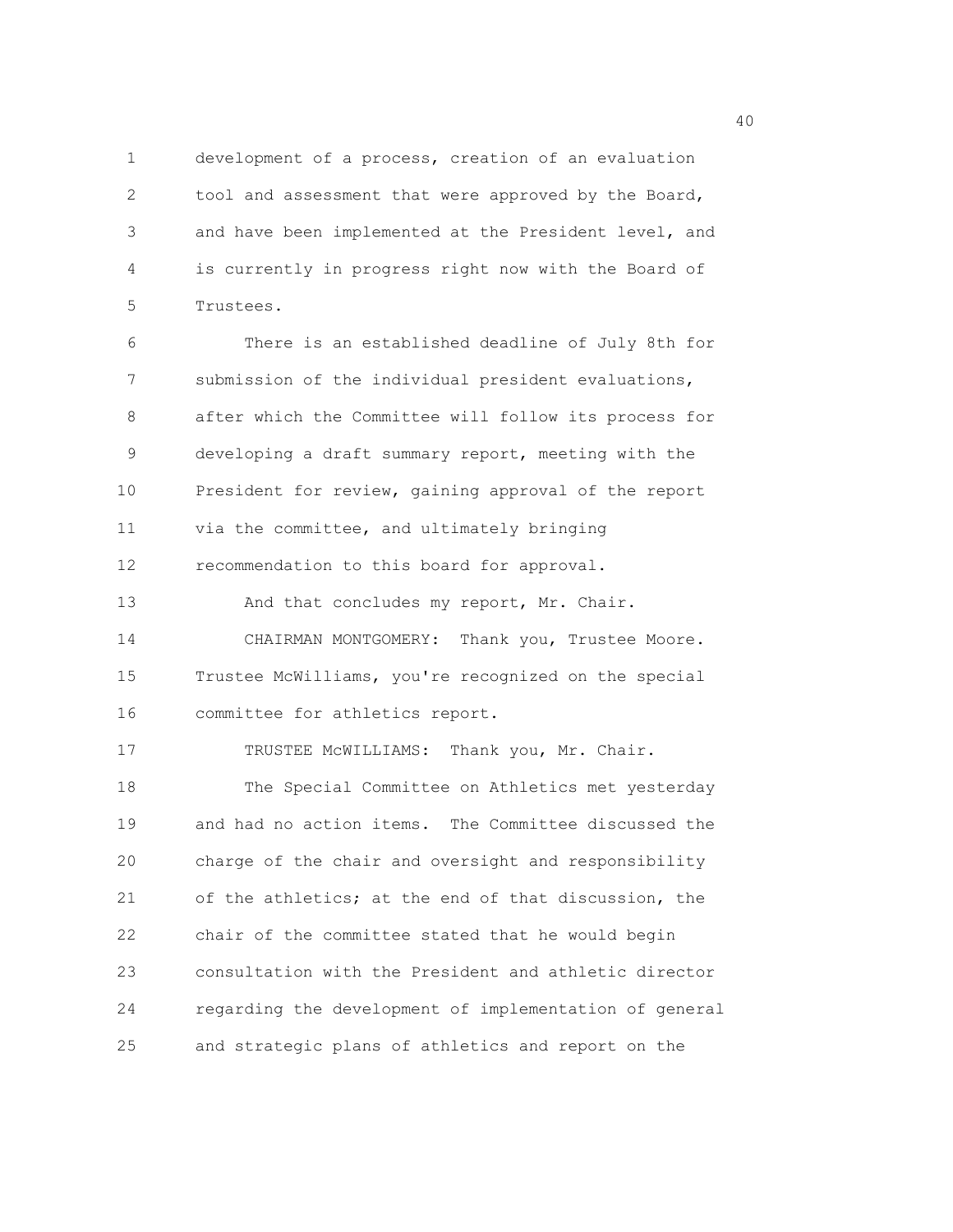1 status of progress by the August, 2015, Board of 2 Trustees' meeting.

3 The committee also heard presentation from VP 4 Gibbons regarding NCAA issues which are ongoing and 5 also reports from the athletic director: First, 6 concerning the APR situation and the penalties that 7 had been imposed associated with that; and also, the 8 athletic director gave a brief athletic budget 9 overview. 10 Mr. Chairman, that concludes my report. 11 CHAIRMAN MONTGOMERY: Thank you, Trustee 12 McWilliams. 13 Trustee Alston, you're recognized on special 14 report on governance. 15 TRUSTEE ALSTON: Thank you, Mr. Chair. The 16 special committee on governance met yesterday as a 17 committee of the whole. Thank you all for your 18 comments and feedback during the session. You do have 19 the detailed report in front of you. 20 BOG Chair Montgomery expressed that the special 21 committee on governance was established so the Board 22 can articulate how it should operate. We have looked 23 at the practices of other universities in SUS, and we 24 had a very detailed discussion on several items:

25 Board operations, best practices, practices and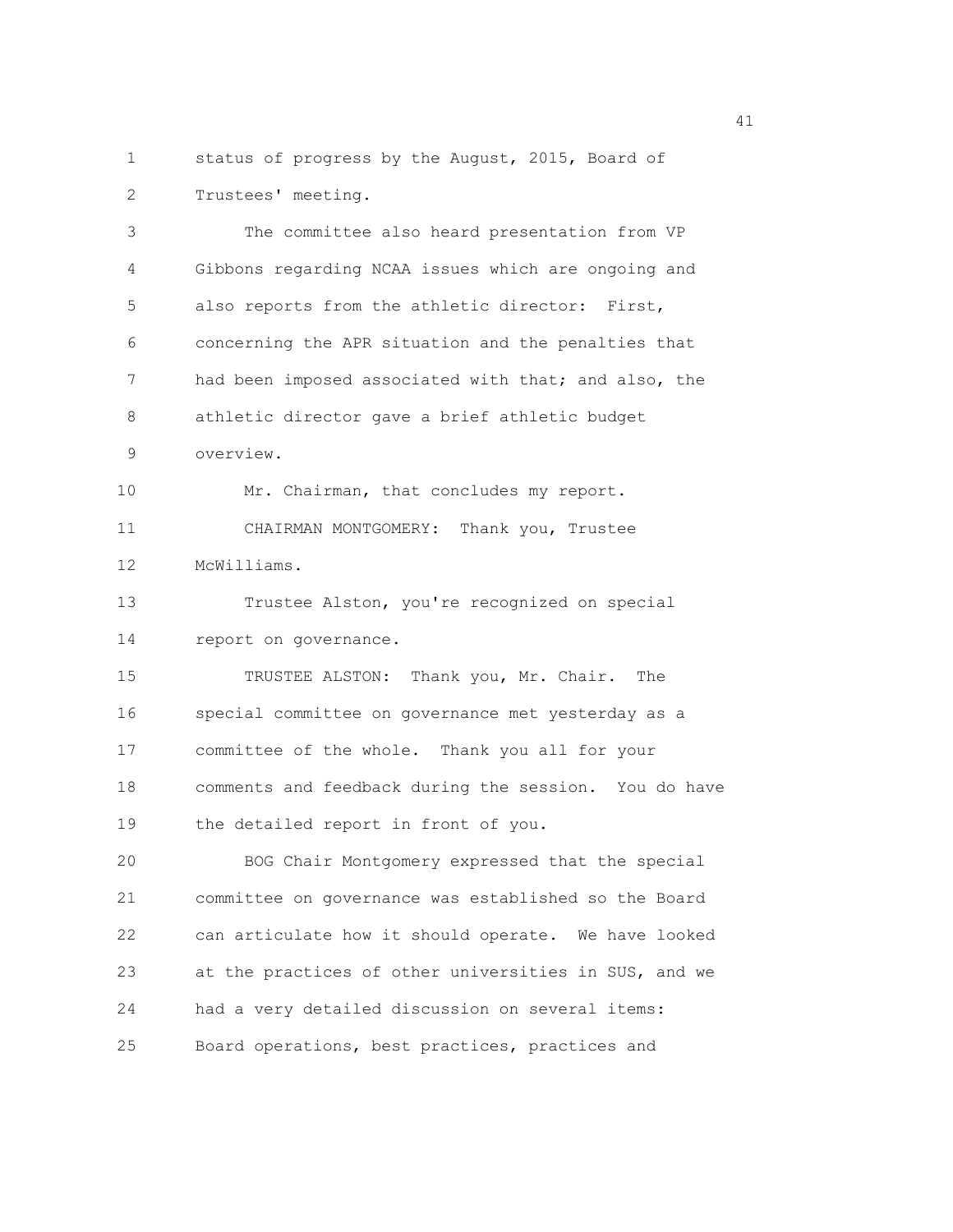1 communications, the role of the board liaison, a 2 general counsel versus a contract attorney, and you do 3 have some of those bulletpoints in front of you. 4 I'm also going to try and crystallize many of the 5 take-aways from yesterday. 6 The Board and President mutually agreed to hit 7 the reset button and move forward with improved 8 communication, collaboration and mutual respect. 9 There was also mutual agreement on: One, the 10 President agreed to begin one-on-one monthly calls to 11 board members to include updates on critical 12 University issues: 13 The President for her and the leadership team to 14 attend all Board meetings, i.e. workshops, regular 15 meetings, call meetings, special meetings, et cetera; 16 The Board and President mutually agreed that 17 Dr. Mangum will be the main point of contact for the 18 Board members there was also agreement to contact our 19 General Counsel's office on all items prior to 20 transmission to the Board: 21 The President agreed to allow vice-presidents and 22 members of the leadership team to communicate with 23 committee chairs and committee members; 24 Five, the President agreed to provide several 25 options to the Board as it relates to retained counsel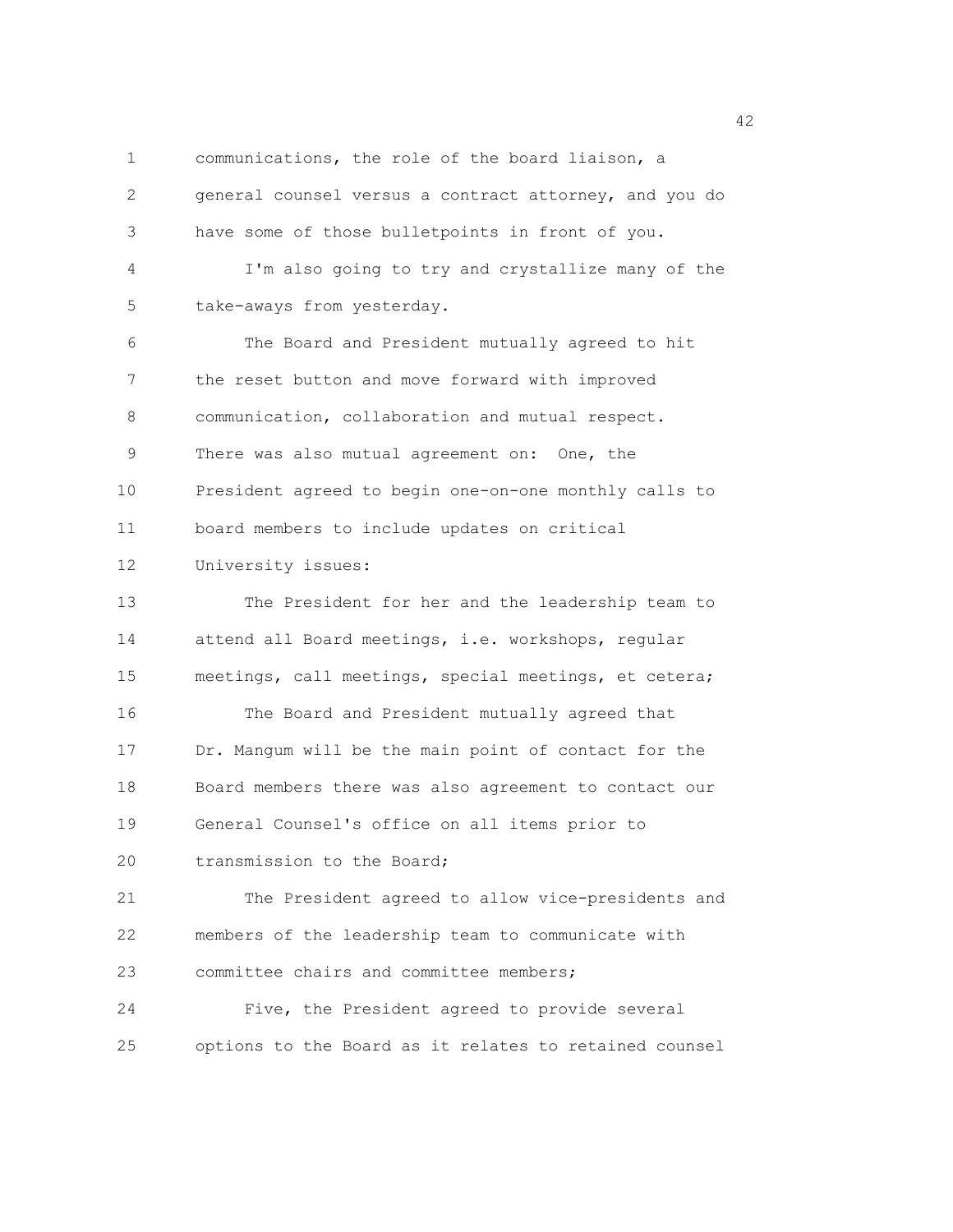1 on an as-needed basis, and that's also referred to in 2 the document in front of you.

3 Here were agreed upon committee next steps: 4 development of Board priorities, review of 5 announcement of vacant positions' regulation, 6 development of new trustee orientation which would 7 involve, of course, the general counsel, human 8 resources and board liaison; review of operating 9 procedures, i.e. process of Board elections, 10 appointment of successors, and also review of other 11 Board governance committees from others in the SUS. 12 I did not include a formal recommendation on this 13 actual report, so I would open it up for the Board for 14 guidance and direction. I hope I crystallized in my 15 own notes most of the agreed-upon and mutually agreed 16 upon items, both for the President and the Board, so 17 please correct me if I'm wrong, if I did not. 18 And at this point, I would open it up, if there's 19 any things that I did not capture. 20 CHAIRMAN MONTGOMERY: Any questions, concerns, 21 comments regarding governance? 22 Vice-Chair Lawson? 23 TRUSTEE LAWSON: Yeah. So to Chairman Alston, 24 you're going to some way, some how, like we talked 25 yesterday, organize that in to some form of a document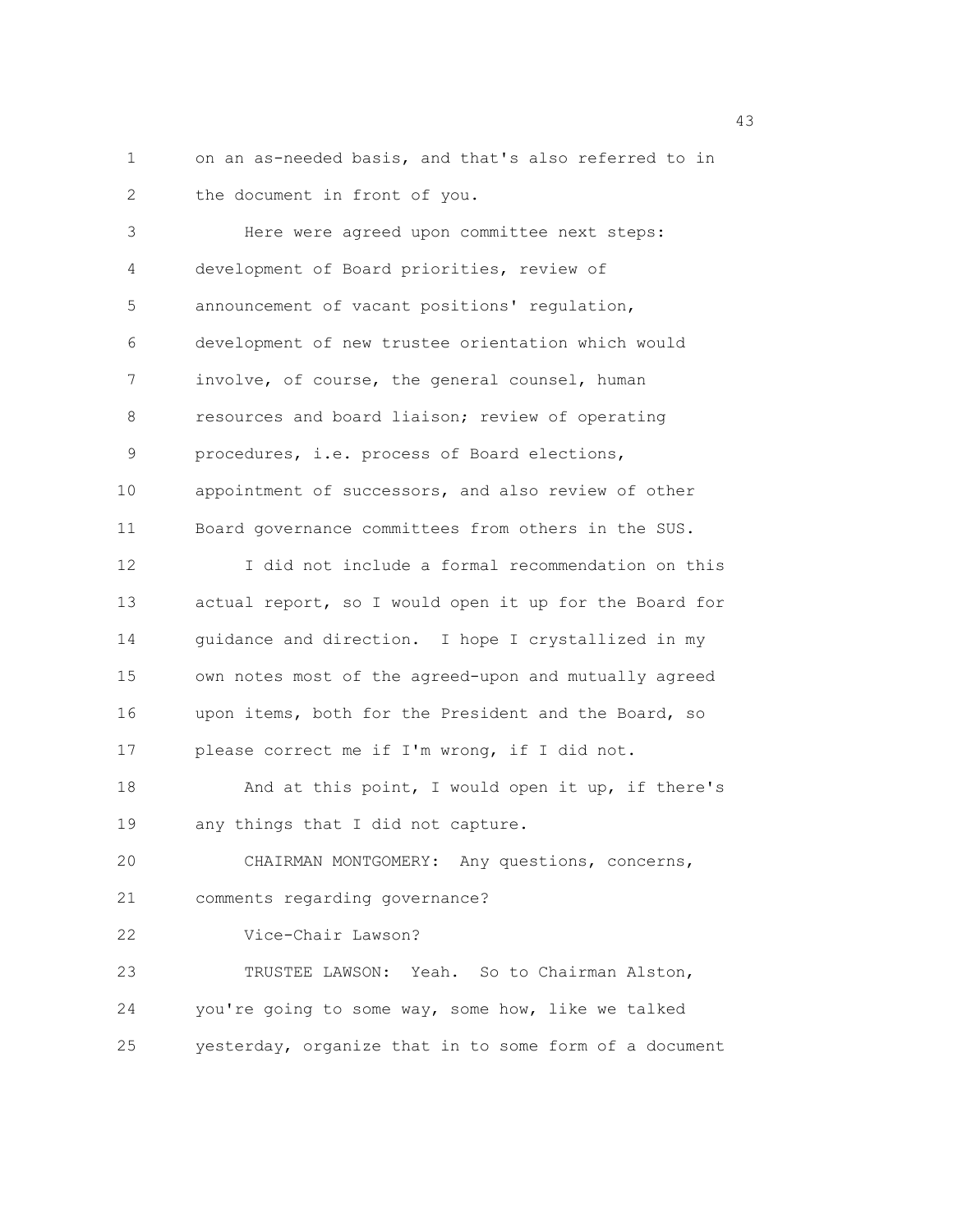1 that can be shared across -- in between the Board and 2 the President and senior leadership so we're all on 3 the same page regarding the issues we talked about 4 yesterday, correct? 5 TRUSTEE ALSTON: Through the chair? 6 TRUSTEE LAWSON: Yes. 7 TRUSTEE ALSTON: Yes, Vice-Chair Lawson. So my 8 intent was to capture most of these take-aways on 9 yesterday, and it's on my phone. I did send them to 10 the board liaison, so my hope is that if there's 11 agreement, that we get this information along with -- 12 the President's in agreement; she's nodding -- but to 13 everyone on the Board, just so you see this and will 14 capture this in some policy, some procedure, going 15 forward. 16 As many of the next-up items that are referenced 17 includes review of the operating procedures and other 18 regulations, those types of things, just to 19 crystallize many of the recommendations that I think 20 everyone agreed to. 21 CHAIRMAN MONTGOMERY: So as a follow-up to that, 22 I'll take what's compiled -- in the next couple of 23 days -- and have discussions with Dr. Mangum before 24 our next monthly meeting, so I think that's how we'll 25 proceed with that.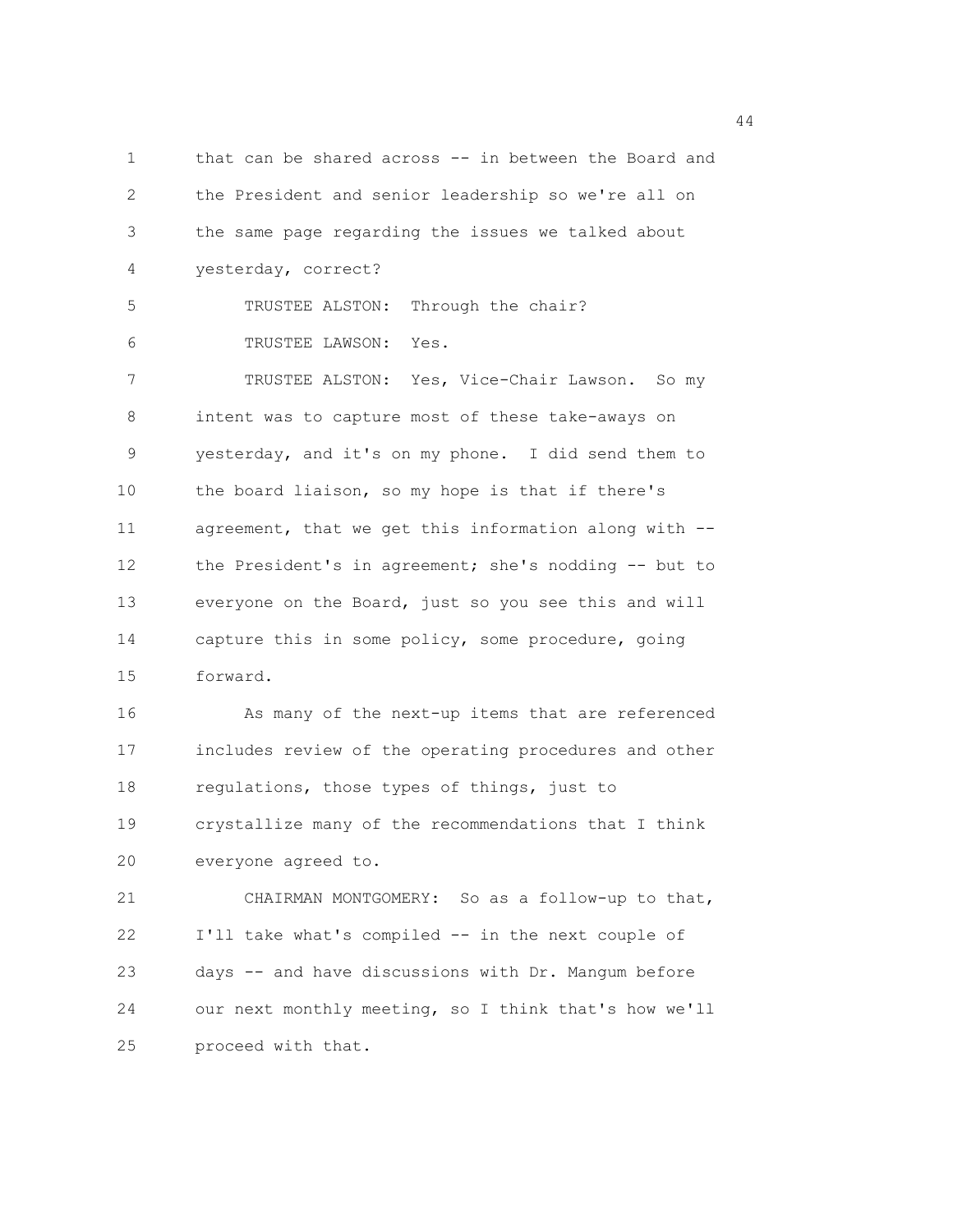1 Any additional questions, comments, concerns, 2 referencing governance?

3 TRUSTEE LAWSON: I'm sorry, I didn't want to 4 over-step; did anybody on the line have anything 5 before I comment? Okay.

6 I do have a couple of other comments. You know, 7 reflecting on the discussion from yesterday, just to 8 quickly summarize where we were, there was a huge 9 degree of discussion around communication, 10 collaboration and respect for mutual positions, 11 opinions, et cetera; not only between the Board and 12 the President but equally as importantly between the 13 Board and the staff. And unfortunately, there were a 14 few examples cited where that had not been received 15 from the Board or to the Board from staff. 16 And I think the Board takes -- or I shouldn't say 17 think. I know the Board takes this oversight role of

18 the University very seriously, and I think that we 19 have, in recent history, demonstrated our willingness 20 and ability to act swiftly and decisively on issues, 21 and as I reflect on what happened yesterday, I do 22 think that Trustee Alston has done a great job of 23 summarizing where we were, but I don't think the 24 summary is enough.

25 I think we need to take a formal action, and I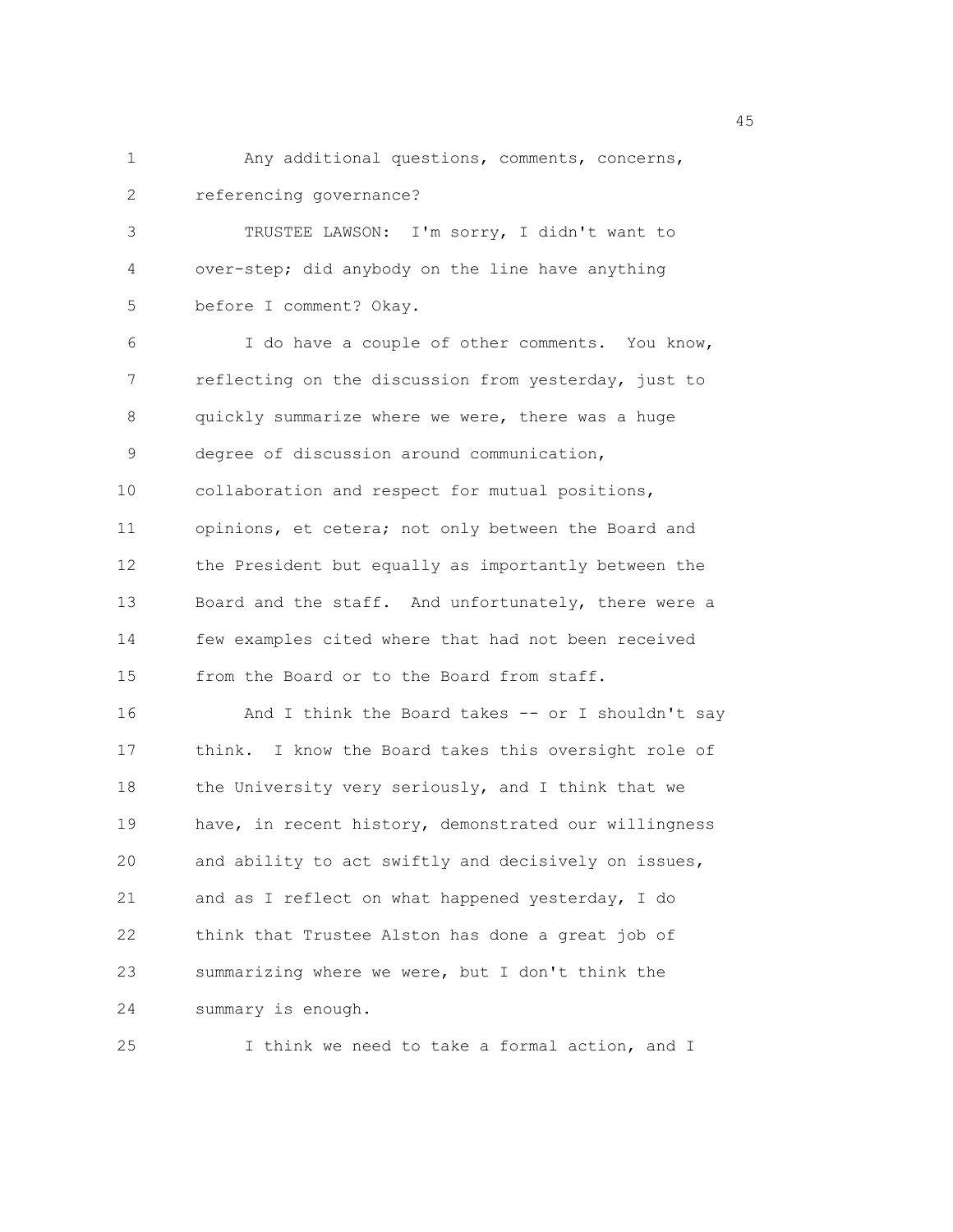1 think we need to take steps to insure that the items 2 that were put in place yesterday or discussions that 3 took place yesterday, and then the agreements that 4 were discussed yesterday, are acted on in an 5 expeditious fashion and I think that we have to send 6 the statement. I think we have to send a balanced 7 statement, I think we have to send a fair statement, 8 but I think that we at times, in my opinion, have been 9 somewhat criticized for sitting on issues and letting 10 them grow, and I think that date has ended. 11 And I think that at this point, I'm prepared to 12 propose a motion for formal reprimand for 13 President Mangum to make sure that these issues are 14 addressed. So Mr. Chair, that is my motion. 15 CHAIRMAN MONTGOMERY: You heard the motion; is 16 there a second? 17 TRUSTEE WOODY: Second. 18 CHAIRMAN MONTGOMERY: Motion has been made and 19 properly seconded for a letter of reprimand. 20 TRUSTEE LAWSON: Yes. 21 CHAIRMAN MONTGOMERY: Discussion on this item? 22 TRUSTEE SHANNON: This is Trustee Shannon. 23 CHAIRMAN MONTGOMERY: Okay, I have Trustee Moore 24 and then I have Trustee Shannon. 25 TRUSTEE MOORE: Point of clarification. It's my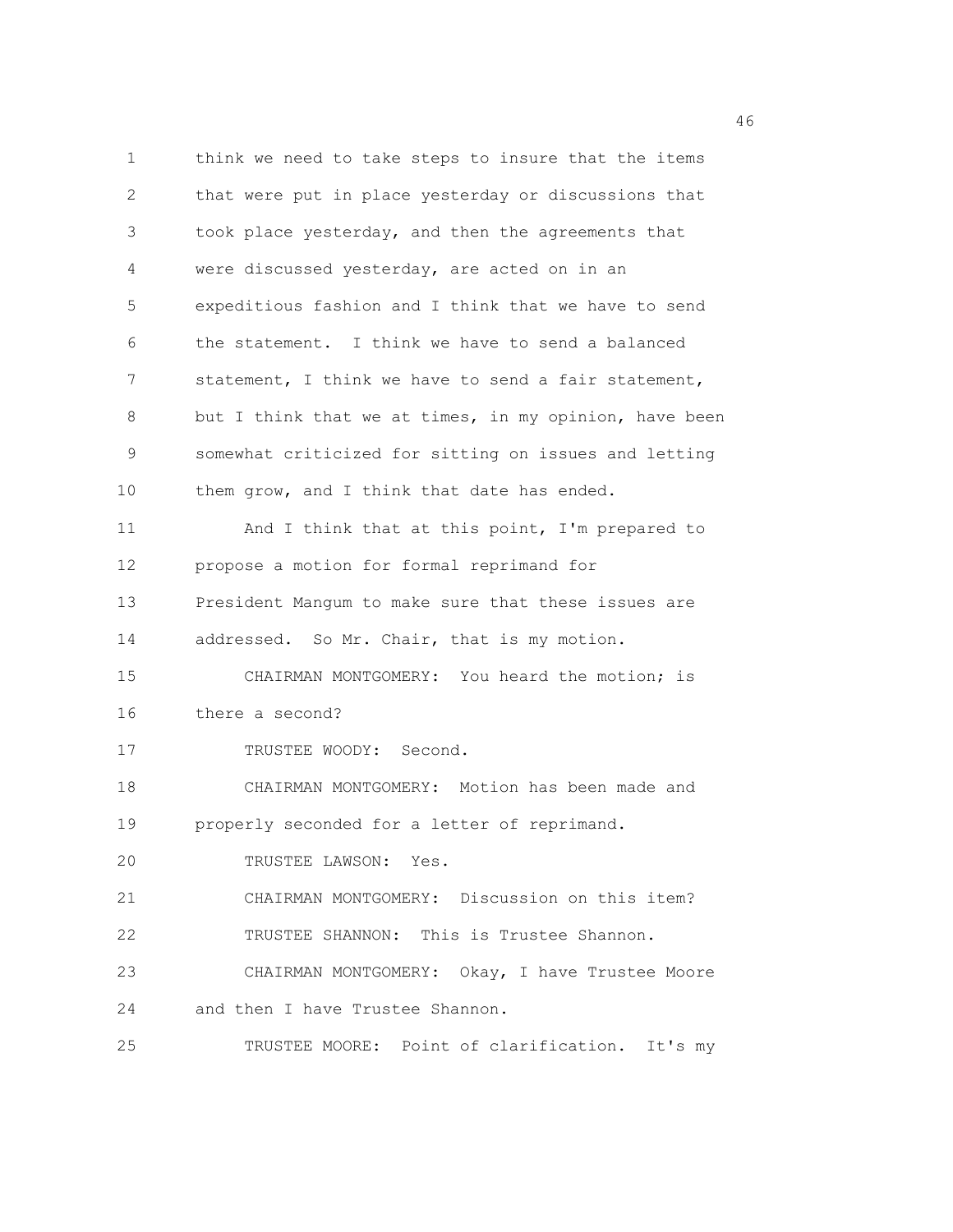1 understanding from the report provided by Trustee 2 Alston that we're going to capture or crystallize what 3 was stated in yesterday's meeting from that, and a 4 "reset" as being said; so pressing it, and from that 5 point, it's the expectation that we're going to move 6 collectively in that direction. Is the document that 7 you are stating, the reprimand of sorts, is it to 8 capture and then include that reset language? Is that 9 what you're proposing? 10 TRUSTEE LAWSON: May I address that? 11 CHAIRMAN MONTGOMERY: Yes. 12 TRUSTEE LAWSON: Yes, absolutely. I think that, 13 in my mind, in order to insure that we get those 14 things done that were referenced by Trustee Alston 15 this letter of reprimand will detail these items to 16 insure that they are completed in a timely fashion, so 17 it will supplement the document from Trustee Alston 18 but not go above and beyond it. It will only 19 supplement. 20 TRUSTEE BOYCE: Second that. 21 CHAIRMAN MONTGOMERY: Who was that? 22 TRUSTEE BOYCE: This is Lucas. 23 CHAIRMAN MONTGOMERY: Trustee Moore, does that 24 answer your question? 25 TRUSTEE MOORE: It was a response, but I think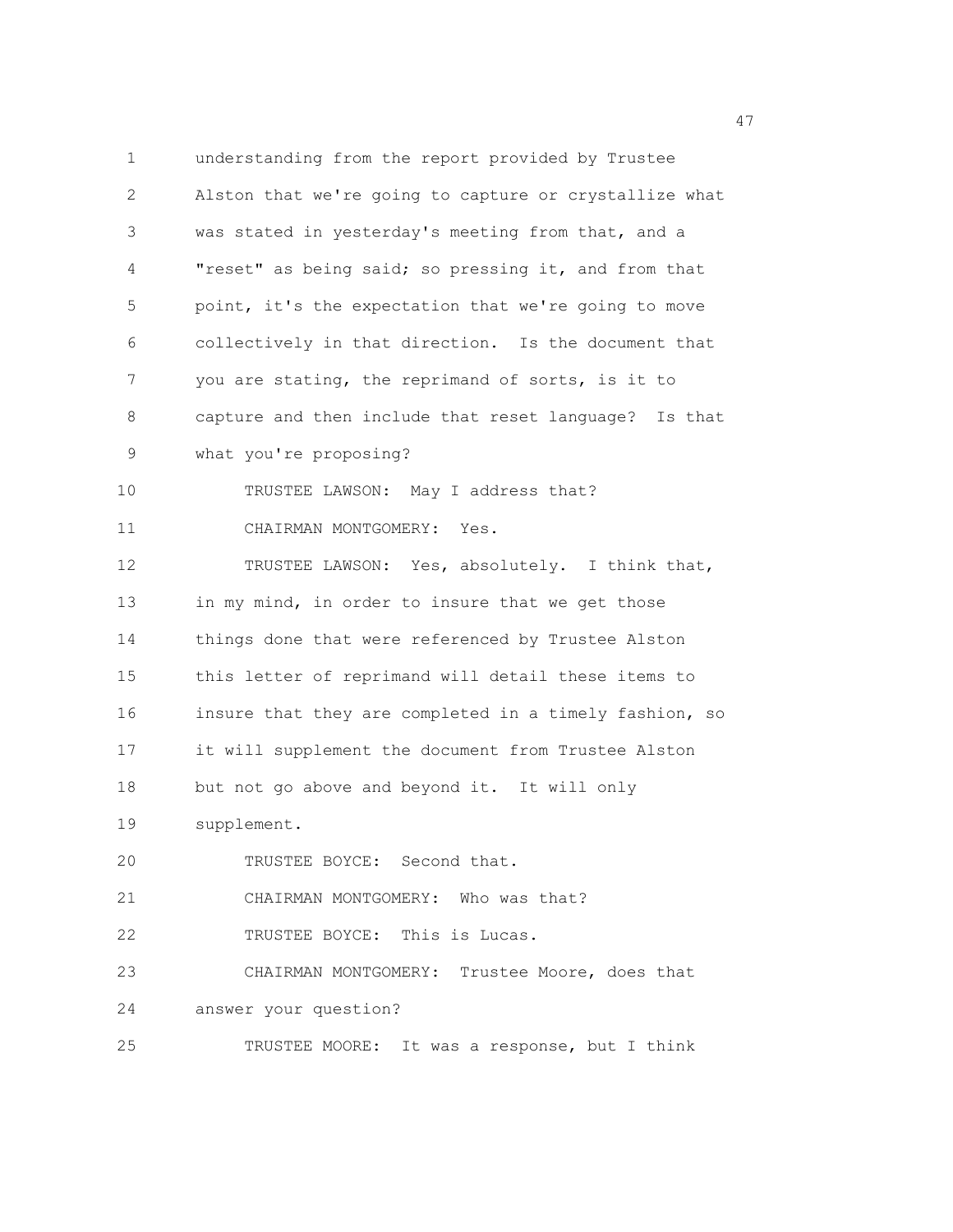1 the question still remains, because we are in an 2 evaluation process right now and a lot of the 3 collective information would be captured there. I 4 just want to make sure we are not superseding and 5 going around what we have implemented and adopted as 6 our process for evaluation. If it's to capture and 7 summarize what was felt collectively yesterday, then I 8 think that's certainly fair, but my individual 9 statement is I think certainly we should operate 10 within the process that we agreed to and that trustees 11 are being directed to with these committees. 12 CHAIRMAN MONTGOMERY: Trustee Shannon, Trustee 13 Boyce, I'll get you in just a second; I'm going to 14 allow the Vice-Chair to clarify the motion. 15 TRUSTEE LAWSON: Sure. Trustee Moore had a great 16 question, and it will not supersede or does not 17 hopefully derail any of your plans around the 18 evaluation process, because as we discussed yesterday, 19 you laid out a very detailed and formal plan so this 20 will not supersede that. Again, this will only 21 supplement, memorialize and insure that the document 22 from Trustee Alston is acted on expeditiously. 23 TRUSTEE ALSTON: Mr. Chair? 24 CHAIRMAN MONTGOMERY: Before I recognize you, 25 Trustee Alston, in the queue, I think I have Trustee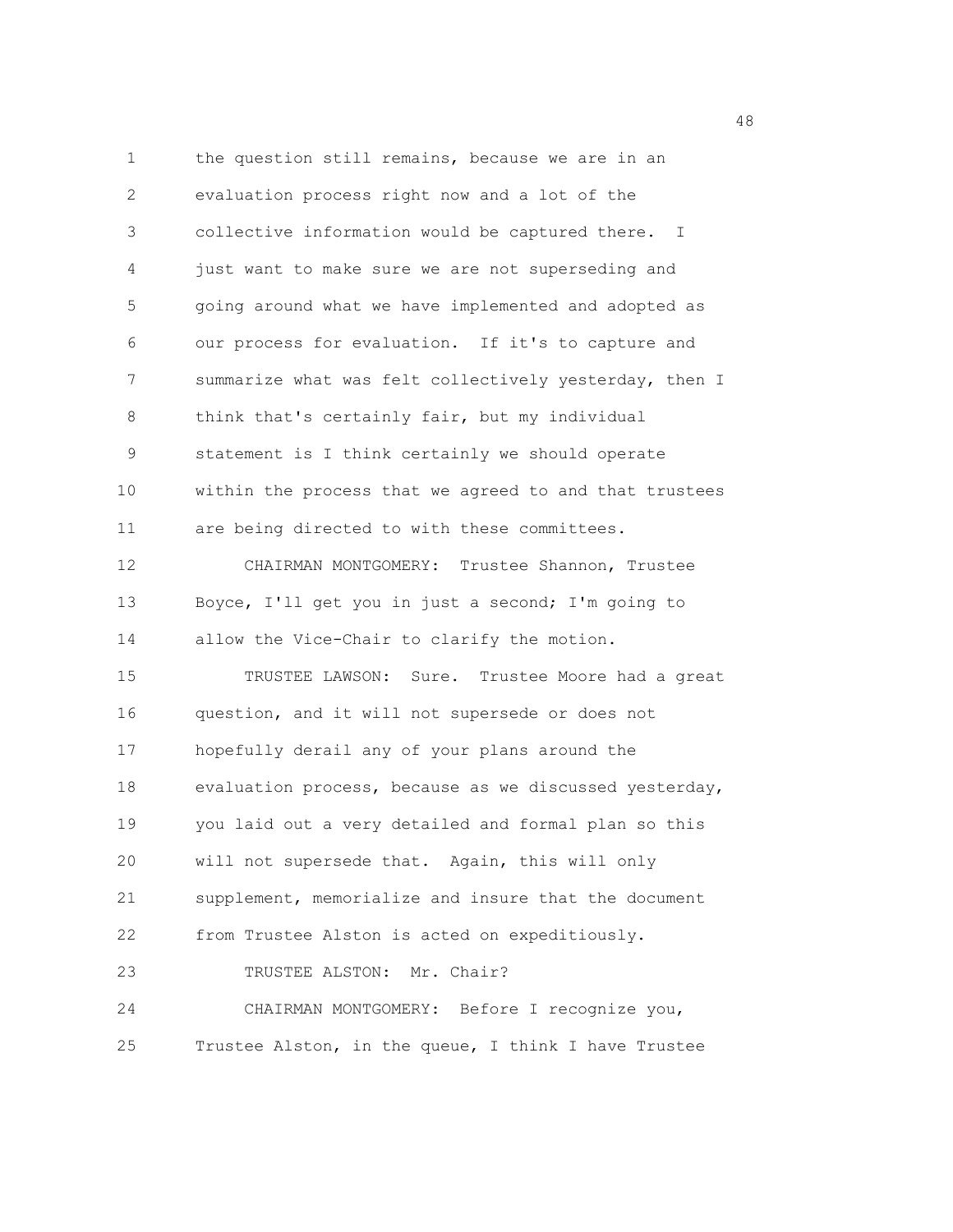1 Shannon and Trustee Boyce and then Trustee Alston.

2 Trustee Shannon, you're recognized. 3 TRUSTEE SHANNON: Is Trustee Moore finished? 4 TRUSTEE LAWSON: Yes.

5 TRUSTEE SHANNON: I would like to say that I 6 think that putting forth a document of rep remand to 7 the President sounds like a disciplinary action. And 8 that as the intent, I think that is premature only 9 because just made an agreement yesterday to hit the 10 reset button to refine what those agreements on what 11 governance are, and I think that here we're trying to 12 address performance of the VP of the University, then 13 you do it through the performance evaluation system. 14 So it's only fair that we do make and create the 15 document and create the understanding and hit the 16 reset button, and then if it is not adhered to, at 17 that time, then disciplinary action would be more 18 appropriate at that time. But I don't understand what 19 you're trying to do here, nor do I think that a 20 disciplinary action at this time is necessary or 21 appropriate in order for the Board to (inaudible) 22 understanding that we need to get through. 23 So I do not support the motion. Thank you. 24 TRUSTEE LAWSON: Thank you, Trustee Shannon. 25 CHAIRMAN MONTGOMERY: Thank you, Trustee Shannon.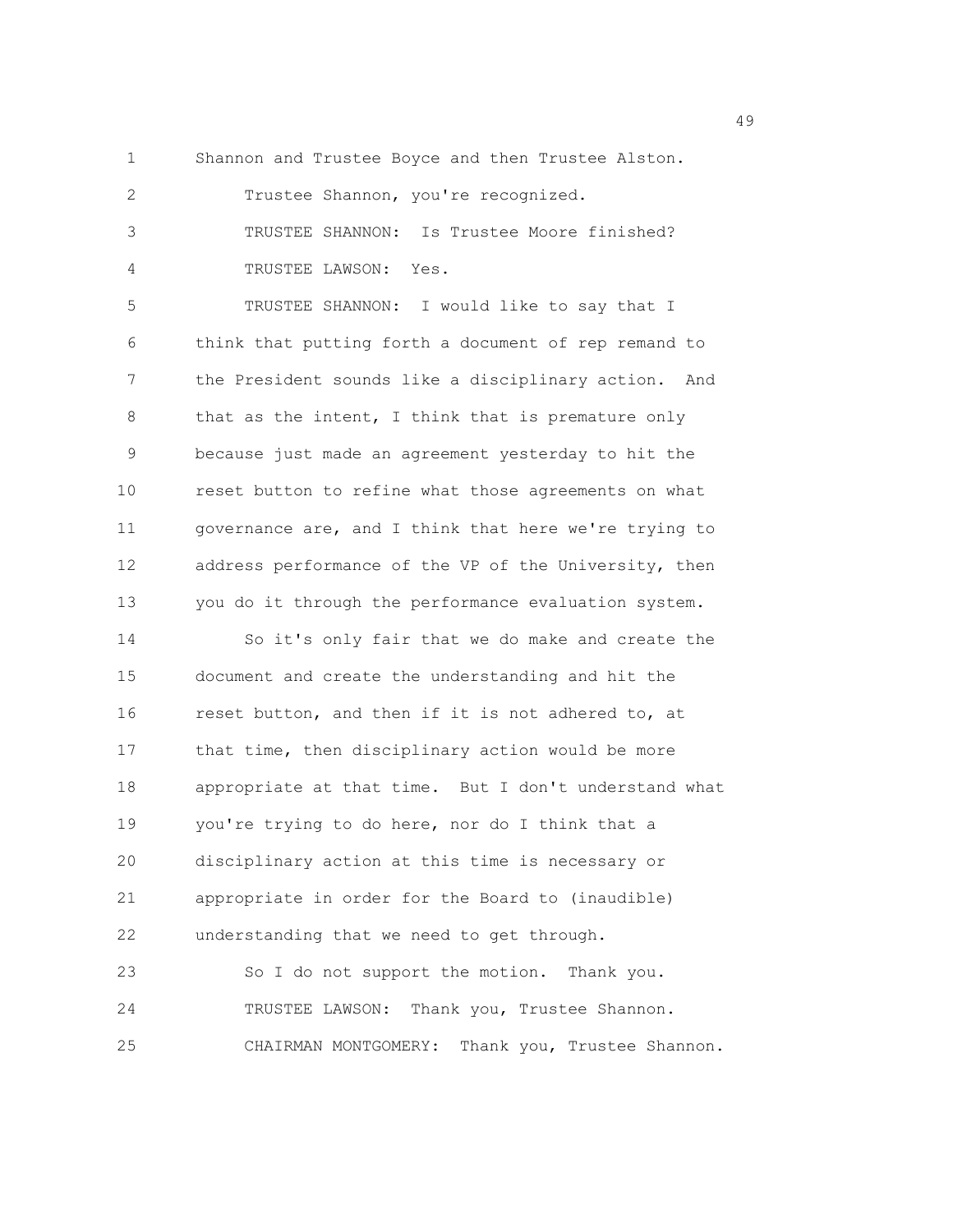1 Trustee Boyce?

| 2  | TRUSTEE BOYCE: Yeah, mine was the question that        |
|----|--------------------------------------------------------|
| 3  | was just referenced. Is this in addition to the        |
| 4  | presidential evaluation tool or (inaudible) is it -- I |
| 5  | can see where it might be duplicitous, so it's really  |
| 6  | an open question to the trustee who provided the       |
| 7  | motion.                                                |
| 8  | TRUSTEE LAWSON: May I respond?                         |
| 9  | CHAIRMAN MONTGOMERY: Please, Vice-Chair.               |
| 10 | TRUSTEE LAWSON: Trustee Boyce, if I could repeat       |
| 11 | your question just for clarity; you're saying is this  |
| 12 | related or a part of the presidential evaluation?      |
| 13 | TRUSTEE BOYCE: Yes, sir.                               |
| 14 | TRUSTEE LAWSON: Okay, great. So let me respond         |
| 15 | to that. Similar to the question that Trustee Moore    |
| 16 | asked, I think the timing of these happened to         |
| 17 | coincide, but I would say, this is not an official     |
| 18 | part of the evaluation. It is specifically coming out  |
| 19 | of the discussion on governance and it is specifically |
| 20 | coming out of my desire to insure and memorialize the  |
| 21 | discussion coming out of the Governance Committee, and |
| 22 | I think it just happens to coincides with the          |
| 23 | evaluation process.                                    |
| 24 | But I do want to be clear: If this were a              |

25 different time and if we had the same series of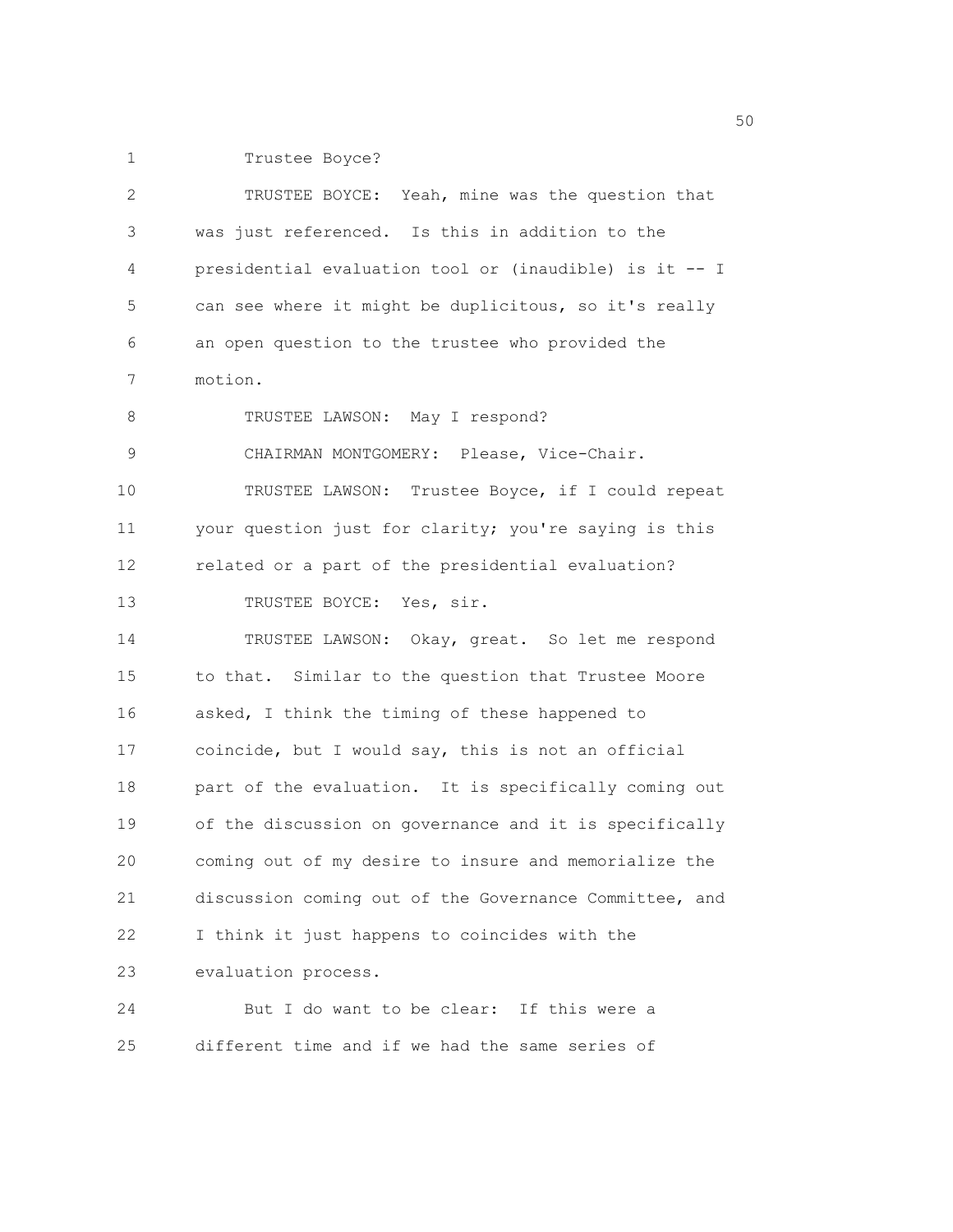1 issues, the motion would be the same. Unfortunately, 2 it does happen to coincide with the evaluation timing. 3 Trustee Boyce, did I address your full question? 4 TRUSTEE BOYCE: Yes, sir. 5 TRUSTEE LAWSON: Okay, thank you. 6 CHAIRMAN MONTGOMERY: Trustee Alston? 7 TRUSTEE ALSTON: Thank you, Mr. Chair. My only 8 comments were actually related to, I think, the 9 comments from Trustee Moore and Boyce. 10 The items that I tried to capture from yesterday, 11 my intent is we follow up with some procedures, 12 policies -- I think I mentioned that before -- so that 13 will of course have us review our Board operating 14 procedures; if we're going to review other governance, 15 committees from other universities, so we kind of 16 capture at least what the take-aways were in all of 17 these different buckets. So that's my intent as it 18 relates to the items that we captured. 19 So I hope that answers your question, and also 20 Trustee Boyce, in terms of next steps in how we 21 capture the information. 22 CHAIRMAN MONTGOMERY: Thank you. 23 Trustee Graham and then Trustee McWilliams. 24 TRUSTEE GRAHAM: Thank you, Mr. Chair. 25 Trustee Lawson, I'm going to ask that you accept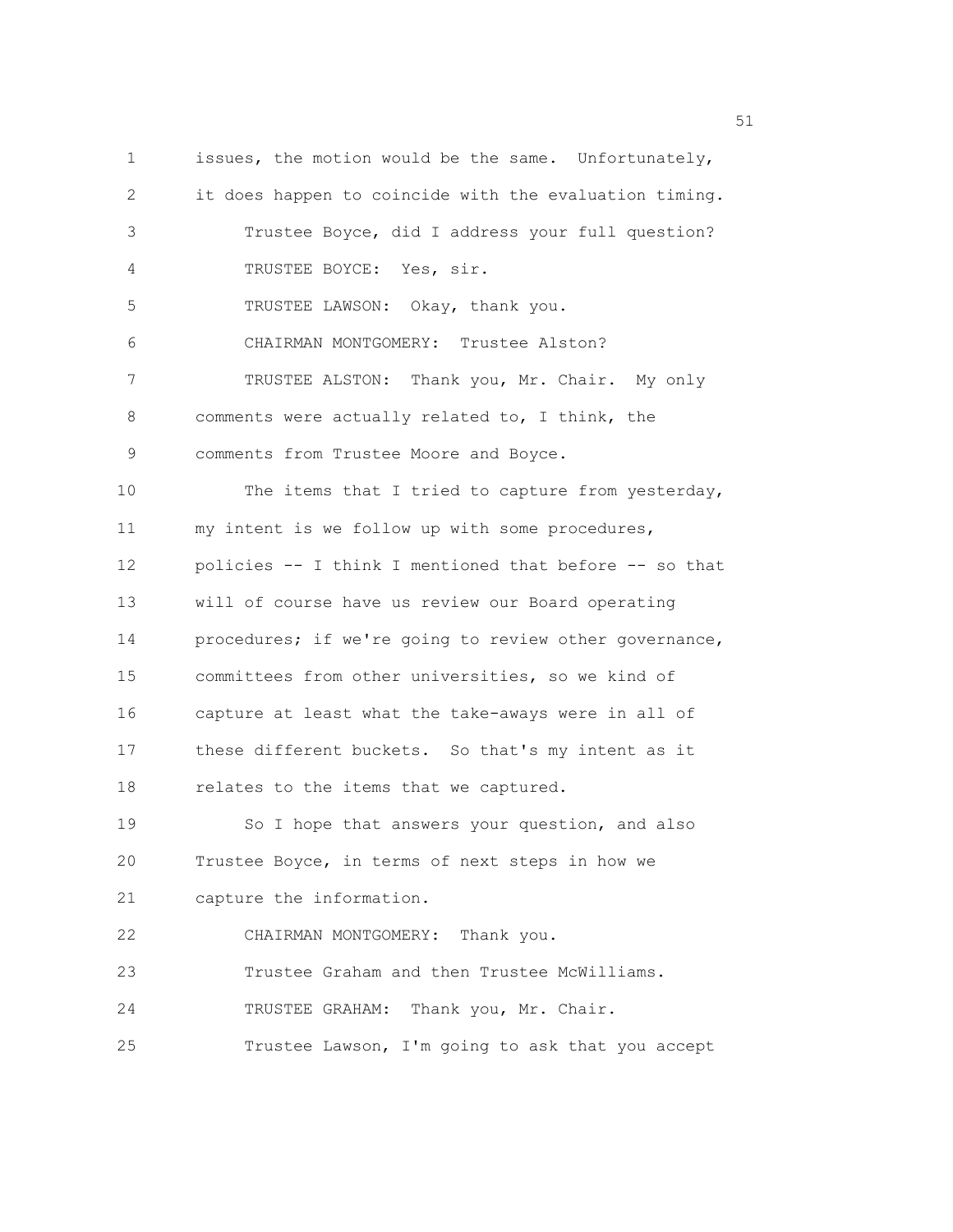1 a friendly amendment that we take the recommendations 2 agreed upon from the discussion yesterday, allow 3 Trustee Alston to put something in writing, give that 4 to the President, and then we allow her 30 days for 5 her and her staff to respond to us so that we don't 6 interfere with the presidential evaluation process 7 that we have going on and that we allow both teams the 8 opportunity; we express our concerns and we give them 9 to her and allow her and her team to fix them and 10 respond to us adequately. 11 CHAIRMAN MONTGOMERY: Vice-Chair Lawson? 12 TRUSTEE LAWSON: Thank you, Trustee Graham. 13 Two things. One, I want to make sure this in and 14 of itself stays with the Governance Committee and does 15 not interfere with the evaluation process, right? And 16 with all due respect, Trustee Graham, I think at this 17 point, I'm proposing we continue to move forward. I 18 think we have had a history of dragging our feet on 19 issues that needed to be addressed, and with all due 20 respect, I hear you, but I would at this point, my 21 motion still stands. 22 CHAIRMAN MONTGOMERY: Trustee McWilliams? 23 TRUSTEE McWILLIAMS: Yes. I just think that this

25 the evaluation has a formal process that we've

24 would continue with Presidential evaluation. I think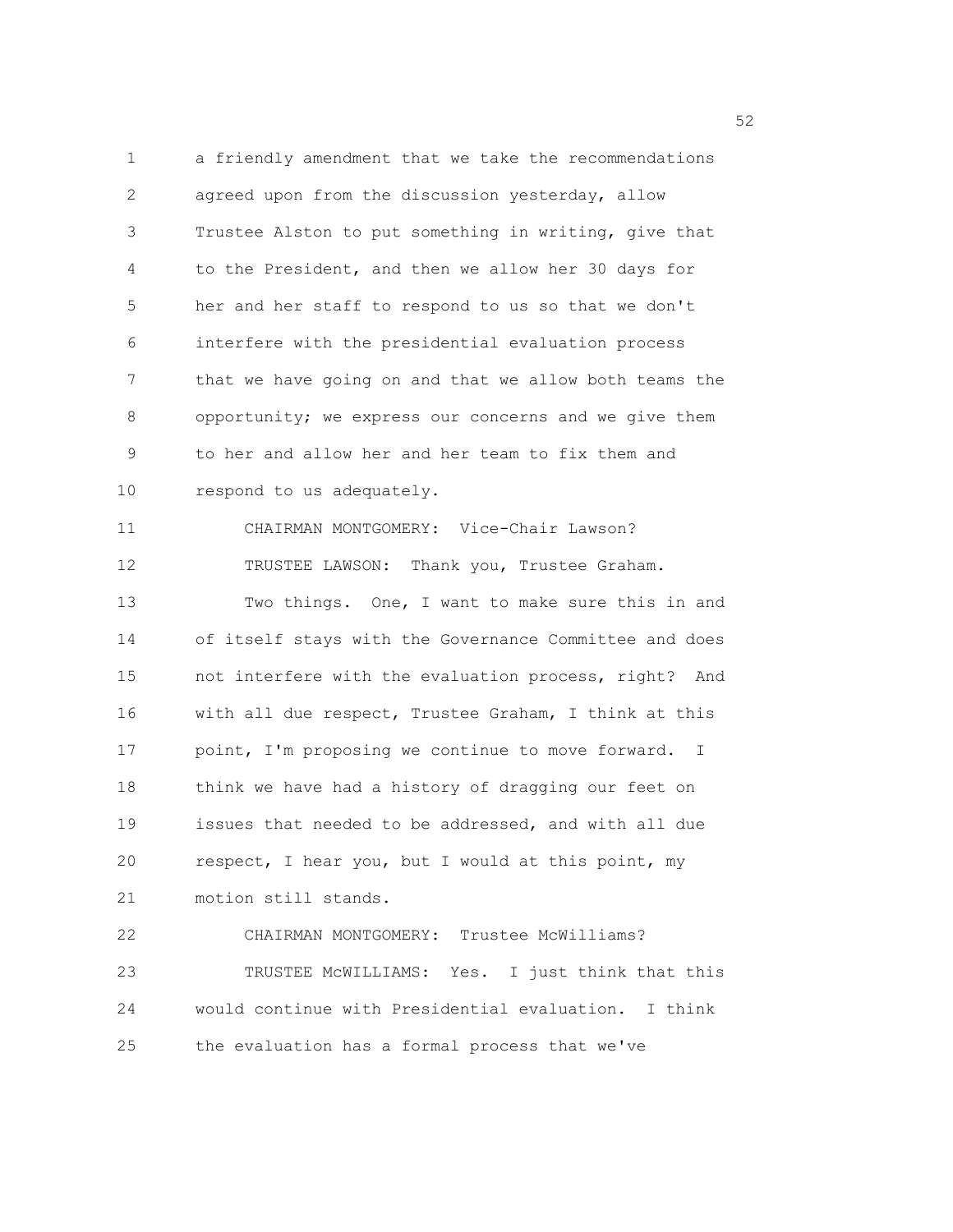1 undertaken. We've appointed a committee. It's in 2 progress now, and I just don't see how we can keep 3 these two things separate. I do think I have serious 4 concerns and I think that message has been delivered 5 just from the motion being on the floor and being 6 discussed. But I do think it should be deferred until 7 the President has a chance to read what Trustee Alston 8 sends her, respond to it, and the Board has a chance 9 to evaluate the President without getting tied up in 10 this particular issue. So that would be my 11 perspective on it. 12 TRUSTEE ALSTON: Mr. Chair? 13 CHAIRMAN MONTGOMERY: If you would, Trustee

14 Alston, I'm going to enforce Robert's Rules and allow 15 any other trustees who have not had a chance to speak, 16 to speak prior to recognizing you.

17 Are there any of the other trustees who have not 18 spoken to this issue that wish to speak and wish to be 19 recognized at this time? Trustee Grable, and then 20 I'll recognize you, Trustee Alston.

21 TRUSTEE GRABLE: In listening to the motion, then 22 the motion carrying and the discussion and comments 23 that I have received from -- I will make sure I'm real 24 clear about this -- from people who do have access to 25 my telephone number, I got a variety of comments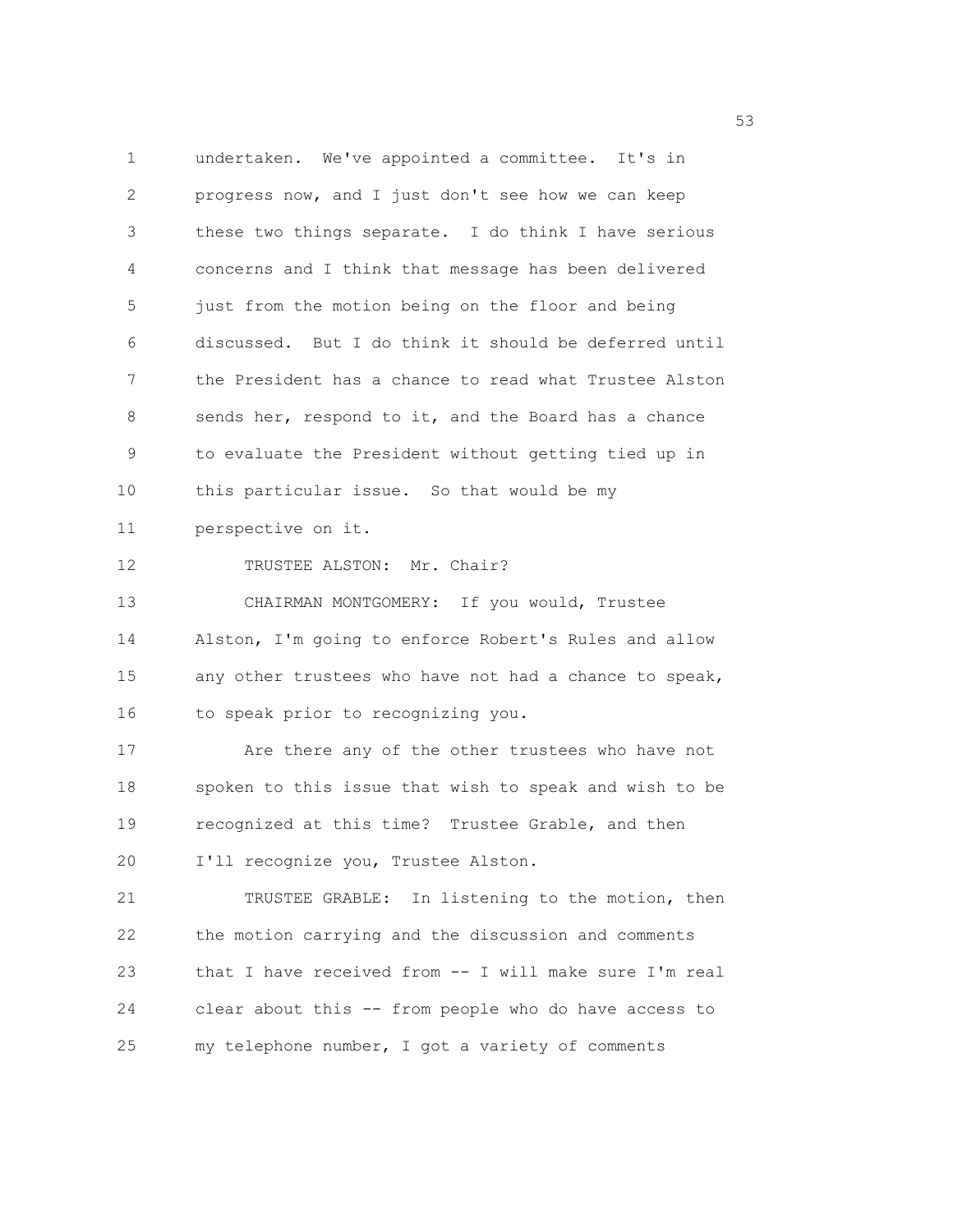1 yesterday on both sides of the public commentor's 2 statement today, and I'm referring to Dr. Tucker's 3 comments. I heard that comment, those comments, and I 4 also heard comments of, "Bravo." I'll just be honest 5 with you.

6 So I do think there are differing opinions out 7 there about this, and I would probably at this point, 8 in listening to other board members and the friendly 9 amendment -- you described it as friendly; I do think 10 so, Trustee Graham -- that we may want to give the 11 President an opportunity. And I would suggest 12 potentially, and you can tell me how to go about this, 13 Vice-Chair Lawson, that possibly that would come back 14 to the board at a later time. 15 CHAIRMAN MONTGOMERY: Thank you, Trustee Grable. 16 Trustee Alston? 17 TRUSTEE ALSTON: Thank you, Mr. Chair. I was 18 going to also recommend maybe that we just take a 19 five-minute recess, and that would take over the main 20 motion, just for us to have a cool-off period for five

21 minutes.

22 TRUSTEE LAWSON: Before the motion? 23 CHAIRMAN MONTGOMERY: I'll tell you what. Unless 24 there's objection, we're going to take a 10-minute 25 recess. We'll reconvene at 12:15 p.m.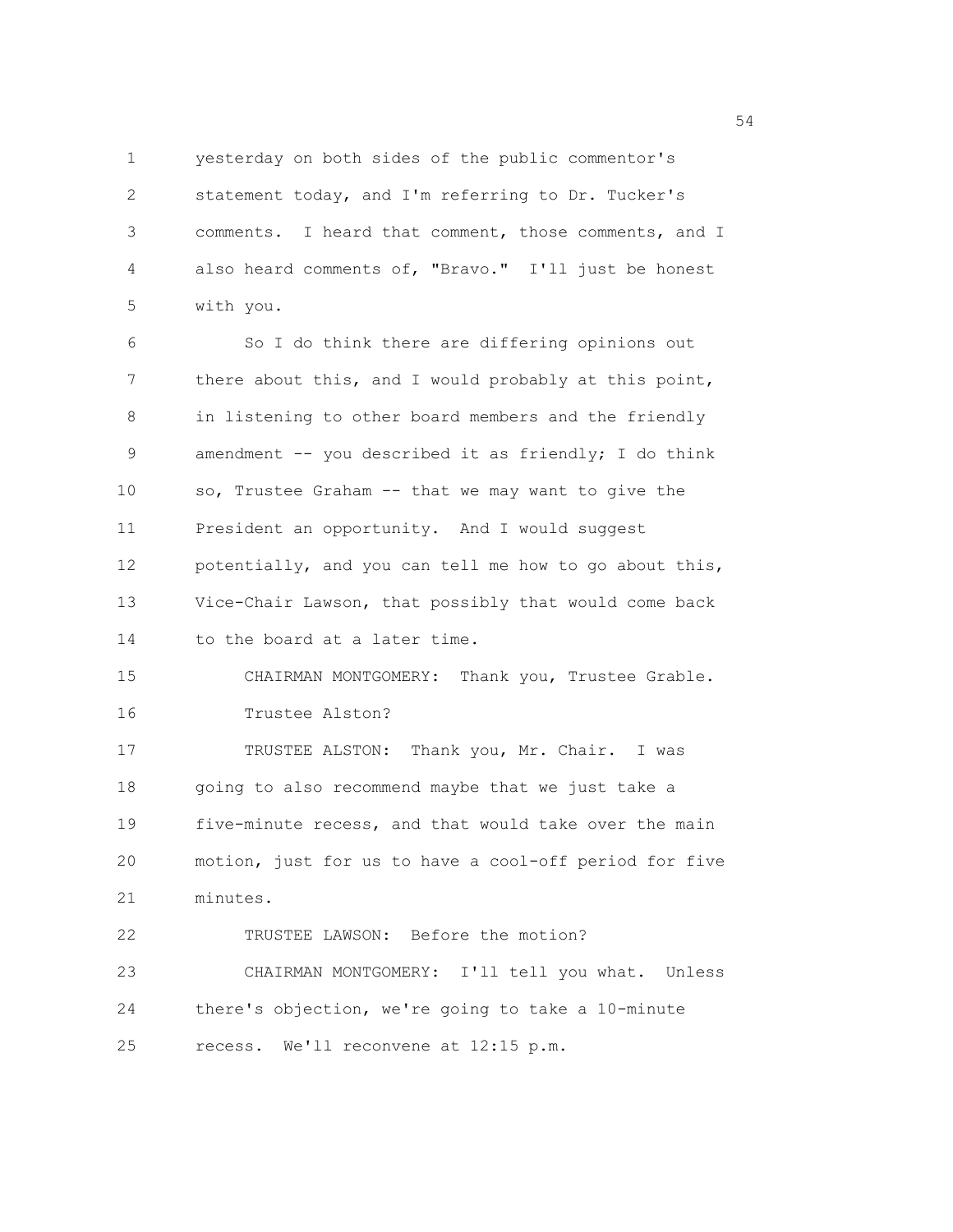1 (Recess taken.)

| 2           | CHAIRMAN MONTGOMERY: We're going to reconvene.         |
|-------------|--------------------------------------------------------|
| 3           | We're going to reconvene. Thank you, Board members,    |
| 4           | for indulging us with the time for the pause, I think  |
| 5           | one would say, to allow cool heads to prevail. I will  |
| 6           | share with you that the --                             |
| 7           | (Telephone interruption.)                              |
| 8           | CHAIRMAN MONTGOMERY: Attorney Barge-Miles, are         |
| $\mathsf 9$ | we -- are the trustees on the line?                    |
| 10          | All right, we'll pause and allow the other             |
| 11          | trustees to join in. Who is calling in?                |
| 12          | Trustee Boyce and Trustee Shannon, you're on the       |
| 13          | line? Are there any additional trustees on the line?   |
| 14          | TRUSTEE SHANNON: We can hear you now.                  |
| 15          | CHAIRMAN MONTGOMERY: Trustee Boyce?                    |
| 16          | TRUSTEE BOYCE: Yes, sir.                               |
| 17          | CHAIRMAN MONTGOMERY: All right, thank you.             |
| 18          | We're going to reconvene. Thank you for                |
| 19          | indulging us, to allow, as I saw, cooler heads to      |
| 20          | prevail. I will share with you that I made an          |
| 21          | attempt, from my perspective, to, say, hit this off or |
| 22          | put us in a position where we wouldn't necessarily to  |
| 23          | move forward.<br>In discussion with Dr. Mangum and     |
| 24          | offered her an opportunity to perhaps address the      |
| 25          | Board in a way such that the Board may have an         |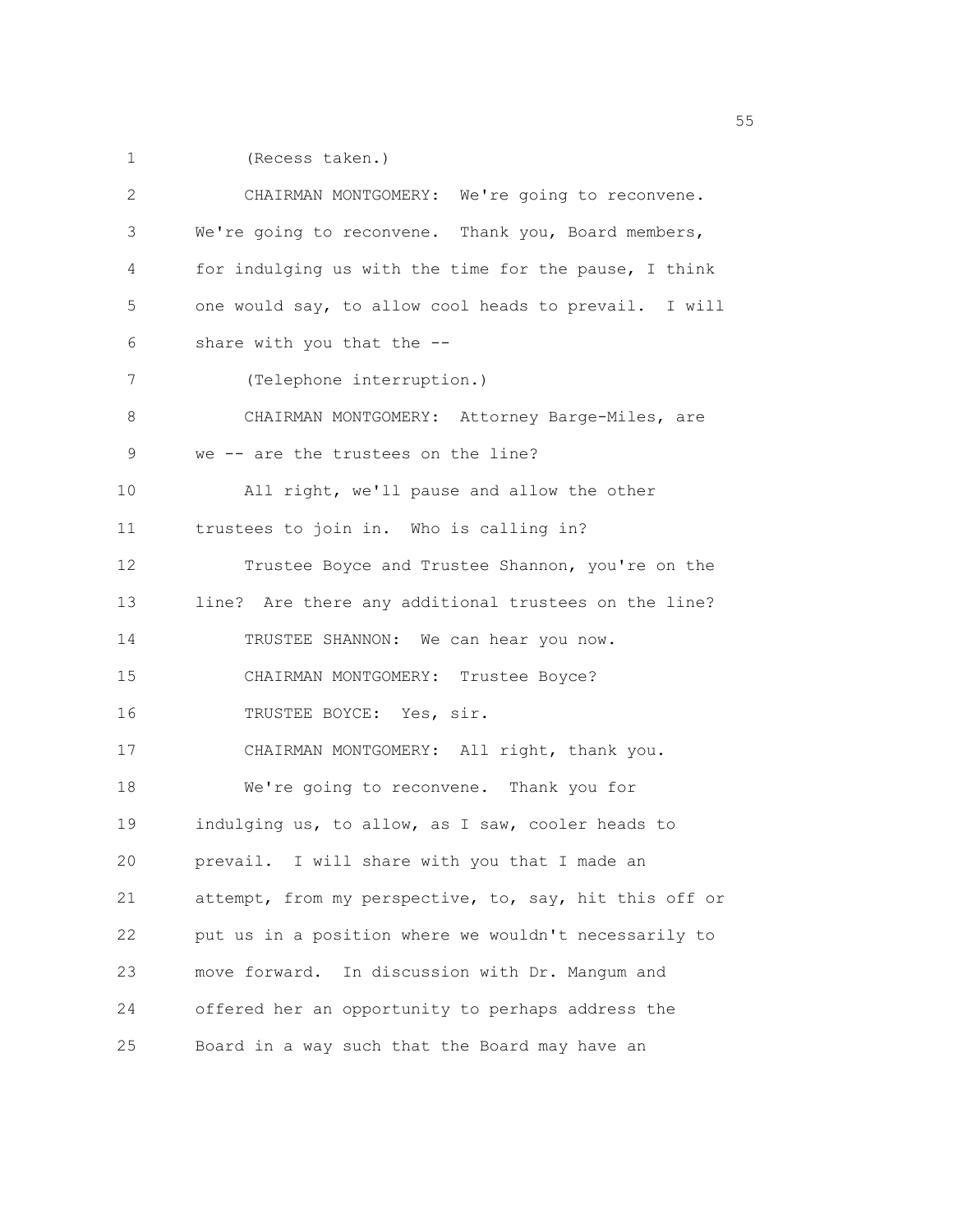1 understanding of where she is with regard to the 2 proposed action, and she has declined to do so. 3 I would, before we proceed, I would ask if you 4 have any comments, Dr. Mangum? 5 PRESIDENT MANGUM: I don't have any. 6 CHAIRMAN MONTGOMERY: Hearing there is no 7 comments, the motion has been made and it's been 8 properly seconded. I believe we're in the discussion 9 phase. 10 Any additional comments, members of the Board? 11 TRUSTEE LAWSON: Go ahead. 12 TRUSTEE ALSTON: No, you go ahead, Vice-Chair 13 Lawson. 14 TRUSTEE LAWSON: Robert's Rules allow for the 15 maker of the motion to amend it, and at this point, I 16 would like to take a step back and revisit the 17 friendly offering of the amendment from Trustee Graham 18 and I would like to accept Trustee Graham's friendly 19 amendment. So therefore, the motion on the floor has 20 been modified to accept Trustee Graham's friendly 21 amendment. 22 I'm sorry, Trustee Graham, would you mind 23 restating, please? 24 TRUSTEE GRAHAM: Not at all. Thank you, 25 Vice-Chair Lawson. My friendly amendment was to allow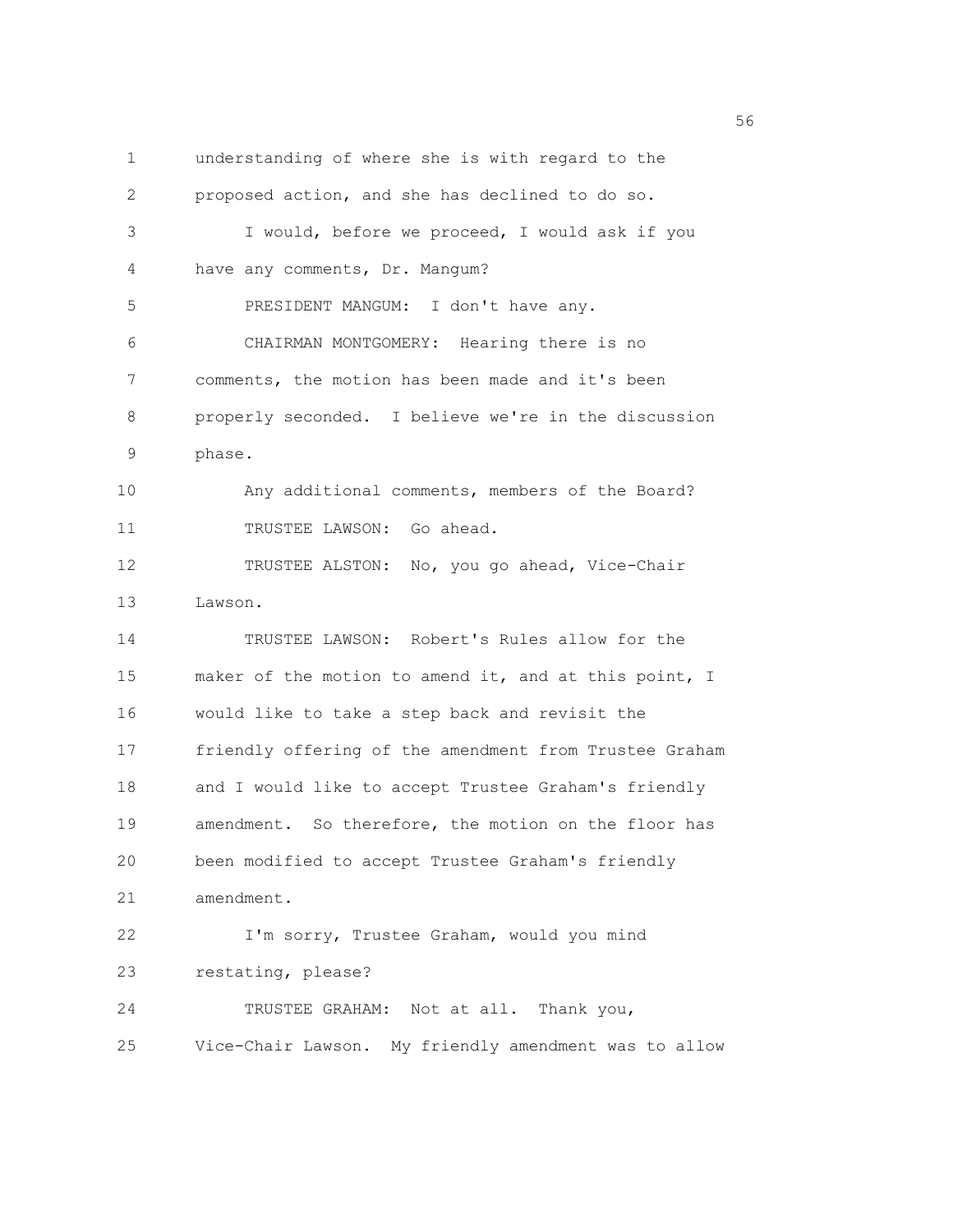1 the governance -- ask the Governance Committee to 2 provide documentation from Chairman Alston, to give 3 that to the President and her staff and allow her 30 4 days upon receipt of that to respond accurately to the 5 board and we would take action from there. 6 TRUSTEE WOODY: Mr. Chair, would I have to remove 7 my second? 8 CHAIRMAN MONTGOMERY: No, it would continue to 9 carry with the friendly amendment. So if you would, 10 Trustee Lawson, Vice-Chair Lawson, if you would 11 restate the motion. 12 TRUSTEE LAWSON: The acceptance of the friendly 13 amendment is as follows: That we will produce the 14 document from Trustee Alston's committee in detail, 15 asking the President's staff to respond within 30 days 16 of the receipt of that document, outlining the issues 17 and opportunities that were brought up in the 18 Governance Committee discussion. 19 TRUSTEE WOODY: Second. 20 TRUSTEE LAWSON: Questions? 21 CHAIRMAN MONTGOMERY: The motion has been made 22 and properly seconded. Do you have a point of 23 information? 24 TRUSTEE LAWSON: No. 25 CHAIRMAN MONTGOMERY: Is there any discussion on

<u>57</u>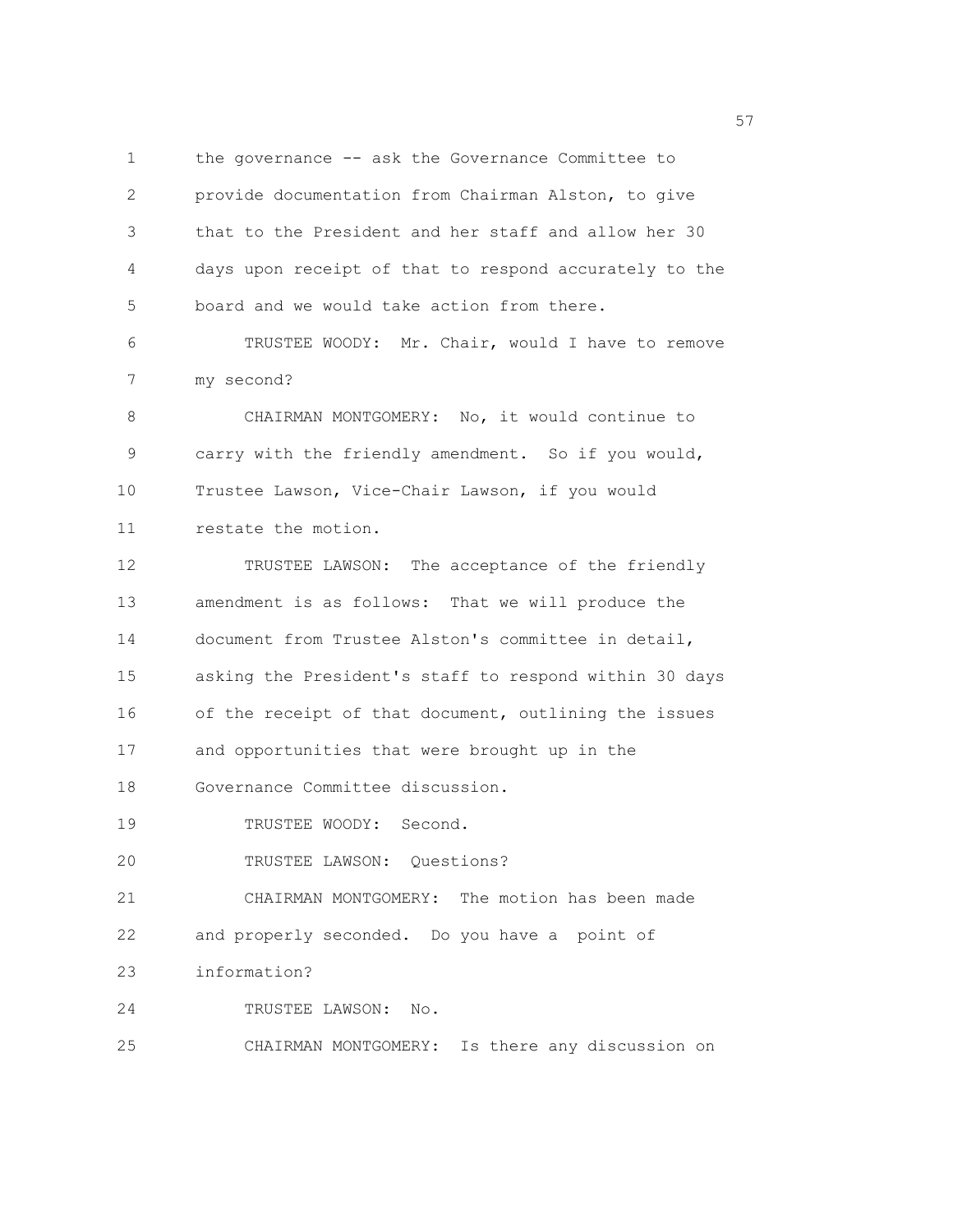1 this item, members of the Board?

| 2  | Trustee Grable?                                        |
|----|--------------------------------------------------------|
| 3  | TRUSTEE GRABLE: And we are going to wait for the       |
| 4  | 30 days, and I am suggesting, or hopefully the Board   |
| 5  | will be willing to take the suggestion that we do come |
| 6  | back, however, and deal with the question of the       |
| 7  | rep remand after the 30 days. Is that the              |
| 8  | understanding we have with the motion?                 |
| 9  | CHAIRMAN MONTGOMERY: To be clear and to answer         |
| 10 | your question, at the Chairman's discretion, I'm going |
| 11 | to recognize Vice-Chair Lawson and then Trustee Graham |
| 12 | to provide clarity with regard to the intent.          |
| 13 | Vice-Chair Lawson and then Trustee Graham?             |
| 14 | TRUSTEE LAWSON: Yes. And the literal                   |
| 15 | interpretation of Trustee Graham's friendly amendment, |
| 16 | it would not specifically necessitate a rediscussion   |
| 17 | on the reprimand in the literal interpretation of her  |
| 18 | friendly amendment.                                    |
| 19 | TRUSTEE GRABLE: Okay, but it's still an option         |
| 20 | out there?                                             |
| 21 | TRUSTEE LAWSON: I think at any point --                |
| 22 | If we're not happy.<br>TRUSTEE GRABLE:                 |
| 23 | TRUSTEE LAWSON: Yes, to be specific. But I             |
| 24 | think, again, if I take the literal interpretation of  |
| 25 | the friendly amendment, it takes the reprimand off of  |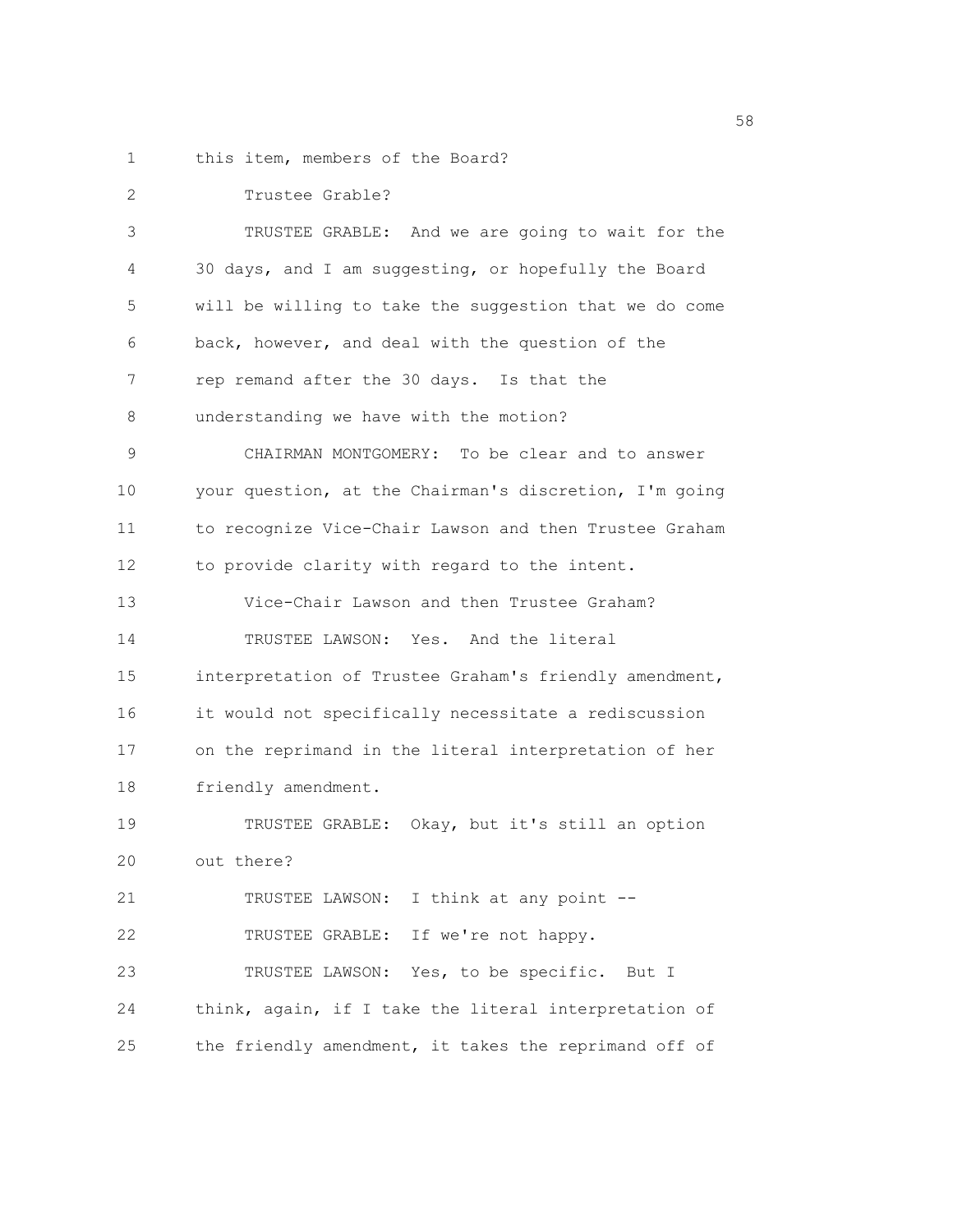1 the table and it allows for the 30-day response post-2 receipt of the written document from Trustee Alston. 3 CHAIRMAN MONTGOMERY: I recognize Trustee Graham. 4 TRUSTEE GRAHAM: Thank you, Mr. Chair. 5 Yes, that's correct. 6 CHAIRMAN MONTGOMERY: Okay. So as with any 7 action, the Board reserves the right to proceed as it 8 sees with regard to its governing capacity. But I 9 believe clarity was brought with regard to the motions 10 and your question was answered? 11 TRUSTEE GRABLE: Yes, it was. Thank you, 12 Chairman. 13 CHAIRMAN MONTGOMERY: Any additional comments for 14 discussion. Those on the line? 15 TRUSTEE SHANNON: Chair Montgomery? 16 CHAIRMAN MONTGOMERY: Trustee Shannon, you're 17 recognized. 18 TRUSTEE SHANNON: I have been trying to follow 19 this and I just one more clarifying question to 20 Trustee Lawson. So is the combined effect of your 21 motion and Trustee Graham's friendly amendment 22 something -- 23 CHAIRMAN MONTGOMERY: I'm sorry, Trustee Shannon, 24 if you would pause for just a second. I'm going to 25 ask the audio people to get it together right now. We

 $59<sub>59</sub>$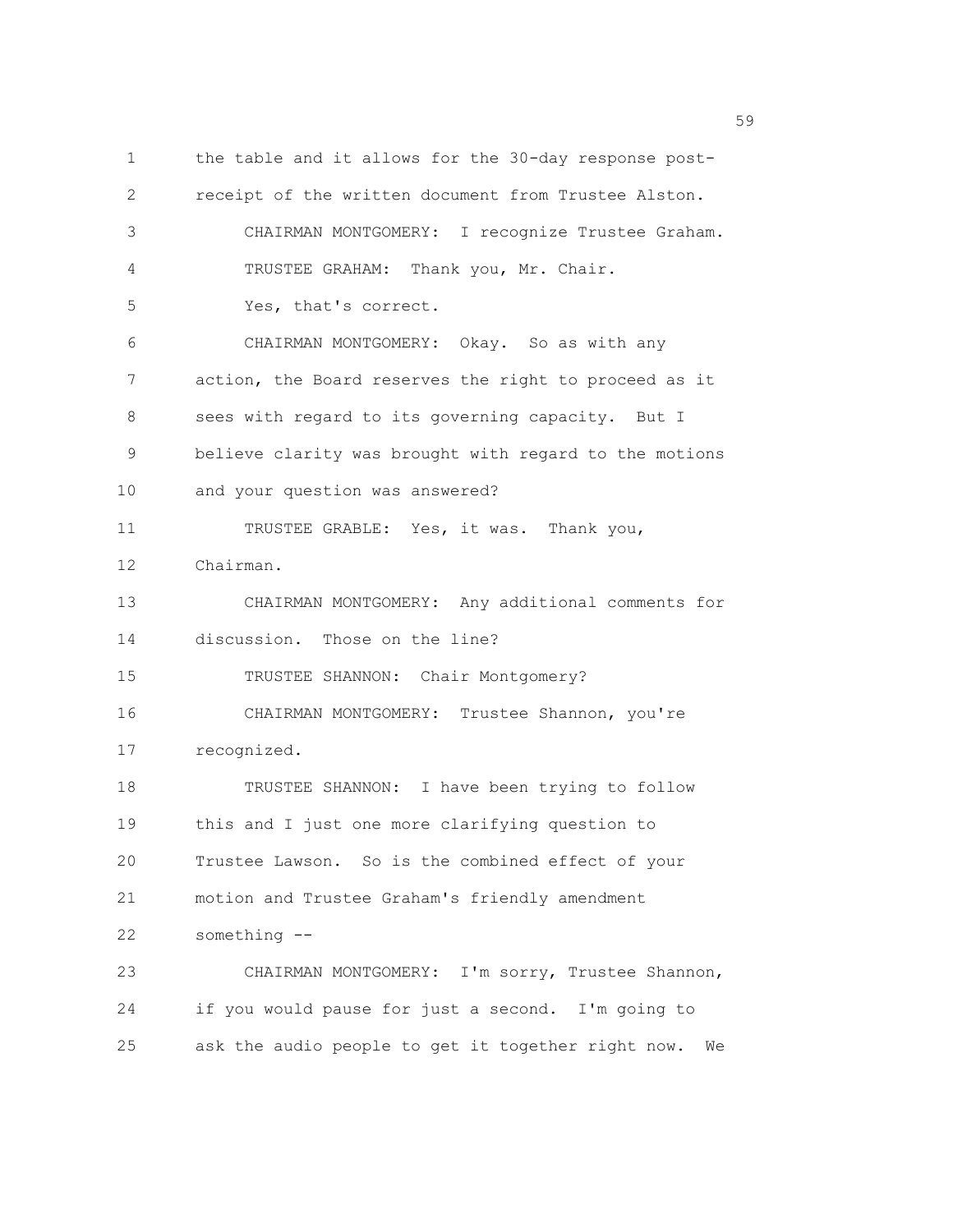1 cannot hear this clearly and we're going to need to 2 hear the Trustee on the line for the purposes of 3 moving forward and conducting business, so I need 4 y'all to fix that. 5 Are we ready? 6 I'm sorry, Trustee Shannon, if you could restate 7 what you said in its entirety? 8 TRUSTEE SHANNON: Yeah, I'm just asking for 9 clarification from Trustee Lawson. The combined 10 effect of your motion plus the friendly amendment is 11 that we will, upon Trustee Alston writing down and 12 settling on what the agreements were, will be given to 13 Dr. Mangum and her staff for 30 day response -- a 14 response within 30 days? Is that what we're being 15 asked to propose? 16 TRUSTEE LAWSON: Trustee Shannon, for the 17 challenge that we're having with audio, I'm going to 18 repeat your question back to you and just ask you to 19 affirm that I have the answer correctly. I believe 20 you say that the next steps are specifically to 21 publish the document from Trustee Alston, allow the 22 staff to have 30 days to respond to that documentation 23 with the removal of the reprimand provision. 24 TRUSTEE SHANNON: Yes. 25 TRUSTEE LAWSON: You are correct.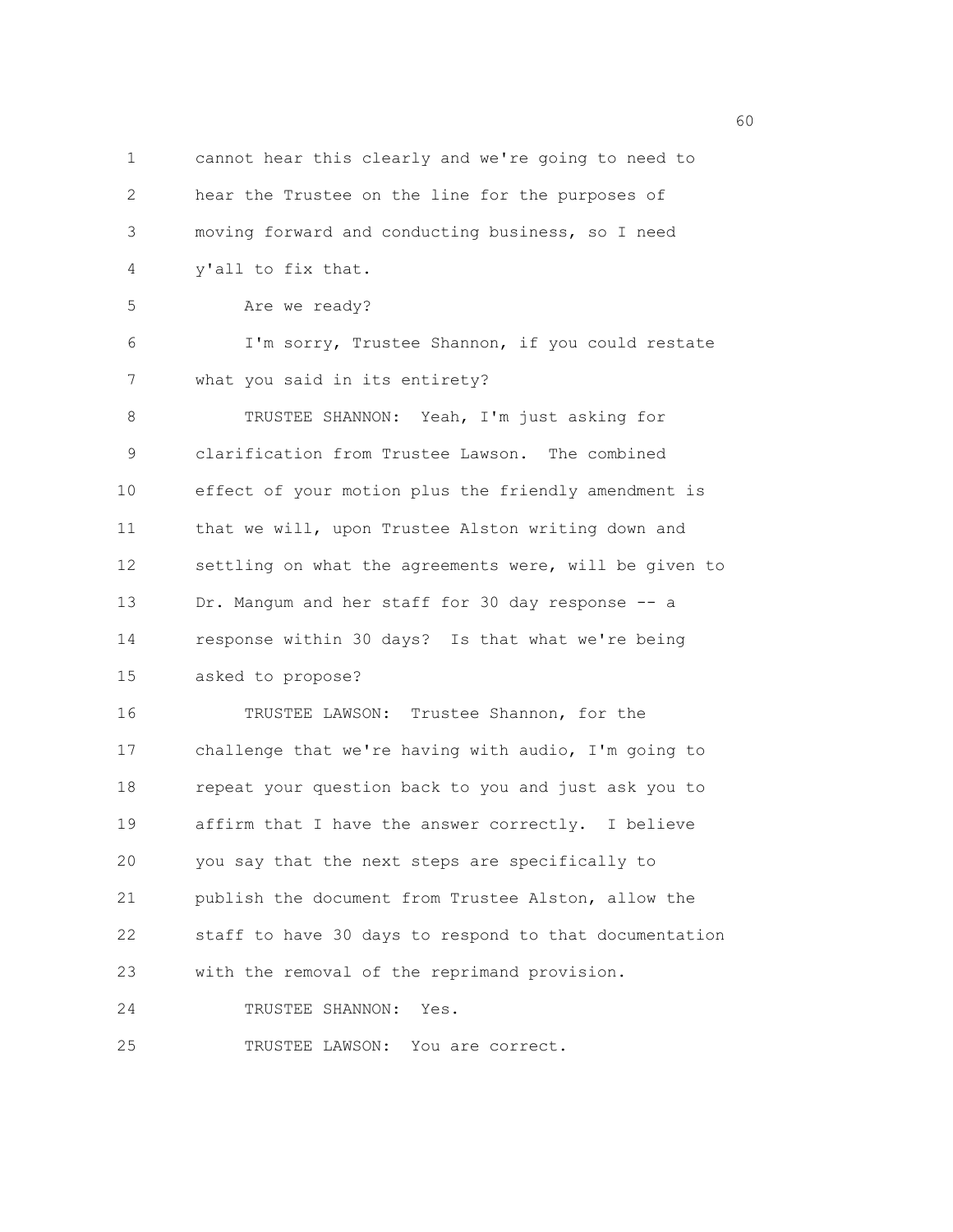1 TRUSTEE SHANNON: Yes, that's what I was asking. 2 TRUSTEE LAWSON: But specifically to answer your 3 question, yes. 4 TRUSTEE SHANNON: Okay, thank you. 5 CHAIRMAN MONTGOMERY: Any additional discussion, 6 members of the Board? 7 To move forward, with clarity, if you could one 8 final time restate. 9 TRUSTEE LAWSON: Yes, absolutely. This is 10 acceptance of the friendly amendment from Trustee 11 Graham. The friendly motion specifically states that 12 we will receive the written documentation from Trustee 13 Alston's committee on governance, outlining the next 14 steps and requirements from the President in the areas 15 of communication, collaboration, and mutual respect. 16 They will, the team, will have 30 days to respond to 17 the entire board with their action plans around those 18 items outlining the document. Upon receipt of that, 19 it will eliminate the motion to move to a formal 20 reprimand. 21 CHAIRMAN MONTGOMERY: You heard the motion. 22 Discussion phase is closed. We're going to have a 23 roll call vote on this. 24 Attorney Barge-Miles? All those in favor, please 25 indicate by saying "aye"; those opposed will indicate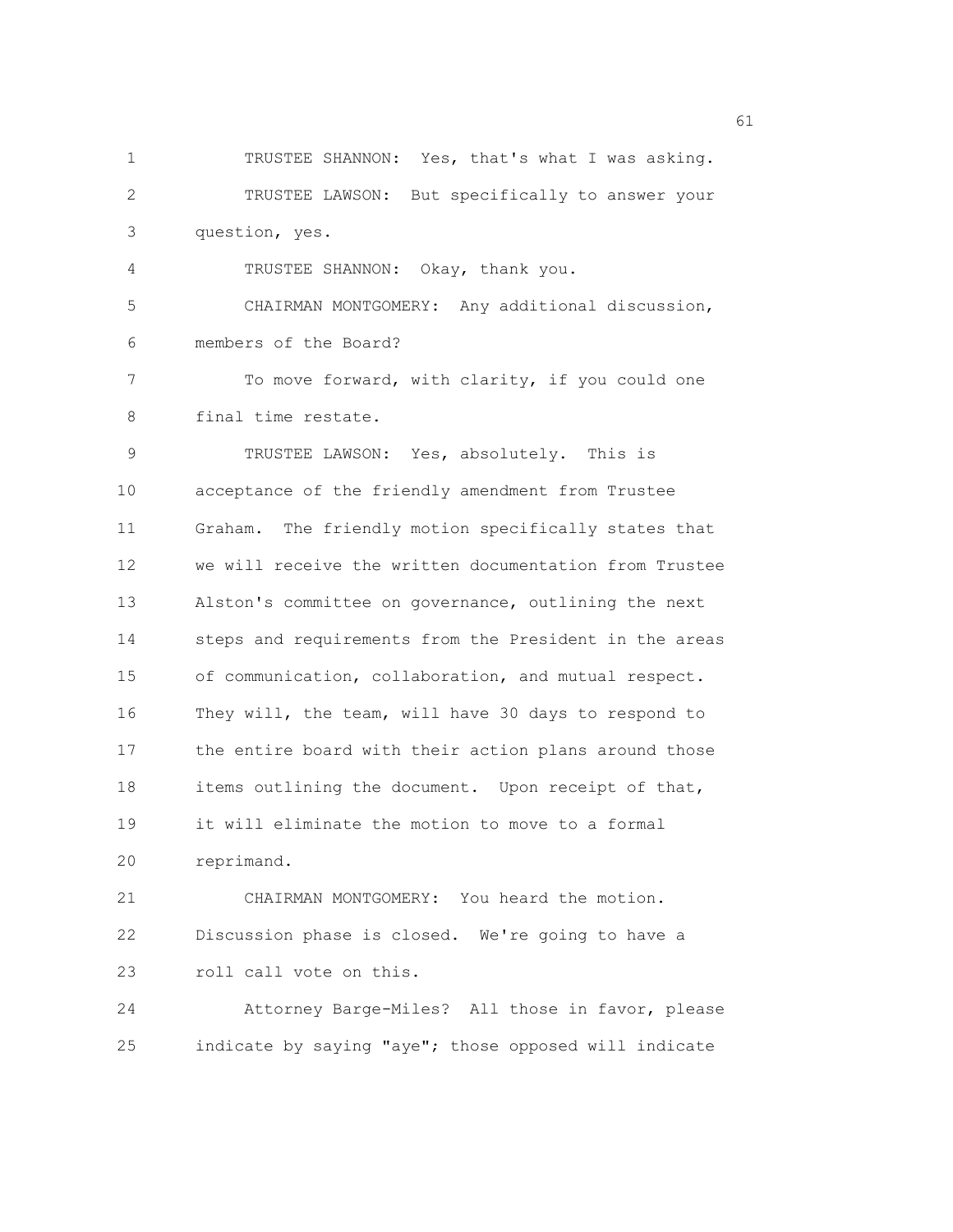1 by saying "nay". We'll have roll call vote. 2 ATTORNEY BARGE-MILES: Trustee Woody? 3 TRUSTEE WOODY: Aye. 4 ATTORNEY BARGE-MILES: Trustee White? 5 Trustee Warren? 6 Trustee Shannon? 7 TRUSTEE SHANNON: Aye. 8 **ATTORNEY BARGE-MILES:** Trustee Moore? 9 TRUSTEE MOORE: Aye. 10 ATTORNEY BARGE-MILES: Trustee McWilliams? 11 TRUSTEE MCWILLIAMS: Aye. 12 ATTORNEY BARGE-MILES: Trustee Graham? 13 TRUSTEE GRAHAM: Aye. 14 ATTORNEY BARGE-MILES: Trustee Grable? 15 TRUSTEE GRABLE: Aye. 16 ATTORNEY BARGE-MILES: Trustee Boyce? 17 TRUSTEE BOYCE: Aye. 18 ATTORNEY BARGE-MILES: Trustee Alston? 19 TRUSTEE ALSTON: Yes. 20 ATTORNEY BARGE-MILES: Trustee Lawson? 21 TRUSTEE LAWSON: Yes. 22 ATTORNEY BARGE-MILES: Trustee Montgomery? 23 CHAIRMAN MONTGOMERY: Aye. 24 ATTORNEY BARGE-MILES: The vote is nine; 25 Nine "ayes."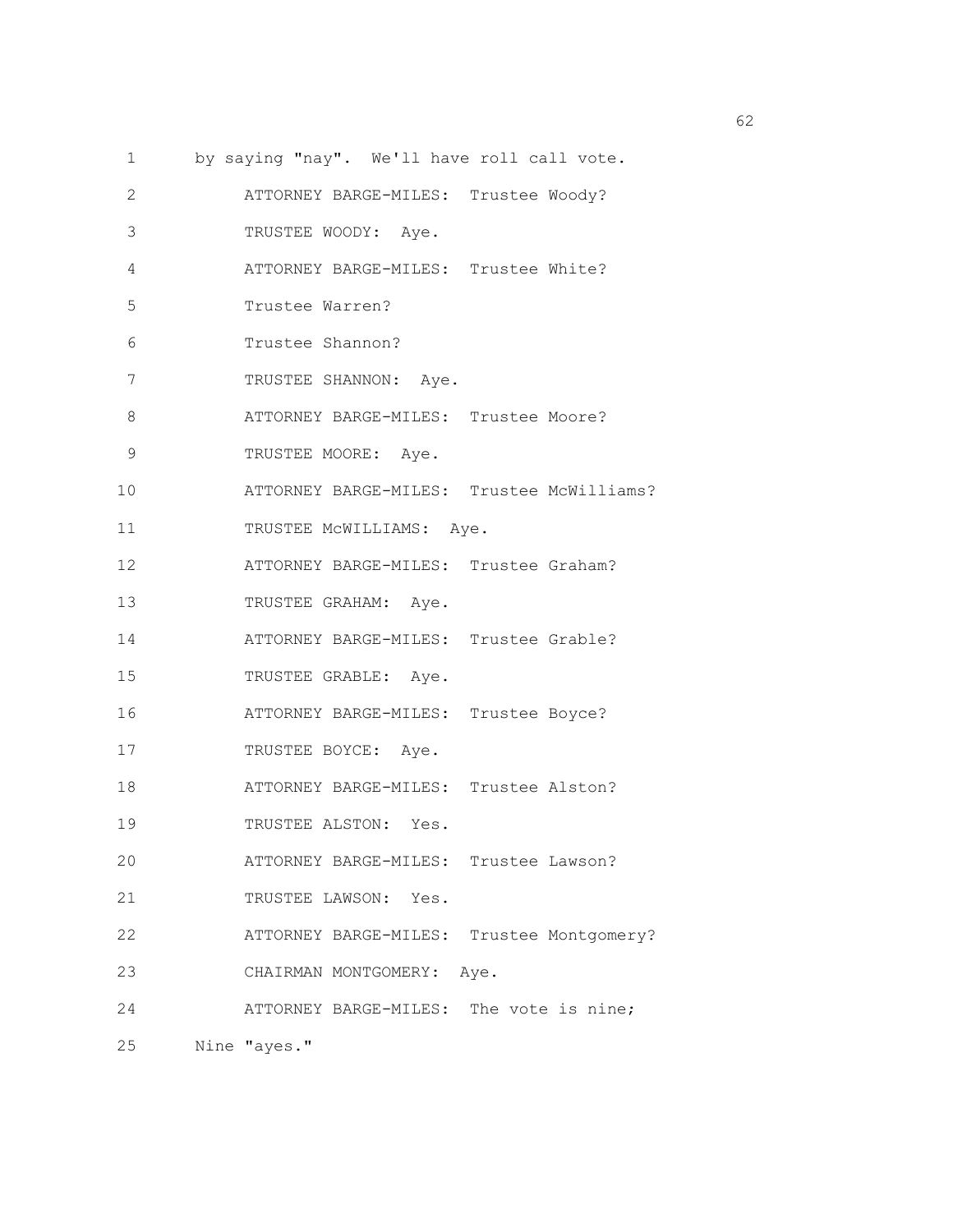1 CHAIRMAN MONTGOMERY: Motion carries by vote of 2 nine to zero.

3 Trustee Alston? 4 TRUSTEE ALSTON: I don't think I formally 5 concluded my report, but I will formally conclude the 6 report on the special committee on governance. 7 But if I can just make a comment and say thank 8 you to everyone -- Mr. Chair, Mr. Vice-Chair, Madam 9 President, Trustee Graham, Trustee Woody -- I think 10 everyone collectively over the past day-and-a-half has 11 been a very interesting discussion amongst the Board. 12 I think based on your recommendation, I have some work 13 to do and I have submitted some information to our 14 board liaison and you should be getting something 15 hopefully soon. And of course, it will go to the 16 President as well. 17 Thank you, all.

18 CHAIRMAN MONTGOMERY: Thank you, Trustee Alston. 19 And there was a correction on the vote count. On the 20 previous action, it was actually 10 to zero in the 21 affirmative.

22 We're going to move to the next item on the 23 agenda. These are our action items on our consent 24 agenda. I will share for the record, this is our 25 first time since I've been on the Board that we've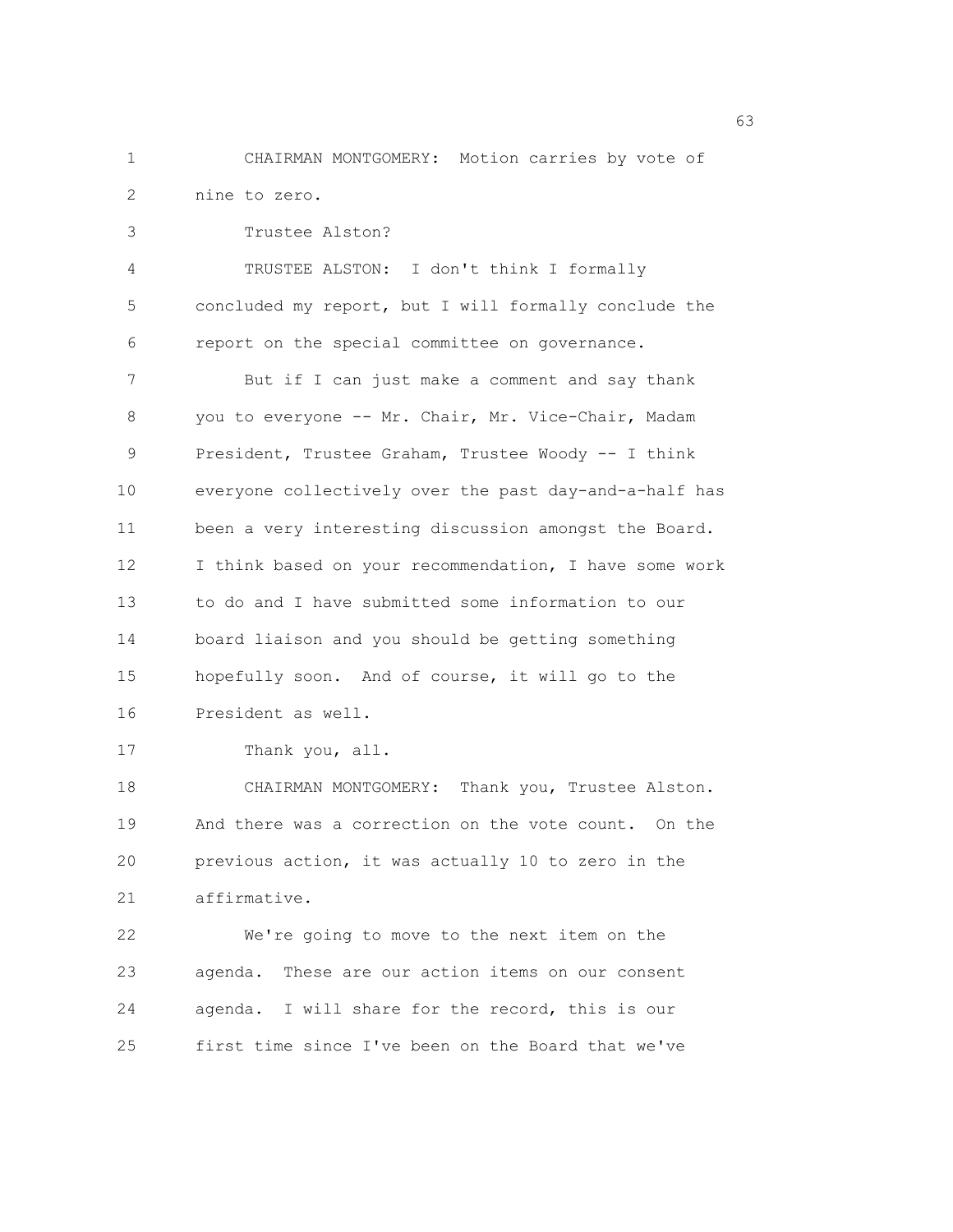1 moved to this form of passage and the idea was to move 2 things along.

3 Each member of the Board has the opportunity at 4 this point to ask for any item on the consent agenda 5 to be pooled for an individual vote. This time is 6 also the appropriate time if board members have items 7 that they would like to add; the Chair reserves the 8 option to add these items, but I do believe we had one 9 from budget and finance, and I believe there was 10 another one on the special committee on governance. 11 I'll recognize Vice-Chair Lawson. 12 TRUSTEE LAWSON: Thank you, Mr. Chair. I move 13 that the Board approve the amendment to require repeat 14 course fee rates to the consent agenda. And again, 15 this is required by the Board of Governors; it is not 16 an optional item. 17 CHAIRMAN MONTGOMERY: Thank you, Vice-Chair 18 Lawson. Is there any objection to that being added to 19 the consent agenda? 20 TRUSTEE ALSTON: Mr. Chair? 21 CHAIRMAN MONTGOMERY: Trustee Alston? 22 TRUSTEE ALSTON: Yes. If we can pull that from 23 the consent agenda; I was clear I will be voting no. 24 I know it is a mandate, but I think when we use the 25 word "mandate," I think the mandate is that it really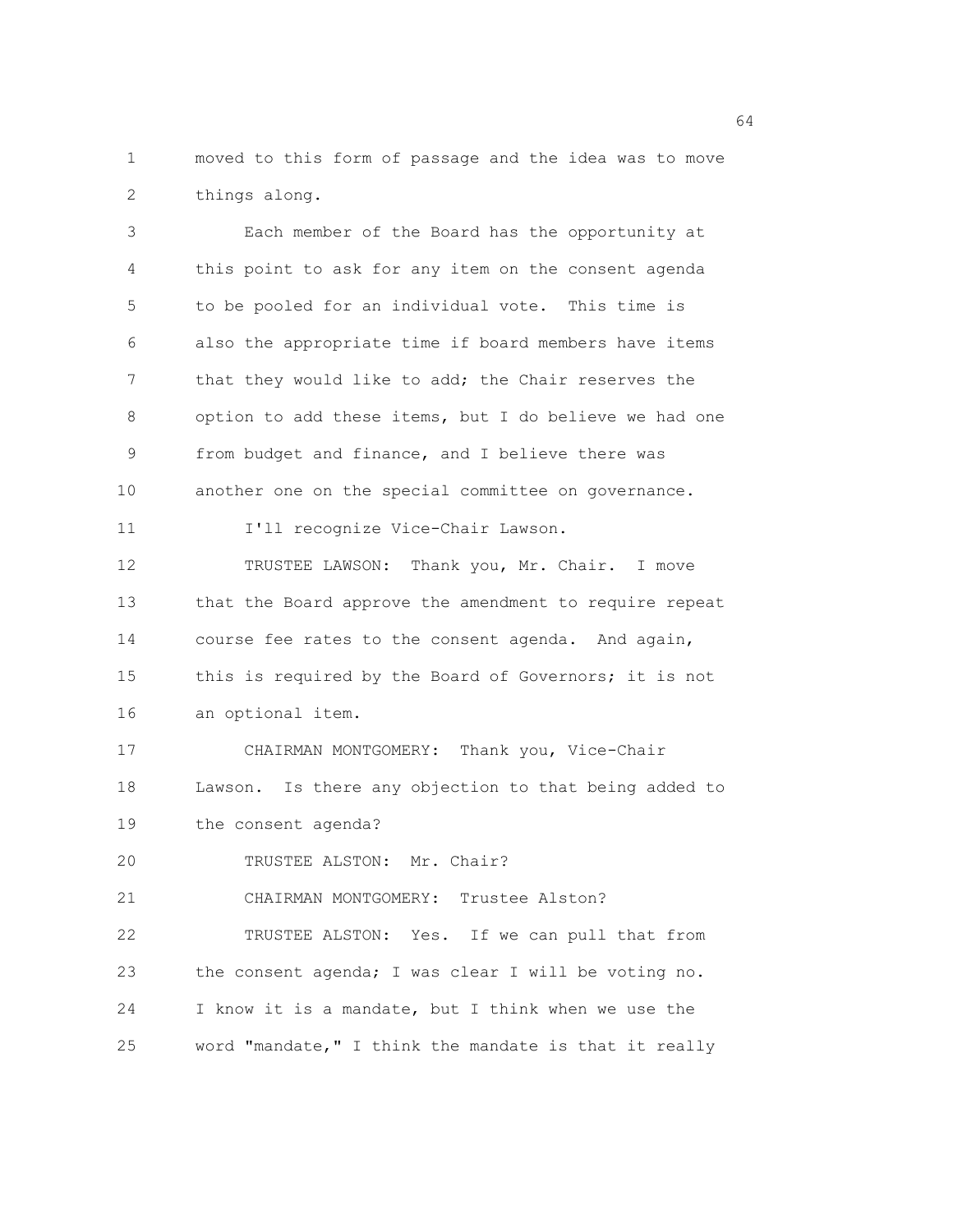1 that it's applied to student account, and I note that 2 doesn't mention that before. I have been consistent, 3 so I do want to vote no on this fee increase. Thank 4 you.

5 CHAIRMAN MONTGOMERY: The board member has 6 exercised his right to request a removal from the 7 consent agenda. I was prepared to add it, but in 8 deference to the board member, we will have a separate 9 vote on that actual fee, with normal precession. But 10 prior to that vote, are there any additional items 11 that need to be added or any adjustments to the 12 consent agenda?

13 TRUSTEE ALSTON: Yes.

14 CHAIRMAN MONTGOMERY: Trustee Alston, you're 15 recognized.

16 TRUSTEE ALSTON: Thank you, Mr. Chair. Per the 17 committee update from the Student Affairs Committee, 18 we do want to add on the Student Affairs Committee the 19 item to SA-1 -- following your format -- approval of 20 regulation 2.015 for notice and adoption in accordance 21 with BOG regulation. And then, also, point of clarity 22 to you, Mr. Chair, BF-6, the multi-year employment 23 contract, I just want to clarify that is not on the 24 consent agenda; that we're not approving that today. 25 CHAIRMAN MONTGOMERY: I believe the gentleman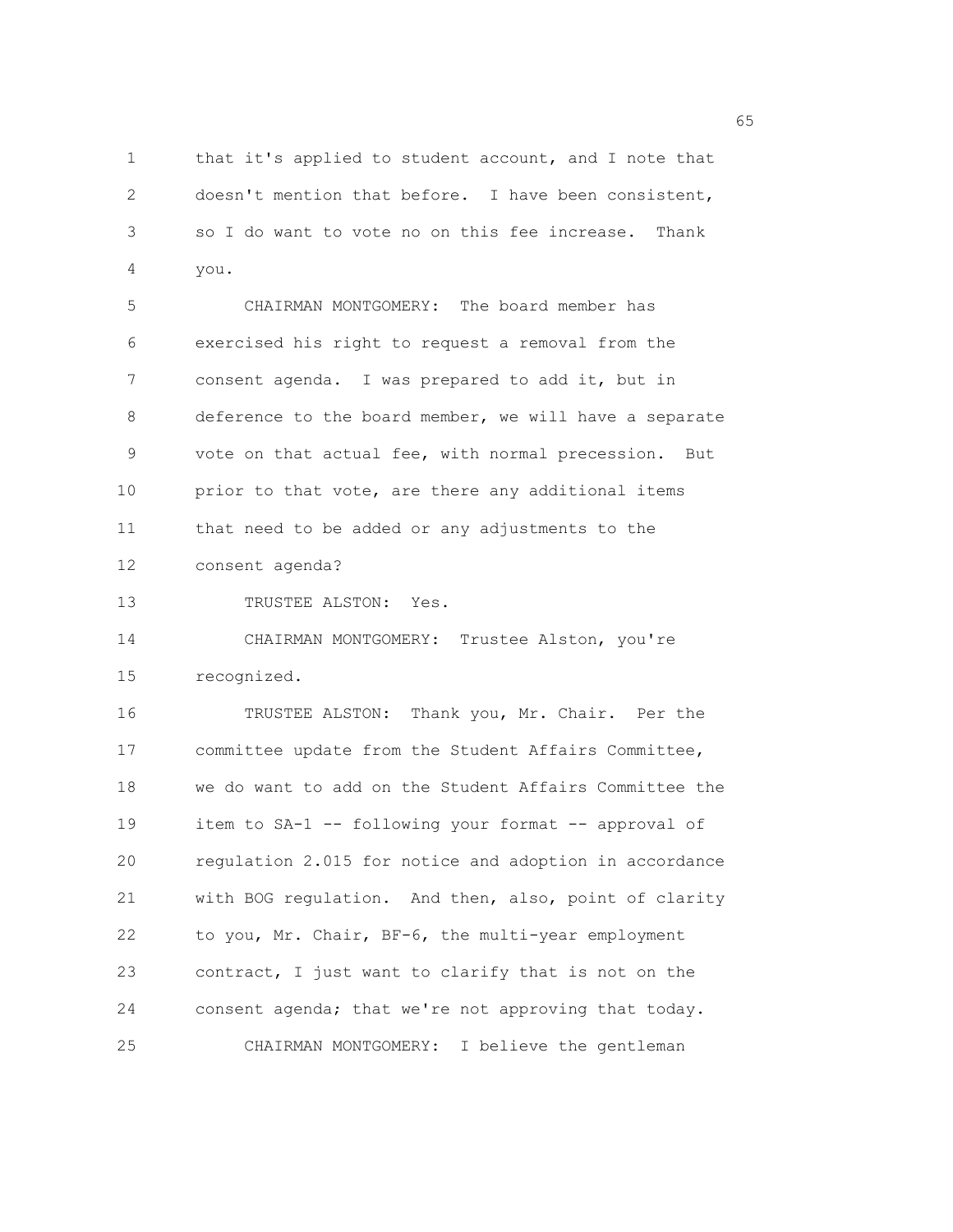1 knows that of which he speaks. I would concur with 2 regard, and the notes should reflect that BF-6 is not 3 an item for consent agenda approval. 4 Also, the addition of SA-1 as presented by 5 Chairman Alston; I would ask, has this been properly 6 vetted in the committee? 7 TRUSTEE ALSTON: Through the chair, yes. This 8 was approved at the May 20th committee for student 9 affairs, so the Student Affairs Committee approved it. 10 And I note that it was also recommended from staff, 11 Vice-President Hudson and his team. 12 CHAIRMAN MONTGOMERY: Any additional proposed 13 changes, Board members, to the consent agenda? 14 Okay, we'll proceed with a separate vote on the 15 item brought forward by Vice-Chair Lawson. We are 16 going to remove BF-6, the multi-year employment 17 contract for football coach, Alexander Wood, and there 18 will be an addition to SA-1 2.015, changes as 19 recommended by Trustee Alston. 20 Your vote to the affirmative with regard to the 21 consent agenda simply approves all of the items in 22 mass, and I'll entertain a motion for approval. 23 TRUSTEE MOORE: Move approval. 24 TRUSTEE LAWSON: Second. 25 CHAIRMAN MONTGOMERY: Motion has been made and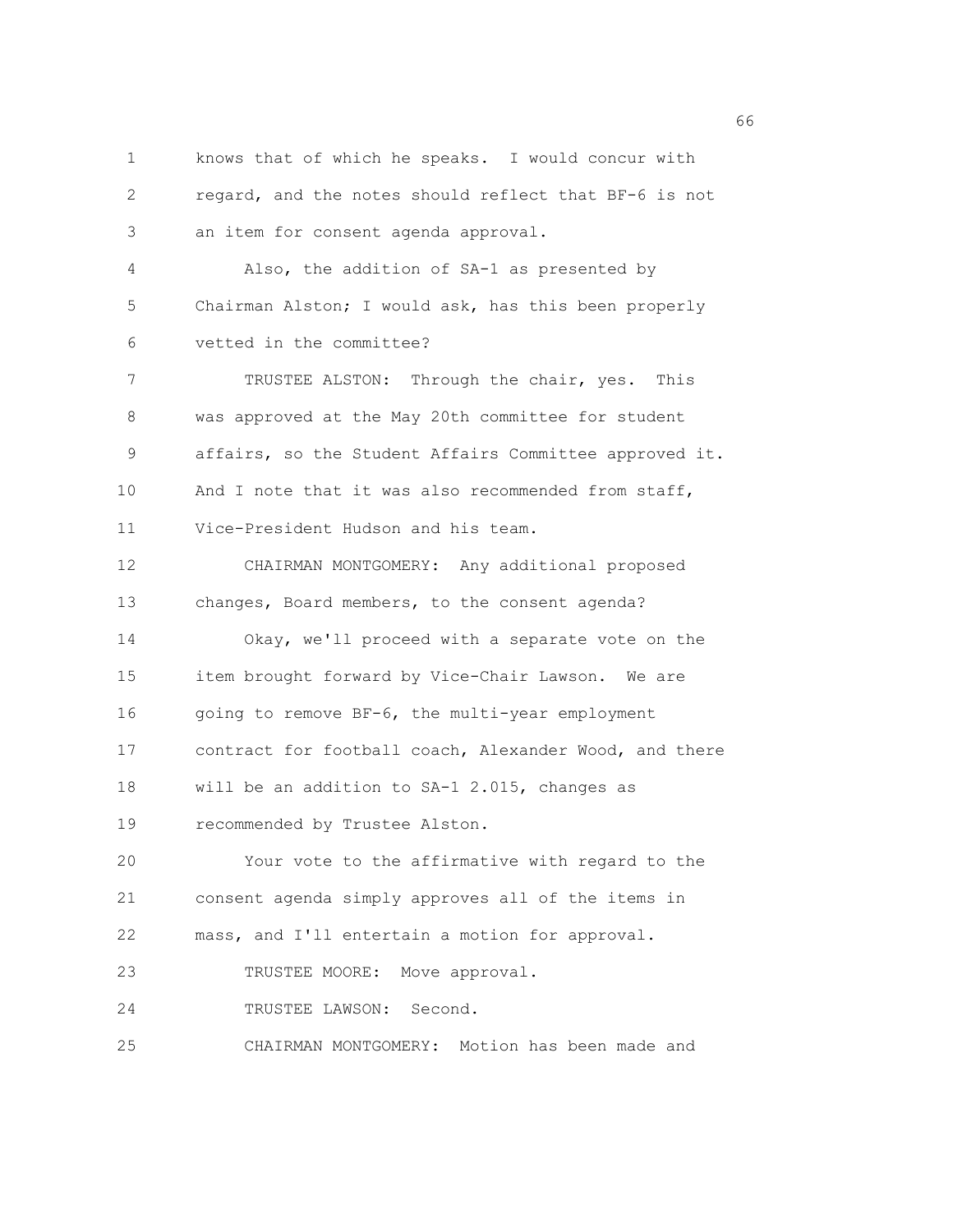1 properly seconded. Is there any discussion? 2 Hearing none, all those in favor, please indicate 3 by saying "aye." 4 (All answer affirmatively.) 5 CHAIRMAN MONTGOMERY: Any opposed, nay? 6 Motion carries. 7 Next action item, I'm going to ask Vice-Chair 8 Lawson, if you would, present the action item for 9 board approval? 10 TRUSTEE LAWSON: Yes. The action item for Board 11 approval specifically is a fee increase for any 12 student that takes a course for the third time. We 13 were informed by CFO Cassidy that it is indeed a 14 mandated increase that is being passed down from the 15 Board of Governors to all of the SUS institutions. 16 CHAIRMAN MONTGOMERY: You've heard the motion; is 17 there a second? 18 TRUSTEE GRABLE: Second. 19 CHAIRMAN MONTGOMERY: Motion has been made and 20 properly seconded; discussion? Hearing none, all of 21 those in favor, please indicate by saying "aye". 22 We're going to proceed -- I apologize -- we're 23 going to proceed with a roll call vote on this item. 24 ATTORNEY BARGE-MILES: Trustee Boyce? 25 TRUSTEE BOYCE: Aye.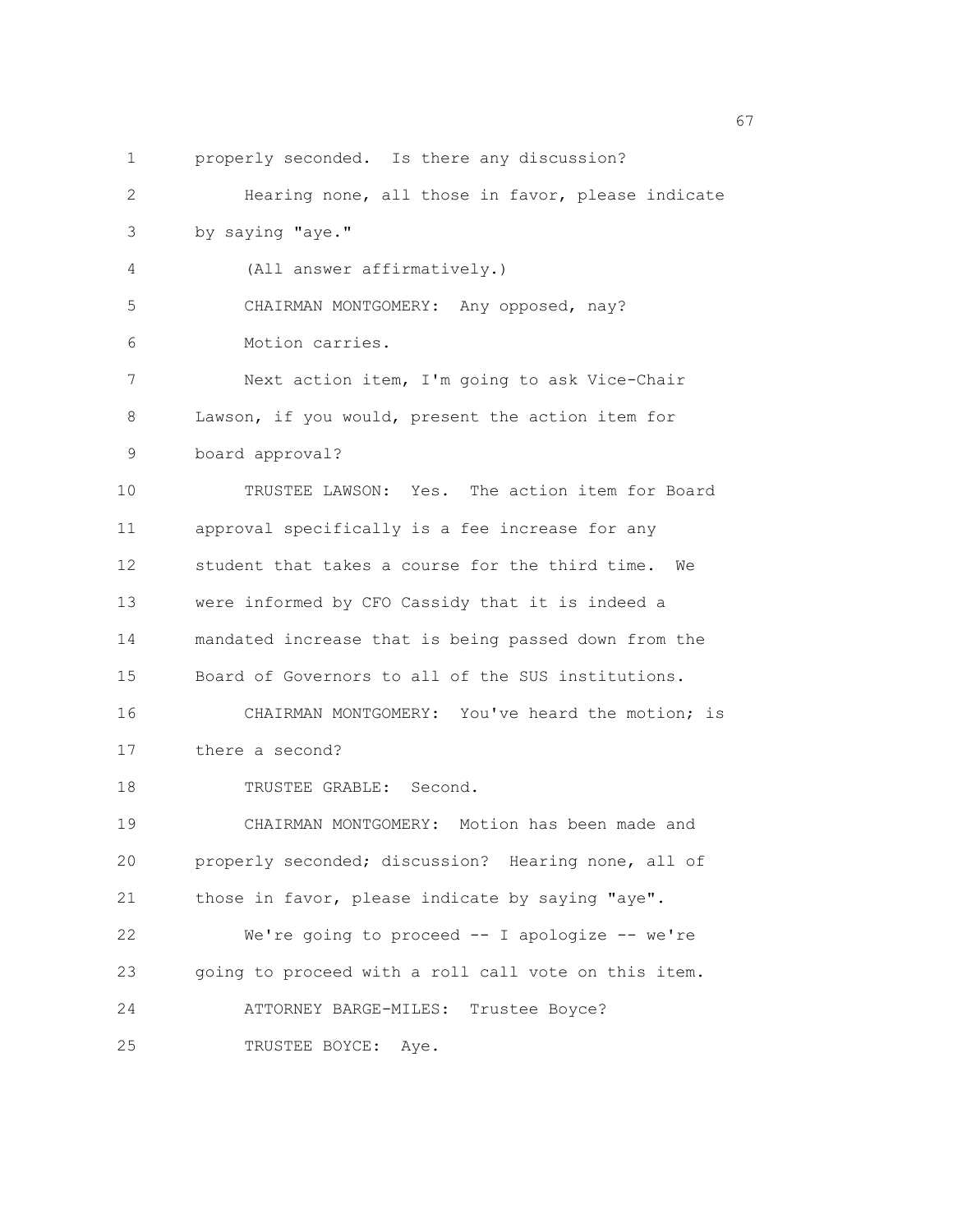- 1 ATTORNEY BARGE-MILES: Trustee Grable?
- 2 TRUSTEE GRABLE: Aye.
- 3 ATTORNEY BARGE-MILES: Trustee Graham?
- 4 TRUSTEE GRAHAM: Aye.
- 5 ATTORNEY BARGE-MILES: Trustee McWilliams?
- 6 TRUSTEE McWILLIAMS: Aye.
- 7 ATTORNEY BARGE-MILES: Trustee Moore?
- 8 TRUSTEE MOORE: Aye.
- 9 ATTORNEY BARGE-MILES: Trustee Shannon?
- 10 Trustee Warren?
- 11 Trustee White?
- 12 Trustee Woody?
- 13 TRUSTEE WOODY: Aye.
- 14 ATTORNEY BARGE-MILES: Trustee Lawson?
- 15 TRUSTEE LAWSON: Aye.
- 16 ATTORNEY BARGE-MILES: Trustee Montgomery?
- 17 CHAIRMAN MONTGOMERY: Aye.
- 18 ATTORNEY BARGE-MILES: Trustee Alston?
- 19 TRUSTEE ALSTON: No.
- 20 ATTORNEY BARGE-MILES: 8 "yesses" and 1 "no".
- 21 CHAIRMAN MONTGOMERY: The action is approved by a
- 22 tally of 8 to 1. Is there any additional action
- 23 items, Board members?
- 24 All right, we'll move into new business with very 25 brief updates from areas across campus. Please note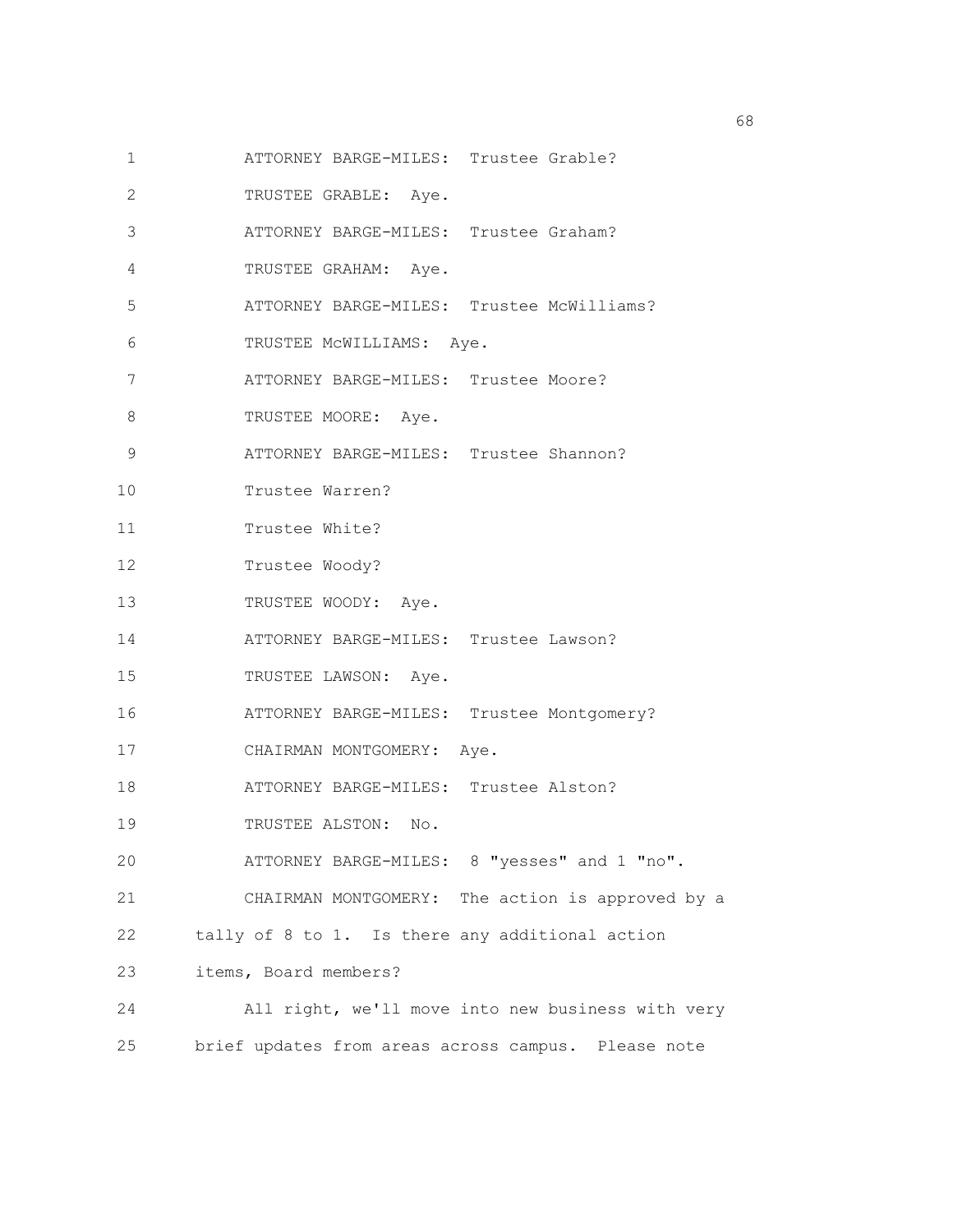1 that each presenter has three minutes, beginning with 2 the Student Government Association. We will recognize 3 Trustee Graham.

4 TRUSTEE GRAHAM: The leadership for the upcoming 5 academic year will include myself, and SGA Vice-6 President Mr. Justin Brunough in executive branch, 7 Derick Keaton and (inaudible) in the legislative 8 branch and Ton Takealey (phonetic) as Chief Justice of 9 the judicial branch.

10 Over the past couple of months, I've had the 11 opportunity to visit 10 of the other schools in the 12 SUS. In turn, I was able to observe and learn from 13 what other student government associations are doing 14 to function most efficiently and effectively and look 15 forward to implementing some of those ideas into our 16 program.

17 Over the course of our summer, our new 18 administration has been transitioning in order to 19 prepare for a productive fall and spring school year. 20 We are partnered with the virtual experience program, 21 the Office of New Student Orientation, and the 22 Provost's office, who will create a warm welcome and 23 group of leadership students and opportunities for the 24 incoming class of 2019. In the coming weeks, we will 25 be meeting with the athletics marketing team so we can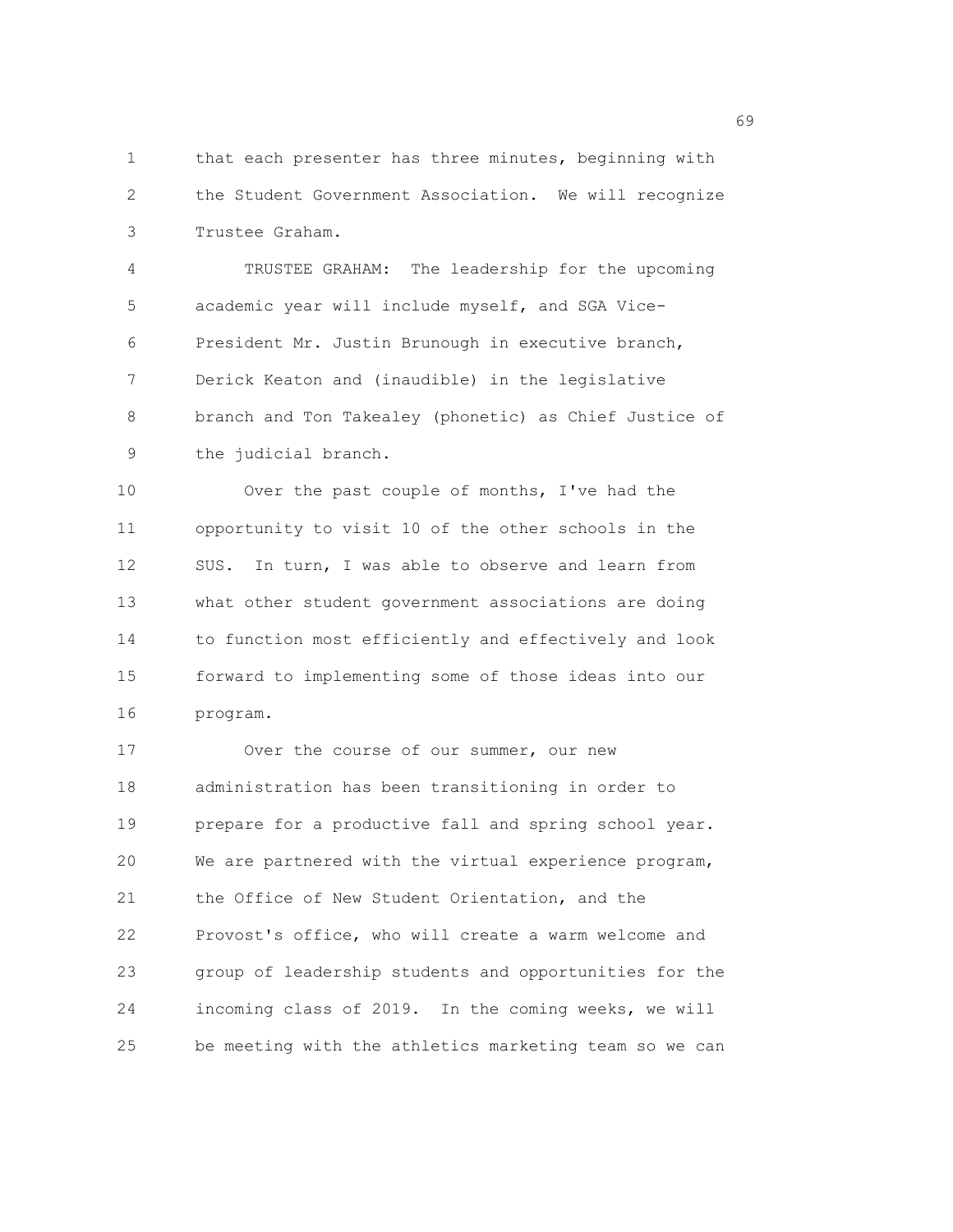1 enhance the student experience for all fall sports.

2 I will be working with President Mangum to place 3 the student in every vacancy on every university-wide 4 committees. Finally, as you all know, I will now be 5 serving this chair as the Florida Student Association 6 and the Florida Board of Governors. I am looking 7 forward to working with my fellow SGA presidents and 8 FSA and fellow governors on the Board of Governors on 9 behalf of 300,000-plus students in the state 10 university system and the people of the state of 11 Florida. 12 Mr. Chairman, this concludes my report. 13 CHAIRMAN MONTGOMERY: Thank you, Trustee Graham. 14 Recognize Trustee Grable in the capacity of the 15 Faculty Senate President for a report on the Faculty 16 Senate. 17 TRUSTEE GRABLE: Good morning, Trustees, and 18 thank you, Chairman Montgomery. 19 As the current Faculty Senate President, I have 20 been completing the term of the former Faculty Senate 21 President, Dr. Narayan Persaud and I want to recognize 22 him; he is in the room. Dr. Persaud? 23 For approximately the last 11 months I have -- or 24 through this August, I will have completed his term 25 and started my first full two-year term as Faculty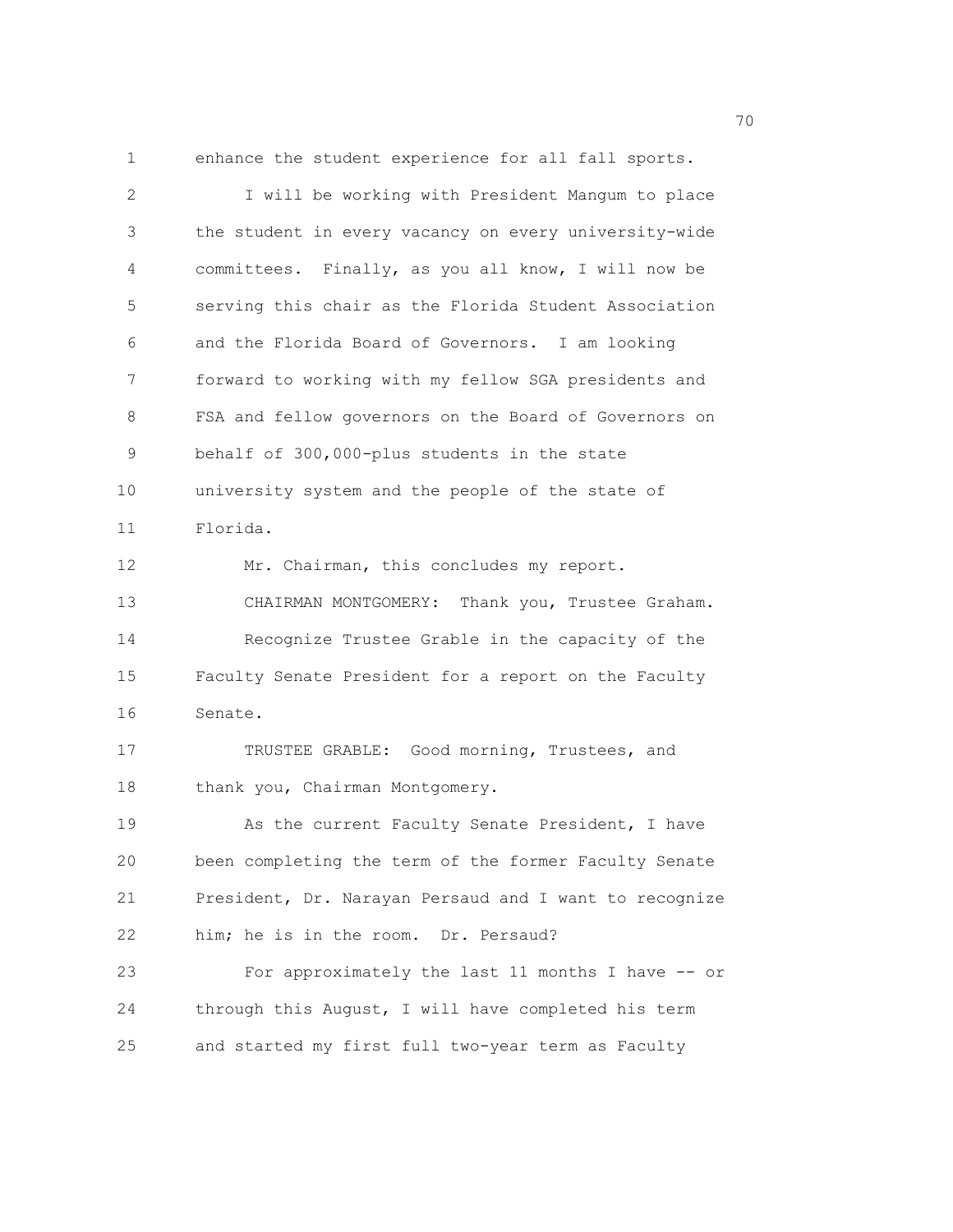1 Senate President in the fall of this year, with 2 Dr. Joe Houston serving as the vice-president as 3 Faculty Senate and law school professor, Ann Cavasos 4 (phonetic) as the secretary, and we will make up the 5 officers of the faculty Senate for the next two years. 6 In the fall, one of the major initiatives I think 7 we will take on -- and I've already discussed this 8 earlier this year with Dr. Mangum -- will be the 9 Constitution and revision of the FAMU Constitution and 10 bylaws. According to the Constitution and bylaws, 11 that will be, go to President, tell her that, and then 12 she will then in turn actually initiate the start of 13 that process with the Faculty Senate's advice. 14 And we expect to come out with the document that 15 reflects more of what the University is actually doing 16 now, expectations in terms of shared governance. And 17 I expect to look in the fall with excellent 18 cooperation with Dr. Mangum in terms of attendance at 19 our Faculty Senate meetings, as well as that of the 20 Provost; attending our meetings or sending a 21 representative on a monthly basis, and to continue 22 down the road of shared governance, which I think 23 Dr. Mangum and I have discussed that, and I think that 24 we should all be on the same page in terms of our 25 intentions in doing that, and of course, carrying it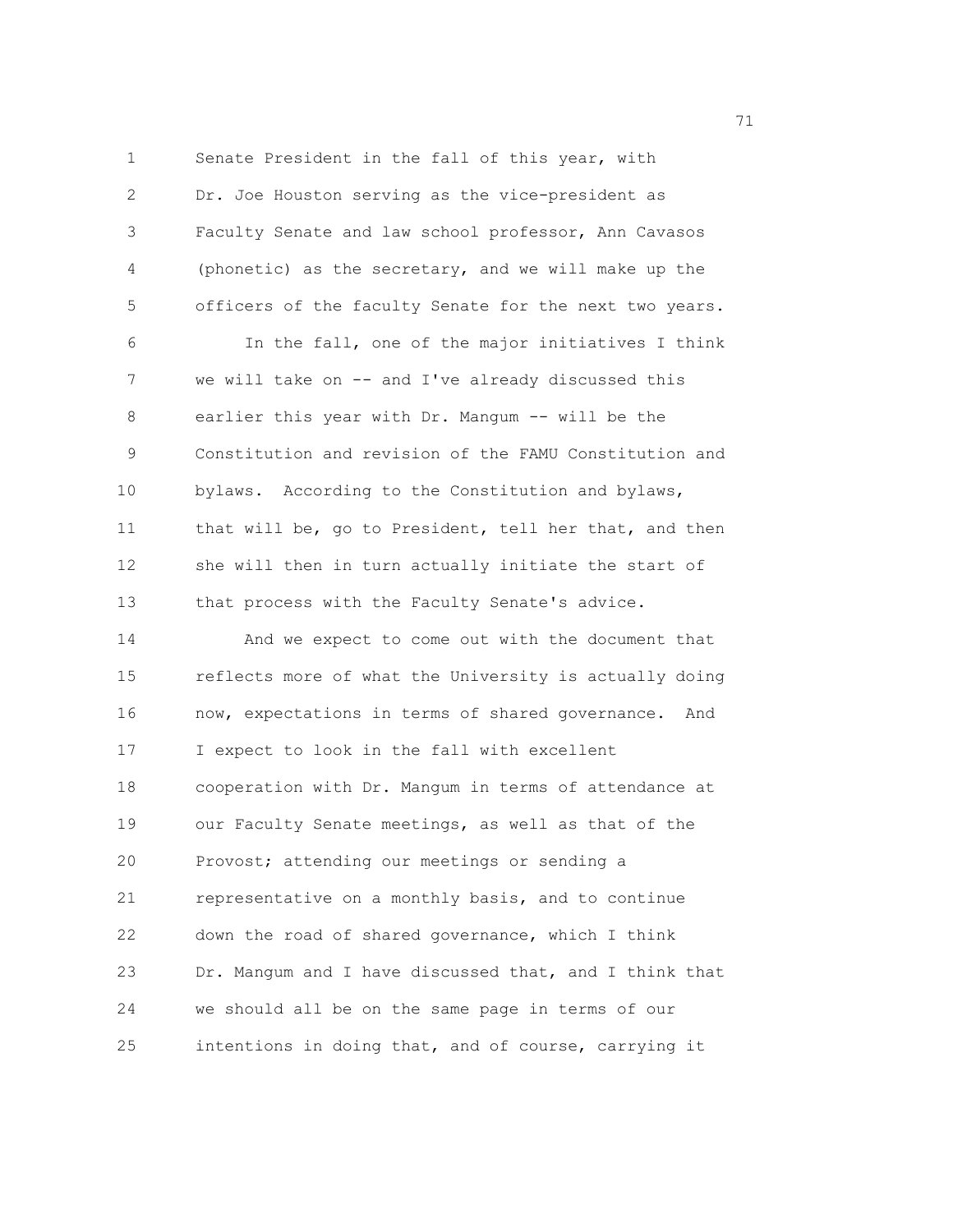1 out.

| 2  | And that's all that I have.                           |
|----|-------------------------------------------------------|
| 3  | CHAIRMAN MONTGOMERY: Thank you, Trustee Grable.       |
| 4  | Vice-President Miller, you're recognized for          |
| 5  | report on Government relations.                       |
| 6  | VICE-PRESIDENT MILLER: Good morning, Mr. Chair,       |
| 7  | Madam President, member of the Board of Trustees.     |
| 8  | A quick update. As you see know, we are in the        |
| 9  | of thrones of legislative session, starting June 1st  |
| 10 | and yesterday they had the last mark-ups of the       |
| 11 | conferees and today, items being bumped up to the     |
| 12 | appropriation chairs.                                 |
| 13 | So quickly, also, I first want to thank everyone      |
| 14 | from the Board who has been very helpful, and         |
| 15 | Representative Williams and Senator Munford have been |
| 16 | very helpful as well.                                 |
| 17 | CHAIRMAN MONTGOMERY: I'm sorry, Mr. Miller. I         |
| 18 | apologize. I believe we should pay deference to one   |
| 19 | of the elected officials that get to influence our    |
| 20 | fate.                                                 |
| 21 | In the back of the room, we have Representative       |
| 22 | Alan Williams, and we appreciate your support with    |
| 23 | these projects. Thank you.                            |
| 24 | I apologize. Please continue.                         |
| 25 | Quickly, on the screened area, you will see the       |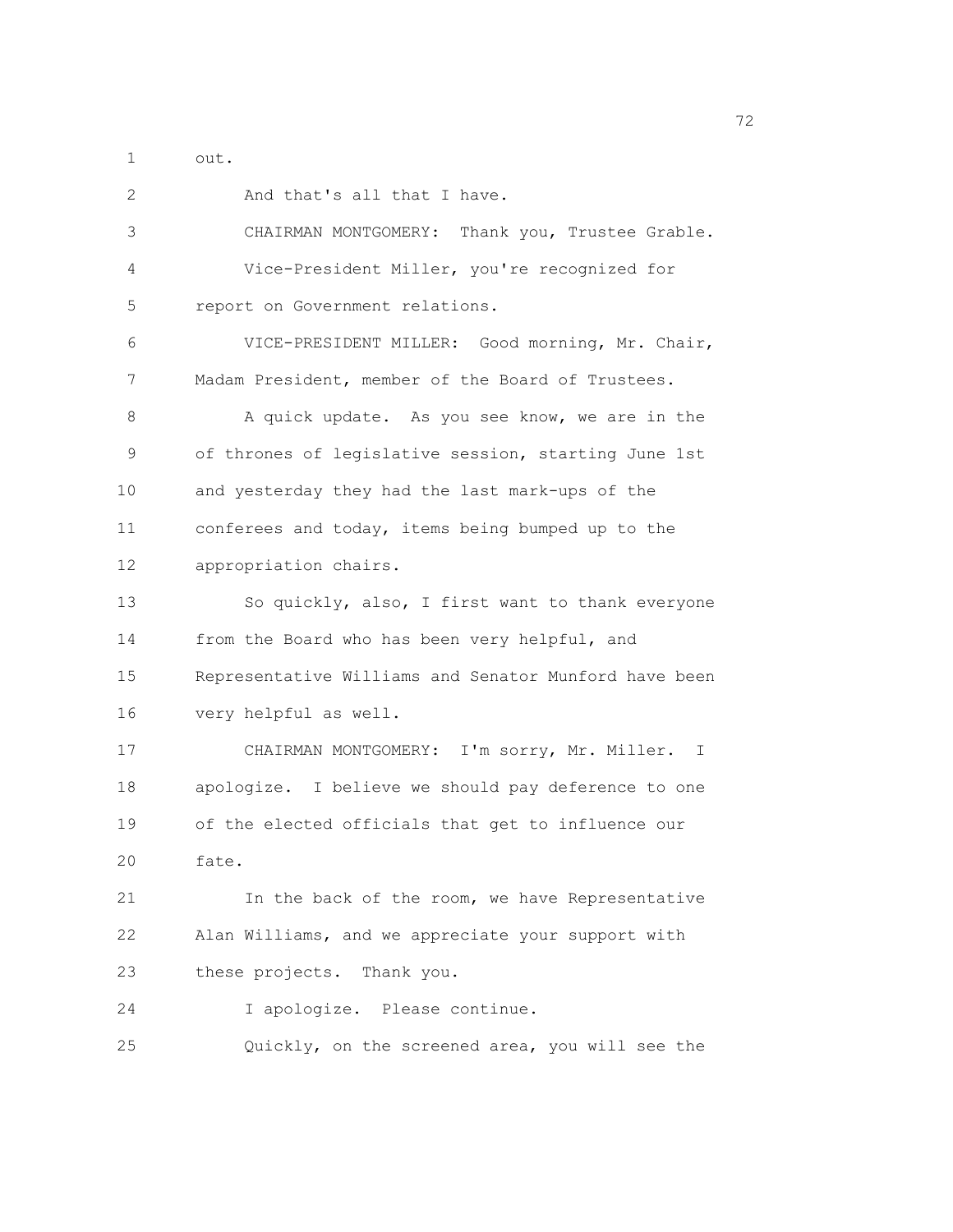1 areas to success. One of our main priorities is to 2 increase our retention rates. They were at 39 percent 3 last year and dropped from 41 percent the year before. 4 This is a major item for the President.

5 We have a one-million-dollar item that has been 6 in both Houses' budget and that's closed. We will 7 need to get the Board of Governors and the Legislature 8 a plan of action as to how we plan to use those 9 monies. Also, note, that item is recurring. We spent 10 a lot of time this Session on getting items from being 11 non-recurring to recurring, because with 12 non-recurring, we have to go back each year and spend 13 an inordinate amount of time to get them back in the 14 budget.

15 So you'll see that I marked the items that were 16 recurring. There was a proposal by the Senate with 17 input from the BOG. Last year, we received \$10 18 million in performance funding: \$5 million was from 19 our base; \$5 million was from new investment. There 20 was an item to take back \$100 million of the new 21 investment which would have included \$5 million from 22 FAMU, with the help again of the people we just talked 23 about, and with the support of the Board of Governors, 24 we were able to get that reduction reduced by 50 25 percent to \$2-and-a-half million, all along the rubric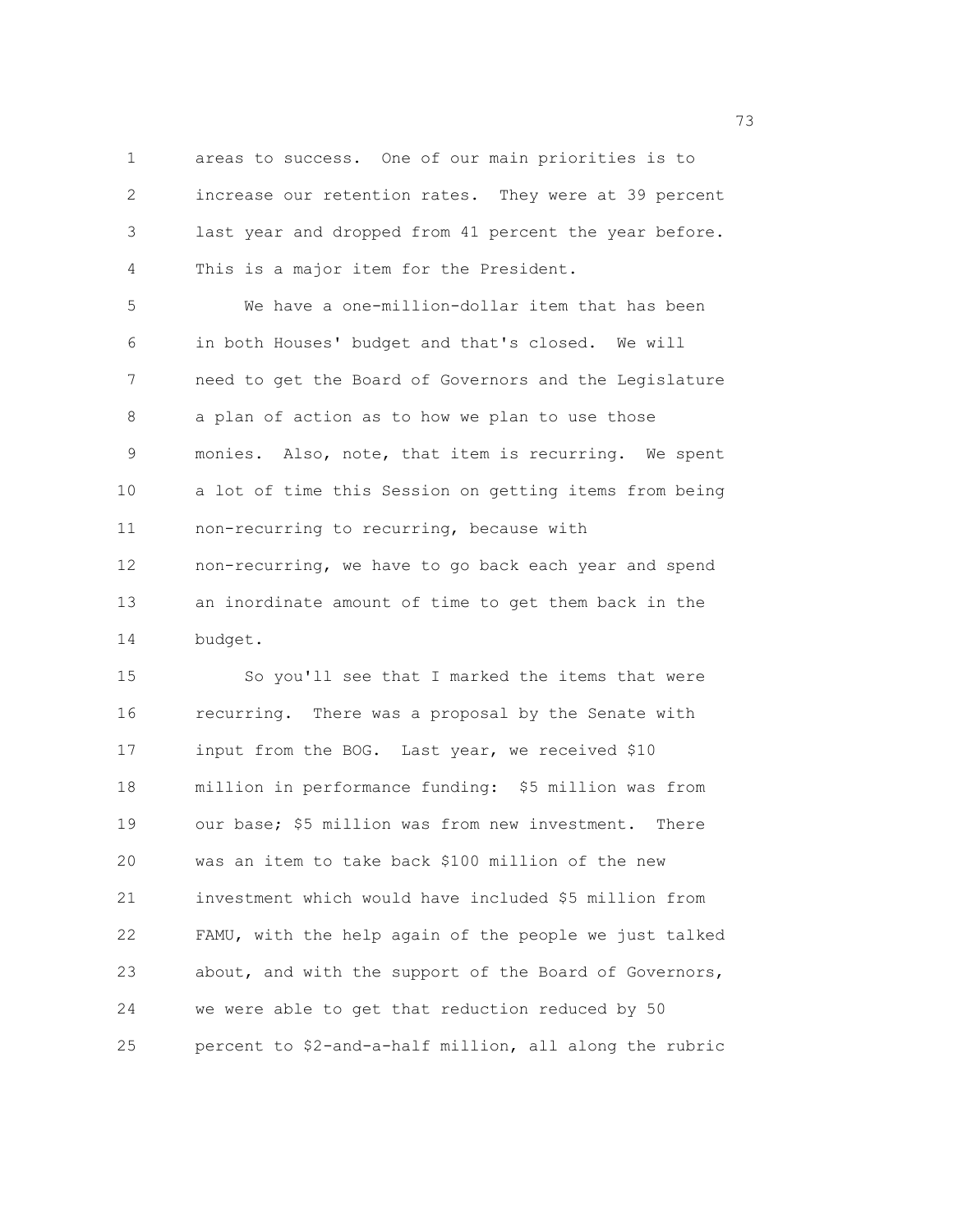1 of making sure that we had monies for retention and 2 graduation. You can also see that item is recurring 3 as well, so it will be in our base next year and we 4 won't have to go back and fight for it. 5 The Brooksville start-up. As you know, we're 6 going to get 300 acres of land; the biggest transfer I 7 think ever from USDA to a University by September 8 30th, and so \$800,000 is our request. That item is 9 open. We have support of local Senators including 10 Senator Simpson. We're optimistic about getting those 11 monies and we'll keep you abreast of that. 12 (Inaudible), last year that item was 13 non-recurring. It provides operating funds for the 14 equestrian staff at Crestview. That is closed. As 15 you can see, it has moved from the non-recurring 16 category to recurring category, so next year we don't 17 have to waste time and effort on these funds as well. 18 As far as salary adjustment, that item is going 19 to bump up to probation chairs. The discrepancy there 20 is that the Senate reduced our allocation from 700,000 21 to 350. The House handed us 700-some-odd thousand. 22 We're optimist that we'll get to maintain that 23 700,000, but that is before the probation chairs 24 starting today.

25 Infrastructure, 10.8 million. BOG set aside \$49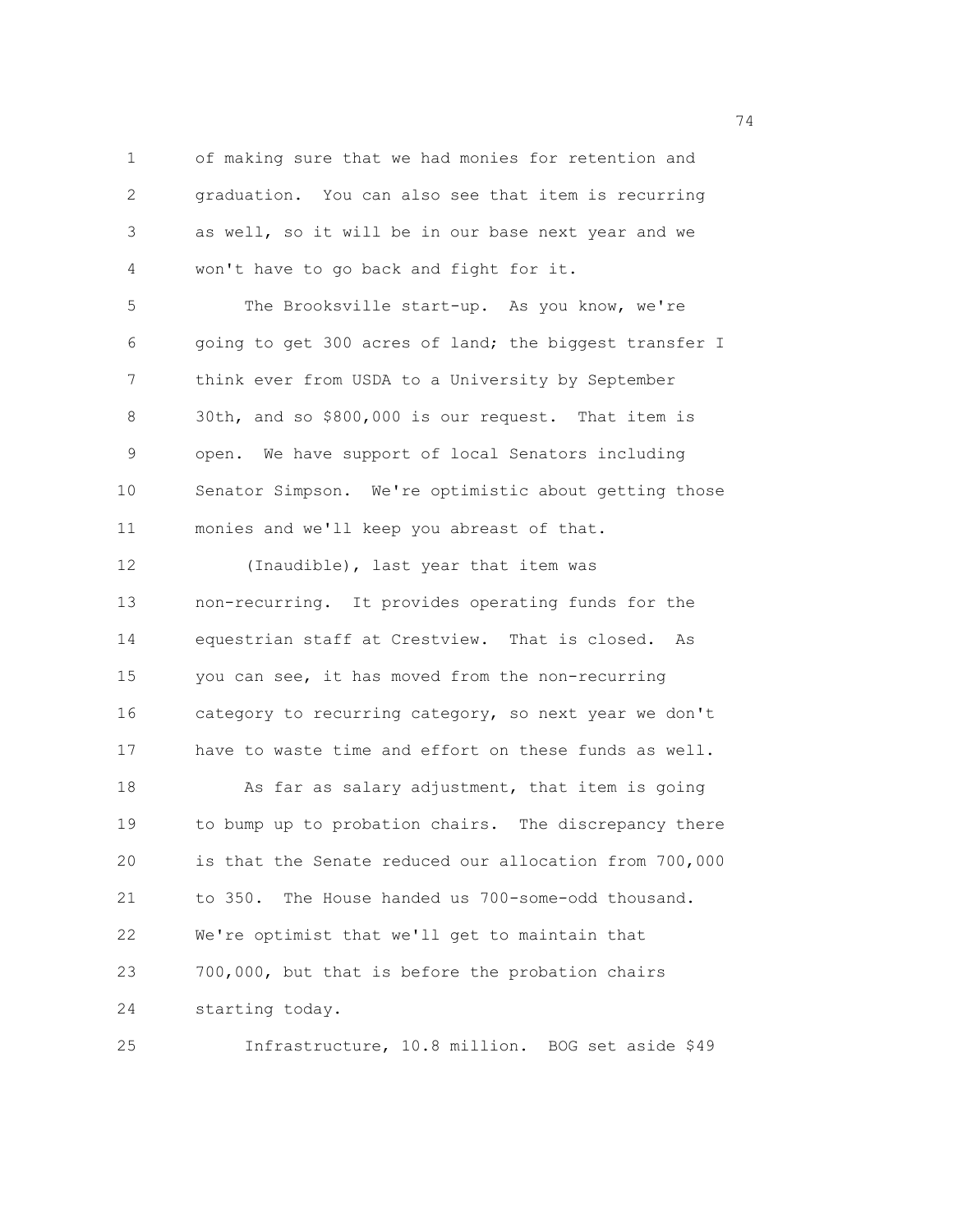1 million for critical needs. Our share of it is 1.5. 2 As you may or may not know, the Senate budget has \$7 3 million for PECO. The House budget has granted \$3 4 million for PECO, and all of the SUSes are lobbying to 5 get funds made available through bonding. We have the 6 support of the House. We have the support of the 7 Governor. We are working with Senate. We're 8 optimistic that we're going to get funding of PECO. 9 If we do, that will free up money for infrastructure. 10 It will also free up money for pharmacy phase two. 11 1.4 million is for furniture, fixtures and equipment 12 for the pharmacy building that will be complete 2016 13 thereabouts, and we're optimistic we're going to get 14 those funds, as well once we get the funding. 15 PECO will be the last item that will be approved, 16 so that might have to wait until next week. We think 17 they're going to be in Session on or about the 19th of

19 That's a critical item. As you may know, our student 20 academic affairs is all over campus -- (inaudible) 21 activities as high priority, and again, that money is 22 in the House budget, again, is tied to getting funding 23 opposition for funds.

18 June. The last item on the list is student success.

24 So again, we're optimistic that we're going to 25 get all of those items in the open category and we're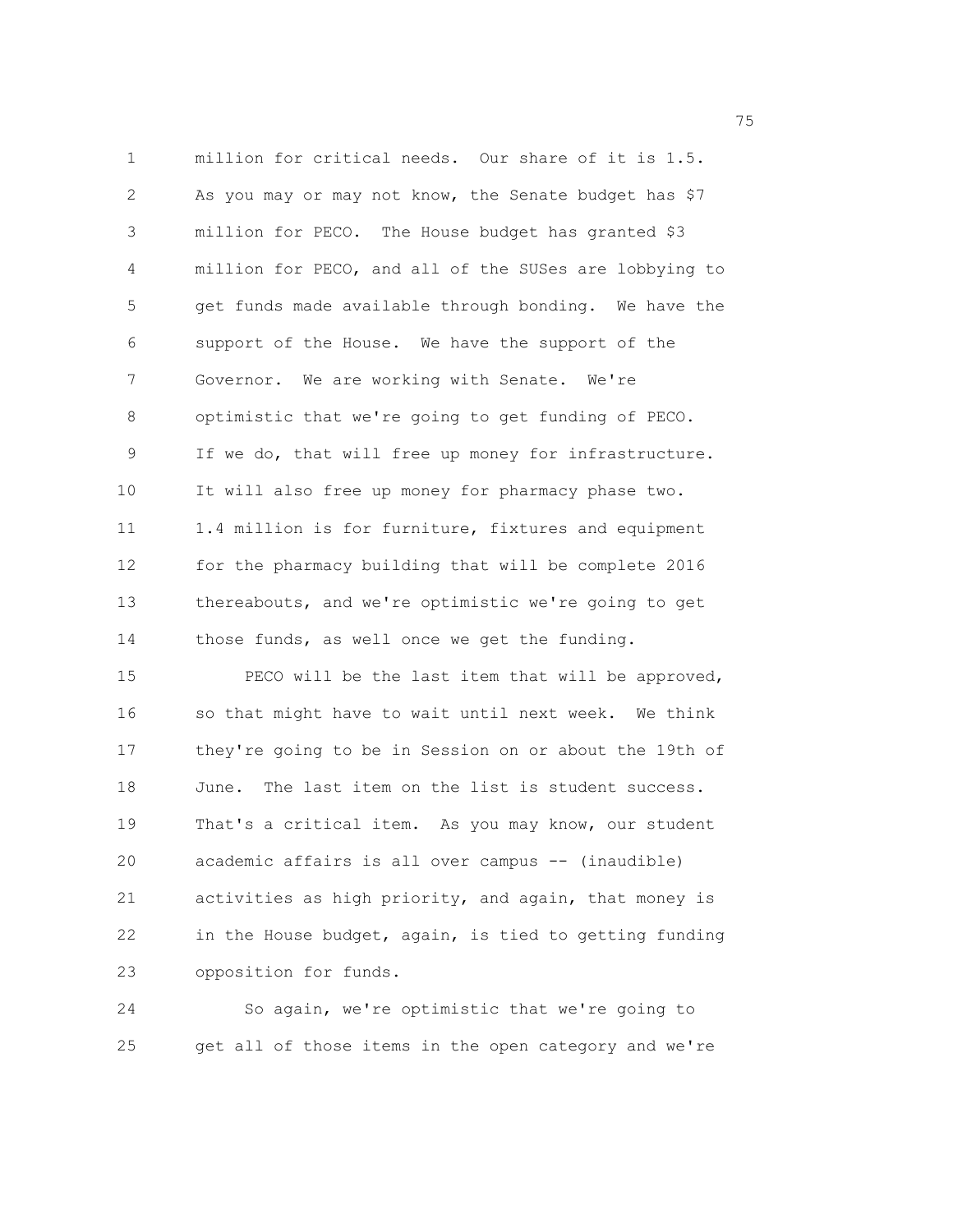1 optimistic we're going to get the bumped up items and 2 the items that are closed are closed, and they're all 3 recurring.

4 So that is -- also, I just want to note, I have a 5 copy for each one of you for what's on the screen 6 there. Also, next year, I was starting lobby entrance 7 fairly early. Session is going to start early. I've 8 had conversations with the chair about additional 9 outreach. One thing I noticed in my first year here, 10 as far as the legislature, there is a general lack of 11 knowledge about FAMU. In fact, one Senator asking me 12 if we had an agricultural school, and I informed him 13 that we did and "A" stood for agriculture and not for 14 arts.

15 So, we realized we have to do a lot of educating, 16 so we produced a map that would be using next year. 17 The map is in your package, the map identifies all of 18 the facilities that we have throughout the state, and 19 you can see our outreach is enormous. So this year, 20 we'll be focusing on those areas, those alumni in 21 those areas, legislative known areas, because we will 22 have that activity and we will start immediately upon 23 cessation of this Session. So you can see, we should 24 be able to draw a lot of support because we do have 25 reaches throughout the entire state and we have alumns

<u>2001 - Johann Stein, amerikan ing kabupatèn Inggris di Bandaran Inggris di Bandaran Inggris di Bandaran Inggris di</u>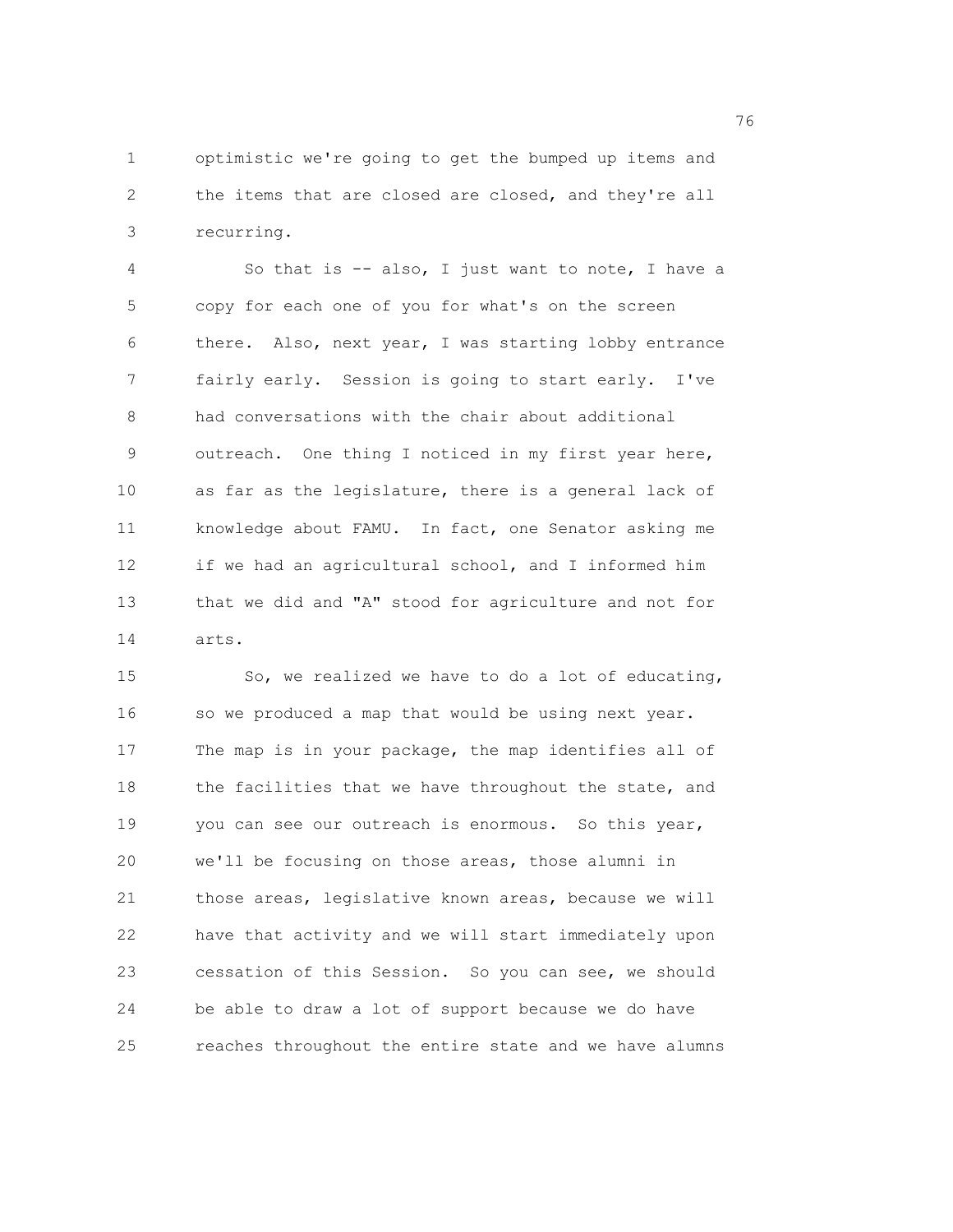1 in every single solitary county, so that is something 2 we will be using next year as part of our strategies. 3 Also, one thing we heard with the legislature is 4 they don't get enough appreciation for the monies that 5 they give us. And so, on September 26, we're going to 6 have a legislative appreciation day at FAMU and be 7 invited to the Capitol to see what's great happening 8 every day, so that's part of our education process as 9 well. 10 So again, that concludes my 2 minutes and 48 11 seconds. Thank you. 12 CHAIRMAN MONTGOMERY: Thank you. 13 Any questions for VP Miller? 14 TRUSTEE ALSTON: Just a comment, Mr. Chair. 15 CHAIRMAN MONTGOMERY: Trustee Alston? 16 TRUSTEE ALSTON: Thank you, Mr. Chair. 17 This footprint is probably the best thing I've 18 seen as it relates to the footprint within the state, 19 and even looking at the alumni population. I think 20 this is definitely out of sight. I will probably 21 caution you to go back and look at Broward County; I 22 think that Broward County should be probably a darker 23 green as the 3rd or 4th largest alumni chapter in the 24 country.

25 But absolutely, this is great. I think this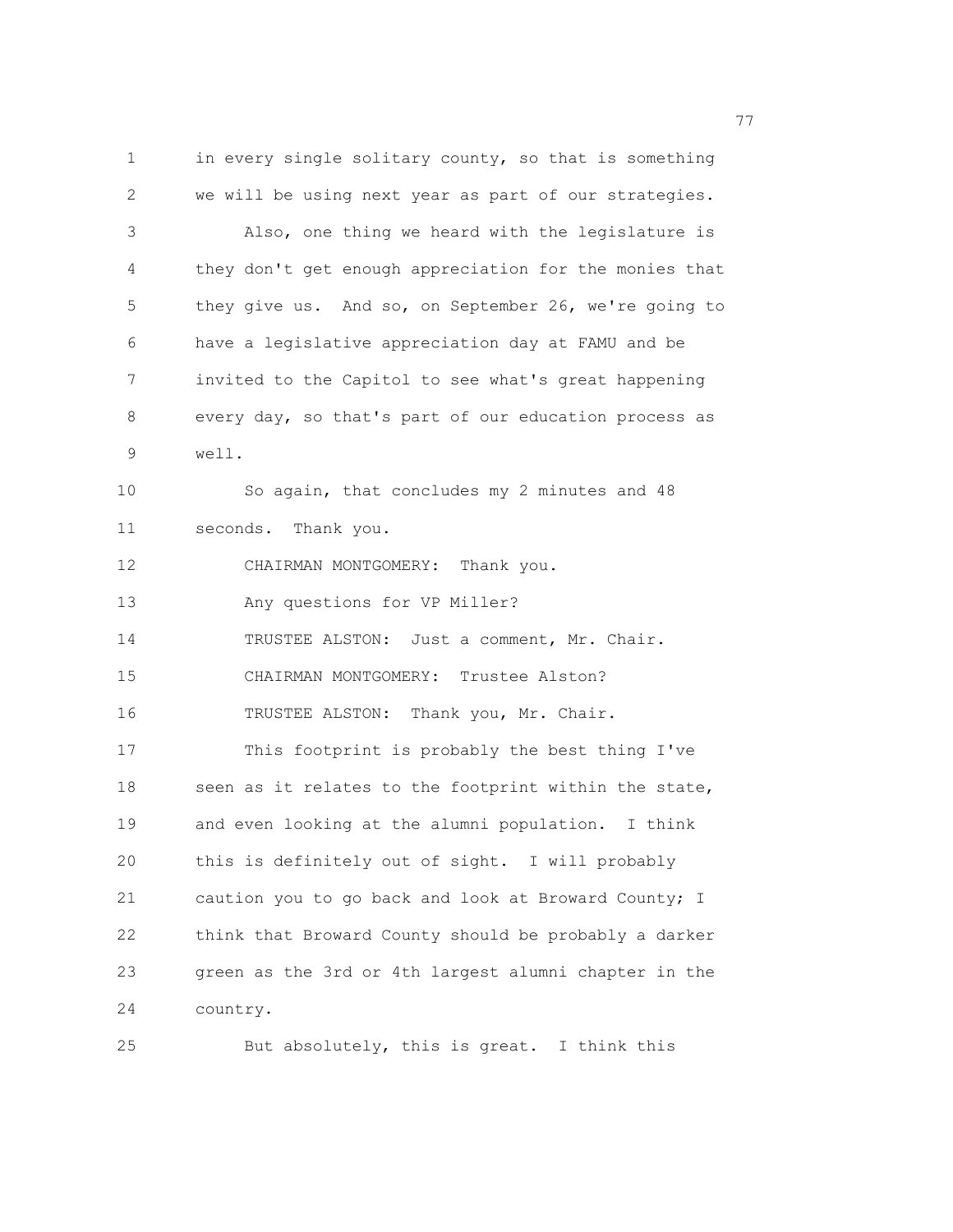1 really gives us a macroview of all of the facilities, 2 so I think this is absolutely great for everyone. 3 Thank you. 4 VICE-PRESIDENT MILLER: Also, in your package, 5 you have the first run of the spring edition of A&M 6 magazine, hot off the press. Thank you. 7 CHAIRMAN MONTGOMERY: Thank you. 8 Dr. Lee, alumni affairs? 9 DR. LEE: Good afternoon, Mr. Chairman, Vice-10 Chairman Lawson, Madam President, and each member of 11 the Board of Trustees to allow me to provide a brief 12 update on behalf of alumni affairs. 13 I want to take a moment just to recognize all of 14 the FAMU alumni that are here in the audience, 15 including Dr. Walker, and others of you who are 16 alumni. If you would please stand? 17 CHAIRMAN MONTGOMERY: I'm sorry. What did you 18 say? 19 DR. LEE: We were just recognizing the alumni who 20 were in the audience. 21 CHAIRMAN MONTGOMERY: Oh, will all of the alumni 22 please stand, all of the alumns in the audience in the 23 audience, please stand up for a moment. All right. 24 Please proceed, Dr. Lee. 25 DR. LEE: And I just want to take a moment just

na matsay na matsay na matsay na matsay na matsay na matsay na matsay na matsay na matsay na matsay na matsay<br>Matsay na matsay na matsay na matsay na matsay na matsay na matsay na matsay na matsay na matsay na matsay na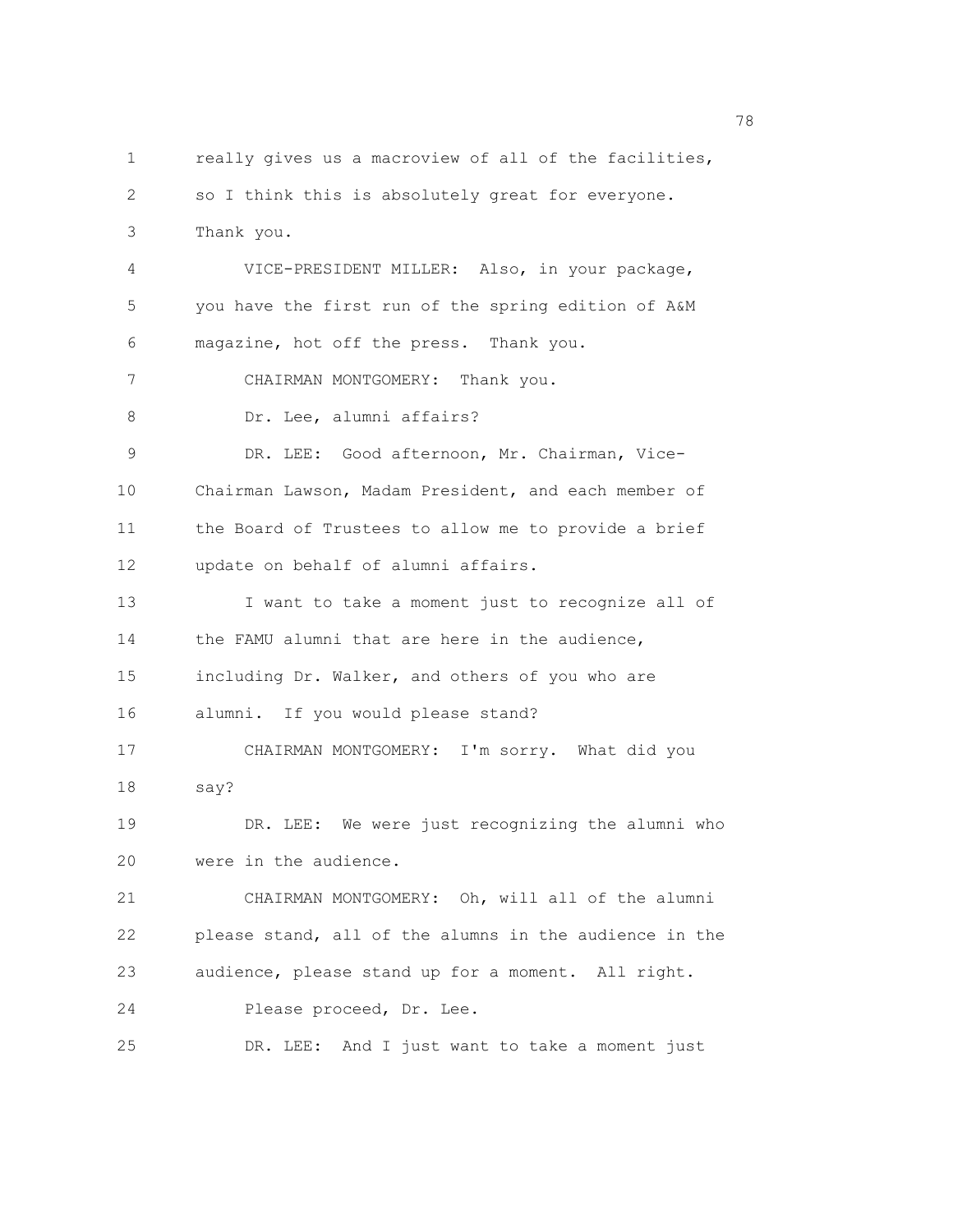1 to recognize my staff who is here as well. We have 2 Carmen Commons, who is executive director of Alumni 3 Affairs; also, Regina Gardner is here from the office 4 as well. If you all can stand, please.

5 All right. So, just want to give you brief 6 updates first about the Rattler Boosters. Rattler 7 Boosters has contributed to \$5,000 towards the Friends 8 of FAMU campaign. They distributed Snakebites, and 9 conducted The Booster annual membership drive, held 10 the Board of Directors spring meeting. Thus far, they 11 have produced several radio advertisements. If you've 12 been listening to the news, on the radio, you've heard 13 some of those to promote Booster membership and 14 football season ticket sales, and also, FAMU NAA 15 membership.

16 And the Boosters also are in the process of 17 funding approximately \$30,000 technology upgrades and 18 renovations to the football offices. The renovations 19 include new wiring, projector screens and provide 20 activity and all offices within the field house, and 21 those renovations will be completed this week.

22 Also, for the alumni affairs, I just want to let 23 you know that the FAMU National Alumni Association 24 just held its annual convention May 14th through the 25 17th in Houston, Texas. Also alumni affairs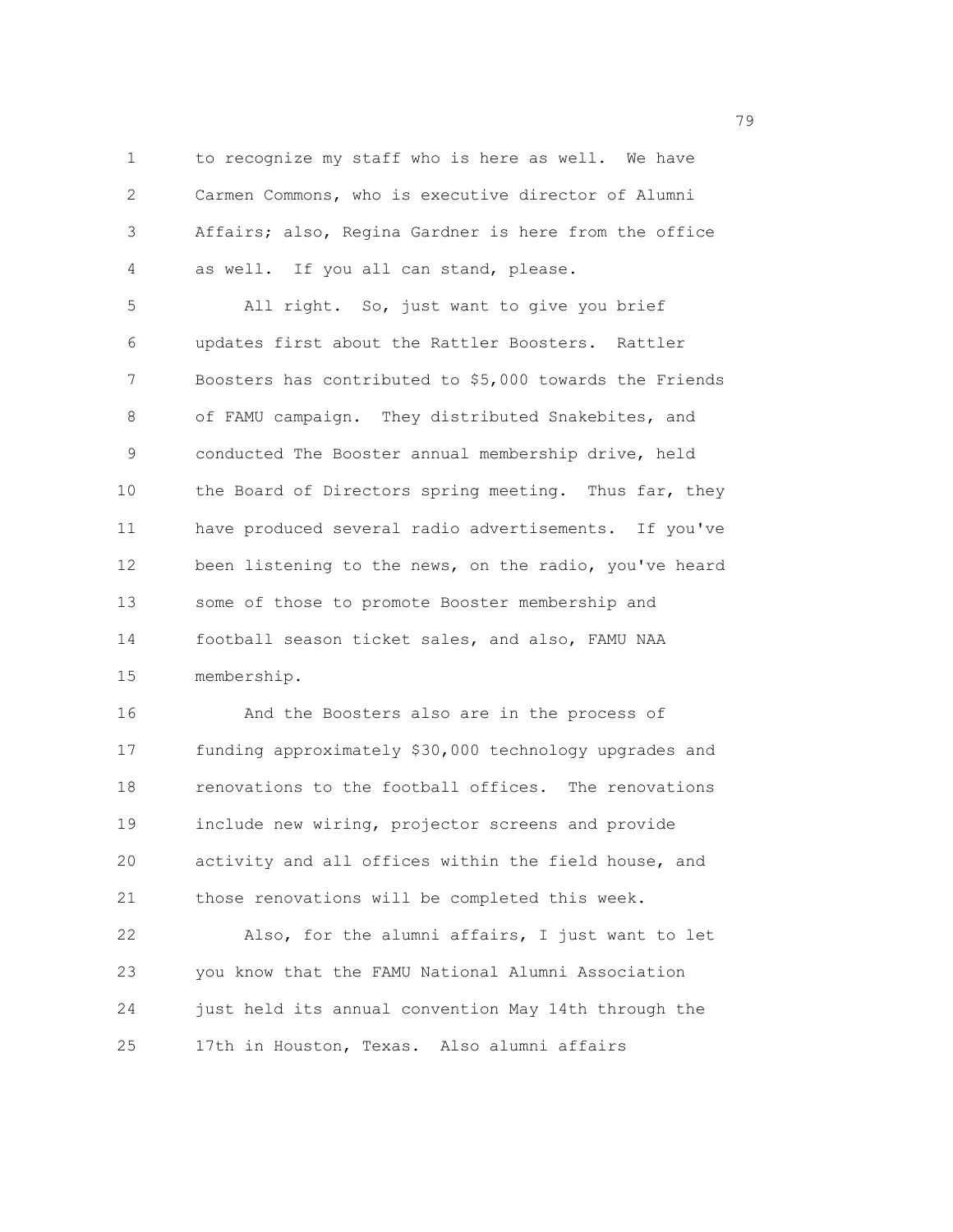1 participated in the planning and logistics for this 2 meeting, so definitely those staff members deserve a 3 lot of credit.

4 This year, the convention achieved many 5 milestones including the largest attendance in the 6 history of the convention at 450 alumni attending, as 7 well as the record of \$227,000 raised in

8 contributions.

9 The next slide is to sort of let you know from a 10 data perspective what that looks like. In 2013, it 11 was \$98,000 that was raised, and 2014, it was \$100,000 12 that was raised, and 2015, it was \$227,000, so a 13 really good job of raising funds for the University. 14 We've engaged in a couple of collaborative 15 campaigns with FAMU athletics. The first one is to 16 donate to Champion's campaign, which was all about 17 celebrating the achievements of each of our teams that 18 won MEAC championships, including softball, track, 19 women's track and field, and also the FAMU baseball 20 team, and the cheerleading championships that were 21 brought back to FAMU.

22 We also have partnered with FAMU athletics on the 23 FAMU Alumni Season Ticket challenge. This challenge 24 is a challenge to all FAMU direct support organization 25 and affiliated groups, as well as the individual

en de la construction de la construction de la construction de la construction de la construction de la constr<br>1980 : le construction de la construction de la construction de la construction de la construction de la const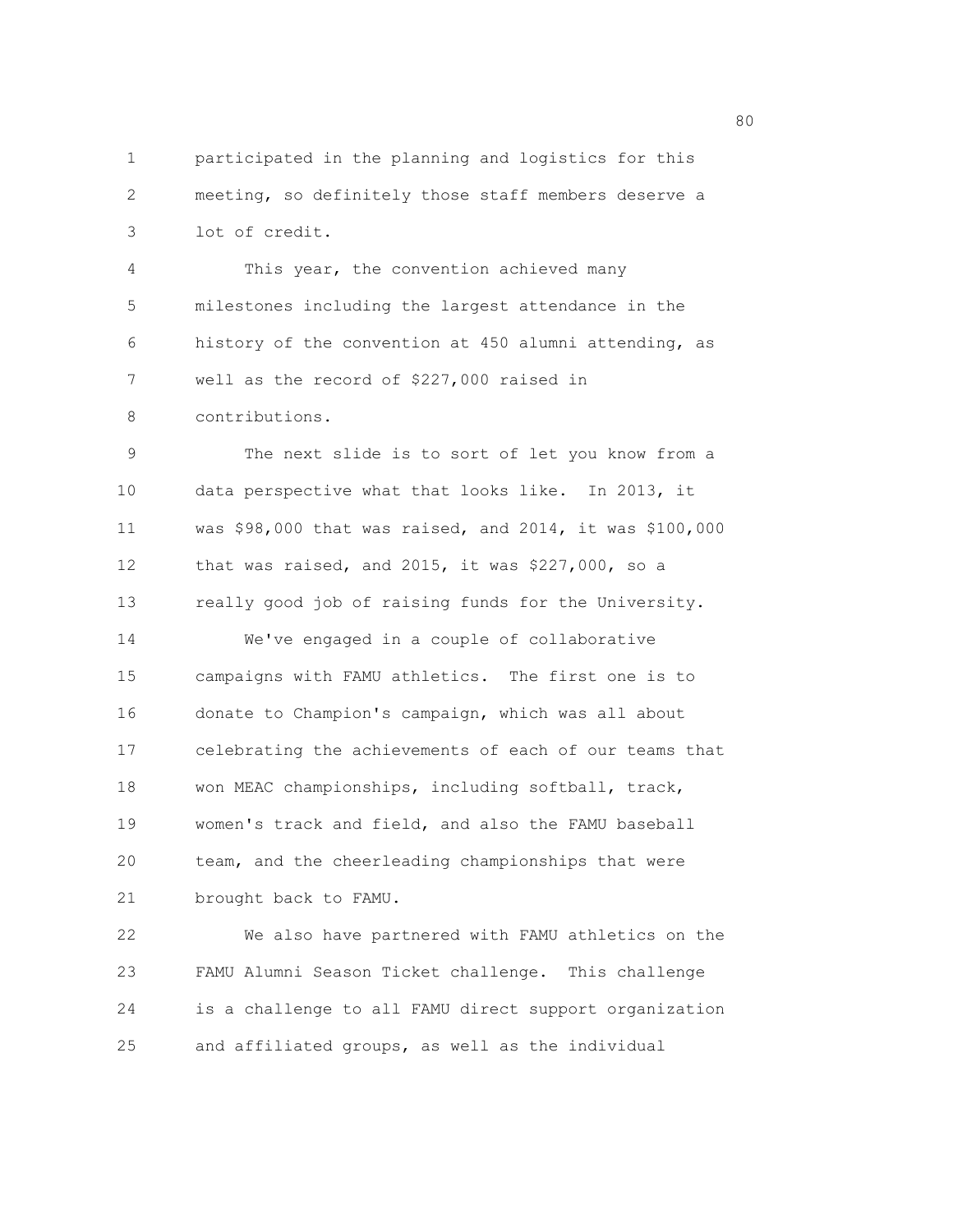1 alumni, to sell -- whoever can sell the most season 2 tickets as a chapter. So the Broward County chapter 3 won that chapter. They would get a \$1,000 to put 4 towards a scholarship for a student. So that would be 5 recognized and our convocation and home game.

6 And our second prize is for the alumnus who is 7 able to do the same. They would give us a list of the 8 people that they've successfully encouraged to get 9 season tickets, and those people will be able get 10 those prize. And the prize for an individual is the 11 Florida Classic vacation package, so we want you to 12 get out there and sell those season tickets.

13 Just to let you know a couple of things about 14 where our alumni numbers are based. So this is by 15 decade, and you can see that most of our alumni are 16 from 1980 and below, up to 2014. So when we're 17 looking at our alumni base and looking at where we are 18 sort of saturated, we have a lot of young alumni who 19 are not reaching and so that's going to be one of our 20 target areas that we are going to pay attention to.

21 On the next slide, what you're going to see is 22 the number of alumns we have is 64,944, close to that 23 70,000-mark. The number of alumni of record though is 24 different, which is only 50,305. What that means is 25 those alumni who are either deceased or alumni that we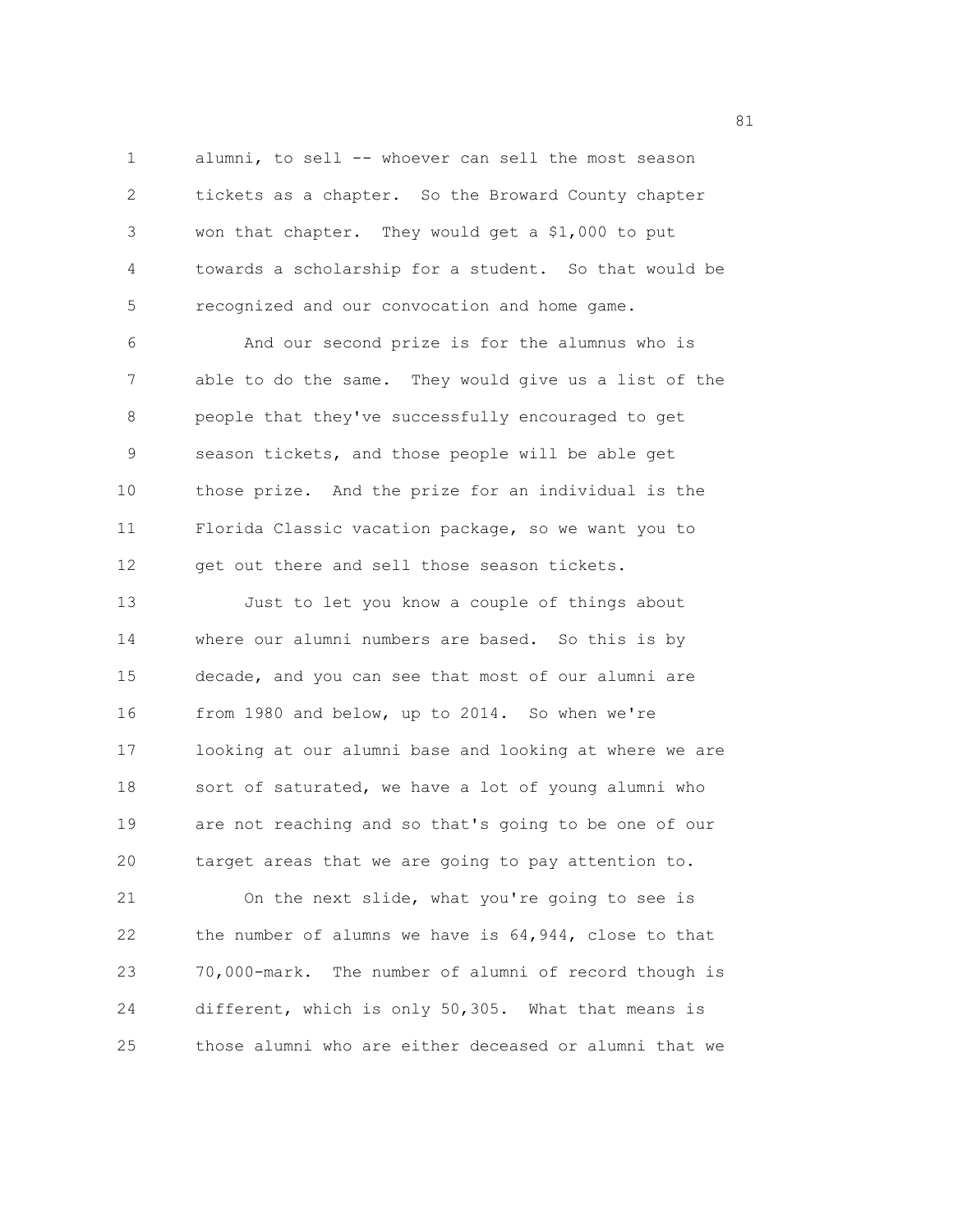1 don't have the data on are why you see the drop 2 between the number of alumni and the number we 3 actually have a record for, and that's something we're 4 in the process of working on to clean up that 5 information to make sure that we can reach each of our 6 alumni.

7 I have eight different records in the database, 8 so every place that I've lived, I have a different 9 record, so that's something we really have to clean up 10 is our data so that when we do reach out, we have the 11 best information possible to reach out to alumni. 12 Our level of alumni donors for 2013-2014 is 13 1,676. We have alumni participation rate of 3.31 14 percent and the number of alumns with donations over 15 10,000 is nine.

16 If you go to the next slide, really quickly. 17 Just to put that in perspective, the top 10 HBCUs by 18 giving rates, you see Claflin University at 47 19 percent. They've actually increased that to 52.2. 20 Livingstone college at 36, Spellman, Tuskeegee 21 essential for all institutions -- overall about 13 is 22 the average. And then for HBCUs the average is about 23 10 percent and we're below the average. We have 24 increased. We will see an increase this year because 25 we have about -- you'll see we had about 1600 alumni

en and the state of the state of the state of the state of the state of the state of the state of the state of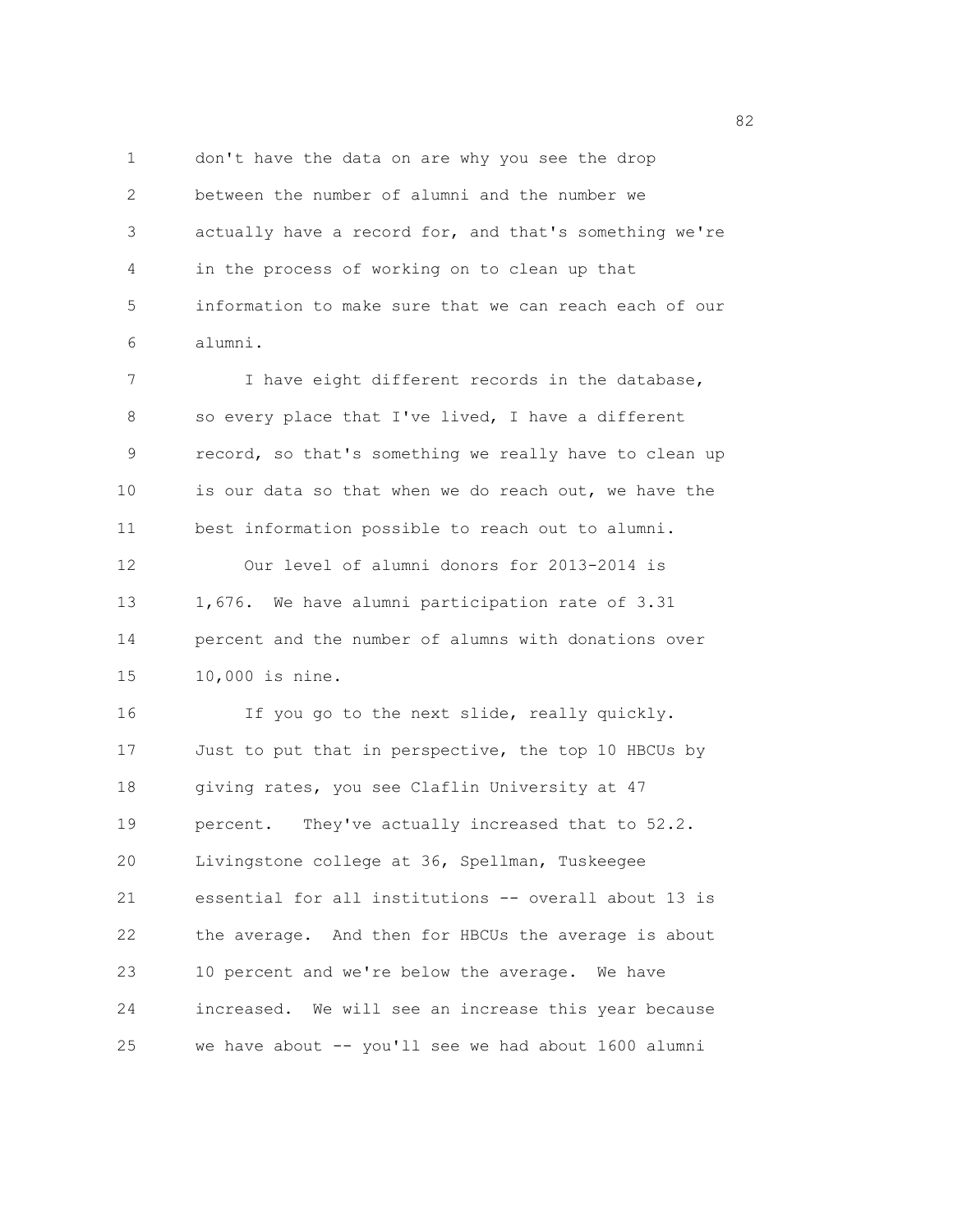1 that had donated before, but this year, we're up to 2 over 4,000 alumni who have donated, and we do think 3 the 10-4-10 challenge was a part of doing that. 4 And with that, I think that's all we have. 5 TRUSTEE GRABLE: Mr. Chair? 6 CHAIRMAN MONTGOMERY: Trustee Grable. 7 TRUSTEE GRABLE: I heard your comment about 8 alumni, actually, on record. Could I just ask, how do 9 you discover alumni? Is there a site that they go to? 10 I was just curious about that process. 11 DR. LEE: So alumni record, when we talk about 12 that, when the student comes to the university --13 well, let's define alumni. Alumni is any student who 14 has spent more than one semester at Florida A&M 15 University. So what happens is, every year, we get a 16 data dump over from the University side to the 17 Foundation so we're responsible for taking that data 18 and making sure that we keep up with those students. 19 One of the things is we are using an alumni 20 finder, but one of the things I would like to see us 21 use is exactly what those bill collectors use to sort 22 of find you no matter where you go. And so, if we use 23 that type of service, we should be able to find most 24 of our alumni and really clean up our records to make 25 sure we really have the best information for each of

en 1982 en 1982 en 1983 en 1983 en 1983 en 1983 en 1983 en 1984 en 1983 en 1984 en 1983 en 1984 en 1984 en 19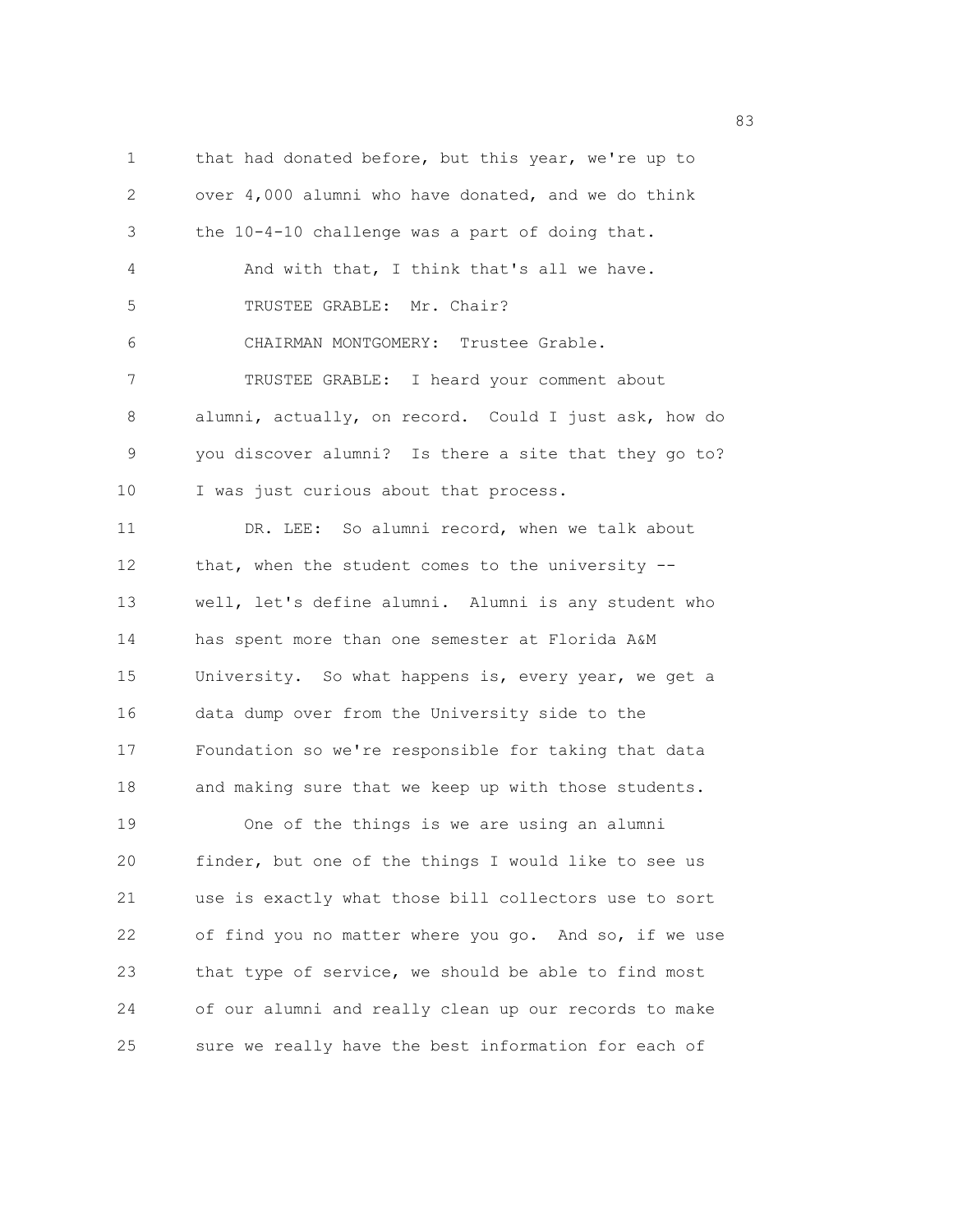1 our alumni as we move forward.

| $\overline{2}$ | TRUSTEE GRABLE: Okay, because I would just like        |
|----------------|--------------------------------------------------------|
| 3              | to suggest and I know a lot of times we look at        |
| 4              | comparable universities' processes in order to enhance |
| 5              | our own, but I can tell you, I'm a FAMU grad first,    |
| 6              | but my undergraduate degree came from UF, and I will   |
| 7              | tell you right now, I never send them information.     |
| 8              | They find me. I have lived in four different states,   |
| 9              | and they find me, and whatever they are doing to do    |
| 10             | that, that should help us get at least to that 64,000  |
| 11             | number, if that's what you think is the final number   |
| 12             | maybe instead of just an estimation.                   |
| 13             | I don't know what they're doing, but whatever          |
| 14             | they do, you don't write them, they write you.         |
| 15             | Yes. If you can turn to that last<br>DR. LEE:          |
| 16             | slide that we have, I just want to let you know what   |
| 17             | we can expect for the future and that's a part of the  |
| 18             | future. The goal for the office is going to be to      |
| 19             | encourage each and every FAMU alumnus to give back     |
| 20             | their time, talent and treasures every year to advance |
| 21             | the support of FAMU. And what we want to do first, is  |
| 22             | make sure everyone has a commitment to do that, and    |
| 23             | that means we have to reach out.                       |
| 24             | So one of the things you're going to see is            |

25 communication. We're going to reestablish our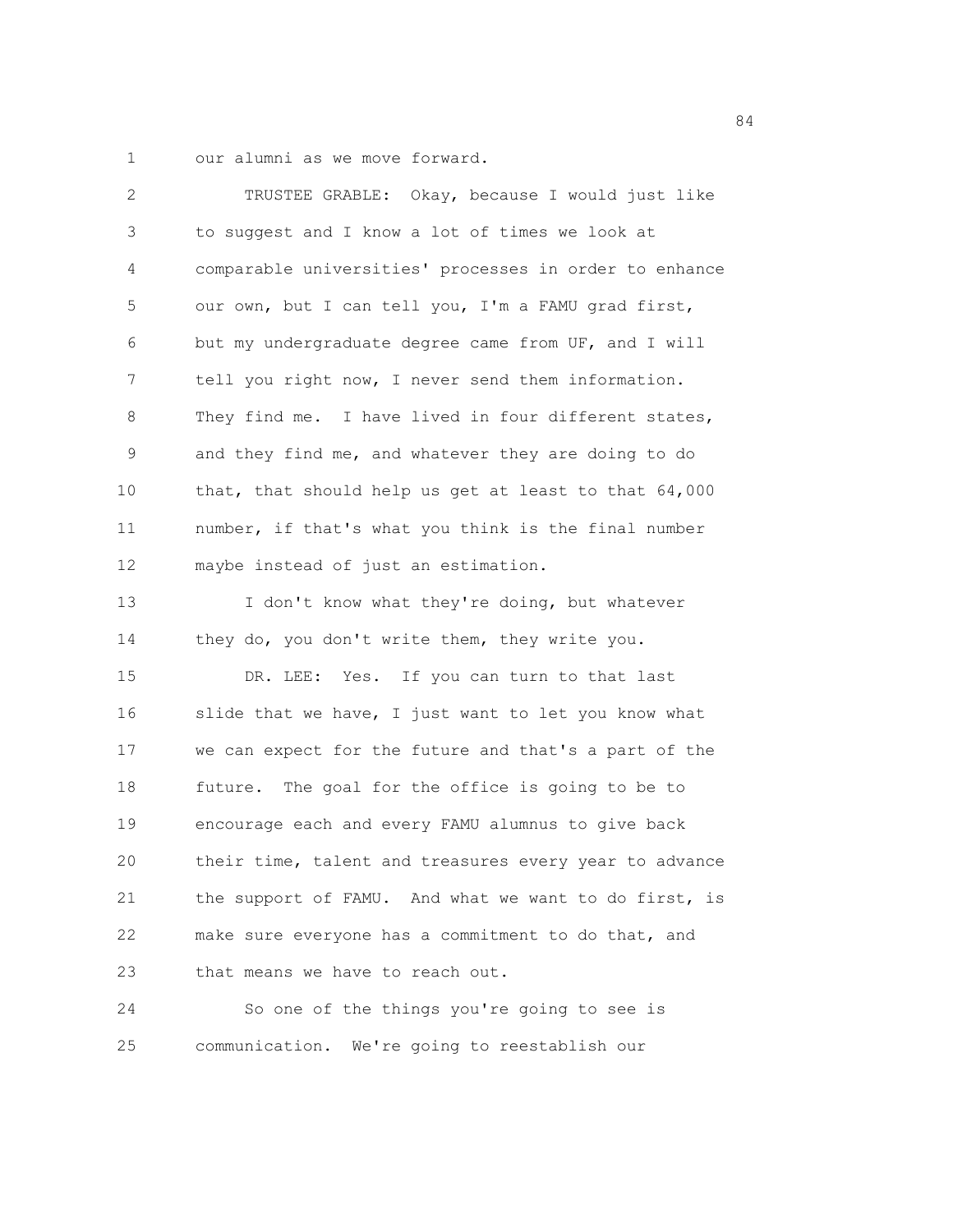1 newsletter in July to go out to all alumni to make 2 sure they're constantly aware of the news and things 3 that are happening on the Hill. You're going to see 4 different engagements. You're going to see new 5 collaborations across campus so we're engaging people 6 where they fit.

7 For example, the pharmacy graduates are really, 8 really dear to their school, versus, they love FAMU 9 but they also sort of congregate in that little area. 10 And the same thing with architecture. So if we're 11 able to engage them in their natural groups, I think 12 there's a way that we're able to see more.

13 We're also looking to get more support. But one 14 of the other areas I think we want to improve is our 15 recognition. We want to make sure that our alumni are 16 recognized not only for their achievements in society 17 and in life, but also for their giving back to the 18 University. We want to make sure all acknowledgements 19 are received in a very timely fashion.

20 We want to be able to -- when I came here and 21 when I accepted the job to come here at FAMU, Georgia 22 State wrote me and said, "Congratulations on your new 23 job." We want to make sure we're doing that for our 24 alumni, letting them know that we're there for them 25 every step of the way and that we're going to help

<u>85 September 2006 September 2006 September 2006 September 2006 September 2006 September 2006 September 2006 S</u>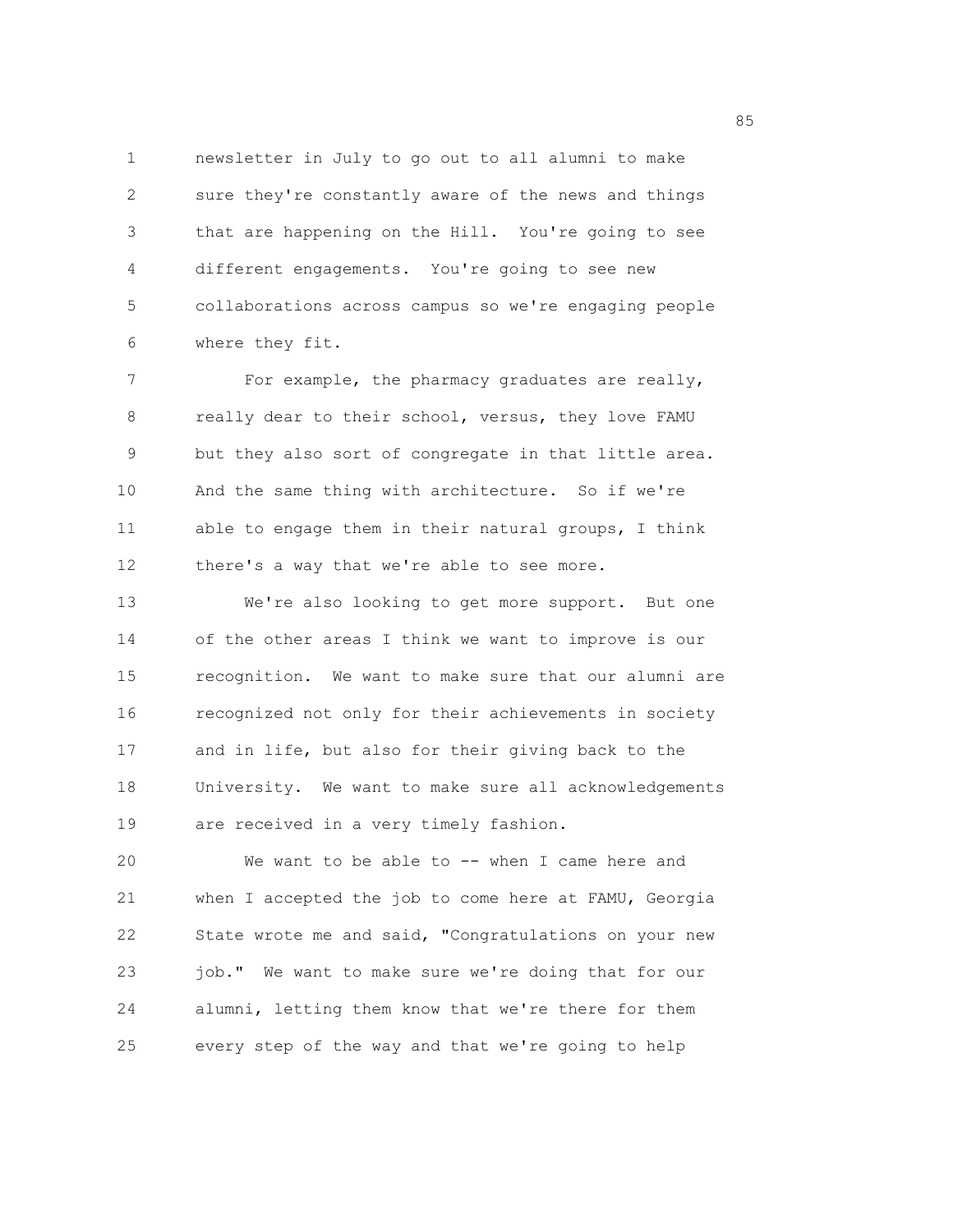1 follow them.

| $\mathbf{2}$ | And then the last thing is we want to make sure        |
|--------------|--------------------------------------------------------|
| 3            | we're getting information out and continue our         |
| 4            | advocacy efforts, including FAMU legislative day on    |
| 5            | the Hill, but also letting them know about our other   |
| 6            | strategic priorities so they can help us to actually   |
| 7            | galvanize the legislature and others for the things    |
| 8            | that we want.                                          |
| 9            | CHAIRMAN MONTGOMERY: Additional comments?              |
| 10           | Trustee McWilliams?                                    |
| 11           | TRUSTEE MCWILLIAMS: Yes. I was wondering if you        |
| 12           | capture giving by alumni via other streams, like the   |
| 13           | Booster club, or we give directly to the Foundation as |
| 14           | board members in "X" amount, because I'm a life member |
| 15           | of the Alumni Association so we just give through the  |
| 16           | association. But we're alumni, and do you capture any  |
| 17           | of that information in your numbers?                   |
| 18           | DR. LEE: Unfortunately, no. What happens is            |
| 19           | that the Boosters, just like the National Alumni       |
| 20           | Association, if you just become a member of the Alumni |
| 21           | Association, you are not a donor. What we are working  |
| 22           | on, though, is sort of to just streamline when a gift  |
| 23           | is given by the National Association or by the         |
| 24           | Boosters, that the name and the roster of everyone who |
| 25           | is a member, we can do some data sharing and we will   |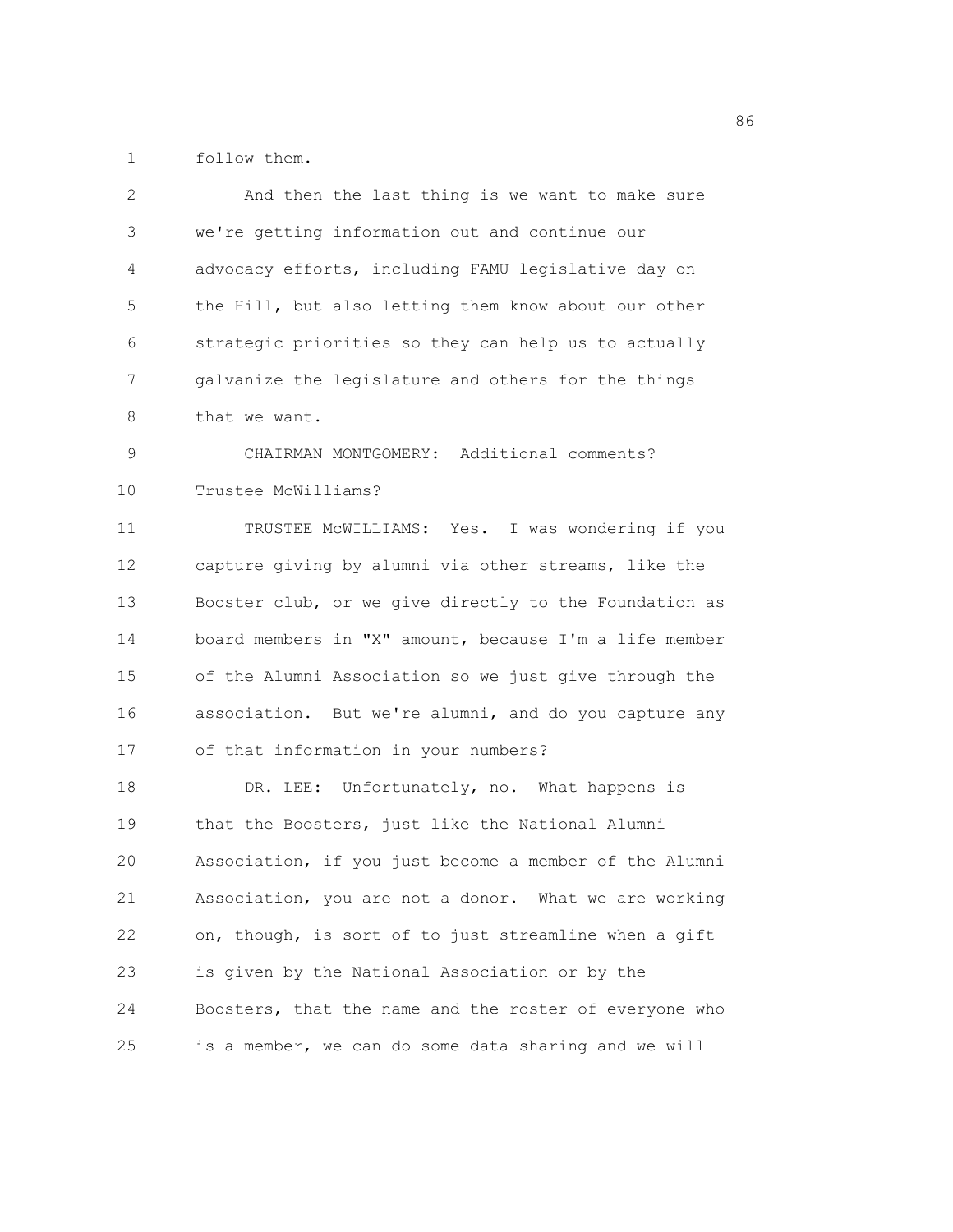1 be able to capture that giving.

| 2           | So that \$130,000 they are using to renovate the       |
|-------------|--------------------------------------------------------|
| $\mathsf 3$ | field house will now be attributed soft credit to      |
| 4           | those who are members of the Boosters, and then we can |
| 5           | capture -- we think our alumni giving rate is much     |
| 6           | higher than its showing, but it's really about how do  |
| 7           | we capture and make sure all of those things work      |
| 8           | together and we're having that similar issue with the  |
| 9           | Rattler F Club, or the Diamondback, the Pharmacy       |
| 10          | Alumni Council. All of those organizations are         |
| 11          | operating for the benefit of FAMU, but might not be    |
| 12          | official DSOs, but we still have to figure out ways to |
| 13          | work with those organizations all across so that we    |
| 14          | can capture any giving that's happening.               |
| 15          | TRUSTEE MCWILLIAMS: Thank you.                         |
| 16          | CHAIRMAN MONTGOMERY: Thank you, Dr. Lee.               |
| 17          | Next report, Mr. Robinson, interim athletic            |
| 18          | director.                                              |
| 19          | DR. ROBINSON: Good afternoon, President Manqum         |
| 20          | and Board Chair.                                       |
| 21          | At this time, there are no official updates            |
| 22          | beyond what was given in the President's report and    |
| 23          | what was stated in the Budget Committee meeting        |
| 24          | yesterday; however, I would like to state that we will |
| 25          | continue to build on the current strategies that we're |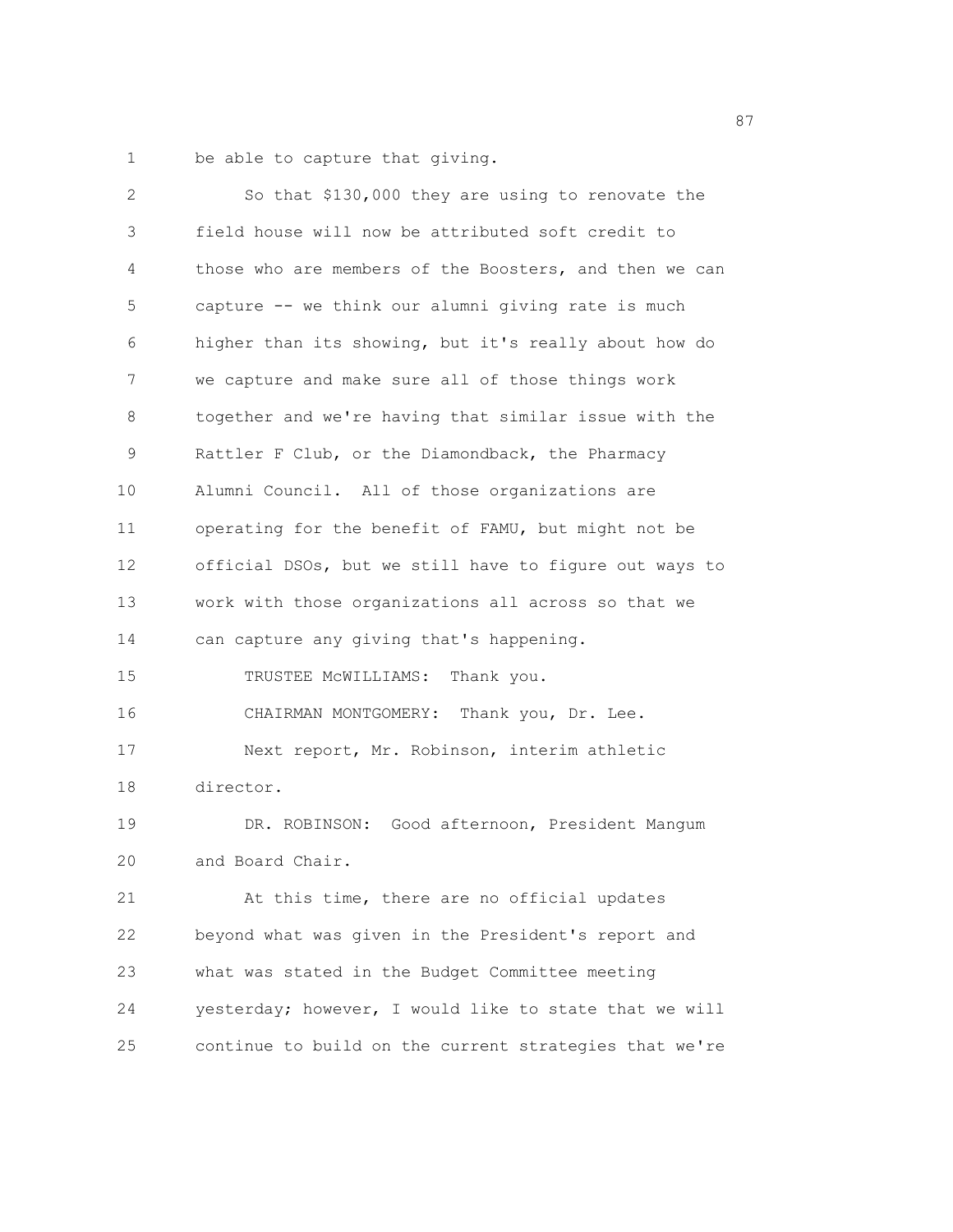1 implementing within the department. We will take some 2 next steps towards working with the President and the 3 athletic committee to develop a comprehensive 4 strategic plan for the department going forward. 5 Additionally, we will continue to build on our 6 current, aggressive strategies to manage the budget, 7 along with the Vice-President of Finance and Staff, 8 while addressing the current academic progress rate 9 and NCAA situations. 10 We will continue to also look for revenue 11 streams that would impact and give us some relief 12 towards the current financial situation. 13 That's my update and comments. 14 CHAIRMAN MONTGOMERY: Any remarks, Board members? 15 Thank you, Mr. Robinson. 16 Two more left. 17 University advancement, Ms. Poole. 18 Vice-President Poole. 19 VICE-PRESIDENT POOLE: Thank you, Chairman 20 Montgomery. Thank you, Vice-Chairman Lawson, and 21 Board of Trustees members, and thank you, Dr. Mangum 22 for the opportunity to serve in this role. It has 23 been an honor. 24 Let me share with you, in the interest of time, 25 some highlights related to advancement and a few

en de la construction de la construction de la construction de la construction de la construction de la constr<br>1888 : le construction de la construction de la construction de la construction de la construction de la const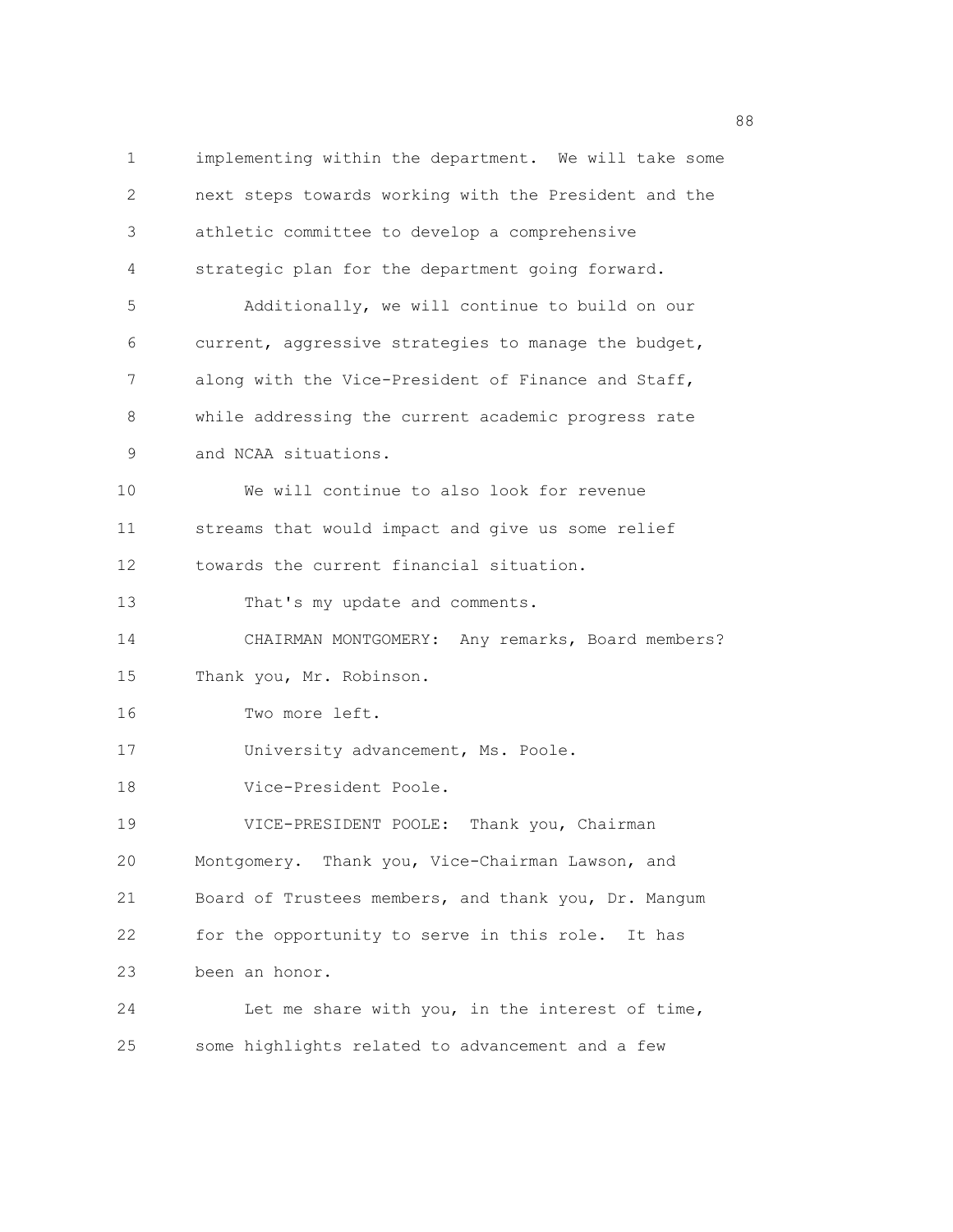1 leadership transitions.

| 2  | So on July 1st, Mr. George Cotton will be joining       |
|----|---------------------------------------------------------|
| 3  | the University as Vice-President of Advancement and     |
| 4  | Executive Director of the FAMU Foundation.              |
| 5  | And you've had an opportunity to hear from              |
| 6  | Dr. John Michael Lee. One thing Dr. Lee did not         |
| 7  | mention is, this past weekend, we held an alumni        |
| 8  | event. We have been actually having Alumni Affairs      |
| 9  | staff visit the nursing homes in town and they've been  |
| 10 | visiting with our aging Rattlers. And Coach Wood came   |
| 11 | out with football players, and they gave out things     |
| 12 | that can be used to decorate nursing homes and they     |
| 13 | really enjoyed that, so that's going to be an ongoing   |
| 14 | effort, especially as football season approaches.       |
| 15 | I would like to talk with you about our goals.          |
| 16 | So there was a strategic goal to raise \$5.5 million in |
| 17 | cash gifts, and I'm happy to announce as of June 8th,   |
| 18 | we have exceeded that goal. We have raised \$5.57       |
| 19 | million. We are continuing to receive gifts, and we     |
| 20 | will update this report throughout the end of the       |
| 21 | fiscal year.                                            |
| 22 | I want you to know that we saw an increase in our       |
| 23 | overall donors from 2,640 to 5,719 from the prior       |
| 24 | years; that is a 116-percent increase in donors, and    |
| 25 | that's mostly related to some of our larger gifts and   |

en de la construction de la construction de la construction de la construction de la construction de la construction de la construction de la construction de la construction de la construction de la construction de la cons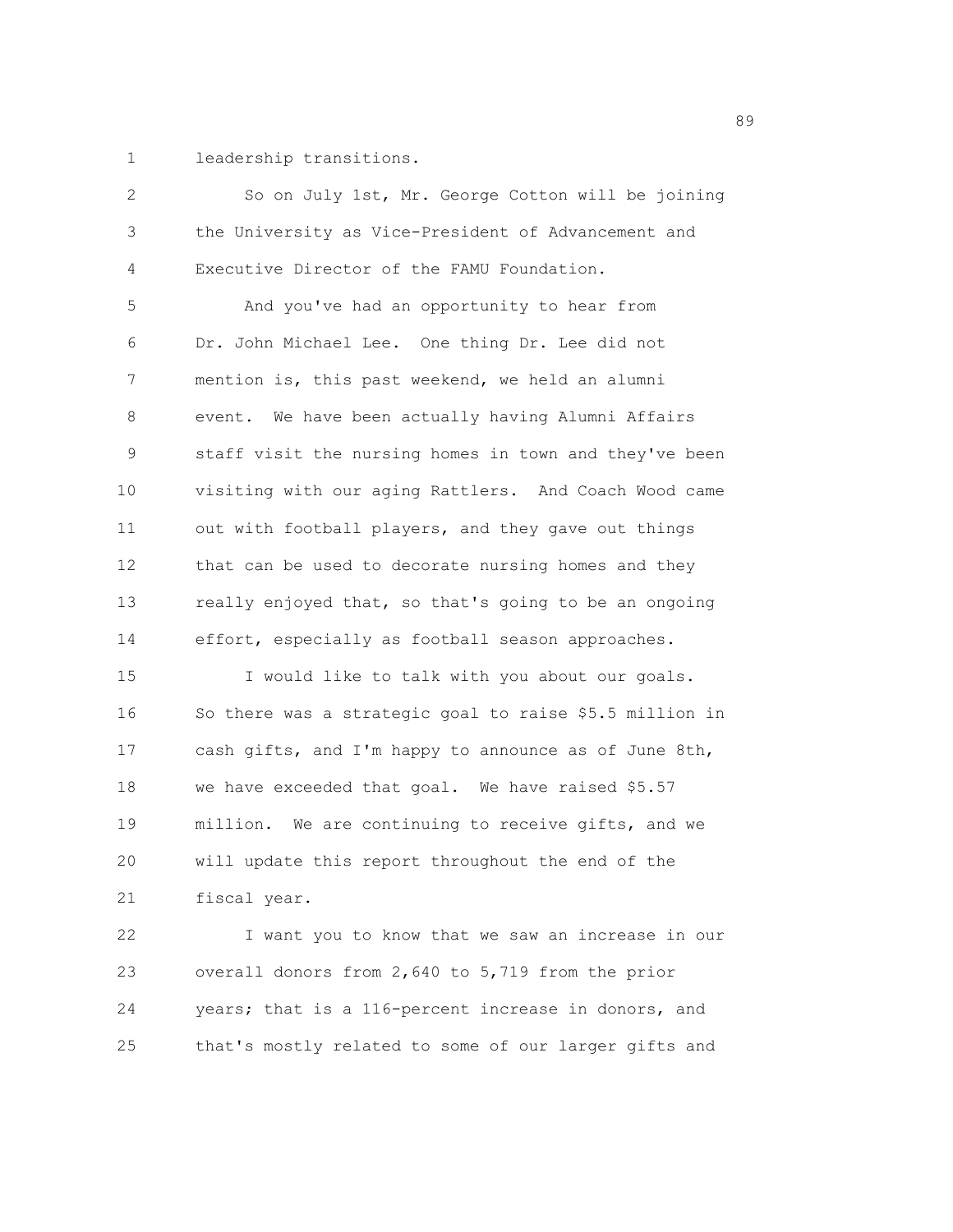1 received a multi-million dollar gift.

| 2  | This is a four-year comparison of our giving and       |
|----|--------------------------------------------------------|
| 3  | you can see we exceeded the goal. That goal was        |
| 4  | reached because a multi-million dollar gift from John  |
| 5  | Thompson, which, by the way, is our largest gift       |
| 6  | received by an individual to date. We've also          |
| 7  | received a number of requests. We received three       |
| 8  | \$100,000 plant gifts, as well as our 2014 faculty and |
| 9  | staff campaign, which raised over \$194,000 in gifts.  |
| 10 | And you heard that we raised \$270,000 at the National |
| 11 | Alumni Association, along with the 10-for-10 Challenge |
| 12 | which raised \$182,000 to date.                        |
| 13 | I would like you to know that your 2015 faculty        |
| 14 | and staff campaign kicks off in July, and the annual   |
| 15 | breakfast is scheduled for Friday, August 14th, and    |
| 16 | last year that \$194,000 through 640 donors.           |
| 17 | On the Foundation side, our endowment has grown        |
| 18 | to 130 million as of March, as of March of 2015, and   |
| 19 | from that endowment we have been able to award         |
| 20 | scholarships. So you'll see over the past three        |
| 21 | years, we awarded \$3 million in scholarships in 2013, |
| 22 | \$5 million in 2014, and \$7.7 million in scholarships |
| 23 | in 2015 to date, and that has been awarded to          |
| 24 | approximately 1100 students with an average award      |
| 25 | amount of \$6,500.                                     |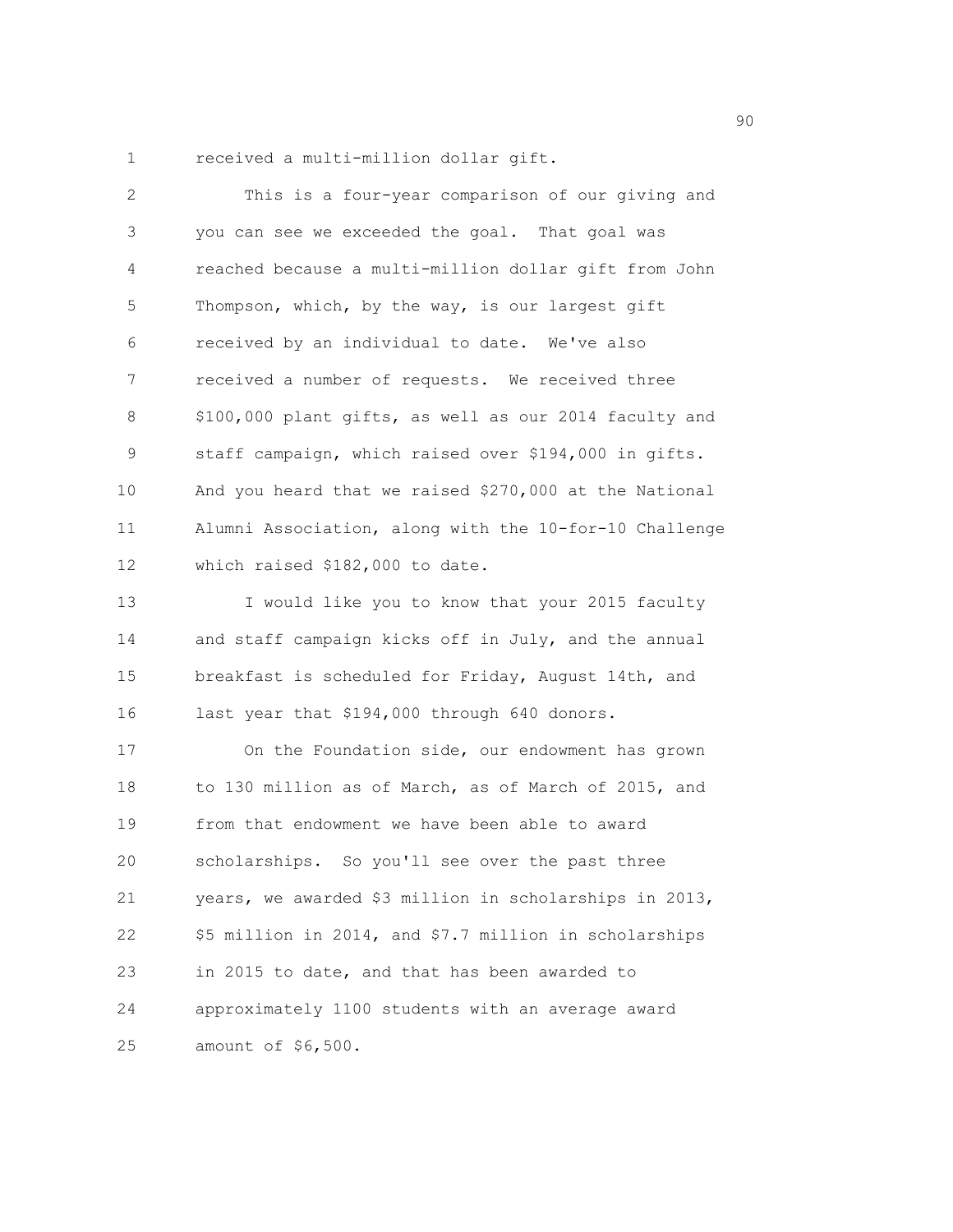1 Just to let you know that the FAMU Foundation 2 Board of Directors did meet with National Alumni 3 Association in Houston, and you-all received a draft 4 budget at yesterday's finance committee meeting, and 5 the plan is to have a final budget come back before 6 this board at the August meeting.

7 The 2014-15 financial statement audit for the 8 Foundation is scheduled to begin on June 15th. That 9 should be completed by August 31st, and to increase 10 efficiencies further, we are looking for ways to 11 consolidate processes and eliminate duplication and 12 paper, and the Foundation is implementing an 13 electronic web invoicing system to replace the paper 14 manual direct disbursement process, and that will go 15 live July 1st. 16 Mr. Chair, this concludes my updates. 17 CHAIRMAN MONTGOMERY: Comments, Board Members? 18 Thank you, Vice-President Poole. 19 And for our last report, VP Moore. 20 VICE-PRESIDENT MOORE: Mr. Chairman, Madam 21 President, thank you for the opportunity to address 22 you today. 23 I've been here five months. It has been a hell

24 of a ride at Florida A&M University. I can report to 25 you the Division of Research is headed towards

experience of the state of the state of the state of the state of the state of the state of the state of the s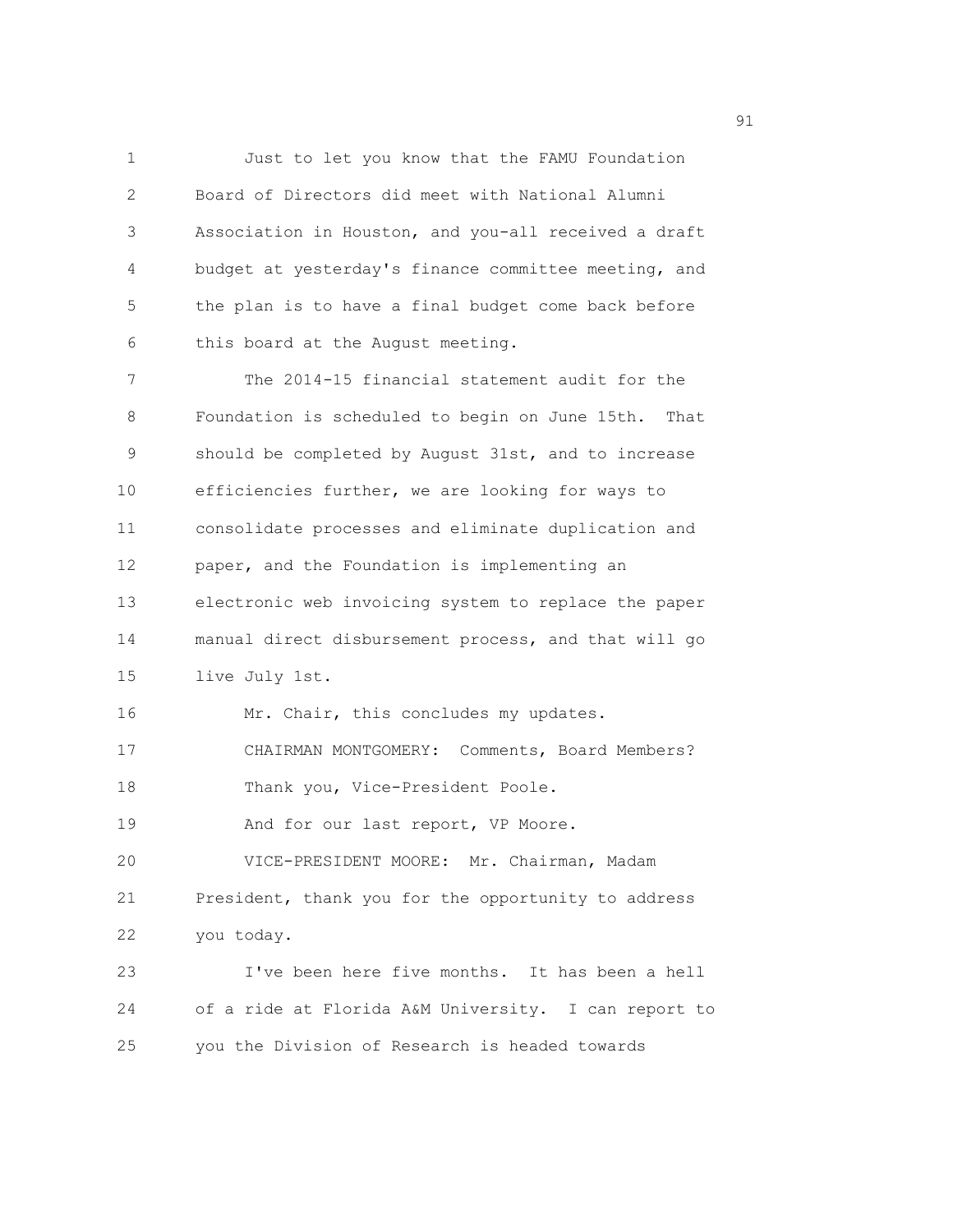1 operating in the black for the first time in several 2 years. We have made some significant reduction in 3 staff, operating expenses to pare down our budget so 4 we are not erroneously or harmfully impacting the 5 University's performance.

6 Second thing I've done is as a former military 7 officer, I've gone through a comprehensive assessment 8 of our operation. We're now looking for ways to 9 improve and we're going to go out and promote. 10 As Trustee Grable understands, I am fully 11 committed to our faculty. We have some outstanding 12 faculty that have a need for attention, support, 13 encouragement, and recognition, and that's what we've 14 done in this division.

15 I've placed a very strong emphasis, as the 16 President has indicated, on customer service, customer 17 satisfaction and our model. I think our complaints 18 are down, our comments for complementary actions are 19 up, and I think the strongest evidence, Mr. Chairman, 20 is this: We currently have exceeded last year's 21 awards by about \$2 million to-date and still racking 22 up. Our FNA numbers look to be better than last year 23 as well, and again, with our reduction in operating 24 costs we should be in very good shape coming into the 25 new fiscal year.

 $\sim$  92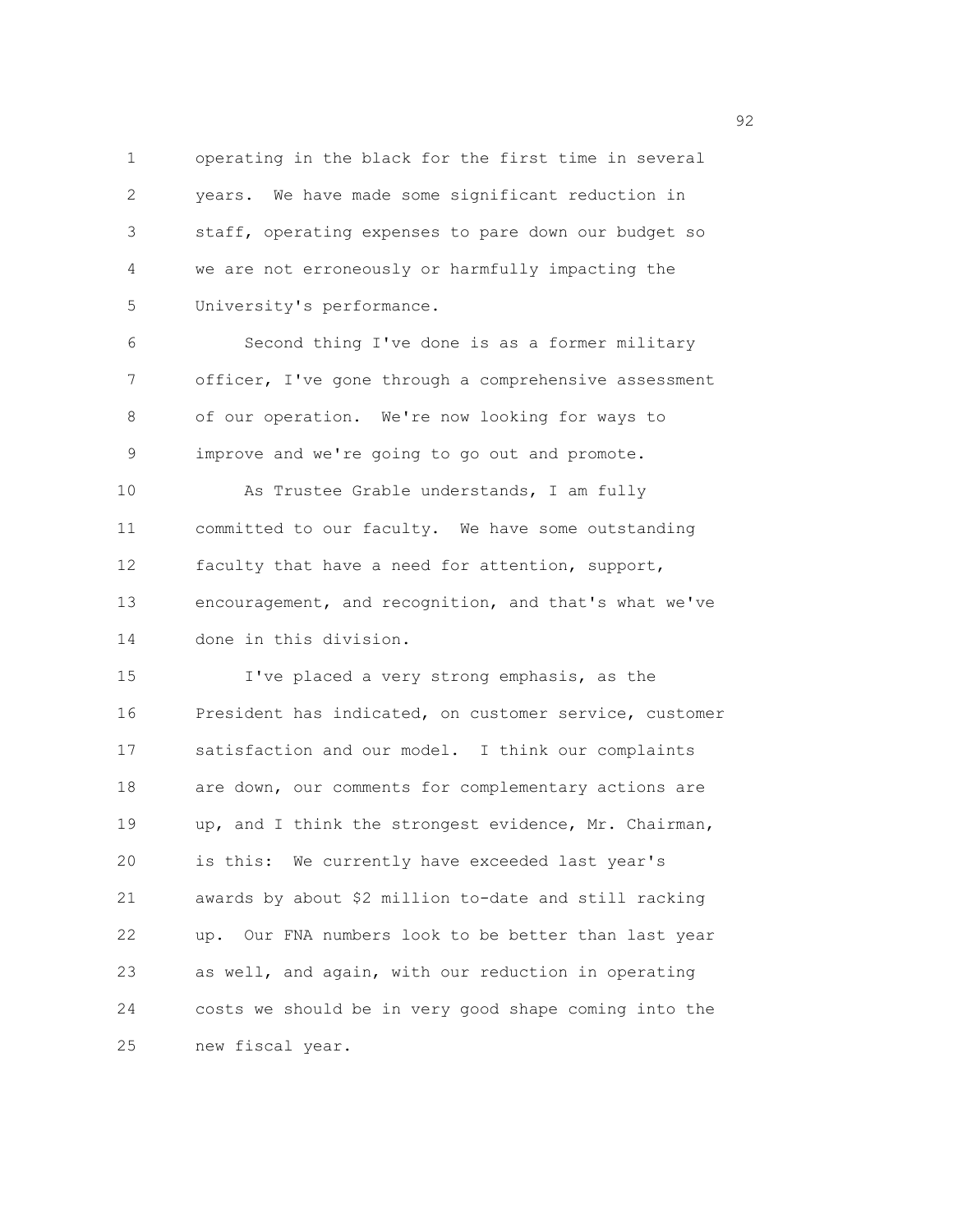1 I want to segway for just a moment. People look 2 at HBCUs, as a gentleman who has worked at two primary 3 institutions, both land grants, when I was a federal 4 program officer, my concern was whether or not we had 5 had the ability to execute as an HBCU. We have that 6 ability.

7 Our concern right now is we have more opportunity 8 than we have capacity to consume. What does that 9 mean? The federal government right now in this coming 10 fiscal year is turning on its spickets for HBCUs. We 11 are witnessing that as we speak. I am encouraging our 12 faculty to write concept papers, position papers and 13 draft statements for work because the money is there 14 this year.

15 To further enhance our ability to compete and 16 win, I formed a strategic partnership with Seamans 17 Corporation North America. That's a \$5 billion a year 18 company, and FAMU will be at the point of attack 19 against some DOE opportunities. We're working with 20 the Matel Moral Institute (phonetic) which is a three-21 billion-dollar-a-year RNP outfit to pursue Department 22 of Army activities.

23 And of course, I would like to point out Florida 24 A&M is in a unique position to promote unrepresented 25 minority health outcomes. As Trustee McWilliams will

en 1992 en 1993 en 1993 en 1993 en 1993 en 1993 en 1993 en 1993 en 1993 en 1993 en 1993 en 1993 en 1993 en 19<br>1993 en 1993 en 1993 en 1993 en 1993 en 1993 en 1993 en 1993 en 1993 en 1993 en 1993 en 1993 en 1993 en 1993 e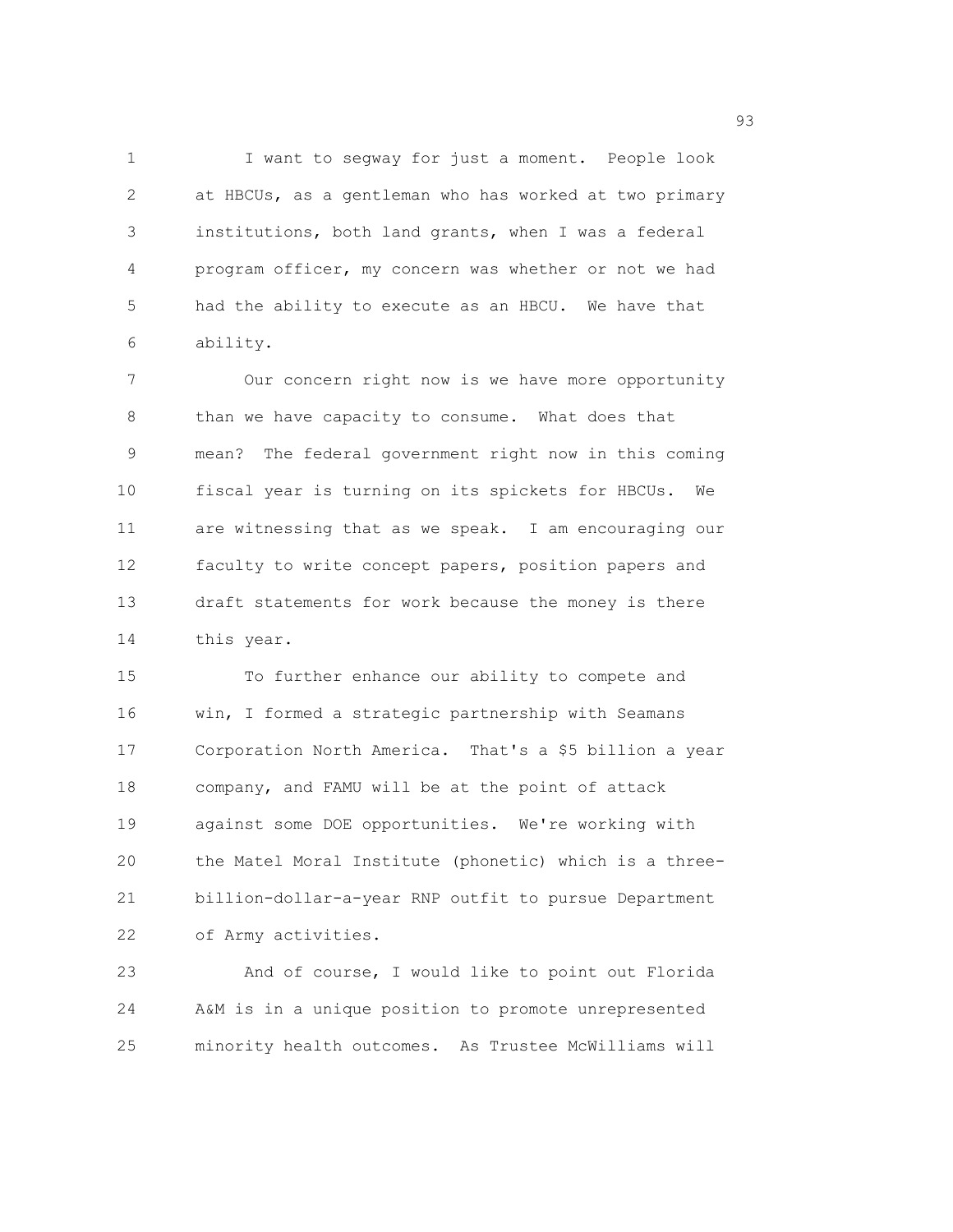1 understand, we need to lead in this area. Our state 2 population is adversely affected by lack of access to 3 health care. The research needs in this area are 4 profound and we are racking up some good sales there 5 as well in our pharmacy and allied health sciences 6 areas.

7 So with that, I would just like to say it's an 8 honor to serve. I'm excited to be here. I think we 9 turned a significant corner within the Division of 10 Research and we look forward to having a great 2016. 11 So subject to any questions from you or the other 12 members of the committee might have, that concludes my 13 remarks, sir.

14 CHAIRMAN MONTGOMERY: Thank you. Comments, Board 15 members? Thank you. We are encouraged by those 16 words.

17 Thank you all for the reports and the updates. 18 Moving to this next section of the agenda, I added 19 that allow the Board to somewhat close the meeting 20 before hearing from all of the Trustee. 21 But my comments will be brief. Thank you all for

22 indulging me in some of the changes that I've 23 implemented in the form of process, knowing that 24 they're being put in place to strive for the 25 excellence that we're all looking for.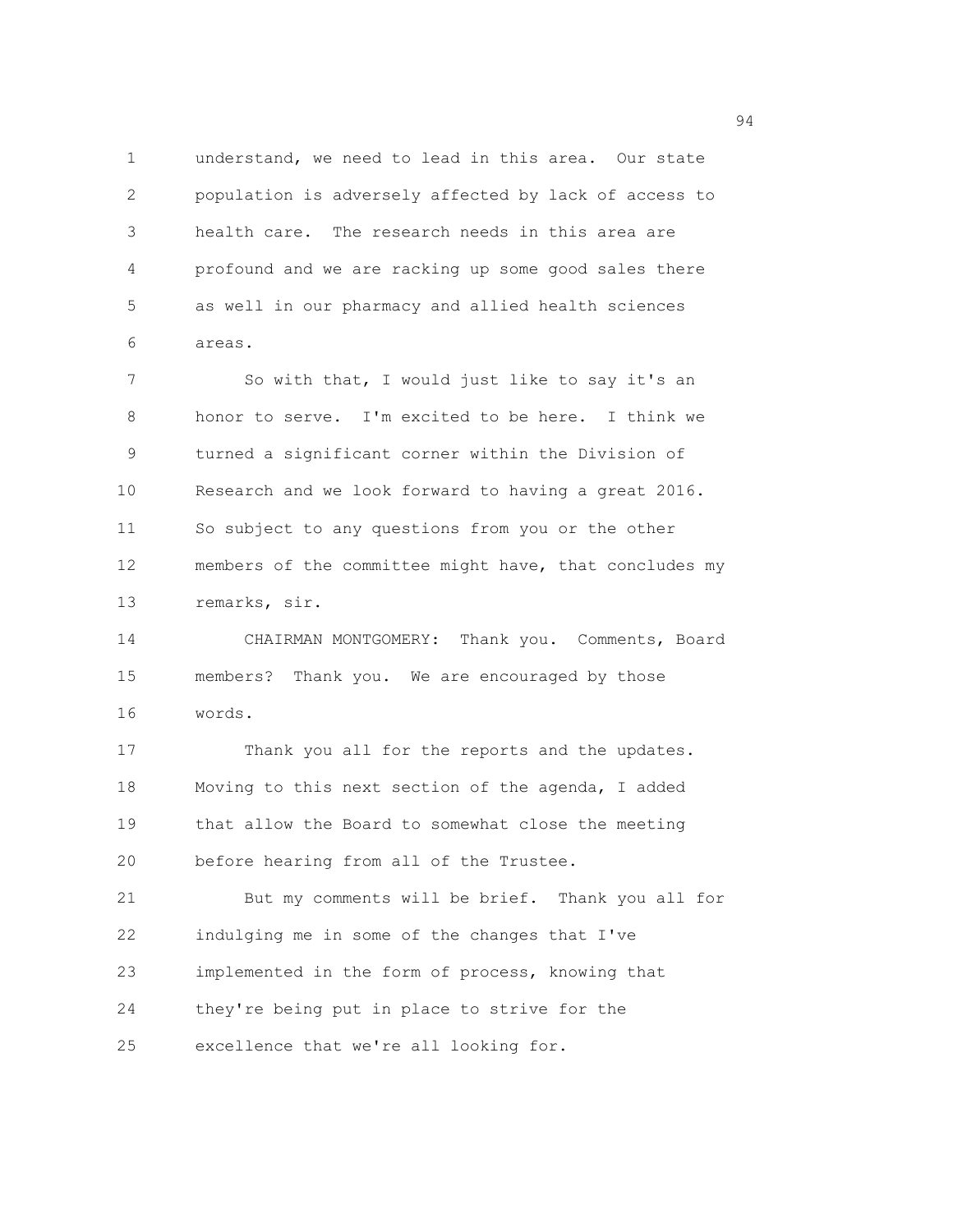1 I talked to you yesterday in committee about the 2 FAMU way. We talked about how other folks have ways 3 that things are done and where we can evolve to the 4 point where we say, "This is how we do it," and that's 5 the standard that we set for others.

6 I didn't announce yesterday, but I intend to call 7 for a -- what would normally be our board meeting in 8 December, but to move that to Orlando the weekend 9 before the Classic. The Foundation is already meeting 10 at that time, and so it would provide us a historic 11 opportunity for the Board of Trustees to meet at the 12 same time as the foundation. And then I intend -- 13 I've been in touch with Alumni Association, but to 14 formally ask them to consider -- if not a meeting of 15 the entire organization, but a meeting of their 16 executive board so we can have all of the FAMU 17 stakeholders in the same place, at the same time. 18 So that is an additional change with regard to 19 scheduling. And finally, I look at this meeting as an 20 opportunity to reset in a couple of areas. I look 21 forward to continuing to do positive things with 22 Dr. Mangum and members of her administration. 23 And that concludes my remarks. I added a section 24 to the agenda called open forum for Trustees. Why?

25 Previously, as a member of the Board, there were times

en 1995 en 1996 en 1996 en 1997 en 1998 en 1998 en 1999 en 1999 en 1999 en 1999 en 1999 en 1999 en 1999 en 19<br>De grote en 1999 en 1999 en 1999 en 1999 en 1999 en 1999 en 1999 en 1999 en 1999 en 1999 en 1999 en 1999 en 19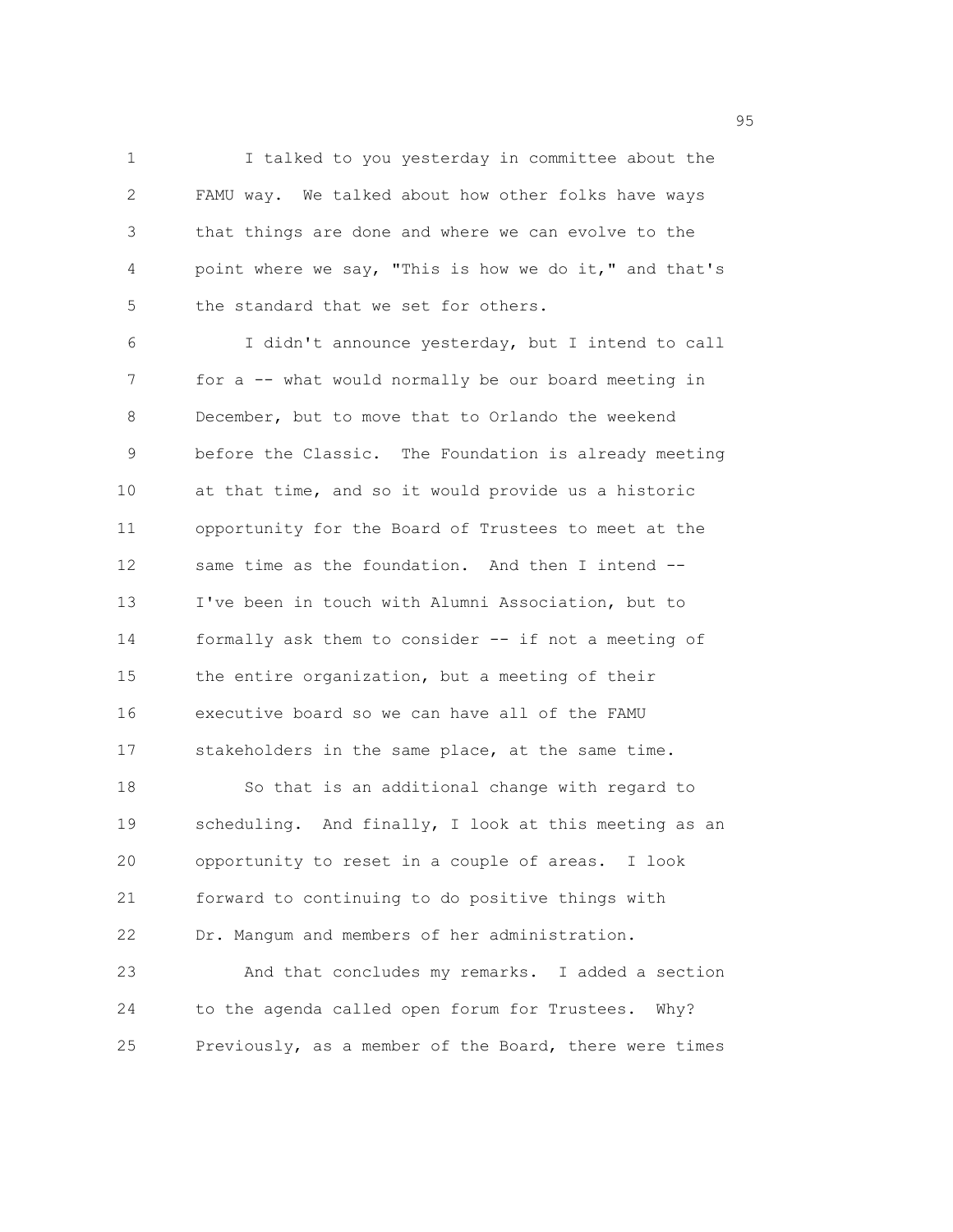1 when there didn't appear to be an opportunity for 2 members of the Board to express themselves, and so I 3 am going to open the floor, starting with the 4 Vice-Chair, and then to anyone else on the Board who 5 may have comment, to close the meeting, and then we 6 will adjourn.

7 Vice-Chair Lawson?

8 TRUSTEE LAWSON: Thank you, Mr. Chair. I think 9 we've had a productive day-and-a-half. I think the 10 changes to the committee meetings, structure and 11 process have been effective. I want to thank 12 particularly the finance team for the help they gave 13 me on Budget and Finance Committee. We met several 14 weeks ago in Lee Hall -- I'm sorry, in Foot-Hilyer, 15 and about a half-day going through the financials with 16 Mr. Cassidy and his team. I was very pleased with the 17 level of support.

18 I think we had an interesting discussion around 19 expectations of the President and staff. I'm really 20 looking forward to having those memorialized coming 21 out of the Governance Committee. And moving forward, 22 there are a number of things that, you know, we 23 collectively need to get done, and I think the goal is 24 to be about the business of doing those without delay 25 and with haste.

<u>96 September 2005 September 2006 September 2006 September 2006 September 2006 September 2006 September 2006 S</u>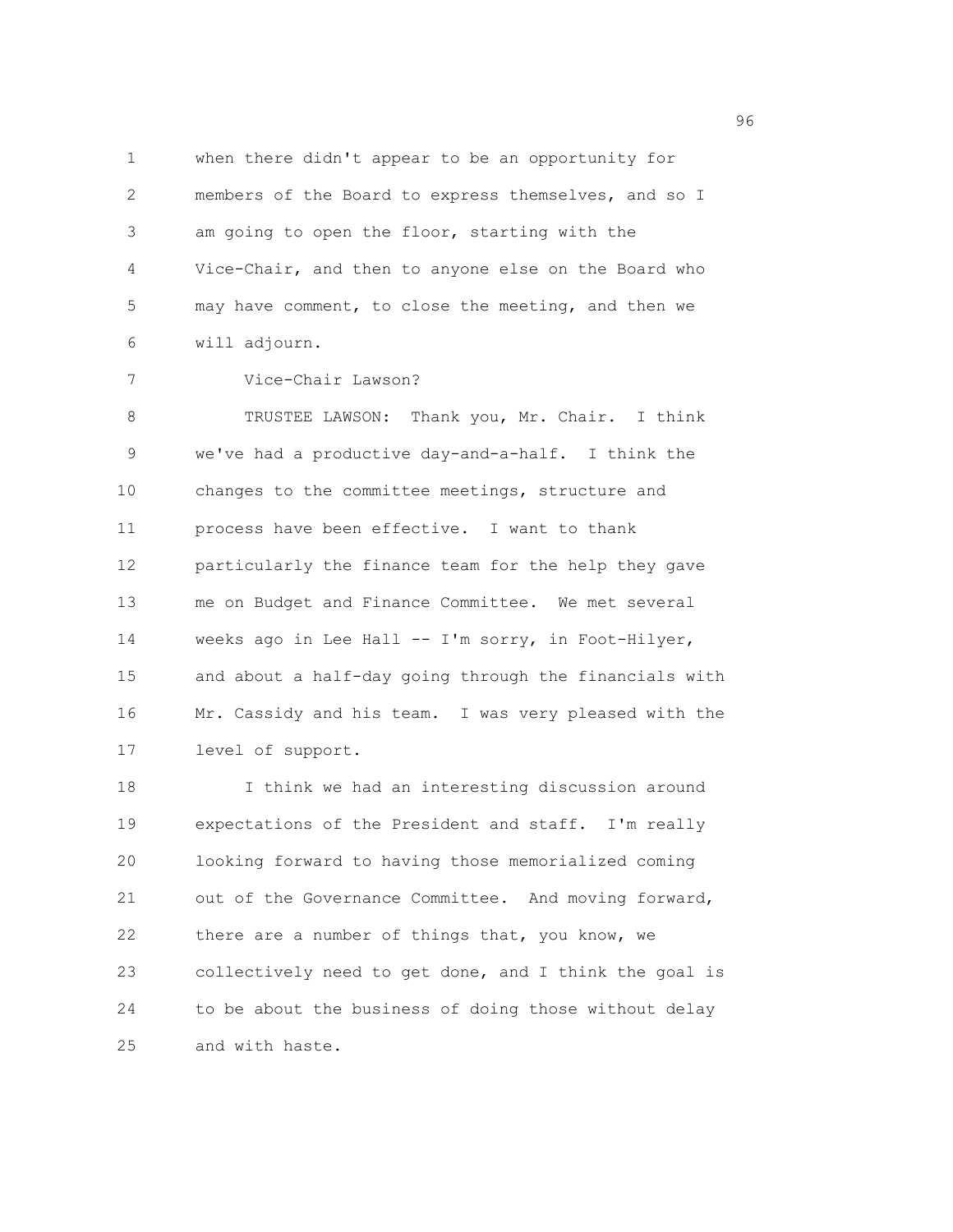1 I am looking forward to the next few months. I 2 believe that we are anxiously waiting the legislative 3 decisions around funding. You know, I'm hopeful that 4 we can continue to work to proactively influence the 5 performance funding model. I understand the model. I 6 understand the objective of the model, but just like 7 anything over time, there are always opportunities for 8 tweeks. 9 So I would ask that the President and staff, to 10 the best of their ability, try and play a 11 collaborative and proactive role in influencing as 12 much, as we can as one institution, the metrics that 13 we're saddled with in the performance on that model. 14 With that, Mr. Chair, that really concludes my 15 remarks. 16 Thank you. 17 CHAIRMAN MONTGOMERY: Thank you, Vice-Chair 18 Lawson. 19 Trustee Graham? 20 TRUSTEE GRAHAM: No comments. 21 CHAIRMAN MONTGOMERY: Trustee McWilliams? 22 TRUSTEE McWILLIAMS: No comment. 23 CHAIRMAN MONTGOMERY: Trustee Alston? 24 TRUSTEE ALSTON: No comment. 25 CHAIRMAN MONTGOMERY: Trustee Woody?

experience of the contract of the contract of the contract of the contract of the contract of the contract of the contract of the contract of the contract of the contract of the contract of the contract of the contract of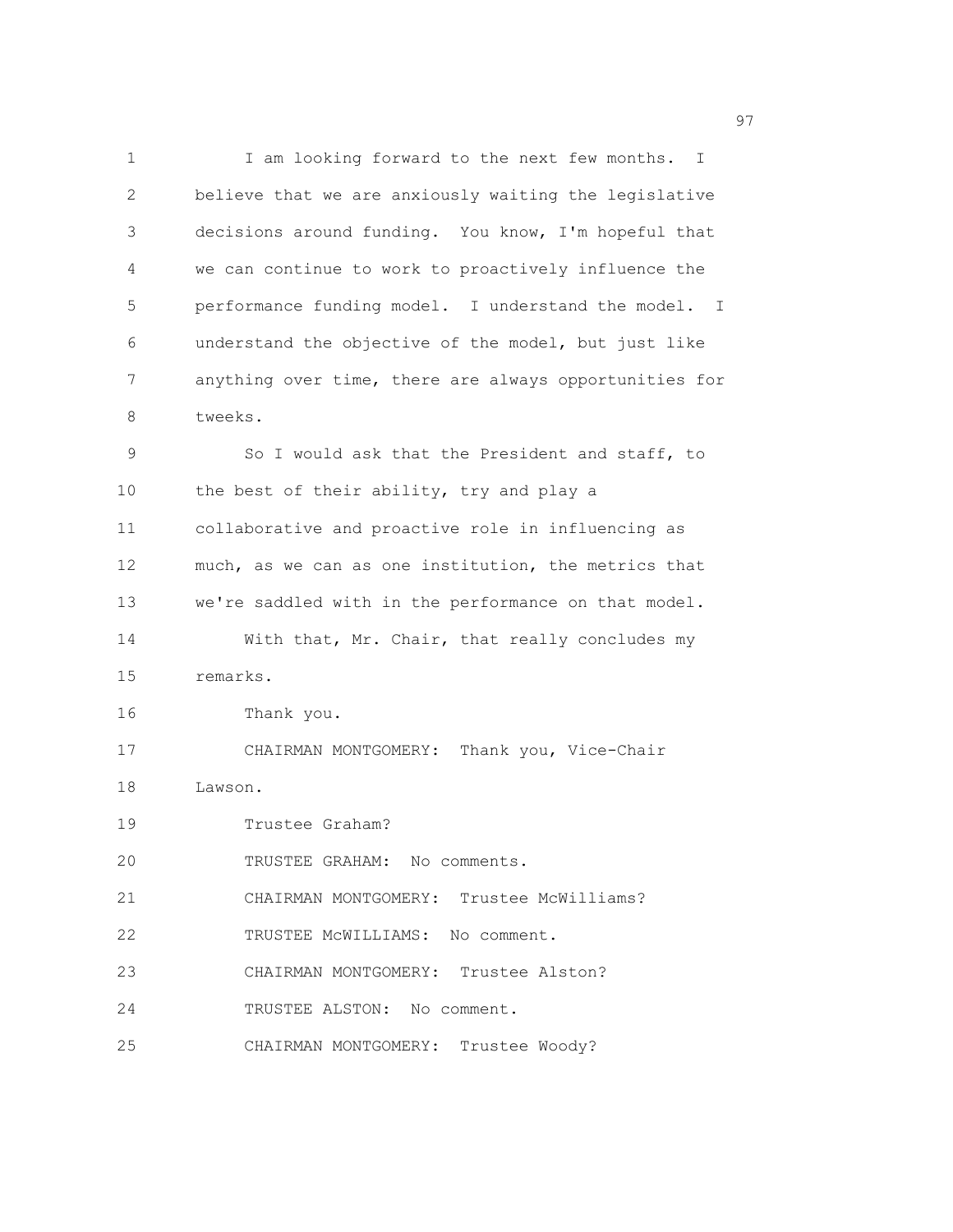1 TRUSTEE WOODY: No comment.

2 CHAIRMAN MONTGOMERY: Trustee Grable? 3 TRUSTEE GRABLE: I want to also thank the 4 Chairman and the other Board members, but in 5 particular, the Chairman. I joined the Board in late 6 fall of last year and I think that your leadership has 7 been very good.

8 Most people don't get to see a lot of the changes 9 that the Chairman has brought to the organization of 10 the Board. This is not a Board, under this Chairman, 11 where anyone gets a pass. I don't think I need to 12 repeat that and I think we are all very engaged. 13 Everyone on the Board now pretty much is assigned a 14 committee. The Chairman is very forthcoming in 15 information, and I want to recognize him for that. 16 I really feel at this point as a new person on 17 the Board, that I feel like I'm getting more insight, 18 and I will probably even say more training even in 19 working with Dr. Mangum and seeing how these processes 20 run. Because for a lot of faculty members, we 21 often -- and I know before getting involved with the 22 Faculty Senate or the Board that I just had no idea 23 because I was so focused on teaching. And I think a 24 lot of the faculty, we come here to teach our 25 students. We are dedicated people.

en 1980 en 1980 en 1980 en 1980 en 1980 en 1980 en 1980 en 1980 en 1980 en 1980 en 1980 en 1980 en 1980 en 19<br>De grote en 1980 en 1980 en 1980 en 1980 en 1980 en 1980 en 1980 en 1980 en 1980 en 1980 en 1980 en 1980 en 19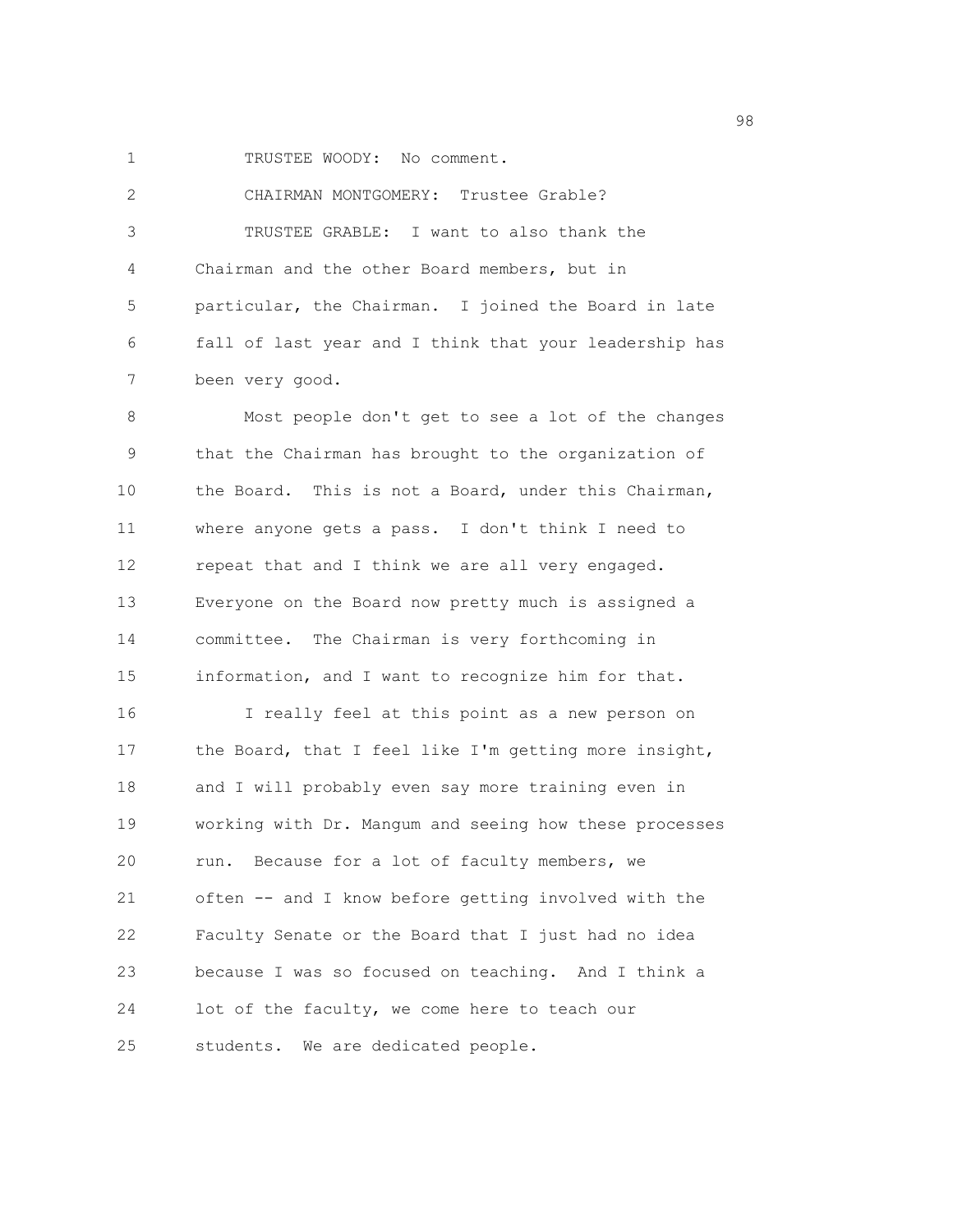1 However, on the other hand, I encourage the 2 faculty to get involved with the Faculty Senate and 3 get involved with understanding issues that Board of 4 Trustee members must face. We are fiduciaries and I 5 think that is the honest focus of the chairman. I 6 think that his goals and intentions are in the right 7 place, and I just wanted to recognize him for that as 8 well. 9 Thank you, Chairman. 10 CHAIRMAN MONTGOMERY: Thank you, Trustee Grable. 11 Anyone on the line? Trustee Boyce or Trustee Shannon? 12 (Inaudible.) 13 CHAIRMAN MONTGOMERY: I'm sorry, Trustee Boyce. 14 Can you repeat that? 15 TRUSTEE BOYCE: Yes, I said I have no further 16 comments that I would add (inaudible). 17 TRUSTEE LAWSON: I think he said he echo' d 18 Trustee Grable. 19 CHAIRMAN MONTGOMERY: You're saying you echo 20 Trustee Grable's comments? 21 TRUSTEE BOYCE: Yes, sir, and I have no further 22 comments of my own. 23 CHAIRMAN MONTGOMERY: Okay. Thank you, Trustee. 24 With that, any further business to come before this 25 Board?

99 and 2012 and 2012 and 2012 and 2012 and 2012 and 2012 and 2012 and 2012 and 2012 and 2012 and 201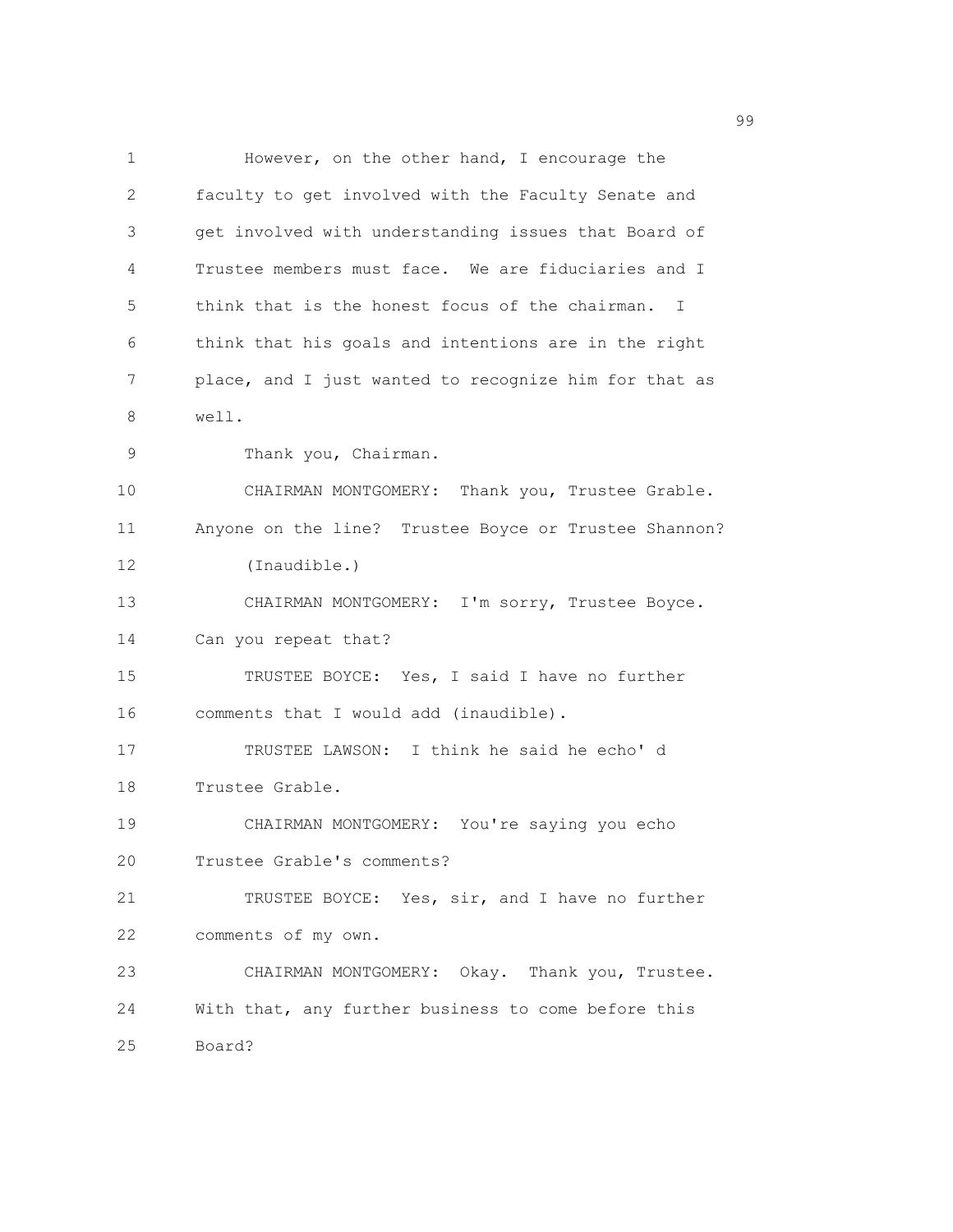| $\ensuremath{\mathbbm{1}}$ |                                    | Hearing none, this meeting is adjourned. |  |
|----------------------------|------------------------------------|------------------------------------------|--|
| $\sqrt{2}$                 | (Off of the record at $1:27$ p.m.) |                                          |  |
| $\mathfrak{Z}$             |                                    |                                          |  |
| $\sqrt{4}$                 |                                    |                                          |  |
| $\overline{5}$             |                                    |                                          |  |
| $\,$ $\,$ $\,$             |                                    |                                          |  |
| $\boldsymbol{7}$           |                                    |                                          |  |
| $\,8\,$                    |                                    |                                          |  |
| $\mathcal{G}$              |                                    |                                          |  |
| $1\,0$                     |                                    |                                          |  |
| $11\,$                     |                                    |                                          |  |
| $12\,$                     |                                    |                                          |  |
| $13\,$                     |                                    |                                          |  |
| $1\,4$                     |                                    |                                          |  |
| $15\,$                     |                                    |                                          |  |
| $16\,$                     |                                    |                                          |  |
| $17\,$                     |                                    |                                          |  |
| $1\,8$                     |                                    |                                          |  |
| 19                         |                                    |                                          |  |
| $20$                       |                                    |                                          |  |
| $21\,$                     |                                    |                                          |  |
| 22                         |                                    |                                          |  |
| 23                         |                                    |                                          |  |
| $2\sqrt{4}$                |                                    |                                          |  |
| 25                         |                                    |                                          |  |